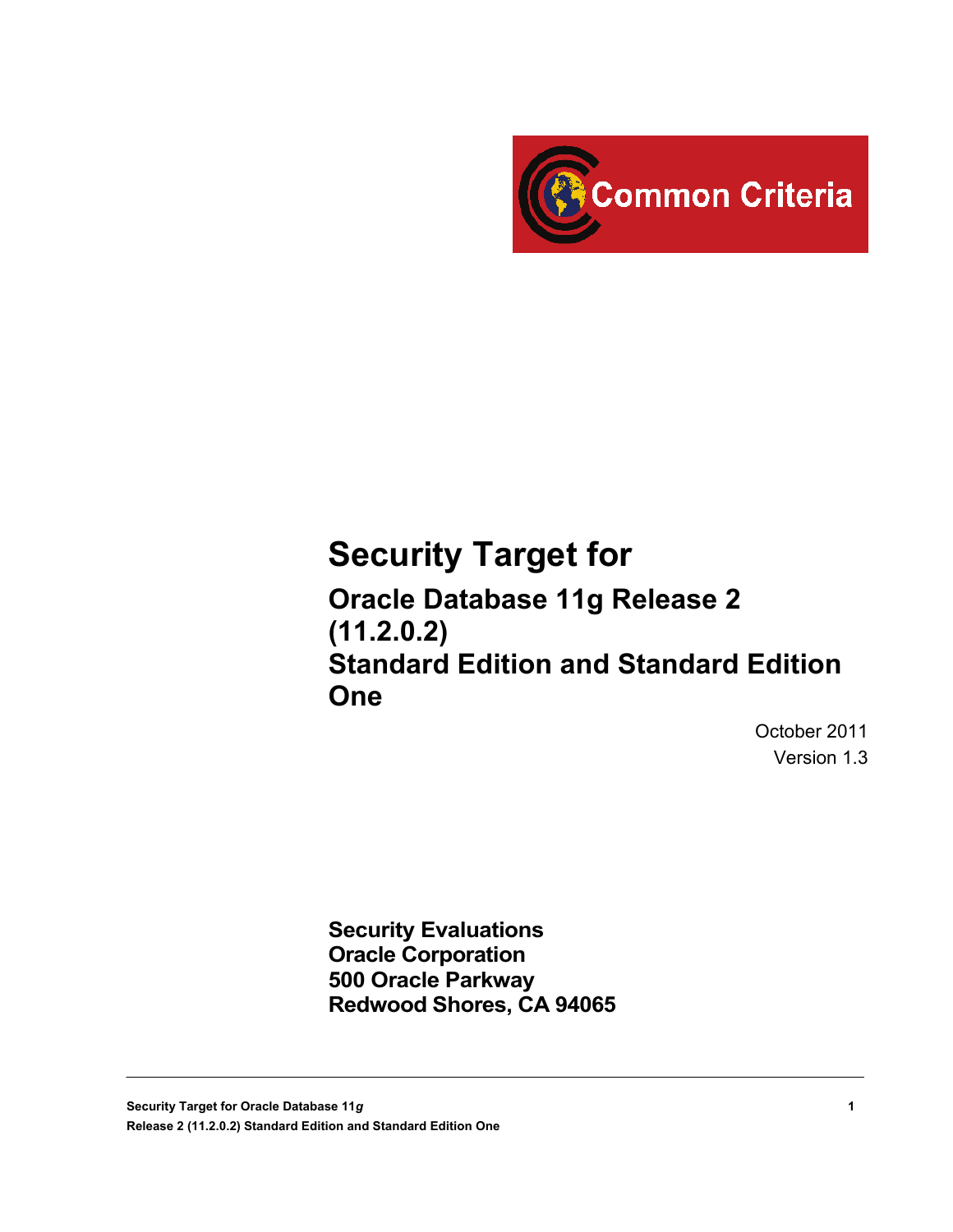Security Target for Oracle Database 11g Standard Edition and Standard Edition One Release 2 (11.2.0.2)

#### Author: Helmut Kurth

Contributors: Shaun Lee, Petra Manche

Copyright © 1999, 2011, Oracle Corporation. All rights reserved. This documentation contains proprietary information of Oracle Corporation; it is protected by copyright law. Reverse engineering of the software is prohibited. If this documentation is delivered to a U.S. Government Agency of the Department of Defense, then it is delivered with Restricted Rights and the following legend is applicable:

#### RESTRICTED RIGHTS LEGEND

Use, duplication or disclosure by the Government is subject to restrictions as set forth in subparagraph (c)(1)(ii) of DFARS 252.227-7013, Rights in Technical Data and Computer Software (October 1988).

Oracle Corporation, 500 Oracle Parkway, Redwood City, CA 94065.

The information in this document is subject to change without notice. If you find any problems in the documentation, please report them to us in writing. Oracle Corporation does not warrant that this document is error free.

Oracle is a registered trademark and Oracle Database 10g, Oracle9i, PL/SQL, Oracle Enterprise Manager, Oracle Call Interface, SQL\*Plus, SQL\*Loader and Oracle Net are trademarks or registered trademarks of Oracle Corporation. Other names may be trademarks of their respective owners.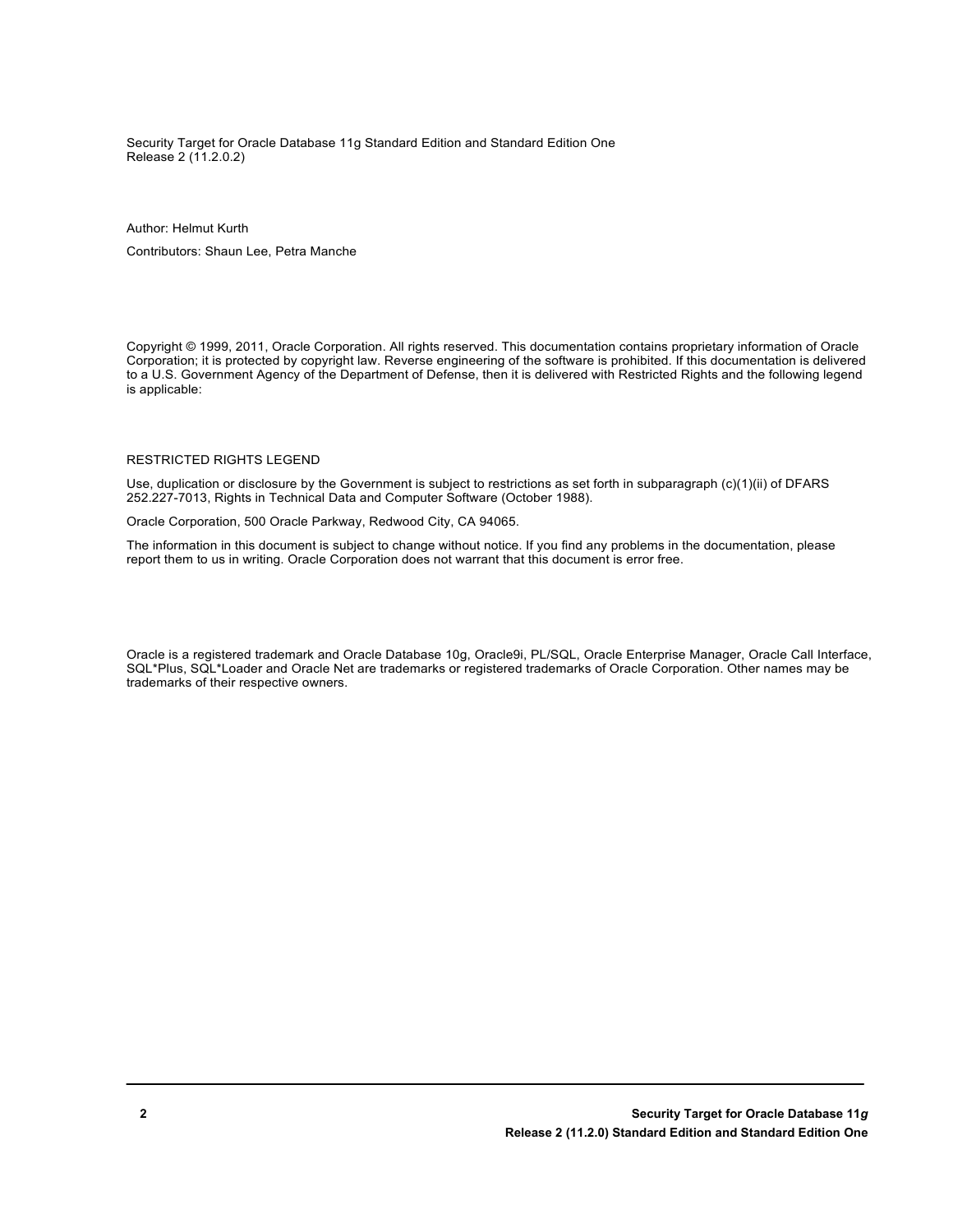# Contents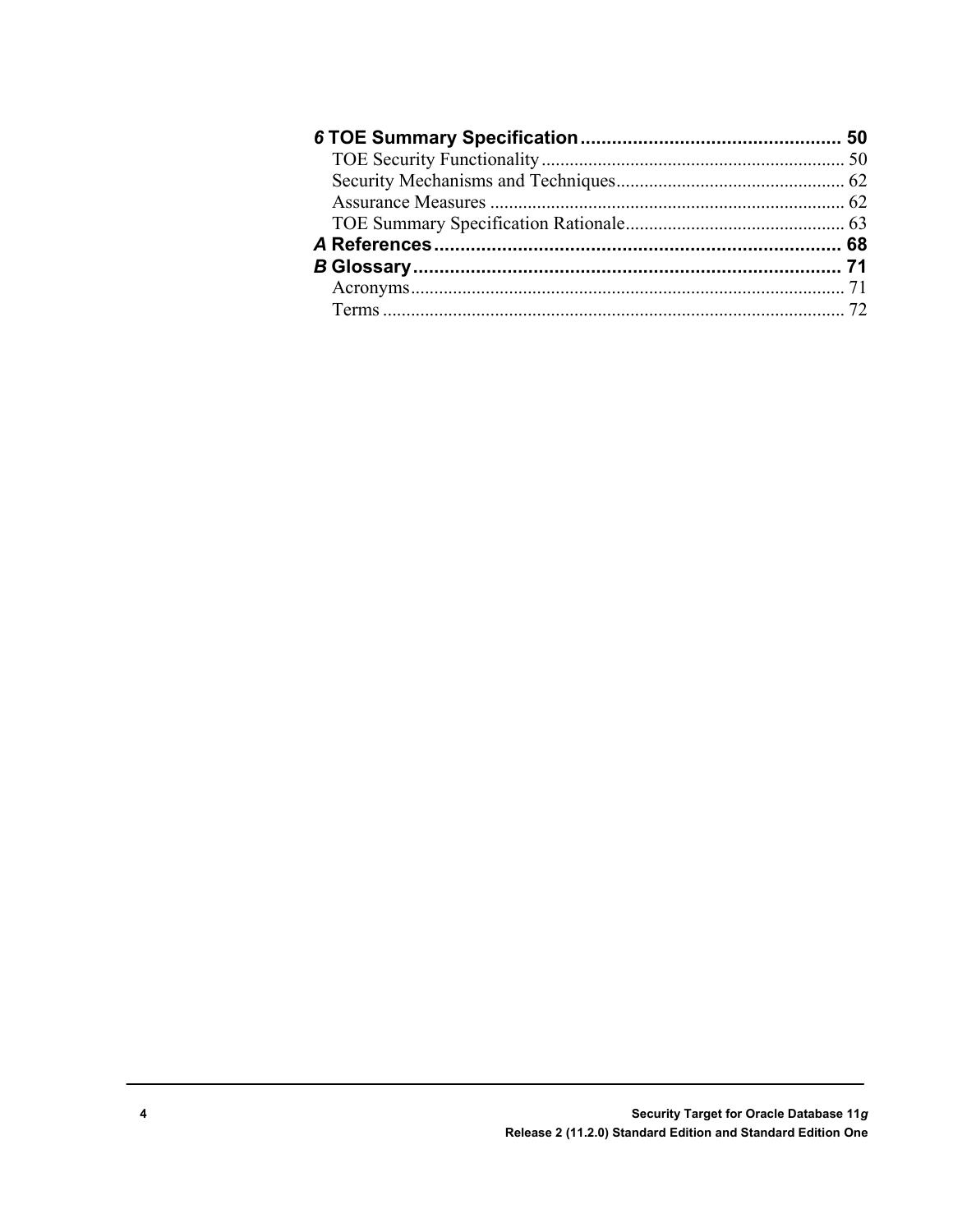### <span id="page-4-0"></span>CHAPTER

# *1* Introduction

This document is the Security Target for the Common Criteria evaluation of Oracle Database 11g Release 2 (11.2.0.2) Standard Edition and Standard Edition One.

#### <span id="page-4-1"></span>**ST Reference**

**Title:** Security Target for Oracle Database 11g Release 2 Standard Edition and Standard Edition One, Version 1.3.

## <span id="page-4-2"></span>**TOE Reference**

**Target of Evaluation (TOE):** Oracle Database 11g Standard Edition and Standard Edition One.

**Release:** 11.2.0.2 with all critical patch updates up to and including October 2011 via the July 2011 **PSU** as well as the October 2011 **CPU**.

Note: This includes the guidance documentation which consists of [ECD] and the Oracle Database 11g Release 2 documentation library (Part No. E11882\_01).

Note: Oracle's release numbers are of the form a.b.c.d where

- a is the major release number
- b is the maintenance release number
- c is the application server release number
- d is the component release number

In some cases there may be an additional number at the end which then defines a platform-specific release number (usually a patch set). In the case of the TOE, all components have the release number 11.2.0.x with no platform.

**Operating System Platforms:** Red Hat Enterprise Linux 5.5 Advanced Platform;

SuSE Linux Enterprise Server 11;

Oracle Enterprise Linux Version 5 Update 5.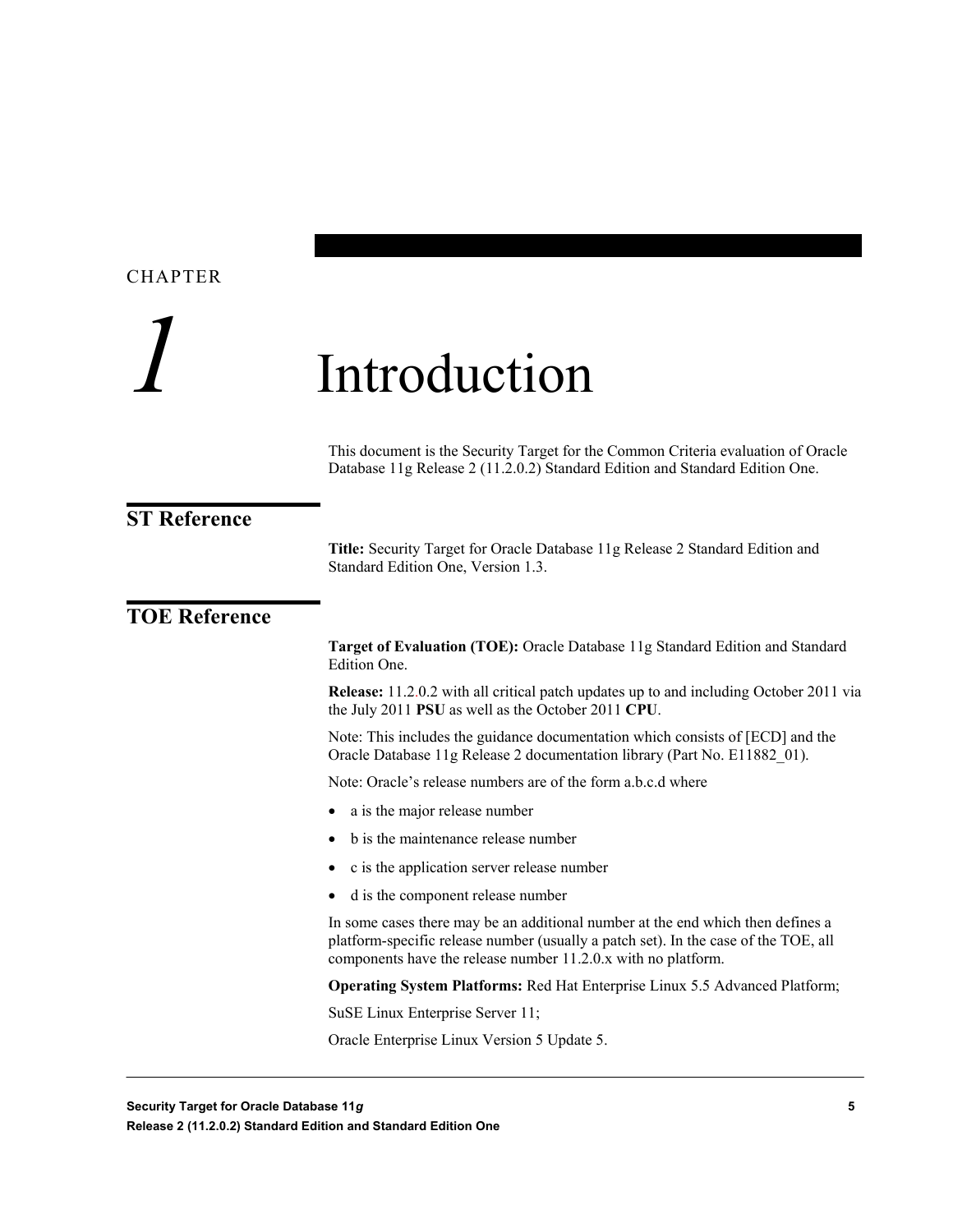# <span id="page-5-0"></span>**TOE Overview**

The following overview applies to the Oracle Database 11g Release 2 Standard Edition.

- Standard Edition and Standard Edition One support up to 4 CPUs (including CPUs in a cluster used with Real Application Clusters).
- Standard Edition supports up to 1000 users, Standard Edition One supports up to to 400 users.
- Standard Edition and Standard Edition One support databases up to a size of 500 GB.
- Standard Edition One does not support Real Application Clusters

Standard Edition is targeted at medium sized organizations and Standard Edition One is targeted at small to medium sized organizations.

Oracle Database 11g is an object-relational database management system (ORDBMS), providing advanced security functionality for multi-user distributed database environments. The security functionality in Oracle Database 11g includes:

- user identification and authentication, with password management options and support for enterprise users (password option only). In the case of Enterprise Users (defined later) this function is partly provided by the IT-environment. Note that [BR-DBMSPP] defines identification and authentication as a function of the IT environment. This is the case for a DBMS that relies on the underlying operating system for the identification and authentication of the user. In the case of the Oracle DBMS the identification and authentication is either performed by the TOE in total (in the case of users that are not Enterprise Users) or performed with the assistance of an authentication server in the IT environment (in the case of Enterprise Users). In both cases it is the TOE that mediates the identification and authentication of the user;
- discretionary access controls on database objects, which controls access to objects based on the identity of the subjects or groups to which the subjects and objects belong, and which allows authorized users to specify how the objects that they control are protected;
- granular privileges for the enforcement of least privilege;
- user-configurable roles for privilege management, including an authorized administration role to allow authorized administrators to configure the policies for discretionary access control, identification and authentication, and auditing. The TOE must enforce the authorized administration role;
- quotas on the amount of processing resources a user can consume during a database session;
- audit capture is the function that creates information on all auditable events;
- extensive and flexible auditing options;
- secure access to remote Oracle databases; and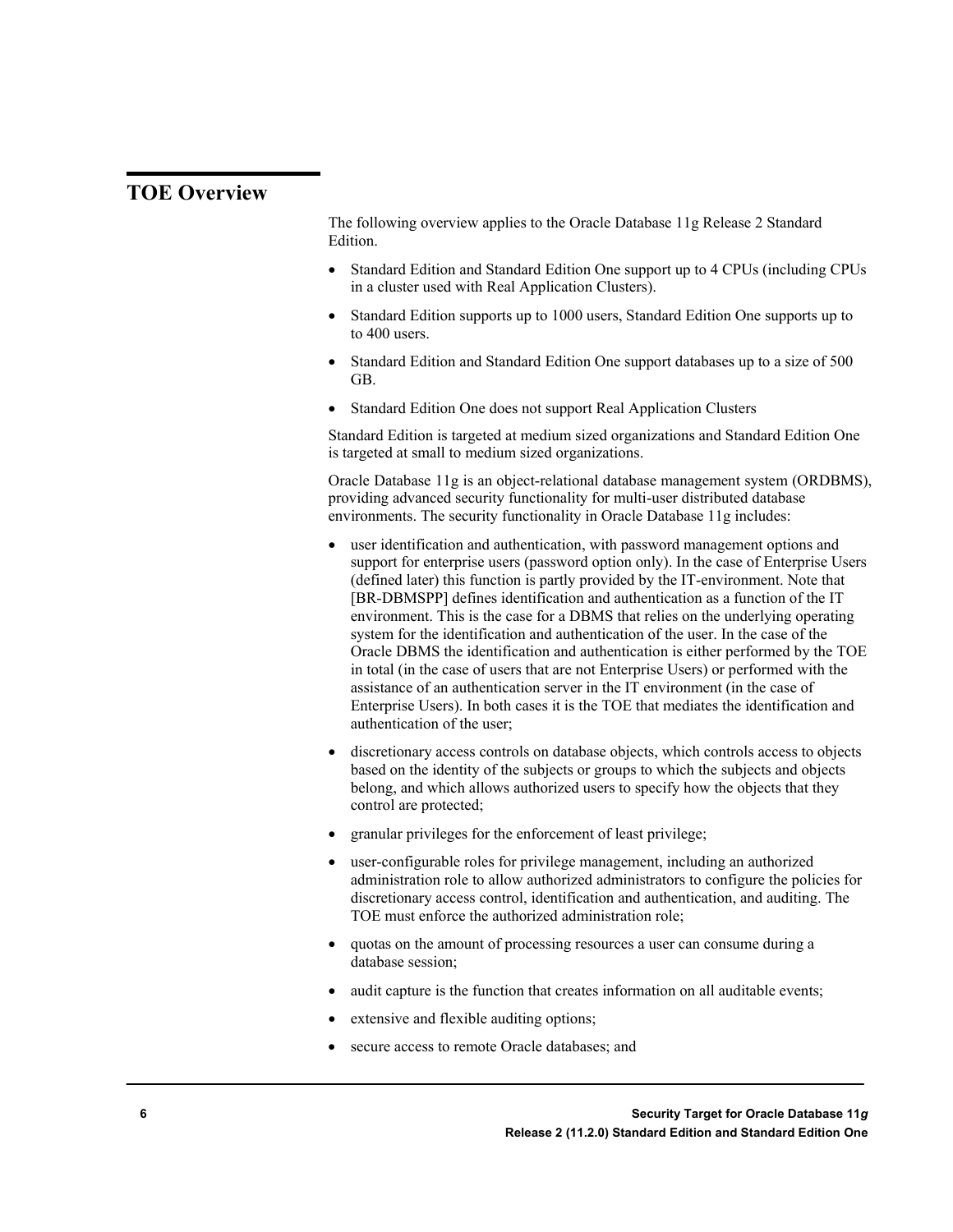stored procedures, triggers and security policies for user-defined access controls and auditing.

Those functions are a superset of the security functions defined in [BR-DBMSPP], chapter 2.3.

Oracle Database 11g relies on the IT-environment for the non-bypassibility and domain separation properties. Those properties need to be provided by the underlying operating systems in co-operation with the hardware platform. The operating system platforms listed above have all been evaluated for conformance to the Controlled Access Protection Profile [CAPP] which requires to enforce those properties. In addition Oracle Database 11g enforces its own separation between different users based on the functions provided by the underlying operating system.

Oracle Database 11g supports both client/server and standalone architectures. In addition, Oracle Database 11g supports multi-tier architectures, however in this environment any tier (middle-tier) that communicates directly with the server is actually an Oracle client and any lower tiers are outside of the scope of this ST. In all architectures, the Oracle Database 11g Server acts as a data server, providing access to the information stored in a database. Access requests are made via Oracle Database 11g interface products that provide connectivity to the database and submit Structured Query Language (SQL) statements to the Oracle Database 11g data server.

The Oracle Database 11g interface products may be used on the same computer as the data server, or they may run on separate client machines and communicate with the data server via network interfaces.

# <span id="page-6-0"></span>**TOE Product Components**

The Oracle Database 11g includes the products identified in Table 1. Access to the Oracle Database 11g server is provided via the interface products identified in Table 2.

[ECD] defines which TOE products must be installed in the evaluated configuration and defines the requirements for setting up the TOE environment.

| Table 1: TOE Server Products |  |  |  |
|------------------------------|--|--|--|
|------------------------------|--|--|--|

| <b>TOE Server Products</b>                        |
|---------------------------------------------------|
| Oracle Database 11g Standard Edition 11.2.0.2     |
| Oracle Database 11g Standard Edition One 11.2.0.2 |

|  | Table 2: TOE Interface Products |  |
|--|---------------------------------|--|
|  |                                 |  |

| <b>TOE Interface Products</b>  |
|--------------------------------|
| SQL*Plus 11.2.0.2              |
| Oracle Call Interface 11.2.0.2 |
| Oracle Net Services 11.2.0.2   |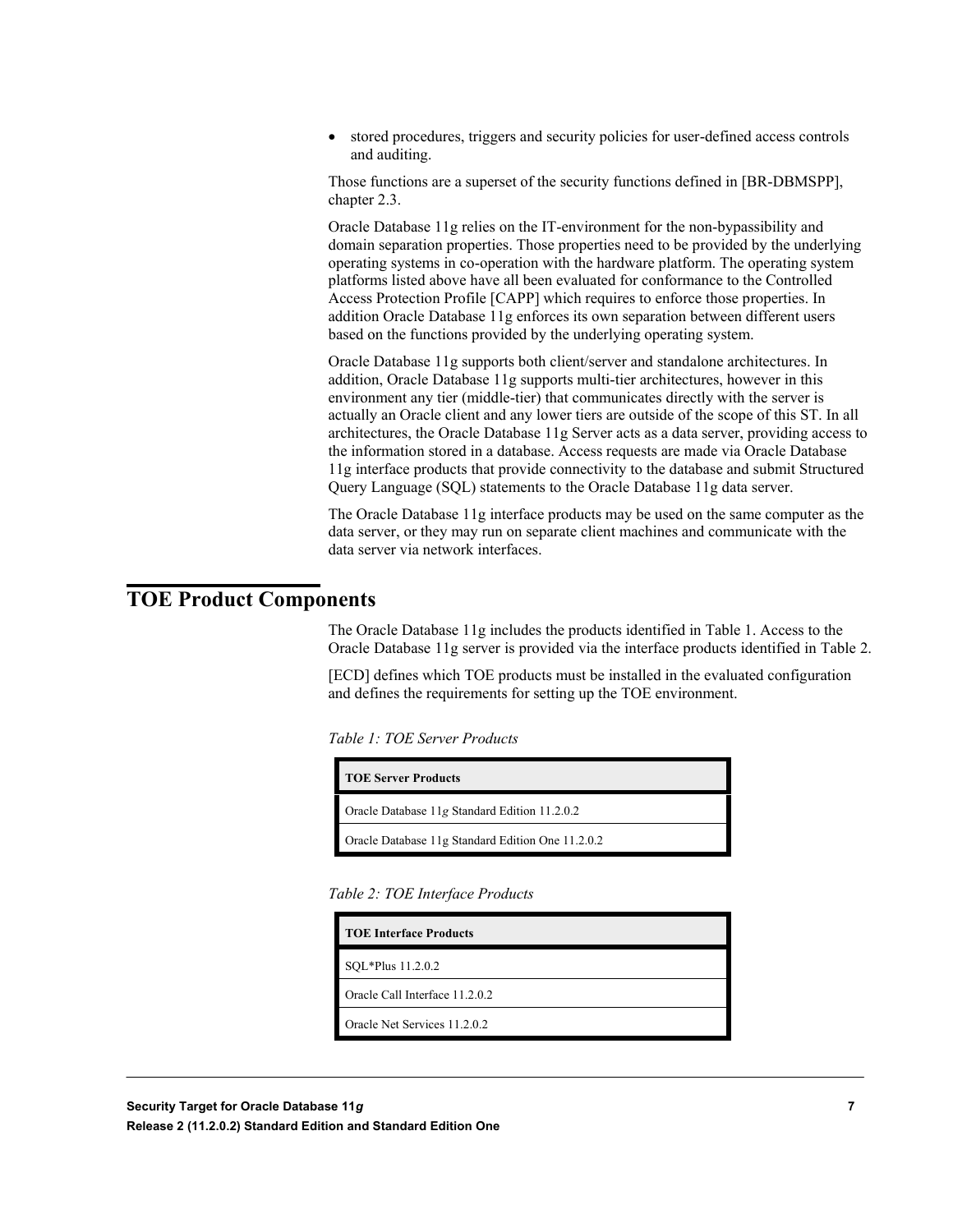### <span id="page-7-0"></span>**Document Overview**

This document consists of an update to the security target for Oracle11g Release 1 (11.1.0) Standard Edition and Standard Edition One, [ST11gR1-SE], which was used in the most recent Common Criteria evaluation of Oracle11g. Changes made relative to [ST11gR1-SE] are minor and are explained in the chapter on Security in [WHATSNEW].

Chapter 2 of this security target provides a high-level overview of the security features of the Oracle Database 11g R2 data server. Chapter 3 describes the security problem definition with the identification of the assumptions, threats, and security policies of the TOE environment. Chapter 4 describes the security objectives for the TOE and for the environment needed to address the assumptions, threats, and security policies identified in Chapter 3. Chapter 5 identifies the Security Functional Requirements (SFRs) and the Security Assurance Requirements (SARs). Chapter 6 summarises each Security Function (SF) provided by Oracle Database 11g R2 to meet the security requirements.

Appendix A contains a list of references and Appendix B provides a glossary of the terms.

# <span id="page-7-1"></span>**Conformance Claims**

| <b>CC Conformance</b>                    | The CC conformance claim is: part 2 extended and part 3 conformant. This Security<br>Target conforms to [CC, Part 2] and [CC, Part 3]. [BR-DBMSPP] contains extended<br>SFRs which are included in this Security Target. All other SFRs in this Security<br>Target are conformant to [CC, Part 2]. ALC FLR.3 is the only augmented assurance<br>criterion specified in addition to the ones in the EAL4 assurance package.           |  |  |
|------------------------------------------|--------------------------------------------------------------------------------------------------------------------------------------------------------------------------------------------------------------------------------------------------------------------------------------------------------------------------------------------------------------------------------------------------------------------------------------|--|--|
|                                          | <b>Assurance:</b> EAL4 augmented with ALC FLR.3 <sup>1</sup> .                                                                                                                                                                                                                                                                                                                                                                       |  |  |
|                                          | Keywords: Oracle Database 11g R2, O-RDBMS, database, security target, EAL4                                                                                                                                                                                                                                                                                                                                                           |  |  |
|                                          | Version of the Common Criteria [CC] used to produce this document: 3.1<br>Release 3.                                                                                                                                                                                                                                                                                                                                                 |  |  |
| <b>Protection Profile</b><br>Conformance | Demonstrable conformance to the U.S. Government Protection Profile for Database<br>Management Systems in Basic Robustness Environments, Version 1.3.<br>([BRDBMSPP]). This protection profile requires at least demonstrable conformance.                                                                                                                                                                                            |  |  |
|                                          | Note that [BR-DBMSPP] even in version 1.3 (published in December 2010) is based<br>on Release 1 of CC V3.1. In CC V3.1 R3 some SFR components have changed and<br>this Security Target uses the SFR components as defined in CC V3.1 3. Therefore, as<br>in the previous evaluation (which was based on CC V3.1 R2 and used version 1.2 of<br>the Protection Profile), this Security Target can only claim demonstrable conformance. |  |  |
|                                          |                                                                                                                                                                                                                                                                                                                                                                                                                                      |  |  |

<span id="page-7-2"></span> $1$  ALC FLR.3 provides assurance at the highest defined component level that there are flaw remediation procedures for the TOE by which discovered security flaws can be reported to, tracked and corrected by the developer, and by which corrective actions can be issued to TOE users in a timely fashion.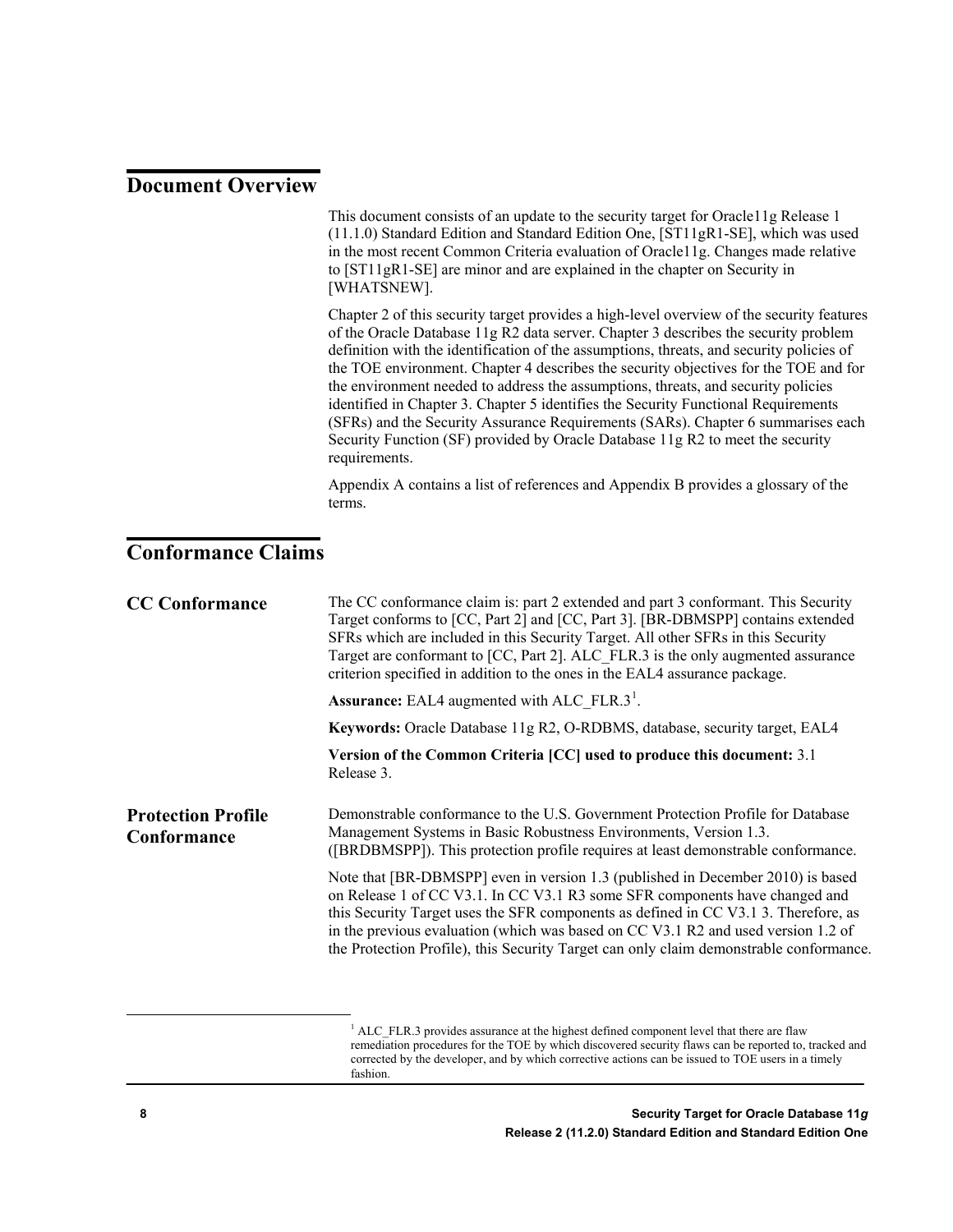### <span id="page-8-0"></span>**Conformance Rationale**

Table 3 in chapter 5 identifies each SFR for this Security Target that was derived from [BR-DBMSPP] and the tailoring operations performed relative to [BR-DBMSPP]. The tailoring is identified in *ITALICISED CAPITAL LETTERS* within the text of each SFR in chapter 5. All of the tailoring operations are in conformance with the assignments and selections in [BR-DBMSPP]. Security functional requirements additional to those defined in [BR-DBMSPP] are marked bold in table 3 of chapter 5. Tailoring of those SFRs with respect to part 2 of the CC is also identified in *ITALICISED CAPITAL LETTERS*.

There are two additional threats not listed in [BR-DBMSPP]:

T.RESOURCE has been added as the threat of a single user attempting to consume database resources in a way that would prohibit other users from accessing the DBMS.

T.AUDIT\_COMPROMISE has been added as the threat of an unauthorized user to compromise the audit trail such that accountability of a user for his actions is no longer given.

There are the following additional security objectives not listed in [BR-DBMSPP]:

O.RESOURCE has been added to address the threat T.RESOURCE.

O.AUDIT\_REVIEW has been added to address the ability of the TOE to provide functions for authorized administartors to evaluate the audit log entries. This objective supports the organizational security policy P.ACCOUNTABILITY included in [BRDBMSPP]. Reviewing the audit records is a function [BR-DBMSPP] allows to be done in the IT-environment, but Oracle Database 10g provides its own functions to do this.

O.AUDIT\_PROTECTION has been added to address the ability of the TOE to protect its audit trail. While [BR-DBMSPP] allows to store the audit trail in storage managed and protected by the IT environment, Oracle Database 10g uses objects it controls itself to store the audit trail. Therefore the TOE is also responsible for the protection of the audit trail.

Note that the additional objectives O.AUDIT\_REVIEW and O.AUDIT\_PROTECTION have been taken from [BR-MAN] with O.AUDIT\_REVIEW being phrased more specific.

There is an additional security objective for the IT environment, OE.DIR\_CONTROL addressing the objective for a controlled directory server in the IT environment to support authentication of Enterprise Users.

There is another additional security objective for the environment, OE.COM\_PROT addressing the objective of securing the communication between distributed parts of the TOE and between the TOE and the external directory server.

There is an additional underlying system assumption, A.MIDTIER, which is included to ensure accountability in multi-tier environments. Although the O-RDBMS can audit the actions of a proxy user, accountability relies upon the correct identity of the client (given during the connection by the middle-tier). As explained in chapter 1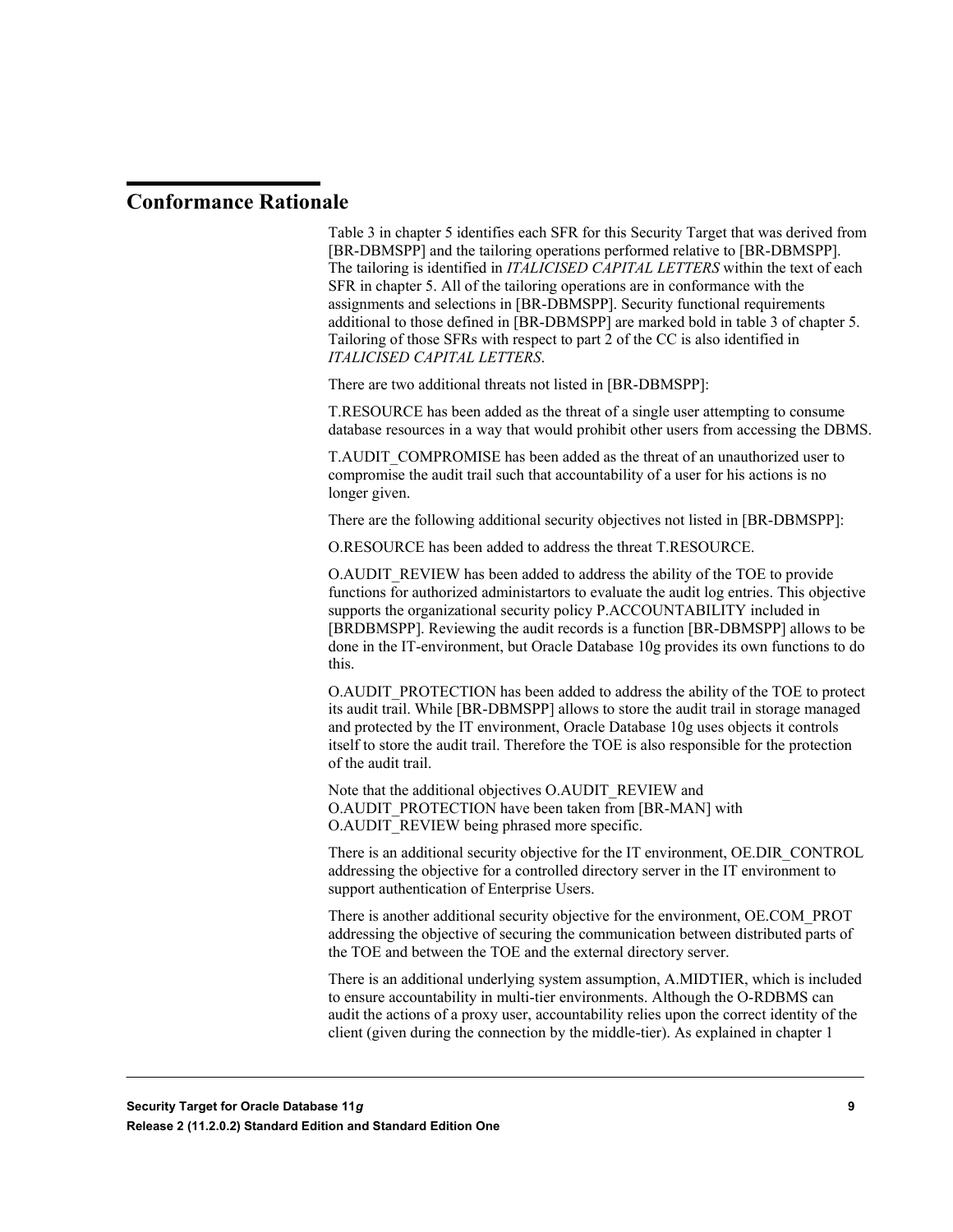(TOE Overview), this type of environment is an addition to the scope of evaluation (which was first introduced for Oracle8i).

An additional assumption A.COM\_PROT is included to address the issue of secure communication between different parts of the TOE as well as between the TOE and the directory server. [BR-DBMSPP] does not include communication with an external directory server nor does it assume a distributed TOE. Therefore this additional assumption is related to functionality not covered by [BR-DBMSPP]. It is a refinement of the assumption A.PHYSICAL that assumes physical protection of transmitted information. A.COM\_PROT generalizes this to allow also IT based protection (e. g. a cryptographically secured channel) and not only physical protection.

Another additional assumption A.CLIENT\_AP has been included to address the distributed nature of the TOE where client applications execute on a separate system. It is a refinement the assumption A.NO\_EVIL in [BR-DBMSPP], which is related to administrators. A.CLIENT\_AP refines this to include application developers that develop applications executing on the client part of the TOE

Table 3 in chapter 5 lists each TOE Security Functional Requirement (SFR) included in this Security Target. These SFRs were all included in [BR-DBMSPP], with the exception of those additional SFRs marked in bold in table 3 of chapter 5.

The assurance requirements specified in this security target are those for EAL4 augmented with ALC\_FLR.3. This is a superset of all assurance requirements listed in [BR-DBMSPP].

The additional threats and objectives have been included to address the additional security functional requirements in the ST. Some of the additional security functional requirements address also security objectives listed in [BR-DBMSPP]. They actually address the sometimes incomplete coverage of the objectives listed in [BR-DBMSPP] by the security functional requirements listed in [BR-DBMSPP]. The rationale sections in this document will discuss this in more detail.

The only difference between version 1.2 and version 1.3 of the U.S Government Protection Profile for Database Management Systems is the omission of the assumption (and the associated objective for the IT environment) that the underlying operating system is evaluated in accordance with a U.S government approved Protection Profile.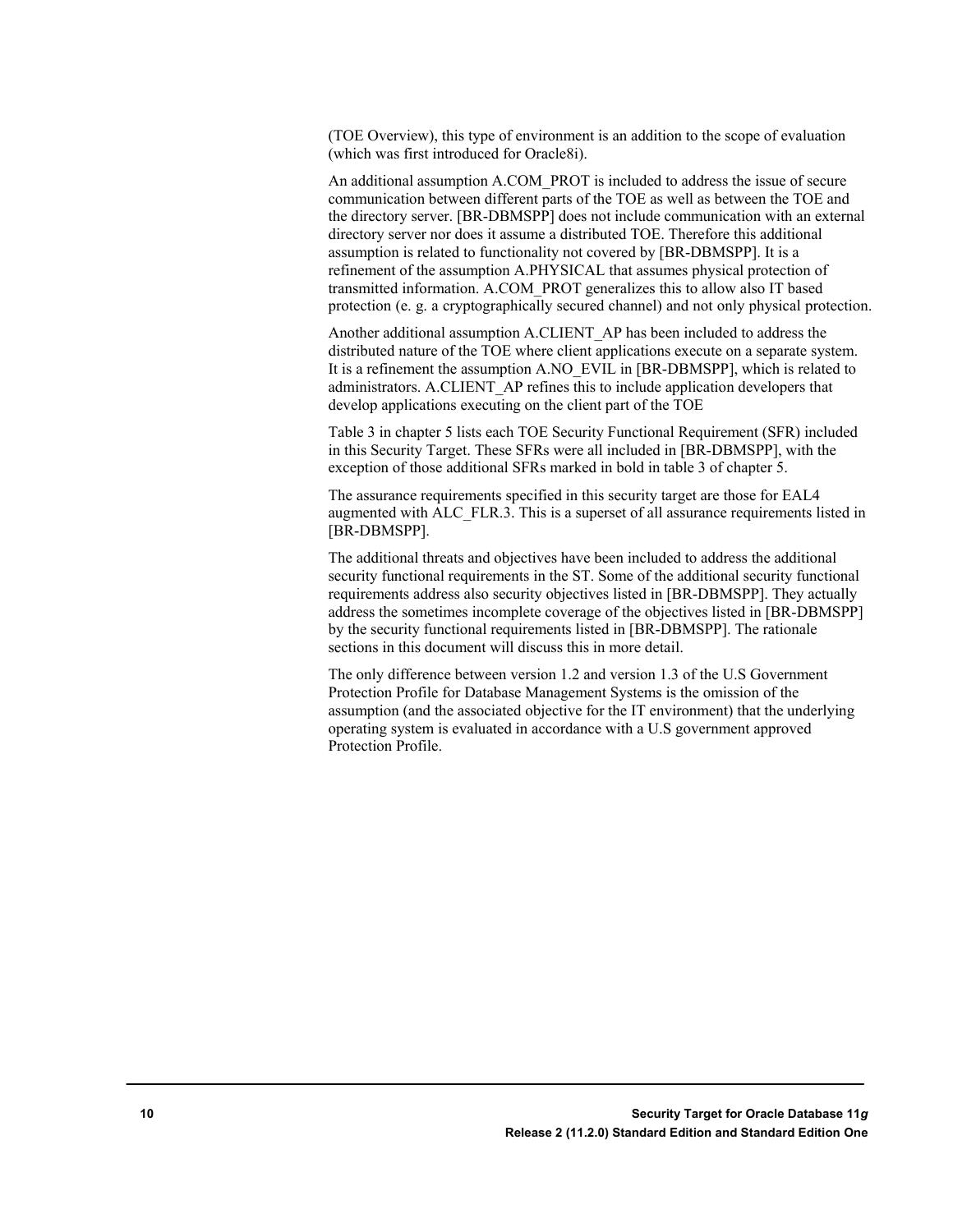#### <span id="page-10-0"></span>CHAPTER

# *2* TOE Description

This section describes the product features that provide security mechanisms and contribute to the security of a system configured using Oracle Database 11g R2. For a detailed description of the security features of Oracle Database 11g R2 the reader is referred to [SG] and [DAG, part 1, chapter 7 and part V]. In general, these descriptions correspond to the specifications of IT security functions provided in chapter 6 of this Security Target.

This chapter describes the major elements of the Oracle Database 11g R2 architecture, the types of database objects supported by Oracle Database 11g R2, the access control mechanisms used to protect those objects, controls on user resource consumption, the accountability and auditing mechanisms, and the security management features provided by Oracle Database 11g R2. Additional Oracle Database 11g R2 security features that are not addressed by the security functional requirements of Chapter 5 are also briefly discussed.

# <span id="page-10-1"></span>**Oracle Database 11g R2 Architecture**

| <b>Database</b> | The Oracle Database 11g architectural components are described in detail in [CON].                                                                                                                                                                                                                                                                                                                                                                                                                                                                                                                                            |
|-----------------|-------------------------------------------------------------------------------------------------------------------------------------------------------------------------------------------------------------------------------------------------------------------------------------------------------------------------------------------------------------------------------------------------------------------------------------------------------------------------------------------------------------------------------------------------------------------------------------------------------------------------------|
|                 | A database consists of a set of files which contain, in addition to some control data,<br>the information which is said to be stored in the database. Each database is an<br>autonomous unit with its own data dictionary that defines the database objects it<br>contains (e.g. tables, views, etc.). In a distributed system there can be many databases:<br>each database can contain many database objects, but each database object is stored<br>within a single database.                                                                                                                                               |
| <b>Instance</b> | An instance consists of a set of Oracle background processes, which do the work of<br>the DBMS by executing Oracle Database 11g software, and a shared memory area. An<br>instance is therefore an active entity, and a database is passive. In order for users to<br>access the database, the instance must be started and must mount and open the<br>database for use. A database is persistent: it has an indefinite lifetime from the time it<br>is created, and the database files and contents exist independently of whether the<br>database is mounted to an instance and whether the underlying platform is running. |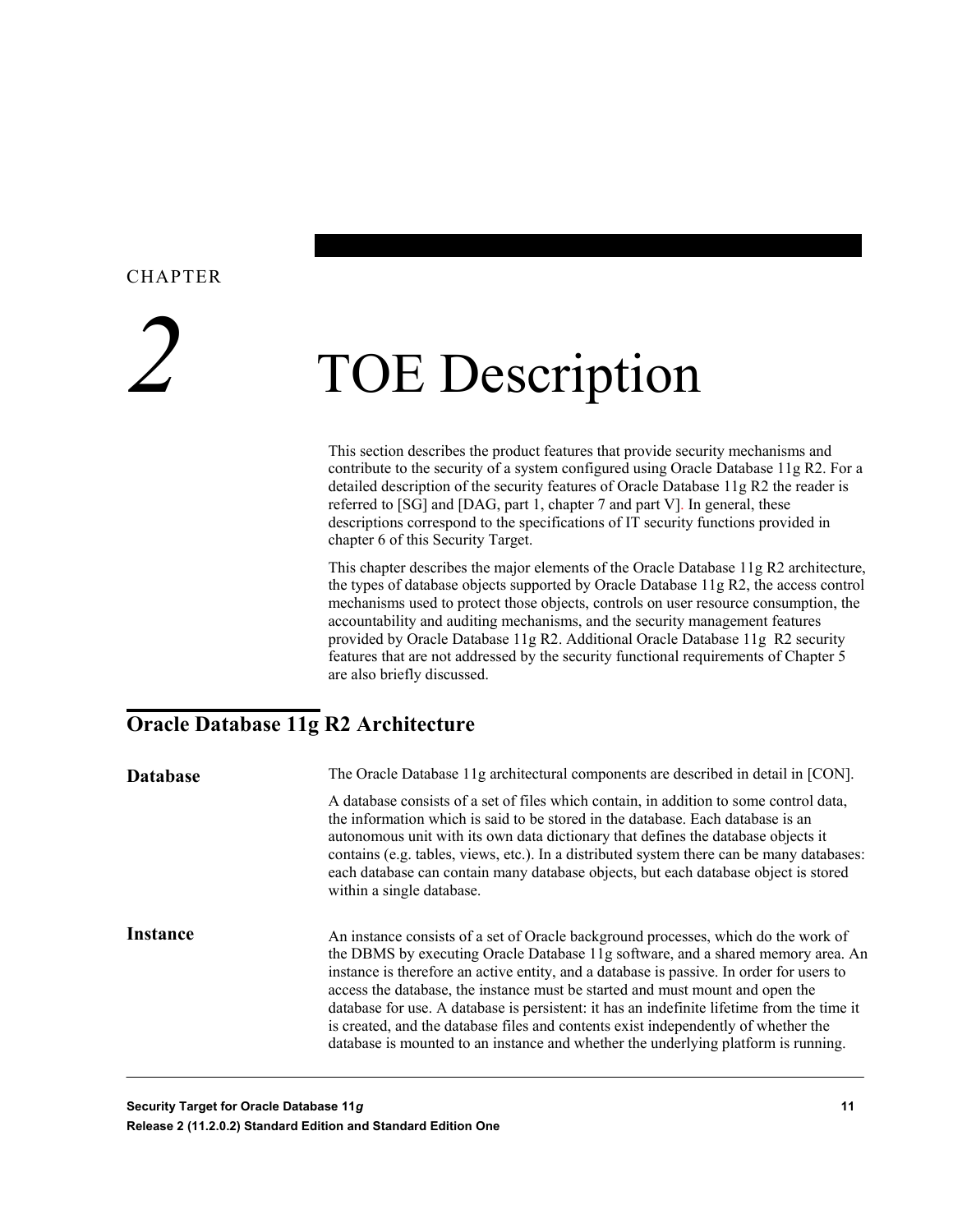|                                             | The lifetime of an instance can be indefinite, from when it is started to when it is shut<br>down, and is dependent on whether the underlying platform is running.                                                                                                                                                                                                                                                                                                                                                                                                                                                                                                                                                                                                    |
|---------------------------------------------|-----------------------------------------------------------------------------------------------------------------------------------------------------------------------------------------------------------------------------------------------------------------------------------------------------------------------------------------------------------------------------------------------------------------------------------------------------------------------------------------------------------------------------------------------------------------------------------------------------------------------------------------------------------------------------------------------------------------------------------------------------------------------|
| <b>Database Connections</b><br>and Sessions | Each database user employs Oracle Database 11g interface products to establish a<br>database connection to an Oracle Database 11g server process for a particular<br>database instance. If the user is defined as a valid user for the database and has the<br>required privileges, then the server will create a database session for the user. While<br>connected, the user can make requests to the Oracle Database 11g server to read and<br>write information in the database. The server handles each request, performing the<br>read and write accesses to database objects and returning data and results to the user,<br>in accordance with the user's privileges to database objects and other constraints<br>configured by a database administrative user. |
| <b>Distributed Databases</b>                | In a distributed environment, a user may access database objects from multiple<br>databases. After establishing an initial database session on one instance, the user can<br>transparently establish database sessions on other (remote) database instances using<br>database links. A database link identifies a remote database and provides<br>authentication information. By qualifying references to database objects with the<br>name of a database link, a user can access remote database objects. However, each<br>Oracle Database 11g database instance is autonomous with respect to security $-a$<br>remote server enforces security based on the privileges of the user as defined in that<br>remote database.                                           |
| <b>Structured Query</b><br>Language (SQL)   | The Oracle Database 11g server supports the ANSI/ISO SQL standard [SQL92] at the<br>entry level of compliance and provides Oracle-specific SQL language extensions. All<br>operations performed by the Oracle Database 11g server are executed in response to<br>an SQL statement that specifies a valid SQL command.                                                                                                                                                                                                                                                                                                                                                                                                                                                 |
|                                             | Data Definition Language (DDL) statements are statements which create, alter,<br>drop, and rename database objects, grant and revoke privileges and roles,<br>configure audit options; add comments to the data dictionary; and obtain statistical<br>information about the database and its use;                                                                                                                                                                                                                                                                                                                                                                                                                                                                     |
|                                             | Data Manipulation Language (DML) statements are statements which manipulate<br>the data controlled by database objects in one of four ways: by querying the data<br>held in a database object; by row insertions; by row deletion; by column update.<br>They include the command to lock a database object.                                                                                                                                                                                                                                                                                                                                                                                                                                                           |
|                                             | Transaction Control statements are statements which manage changes made by<br>DML statements and help to ensure the integrity of the database. They include<br>commits and rollbacks for individual transactions, and checkpoints for the<br>database;                                                                                                                                                                                                                                                                                                                                                                                                                                                                                                                |
|                                             | Session Control statements dynamically manage the properties of a user's database<br>$\bullet$<br>session.                                                                                                                                                                                                                                                                                                                                                                                                                                                                                                                                                                                                                                                            |
|                                             | System Control statements dynamically manage the processes and parameters of<br>$\bullet$<br>an Oracle Database 11g instance.                                                                                                                                                                                                                                                                                                                                                                                                                                                                                                                                                                                                                                         |
|                                             | Embedded SQL statements incorporate DDL, DML, and transaction control<br>$\bullet$<br>statements within a procedural language program.                                                                                                                                                                                                                                                                                                                                                                                                                                                                                                                                                                                                                                |
|                                             | Programming Language/SQL (PL/SQL) is a procedural language supported by Oracle<br>Database 11g that provides program flow control statements as well as SQL                                                                                                                                                                                                                                                                                                                                                                                                                                                                                                                                                                                                           |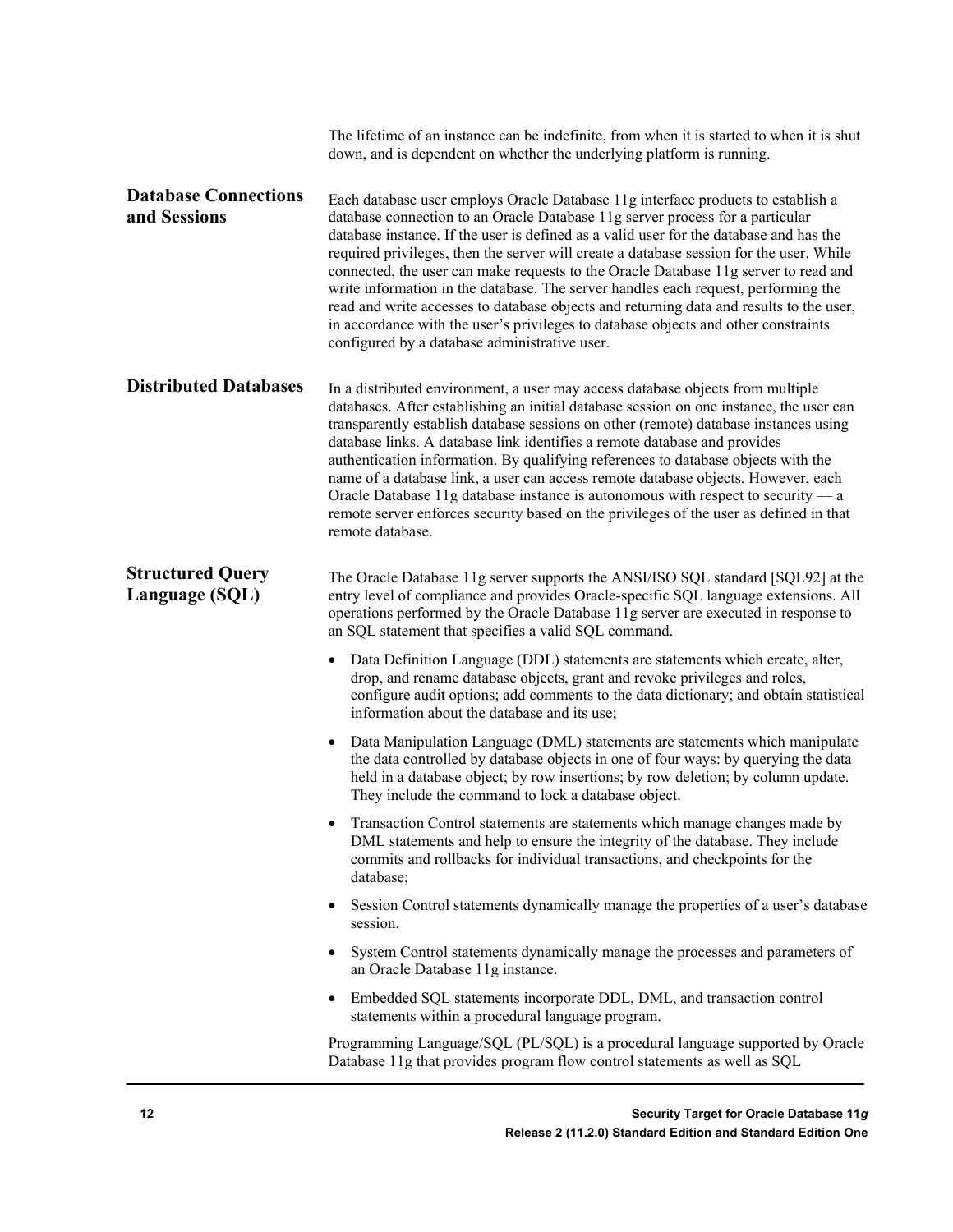|                               | statements [PLS]. Program units written in PL/SQL can be stored in a database and<br>executed during the processing of a user's SQL command.                                                                                                                                                                                                                                                                                                                                                                     |
|-------------------------------|------------------------------------------------------------------------------------------------------------------------------------------------------------------------------------------------------------------------------------------------------------------------------------------------------------------------------------------------------------------------------------------------------------------------------------------------------------------------------------------------------------------|
|                               | The flashback query feature allows data to be queried from a point in the past. Once a<br>user has set the date and time that they would like to view, any SQL query that they<br>execute will operate on data as it existed at that point in time. This can allow suitably<br>authorised users to correct their own mistakes. SQL operations can be used to view<br>the change history in order to identify the error. The error can then be backed out of<br>by restoring data as it existed before the error. |
|                               | Note that the Flashback functionality does not reverse certain DDL statements such as<br>TRUNCATE, although it can provide a way to restore accidentally dropped tables. It<br>also does not apply to packages, procedures, or functions.                                                                                                                                                                                                                                                                        |
| <b>Client side interfaces</b> | The Oracle Call Interface (OCI - described in [OCI]) provides an application<br>programming interface (API) for developing database applications written in high<br>level languages such as C.                                                                                                                                                                                                                                                                                                                   |
| <b>An Oracle Database</b>     |                                                                                                                                                                                                                                                                                                                                                                                                                                                                                                                  |
|                               | An Oracle database contains the data dictionary and two different types of database<br>objects:                                                                                                                                                                                                                                                                                                                                                                                                                  |
|                               | schema objects that belong to a specific user schema and contain user-defined                                                                                                                                                                                                                                                                                                                                                                                                                                    |

<span id="page-12-0"></span>information [CON part I and part 2]; and • non-schema objects to organise, monitor, and control the database [SQL, chapter 3].

In an Oracle database there are two types of connections for users of the database:

- Administrator connection. This covers users who connect to the database via AS SYSOPER or AS SYSDBA by virtue of possessing either the SYSOPER or SYSDBA system privilege (see [DAG, 1]). Users making a connection AS SYSOPER are allowed to perform operator administrative tasks (e.g. database startup and shutdown, and ALTER DATABASE commands). Users making a connection AS SYSDBA are allowed to perform all administrative tasks (including granting and/or revoking object privileges on other users' objects);
- Normal connection (note that this includes users SYS and SYSTEM. [DAG, 1]). This covers users who are authorised to access the database by virtue of being explicitly defined and identified to an instance of the Oracle database server.

At the centre of an Oracle database is the data dictionary - a set of internal Oracle tables that contain all of the information the Oracle database server needs to manage the database. The data dictionary tables are owned by the user SYS and can only be modified by highly privileged users. [SG, 4: Managing System Privileges] cautions that extreme care must be taken when granting roles which provide privileged access to the data dictionary. A set of read-only views is provided to display the contents of the internal tables in a meaningful way and also allow Oracle users to query the data dictionary without the need to access it directly. **Data Dictionary**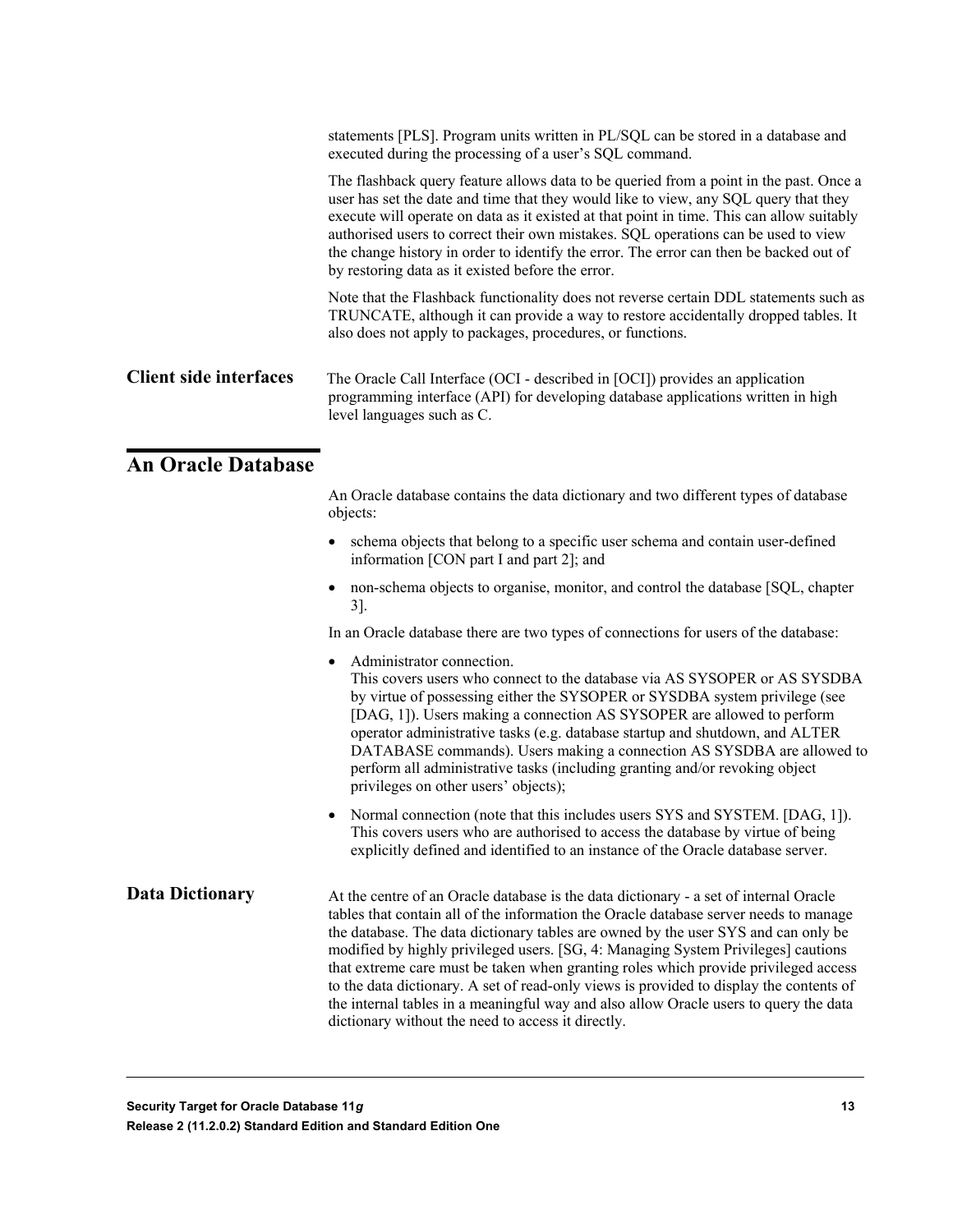All of the information about database objects is stored in the data dictionary and is updated by the SQL DDL commands that create, alter, and drop database objects.

Other SQL commands also insert, update, and delete information in the data dictionary in the course of their processing.

A schema is a collection of user-defined database objects that are owned by a single database user. Oracle Database 11g supports the schema object types identified in [SQL, 3] and contains the following objects **Schema Objects**

- Clusters
- **Constraints**
- Database links
- Database triggers
- Dimensions
- External procedure libraries
- Index-organized tables
- Indexes
- **Indextypes**
- Java classes, Java resources, Java sources
- Materialized views
- Materialized view logs
- Object tables
- Object types
- Object views
- **Operators**
- Packages
- Sequences
- Stored functions, stored procedures
- Synonyms
- Tables
- Views.

A special schema PUBLIC is provided by Oracle Database 11g to contain objects that are to be accessible to all users of the database. Typically, the kinds of objects that are created in the PUBLIC schema are:

- Public database links that define access to remote databases;
- Public synonyms which point to objects which all users may need to access.

#### **Nonschema Objects**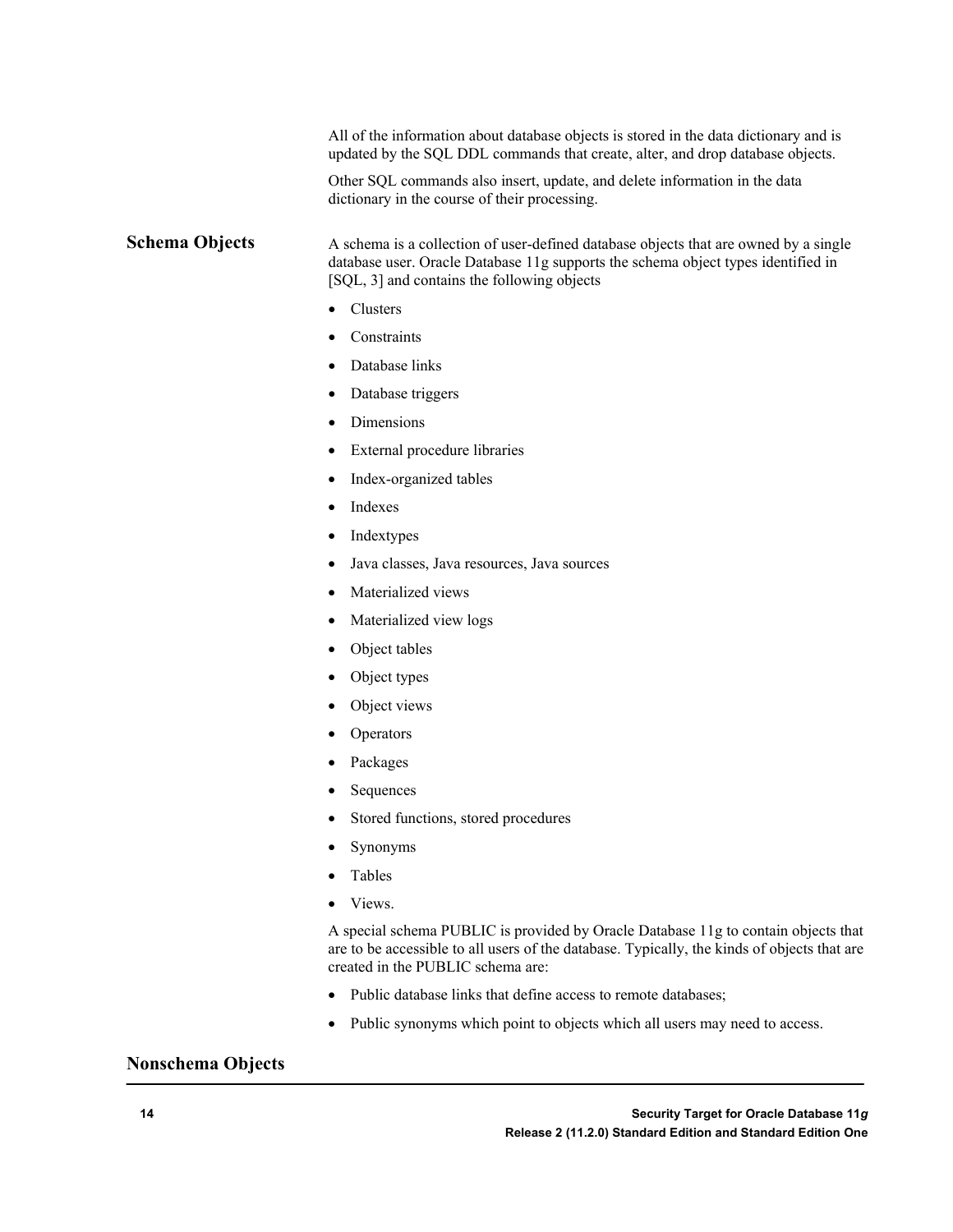[SQL, chapter 3, section "Database Objects"] lists object types that can be created and manipulated with SQL, but are not contained within a schema. These include:

- Contexts
- Directories
- Parameter files (PFILEs) and server parameter files (SPFILEs)
- Profiles
- Roles
- Rollback segments
- Tablespaces
- Users.

The primary storage management database object is a tablespace — it is used to organise the logical storage of data. A suitably privileged user manages tablespaces to:

- create new tablespaces and allocate database files to the tablespace,
- add database files to existing tablespaces to increase storage capacity,
- assign default tablespaces to users for data storage, and
- alter tablespaces for backup and recovery operations.

Within the database files, Oracle Database 11g allocates space for data in three hierarchical physical units: data blocks, extents, and segments. When a user creates a schema object to store data (e.g., a table), a segment is created and the space for the segment is allocated in a specific tablespace.

**Database Users**

Oracle Database 11g has two kinds of user connection: administrative connection (connecting AS SYSDBA or AS SYSOPER) and normal connection. Throughout this document the following terms are used to classify the types of database users:

- Normal User/Database Subject: A user who is connected via a normal connection. Note that the pre-defined users SYS and SYSTEM can be normal users.
- Database Administrative User/Administrative User: Any user who is authorised to perform administrative tasks. This term covers:
	- A Normal User who is authorised to perform an administrative task via the possession of an administrative privilege which permits the operation of the task.
	- A user who connects to the database via an administrative connection.

Users making an administrative connection are authorised to access the database by virtue of having the SYSDBA or SYSOPER system privilege (i.e. they possess OS platform specific access rights, or are listed in the Oracle Database 11g password file as a SYSDBA or SYSOPER user).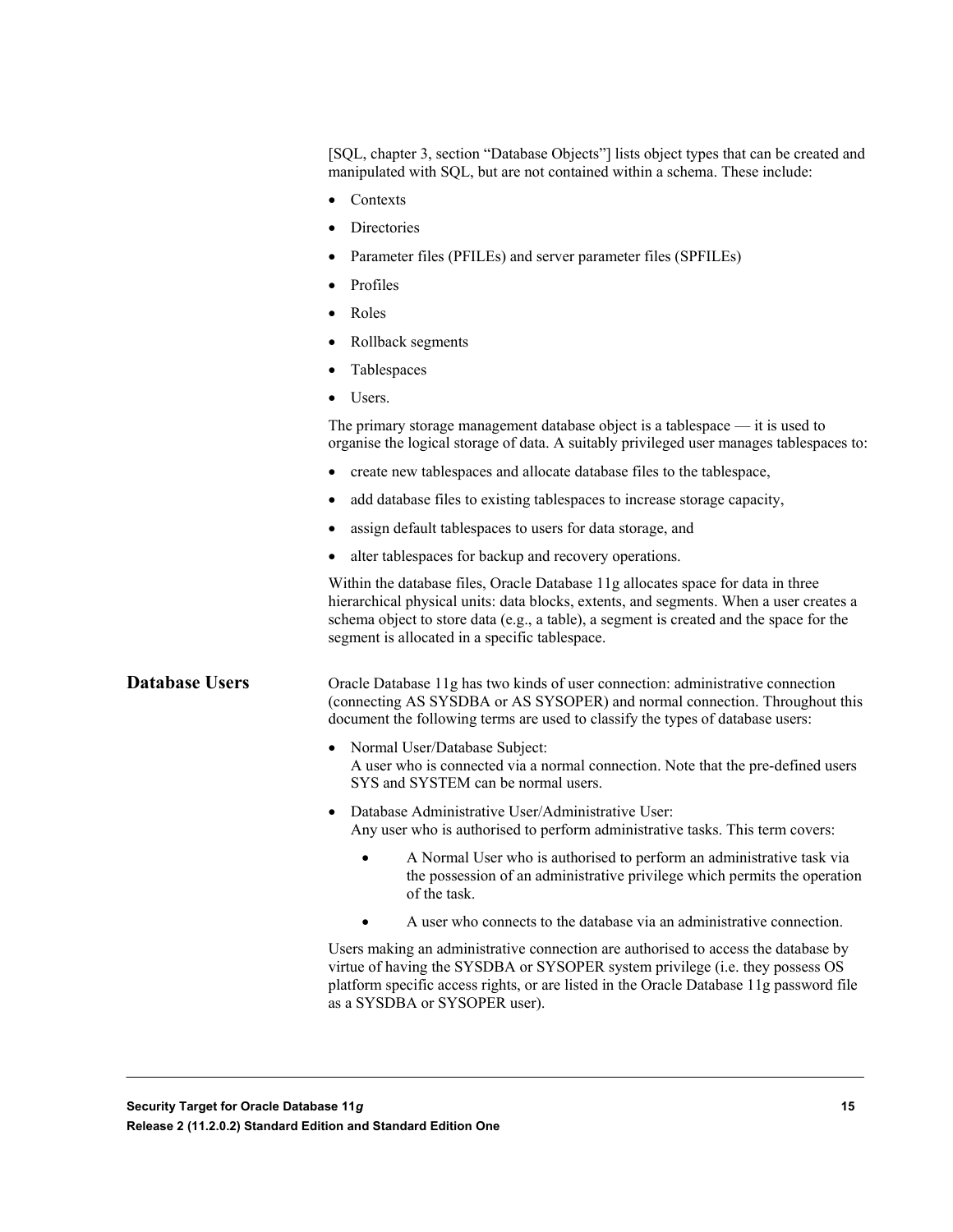<span id="page-15-0"></span>

|                                                                       | Note that the word authorised is used (e.g. "an authorised administrative user") to<br>indicate that the user has the specific authorisation (e.g. via a privilege) for the<br>operation under consideration.                                                                                                                                                                                                                                                                                                                                                                                                                                                                                                                                                                                                                                                                            |
|-----------------------------------------------------------------------|------------------------------------------------------------------------------------------------------------------------------------------------------------------------------------------------------------------------------------------------------------------------------------------------------------------------------------------------------------------------------------------------------------------------------------------------------------------------------------------------------------------------------------------------------------------------------------------------------------------------------------------------------------------------------------------------------------------------------------------------------------------------------------------------------------------------------------------------------------------------------------------|
|                                                                       | Database security is managed by privileged users through the maintenance of users,<br>roles, and profiles.                                                                                                                                                                                                                                                                                                                                                                                                                                                                                                                                                                                                                                                                                                                                                                               |
|                                                                       | USERS identify distinct database user names and their authentication method.                                                                                                                                                                                                                                                                                                                                                                                                                                                                                                                                                                                                                                                                                                                                                                                                             |
|                                                                       | ROLES provide a grouping mechanism for a set of privileges.                                                                                                                                                                                                                                                                                                                                                                                                                                                                                                                                                                                                                                                                                                                                                                                                                              |
|                                                                       | PROFILES provide a set of properties (e.g., resource limits, password<br>management options) that can be assigned to individual users.                                                                                                                                                                                                                                                                                                                                                                                                                                                                                                                                                                                                                                                                                                                                                   |
|                                                                       | These security topics are discussed in detail in subsequent sections of this chapter.                                                                                                                                                                                                                                                                                                                                                                                                                                                                                                                                                                                                                                                                                                                                                                                                    |
| <b>Real Application</b><br><b>Clusters</b><br>(Standard Edition only) | Real Application Clusters (RAC) comprises several Oracle instances running on<br>multiple clustered computers, which communicate with each other by means of a so-<br>called interconnect. RAC uses cluster software to access a shared database that resides<br>on shared disk. RAC combines the processing power of these multiple interconnected<br>computers to provide system redundancy, near linear scalability, and high availability.<br>RAC also offers significant advantages for both OLTP and data warehouse systems<br>and all systems and applications can efficiently exploit clustered environments.                                                                                                                                                                                                                                                                    |
|                                                                       | Real Application Clusters is a feature now included in the evaluated configuration but<br>is not available for Standard Edition One. All the security functions used to protect<br>elements of an Oracle database defined in this Security Target work transparently with<br>Real Application Clusters.                                                                                                                                                                                                                                                                                                                                                                                                                                                                                                                                                                                  |
| <b>Data Integrity</b>                                                 | Oracle Database 11g provides mechanisms to ensure that the consistency and integrity<br>of TSF and user data held in a database can be maintained. These mechanisms are<br>transactions, concurrency controls, and integrity constraints. Transactions ensure that<br>updates to the database occur in well-defined steps that move the database from one<br>consistent state to another. Transactions and concurrency controls together ensure that<br>multiple users can have shared access to the database with consistent and predictable<br>results: each user sees a consistent state of the database and can make updates without<br>interfering with other users. Integrity constraints ensure that the values of individual<br>data items are of the defined type and within defined limits, and that defined<br>relationships between database tables are properly maintained. |
|                                                                       | With RAC installed each instance of RAC maintains its own copy of the system<br>global area and the database cache, which are synchronized over the interconnect. In<br>addition global locks on the RAC environment ensure that concurrent updates are<br>synchronized. Those mechanisms together with the mechanisms mentioned above for<br>transaction management and concurrency control for the database ensure the<br>consistency and integrity of both user and TSF data in a RAC environment.                                                                                                                                                                                                                                                                                                                                                                                    |
| <b>Access Control</b>                                                 |                                                                                                                                                                                                                                                                                                                                                                                                                                                                                                                                                                                                                                                                                                                                                                                                                                                                                          |
|                                                                       | Access control is the process of defining a user's ability to read or write information.<br>For this, Oracle Database 11g provides discretionary access control (DAC).                                                                                                                                                                                                                                                                                                                                                                                                                                                                                                                                                                                                                                                                                                                   |
| <b>Discretionary Access</b><br>Control                                | DAC can be used to selectively share database information with other users. This<br>access control mechanism can be used to enforce need-to-know style confidentiality                                                                                                                                                                                                                                                                                                                                                                                                                                                                                                                                                                                                                                                                                                                   |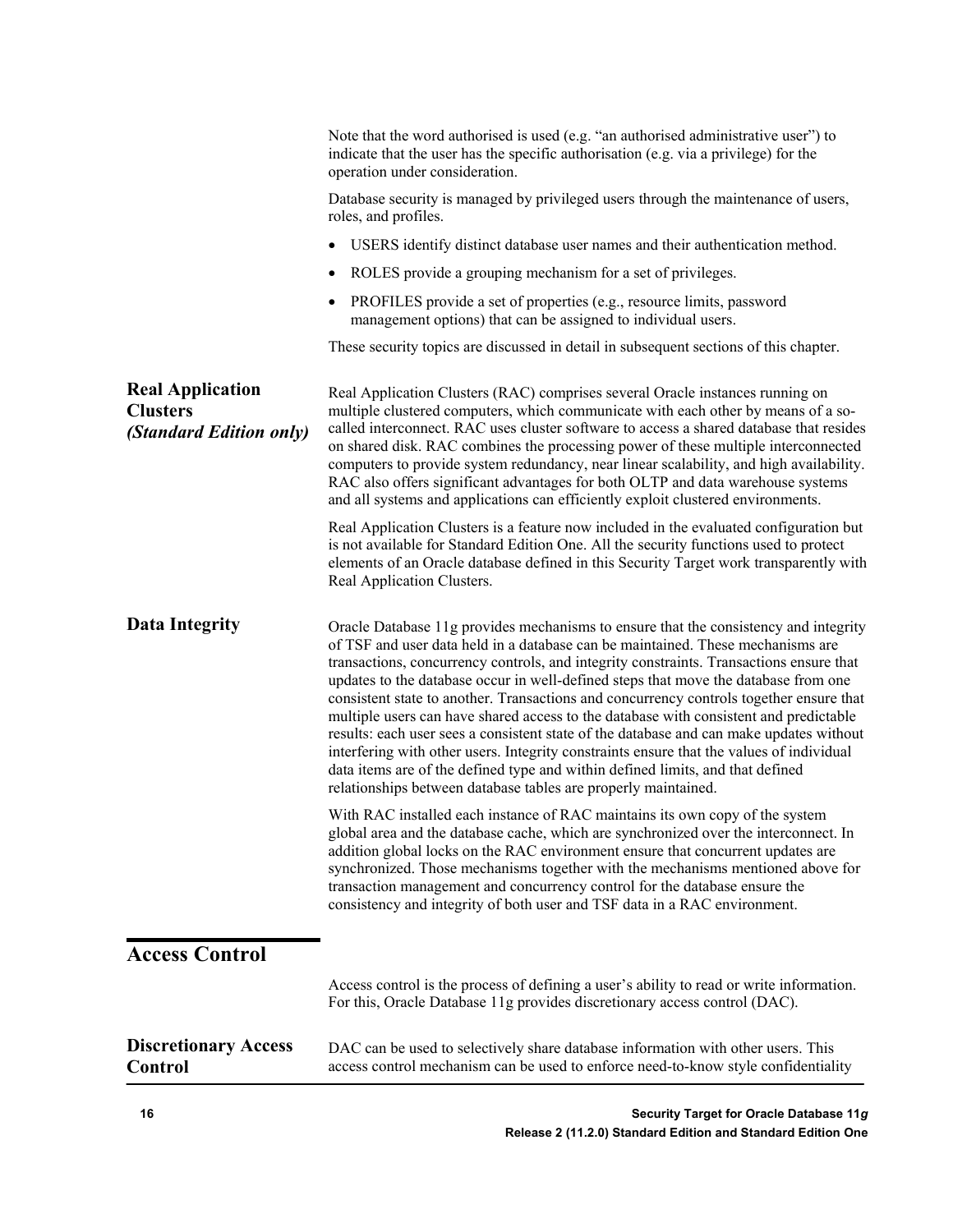|                                            | as well as to control data disclosure, entry, modification, and destruction. In addition<br>to the DAC controls enforced by the Oracle Database 11g server, application-specific<br>access controls can be implemented using views and triggers to mediate a user's<br>access to application data.                                                                                                                                                                                                                                                                                                                                                                                                       |
|--------------------------------------------|----------------------------------------------------------------------------------------------------------------------------------------------------------------------------------------------------------------------------------------------------------------------------------------------------------------------------------------------------------------------------------------------------------------------------------------------------------------------------------------------------------------------------------------------------------------------------------------------------------------------------------------------------------------------------------------------------------|
|                                            | The DAC mechanism controls access to database objects based on the privileges<br>enabled in the database session. There are two types of DAC privileges: object<br>privileges and system privileges. Both object and system privileges may be granted<br>directly to individual users, or granted indirectly by granting the privilege to an Oracle<br>role and then granting the role to the user. Privileges and roles may also be granted to<br>PUBLIC, authorising all database users for the privilege. During a database session,<br>the privileges enabled in the session may be changed using several Oracle Database<br>11g mechanisms that affect the set of privileges held by the session.   |
| <b>System Privileges</b>                   | Oracle Database 11g provides over 80 distinct system privileges to support the<br>concept of least privilege - each database user can be granted only those system<br>privileges that are needed to perform his or her job function. Often end-users would<br>only need a minimal set of system privileges to connect to the database. Some users<br>may be granted more powerful system privileges to authorise them to manage<br>administrative objects, bypass particular server access controls, or perform specialized<br>operations. A user may grant a system privilege to additional database users only if he<br>or she holds that privilege with an administrative option (WITH ADMIN OPTION). |
| <b>Object Privileges</b>                   | An object privilege is permission to access a schema object in a prescribed manner<br>(e.g., to INSERT rows into a table or EXECUTE a stored procedure). The owner of<br>the schema containing the object may grant object privileges to other database users or<br>roles. In addition, the owner may grant other users the right to grant those object<br>privileges to additional database users (WITH GRANT OPTION).                                                                                                                                                                                                                                                                                  |
|                                            | Because object privileges are granted to users at the discretion of other users, this type<br>of security is termed discretionary. Oracle Database 11g ensures that users who<br>attempt to gain access to objects have been granted the necessary object privileges for<br>the specific operation, or have an overriding system privilege or role. The owner of an<br>object always has total access to that object.                                                                                                                                                                                                                                                                                    |
| <b>Roles</b>                               | Oracle Database 11g facilitates correct privilege administration by enabling privileges<br>to be grouped together into database roles. The benefits of Oracle database roles<br>include:                                                                                                                                                                                                                                                                                                                                                                                                                                                                                                                 |
|                                            | Reduced privilege administration,                                                                                                                                                                                                                                                                                                                                                                                                                                                                                                                                                                                                                                                                        |
|                                            | Dynamic privilege management,                                                                                                                                                                                                                                                                                                                                                                                                                                                                                                                                                                                                                                                                            |
|                                            | Least privilege,                                                                                                                                                                                                                                                                                                                                                                                                                                                                                                                                                                                                                                                                                         |
|                                            | Privilege bracketing, and                                                                                                                                                                                                                                                                                                                                                                                                                                                                                                                                                                                                                                                                                |
|                                            | Consistency.                                                                                                                                                                                                                                                                                                                                                                                                                                                                                                                                                                                                                                                                                             |
| <b>Reduced privilege</b><br>administration | Rather than explicitly granting the same set of privileges to several users, the<br>privileges for a group of related users can be granted to a role, and then only the role<br>needs to be granted to each member of the group. Roles permit numerous Oracle<br>privileges to be granted or revoked with a single SQL statement                                                                                                                                                                                                                                                                                                                                                                         |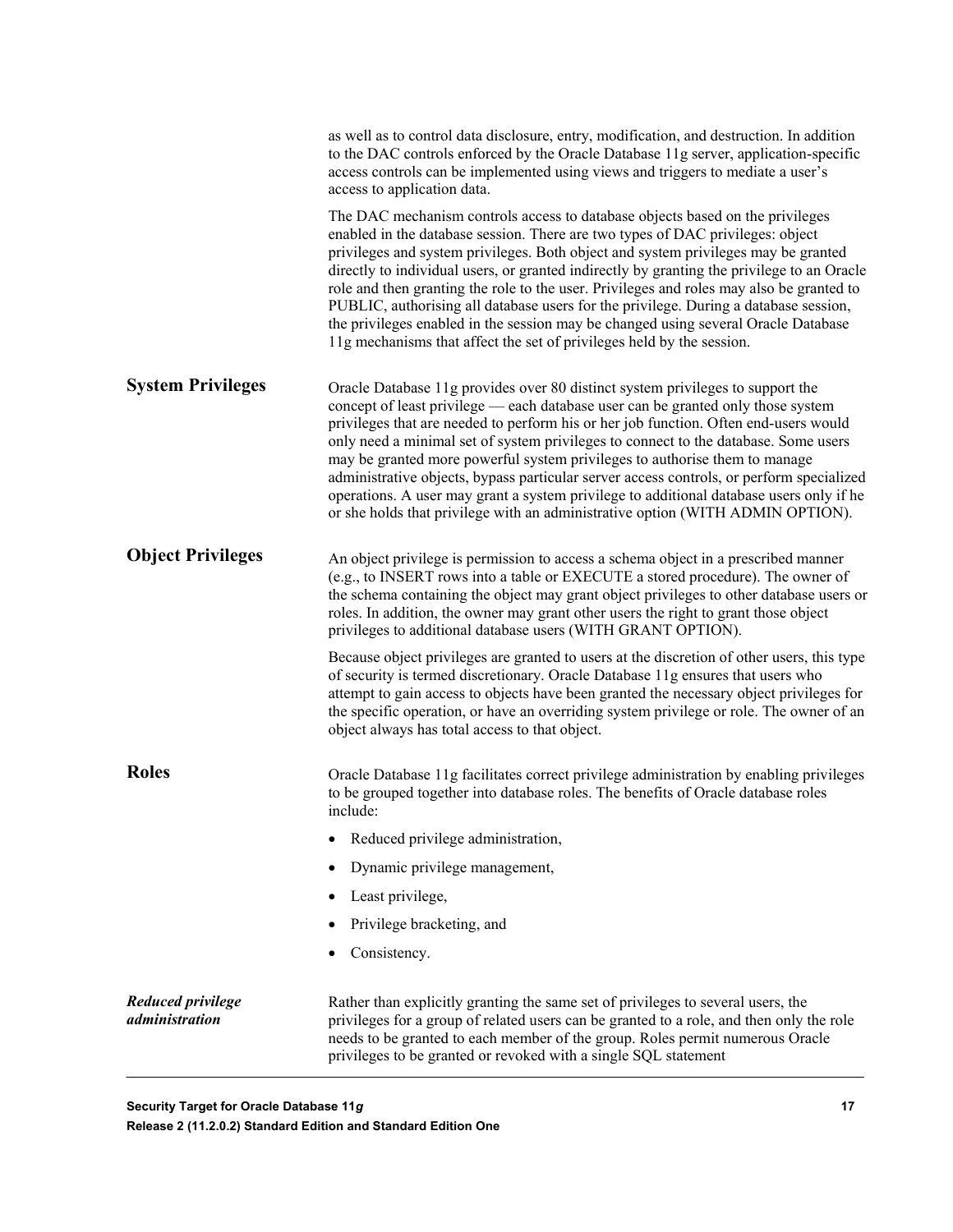| <b>Dynamic privilege</b><br>management | If the privileges of a group of users must change, only the privileges of the role(s)<br>need to be modified instead of the privileges granted to every user. The security<br>domains of all users granted the group's role automatically reflect the changes made to<br>the role.                                                                                                                                                                                                                                                                                                       |  |  |  |
|----------------------------------------|------------------------------------------------------------------------------------------------------------------------------------------------------------------------------------------------------------------------------------------------------------------------------------------------------------------------------------------------------------------------------------------------------------------------------------------------------------------------------------------------------------------------------------------------------------------------------------------|--|--|--|
| Least privilege                        | The roles granted to a user can be selectively enabled (available for use) or disabled<br>(not available for use). This helps a user to control use of those privileges which could<br>result in unintended disclosure, entry, modification, or destruction of data.                                                                                                                                                                                                                                                                                                                     |  |  |  |
| <b>Privilege Bracketing</b>            | Because the Oracle data dictionary records which roles have been granted to the<br>current user, database applications can be designed to query the dictionary and<br>automatically enable and disable selective roles when a user attempts to execute<br>applications.                                                                                                                                                                                                                                                                                                                  |  |  |  |
| <b>System Security Policy</b>          | To enable centralised implementation of privilege management in a system of which<br>Oracle may be only one component, Oracle also provides for linking database roles to<br>platform-specific group access controls. In this way, database roles can only be<br>enabled by users if they are a current member of the appropriate group in the<br>underlying platform. This helps to ensure a correct and consistent implementation of a<br>system-wide security policy. Note that this feature is not used to implement any<br>security functional requirement of this Security Target. |  |  |  |
| <b>DDL</b> Restriction                 | Privileges held via roles cannot be used to perform a DML operation that is required<br>to issue a DDL statements. For example a user who receives the SELECT ANY<br>TABLE system privilege or the SELECT object privilege for a table through a role<br>can use neither privilege to create a view on a table that belongs to another user. The<br>user must have directly granted privileges authorising the access to the underlying<br>tables.                                                                                                                                       |  |  |  |
| <b>Pre-defined Roles</b>               | By default Oracle databases contain several pre-defined roles including:                                                                                                                                                                                                                                                                                                                                                                                                                                                                                                                 |  |  |  |
|                                        | CONNECT — containing the system privileges to connect and create basic<br>$\bullet$<br>schema objects,                                                                                                                                                                                                                                                                                                                                                                                                                                                                                   |  |  |  |
|                                        | RESOURCE — containing the system privileges necessary to create PL/SQL<br>program units and triggers, and                                                                                                                                                                                                                                                                                                                                                                                                                                                                                |  |  |  |
|                                        | DBA — containing all system privileges WITH ADMIN OPTION.                                                                                                                                                                                                                                                                                                                                                                                                                                                                                                                                |  |  |  |
|                                        | These roles are provided for backward compatibility and can be modified or removed<br>by suitably privileged users [SG, 4].                                                                                                                                                                                                                                                                                                                                                                                                                                                              |  |  |  |
| <b>Session Privileges</b>              | During the database session, the privileges held by the session can vary. When a<br>database session is initially established, it has all of the system and object privileges<br>directly granted to the user in addition to those granted to PUBLIC. The session also<br>has all of the privileges granted to any default roles associated with the user. The set<br>of privileges can be changed by:                                                                                                                                                                                   |  |  |  |
|                                        | Enabling and disabling roles,                                                                                                                                                                                                                                                                                                                                                                                                                                                                                                                                                            |  |  |  |
|                                        | Accessing a view,                                                                                                                                                                                                                                                                                                                                                                                                                                                                                                                                                                        |  |  |  |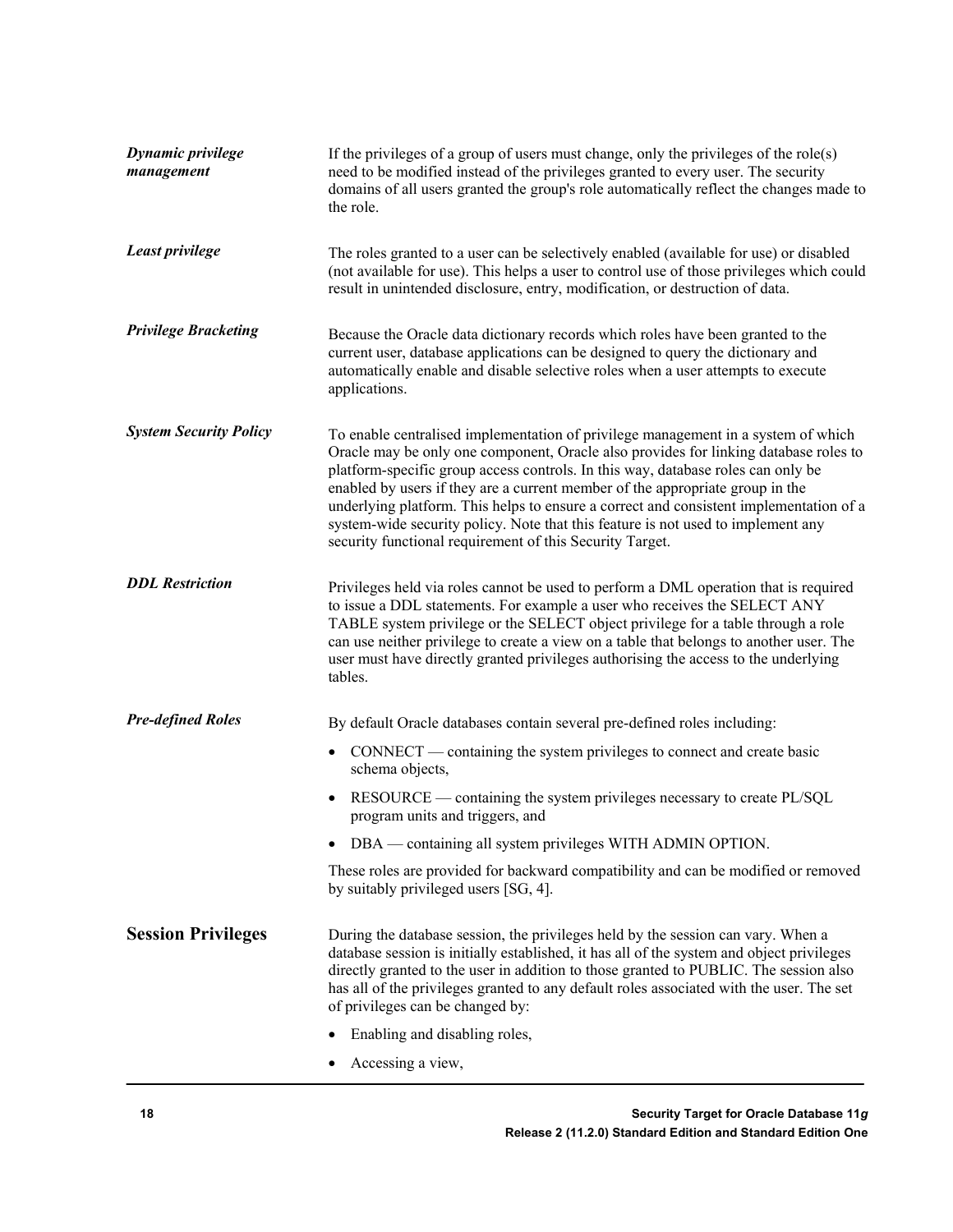<span id="page-18-0"></span>

|                             | Executing a stored program unit, or                                                                                                                                                                                                                                                                                                                                                                                                                                                                                                                                                                                                                                                       |
|-----------------------------|-------------------------------------------------------------------------------------------------------------------------------------------------------------------------------------------------------------------------------------------------------------------------------------------------------------------------------------------------------------------------------------------------------------------------------------------------------------------------------------------------------------------------------------------------------------------------------------------------------------------------------------------------------------------------------------------|
|                             | Firing a trigger.                                                                                                                                                                                                                                                                                                                                                                                                                                                                                                                                                                                                                                                                         |
| <b>Enabling Roles</b>       | During a database session, a user can enable and disable any granted role.<br>Consequently, the privileges of the database subject can be modified to reflect<br>different requirements for access to database objects.                                                                                                                                                                                                                                                                                                                                                                                                                                                                   |
| <b>Views</b>                | When a user creates a view, that user must have directly granted privileges that<br>authorise access to all of the tables (or views) referenced in the view's query. In<br>addition, if the user holds the necessary privileges WITH GRANT option or WITH<br>ADMIN option, then the user may grant access to the view to other database users,<br>authorizing them for indirect access to the tables in the view. In this way, views can<br>be used to restrict access to information based on complex SQL queries that select<br>only the authorised data from the tables.                                                                                                               |
| <b>Stored Program Units</b> | In order to use a stored program unit (procedure, function, or package), a user must<br>have the privilege to EXECUTE the program unit. However, when the program unit<br>runs, the privileges for its execution may be set to the owner's directly granted<br>privileges (definers rights), or the invoker's privileges (invokers rights) depending on<br>options set when the program unit is created. This allows access privileges to be<br>encapsulated with the database operations being performed by the program unit. Any<br>user with EXECUTE privilege for the program unit is authorised to indirectly access<br>any database objects accessible to the program unit's owner. |
| <b>Triggers</b>             | The security context for the execution of triggers is similar to that of stored program<br>units. When a trigger fires as a result of a table access, the execution privileges for the<br>trigger are set to the trigger owner's directly granted privileges rather than the<br>privileges of the user who initiated the table update.                                                                                                                                                                                                                                                                                                                                                    |
| <b>Application Context</b>  | An application context allows an application to make security decisions based on<br>additional attributes attached to a user's session information. An application context<br>provides a protected session persistent storage area for additional user attributes<br>defined by the application.                                                                                                                                                                                                                                                                                                                                                                                          |
|                             | To support application managed session pooling by middle tier applications, the<br>DBMS SESSION interface for managing application context is enhanced for Oracle<br>Database 11g. This interface now has a client identifier for each application context so<br>that the application context can be managed globally while each client will see only<br>their assigned application context.                                                                                                                                                                                                                                                                                              |
| Quotas                      |                                                                                                                                                                                                                                                                                                                                                                                                                                                                                                                                                                                                                                                                                           |
|                             | Using Oracle Database 11g profiles, a database administrative user can set quotas on<br>the amount of processing resources a user can consume during a database session.<br>Limits can be specified for the following:                                                                                                                                                                                                                                                                                                                                                                                                                                                                    |
|                             | enabled roles per session (via an init.ora parameter)                                                                                                                                                                                                                                                                                                                                                                                                                                                                                                                                                                                                                                     |
|                             | database sessions per user,                                                                                                                                                                                                                                                                                                                                                                                                                                                                                                                                                                                                                                                               |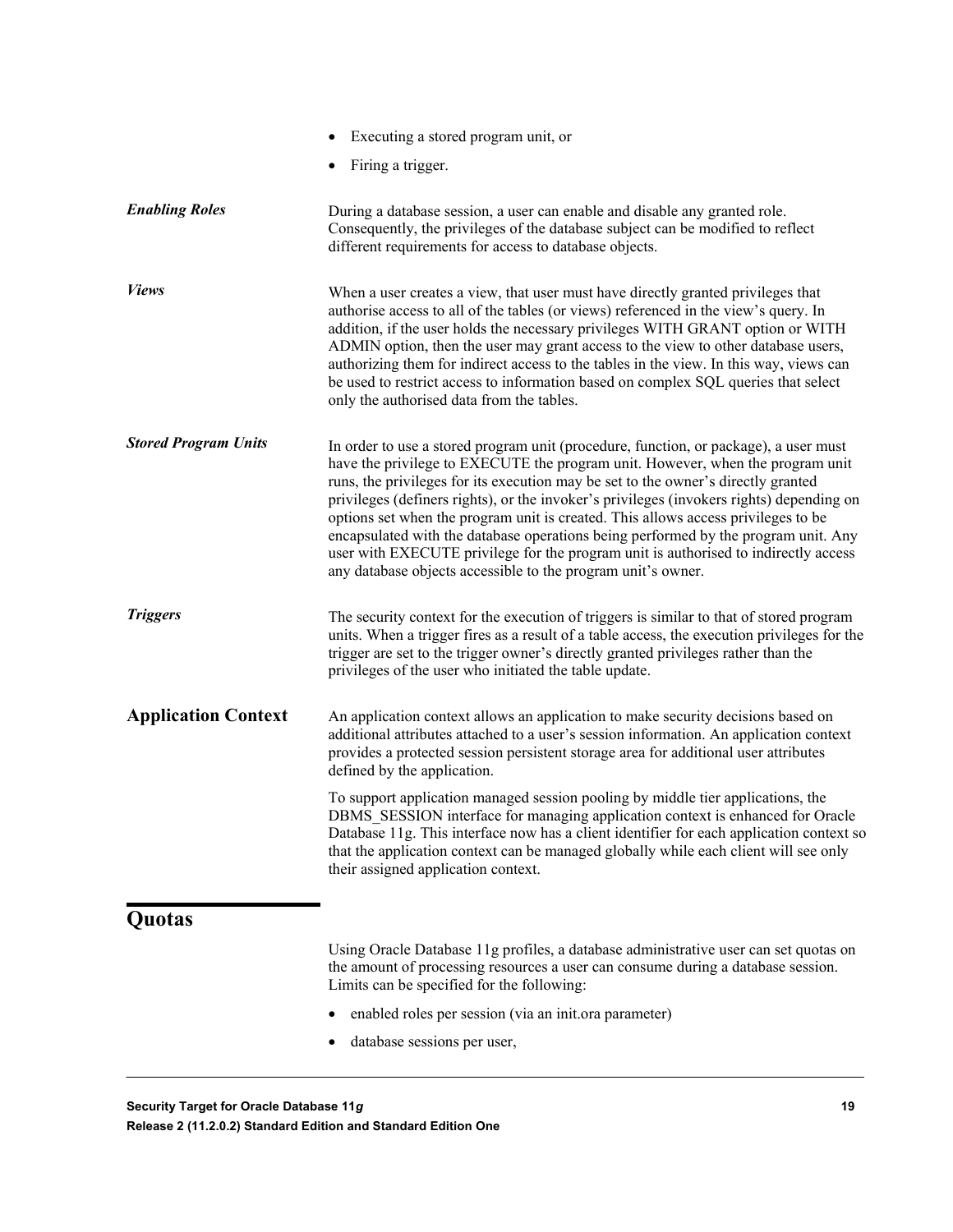- CPU time per session,
- CPU time per SQL call,
- connect time per session,
- idle time per session,
- database reads per session,
- database reads per SQL command, and
- a composite limit (based on CPU time, connect time, and database reads).

Once a profile has been created, it can be assigned to one or more users, depending on their need for processing resources. When a user exceeds the resource limit, the Oracle Database 11g server will abort the operation, and, in some cases, terminate the user's session, or, in other cases, simply terminate the current SQL statement or rollback the current transaction.

A database administrative user may also set quotas on the amount of storage space that can be allocated for each user's schema objects in any specific tablespace.

Resumable statements are a feature in Oracle Database 11g which allows an administrator to temporarily suspend a large operation, such as a batch update data load. This might be necessary when space has run out. Suspending the operation gives the database administrator an opportunity to take corrective steps to resolve the error condition. After the error has been corrected, the suspended operation automatically resumes execution. A suspended resumable operation is aborted automatically if the error is not fixed within a set time period.

Users must have the RESUMABLE system privilege before they can execute resumable operations. An ALTER SESSION ENABLE RESUMABLE statement is provided to enable SQL statements to be resumable when they are invoked within the session. Resumable operations are suspended under one of the conditions: Out of space, Space limit error, or Space quota error.

# <span id="page-19-0"></span>**Identification and Authentication**

Oracle Database 11g always identifies authorised users of an Oracle database prior to establishing a database session for the user. Authentication can be performed directly by the Oracle Database 11g server using passwords managed by the server, or the server can rely on the authentication done by the underlying OS platform.

For OS authentication, the database user connects to the Oracle Database 11g server without specifying a user name or password. The server obtains the user's identity from the OS, and if the user is an authorised database user, a database session is created. This form of authentication is appropriate for Oracle Database 11g only if it is running on a Microsoft Windows operating system. Since no Microsoft Windows operating system platforms are to be used for this evaluation, the TOE does not use this form of authentication.

For Oracle authentication, a user must specify a user name and password in order to connect. For authentication the password is compared to the password for the user stored in the data dictionary and if they match, a database session is created. The user's password is stored in the data dictionary in a one-way encrypted form, so before the comparison is made, the password specified by the user is also one-way encrypted.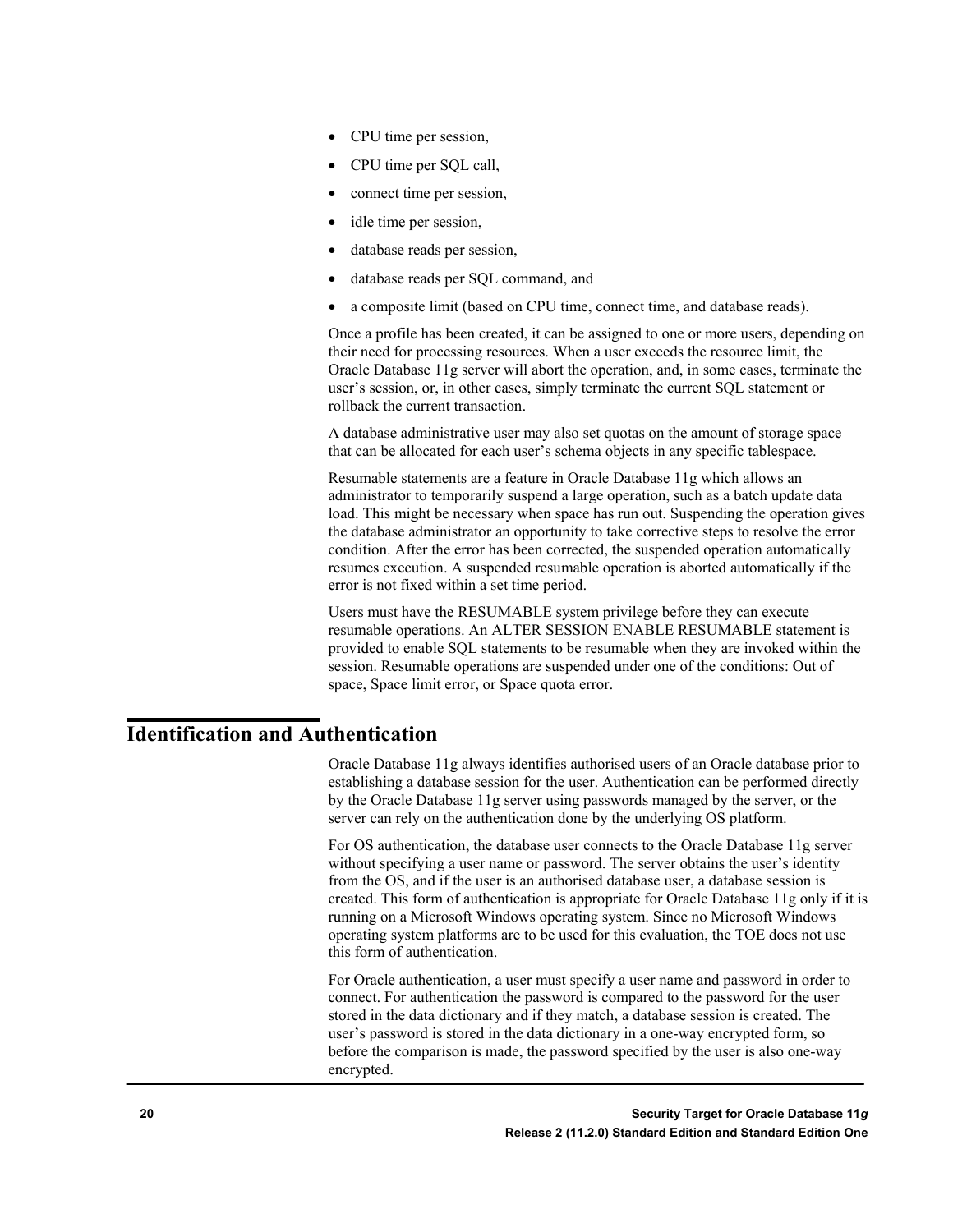| <b>Password Management</b>    | A local user may change his or her password at any time. Oracle Database 11g<br>provides the facility for suitably privileged users to create password complexity check<br>functions that can screen new passwords of local users for certain criteria, e.g.:                                                                                                                                                                        |  |  |  |  |
|-------------------------------|--------------------------------------------------------------------------------------------------------------------------------------------------------------------------------------------------------------------------------------------------------------------------------------------------------------------------------------------------------------------------------------------------------------------------------------|--|--|--|--|
|                               | a minimum number of characters in length;                                                                                                                                                                                                                                                                                                                                                                                            |  |  |  |  |
|                               | not equal to the user name;<br>$\bullet$                                                                                                                                                                                                                                                                                                                                                                                             |  |  |  |  |
|                               | includes a minimum number of alphabetic, numeric, or punctuation characters;                                                                                                                                                                                                                                                                                                                                                         |  |  |  |  |
|                               | does not match any word on an internal list of words;                                                                                                                                                                                                                                                                                                                                                                                |  |  |  |  |
|                               | differs from the previous password by a certain number of characters.<br>$\bullet$                                                                                                                                                                                                                                                                                                                                                   |  |  |  |  |
|                               | A suitably authorised user can also set password lifetime, a failed logon count leading<br>to account lockout, expiration options, and password reuse requirements in an Oracle<br>Database 11g profile. By assigning different profiles to different groups of users, the<br>password management parameters can vary among users.                                                                                                   |  |  |  |  |
|                               | By default the database does not enforce any password profile limits, however it is<br>critical that certain password controls are used in all profiles such that the TOE<br>achieves a high strength of function for the password mechanism. Guidance covering<br>the different password controls, and instructions for modifying profiles to achieve<br>SOF-high, is provided in the TOE's Evaluated Configuration Document [ECD]. |  |  |  |  |
| <b>Special Authentication</b> | Database administrative users may connect to the database to perform functions such<br>as starting up or shutting down an Oracle Database 11g instance. These users can be<br>authorised by either the use of a password file, or by having platform-specific access<br>rights.                                                                                                                                                      |  |  |  |  |
|                               | Platform-specific access rights are normally established by being a member of a<br>special operating system group. For example, on a UNIX platform, the group defaults<br>to the 'dba' group, but can be changed.                                                                                                                                                                                                                    |  |  |  |  |
|                               | When a database administrative user wants to undertake special operations, he or she<br>connects to the database through a special keyword: AS SYSDBA or AS SYSOPER.<br>When connected using the AS SYSDBA keywords the database session then runs as<br>the user SYS. When connected using the AS SYSOPER keyword the database session<br>then runs as the user PUBLIC.                                                             |  |  |  |  |
| $\lambda$ uditing             |                                                                                                                                                                                                                                                                                                                                                                                                                                      |  |  |  |  |

### <span id="page-20-0"></span>**Auditing**

Oracle Database 11g ensures that relevant information about operations performed by users can be recorded so that the consequences of those operations can later be linked to the user in question, and the user held accountable for his or her actions. Oracle Database 11g does this by providing auditing options which are designed to be as granular and flexible as possible to ensure that exactly what needs to be audited, as dictated by the application or system security policy, is recorded, but nothing more. This helps to ensure that the size of audit trails remain manageable and the important records easily accessible. Oracle Database 11g provides capabilities to permit auditing plans to be quickly enabled to implement crisis responses. In addition to the standard Oracle Database 11g auditing features described here, application-specific audit trails can be implemented using triggers to capture auditing details about the changes made to the information in the database.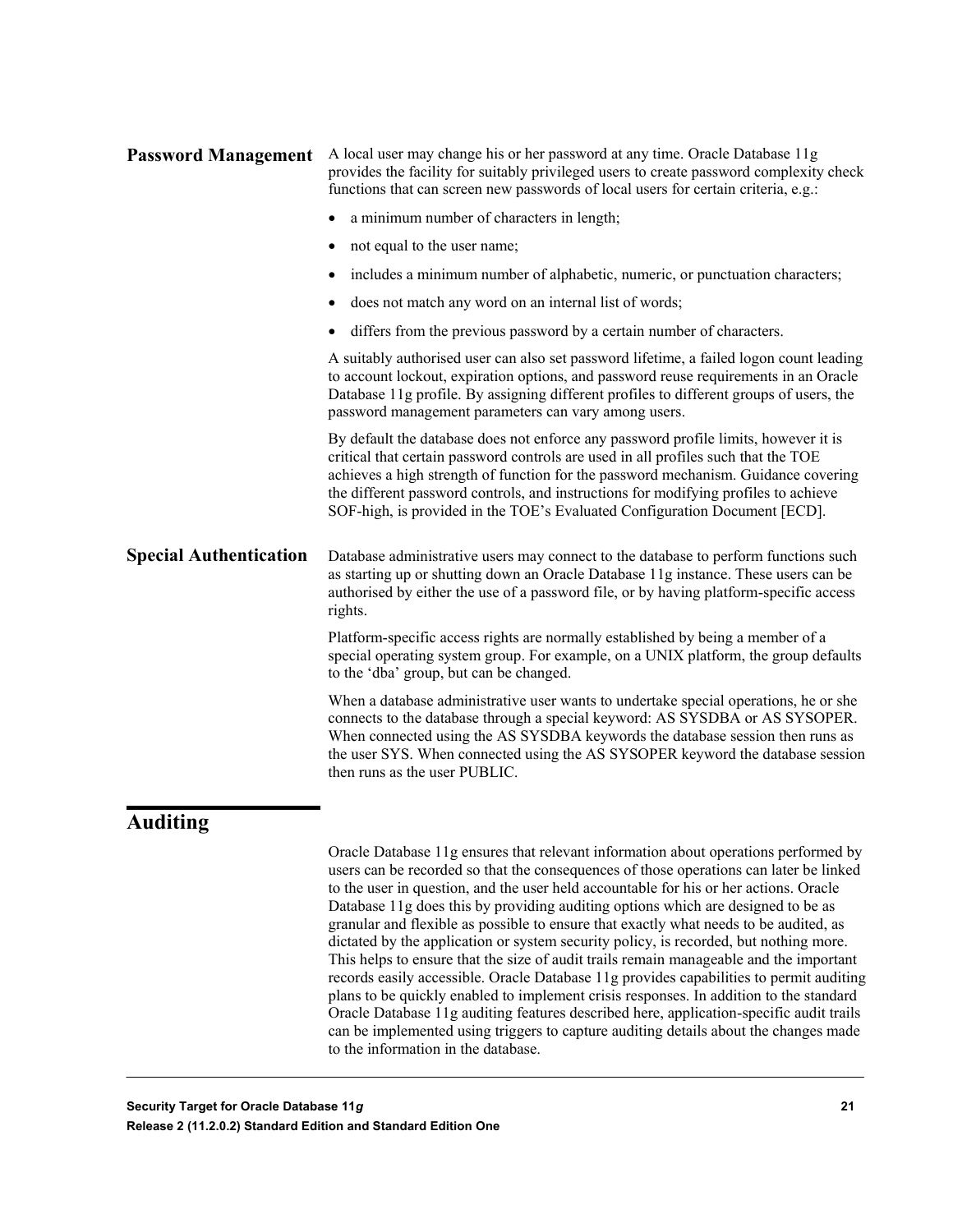| <b>Audit Categories</b> | A database administrative user can request auditing of a number of actions in each of<br>three categories:                                                                                                                                                                                                                                                                                                                                                                                     |  |  |  |
|-------------------------|------------------------------------------------------------------------------------------------------------------------------------------------------------------------------------------------------------------------------------------------------------------------------------------------------------------------------------------------------------------------------------------------------------------------------------------------------------------------------------------------|--|--|--|
|                         | <b>By Statement</b><br>Auditing specific types of SQL statements including database connections and<br>disconnections. Statement auditing can be set to audit one, several, or all users.                                                                                                                                                                                                                                                                                                      |  |  |  |
|                         | By Object<br>$\bullet$<br>Auditing specific statements on specific database objects for all users.                                                                                                                                                                                                                                                                                                                                                                                             |  |  |  |
|                         | <b>By Privilege</b><br>$\bullet$<br>Auditing use of specific system privileges. Privilege auditing can be set to audit<br>one, several, or all users.                                                                                                                                                                                                                                                                                                                                          |  |  |  |
| <b>Audit Options</b>    | Database administrative users can further focus each auditing request by specifying<br>auditing for only successful, only unsuccessful, or both successful and unsuccessful<br>attempts. Such users can also specify, for most audit events, that audit records be<br>created by session or by access: by session results in only a single record for an<br>audited action for the duration of a database session; by access results in a record for<br>every occurrence of an audited action. |  |  |  |
|                         | Oracle also permits database administrative users to assign default object auditing<br>options which will automatically be used for any new schema objects which are<br>created.                                                                                                                                                                                                                                                                                                               |  |  |  |
| <b>Audit Records</b>    | Oracle auditing permits audit information to be written to a database audit trail or to<br>the audit trail of the underlying operating system. Audit records always include the<br>following elements when they are meaningful for the audited event:                                                                                                                                                                                                                                          |  |  |  |
|                         | User;<br>$\bullet$                                                                                                                                                                                                                                                                                                                                                                                                                                                                             |  |  |  |
|                         | Session Identifier;                                                                                                                                                                                                                                                                                                                                                                                                                                                                            |  |  |  |
|                         | Terminal Identifier;                                                                                                                                                                                                                                                                                                                                                                                                                                                                           |  |  |  |
|                         | Name of Object Accessed;                                                                                                                                                                                                                                                                                                                                                                                                                                                                       |  |  |  |
|                         | Operation Performed;                                                                                                                                                                                                                                                                                                                                                                                                                                                                           |  |  |  |
|                         | Completion Code of Operation;                                                                                                                                                                                                                                                                                                                                                                                                                                                                  |  |  |  |
|                         | Date and Timestamp;                                                                                                                                                                                                                                                                                                                                                                                                                                                                            |  |  |  |
|                         | System Privilege Used.                                                                                                                                                                                                                                                                                                                                                                                                                                                                         |  |  |  |
| <b>Audit Analysis</b>   | If Oracle writes to the database audit trail, then the powerful SQL data manipulation<br>facilities of the DBMS can be used by database administrative users to perform<br>selective audit analysis of relevant database operations, user actions, uses of privilege,<br>and object accesses in a secure manner. Oracle provides a number of pre-defined<br>views on the database audit trail to assist in such audit analysis.                                                                |  |  |  |
|                         | If Oracle is configured to write to an operating system audit trail, then platform<br>services can be used to consolidate and analyse the database audit trail with audit<br>trails from other system components to provide a comprehensive auditing portrait for<br>the system. Alternatively, the audit data in the operating system or network services                                                                                                                                     |  |  |  |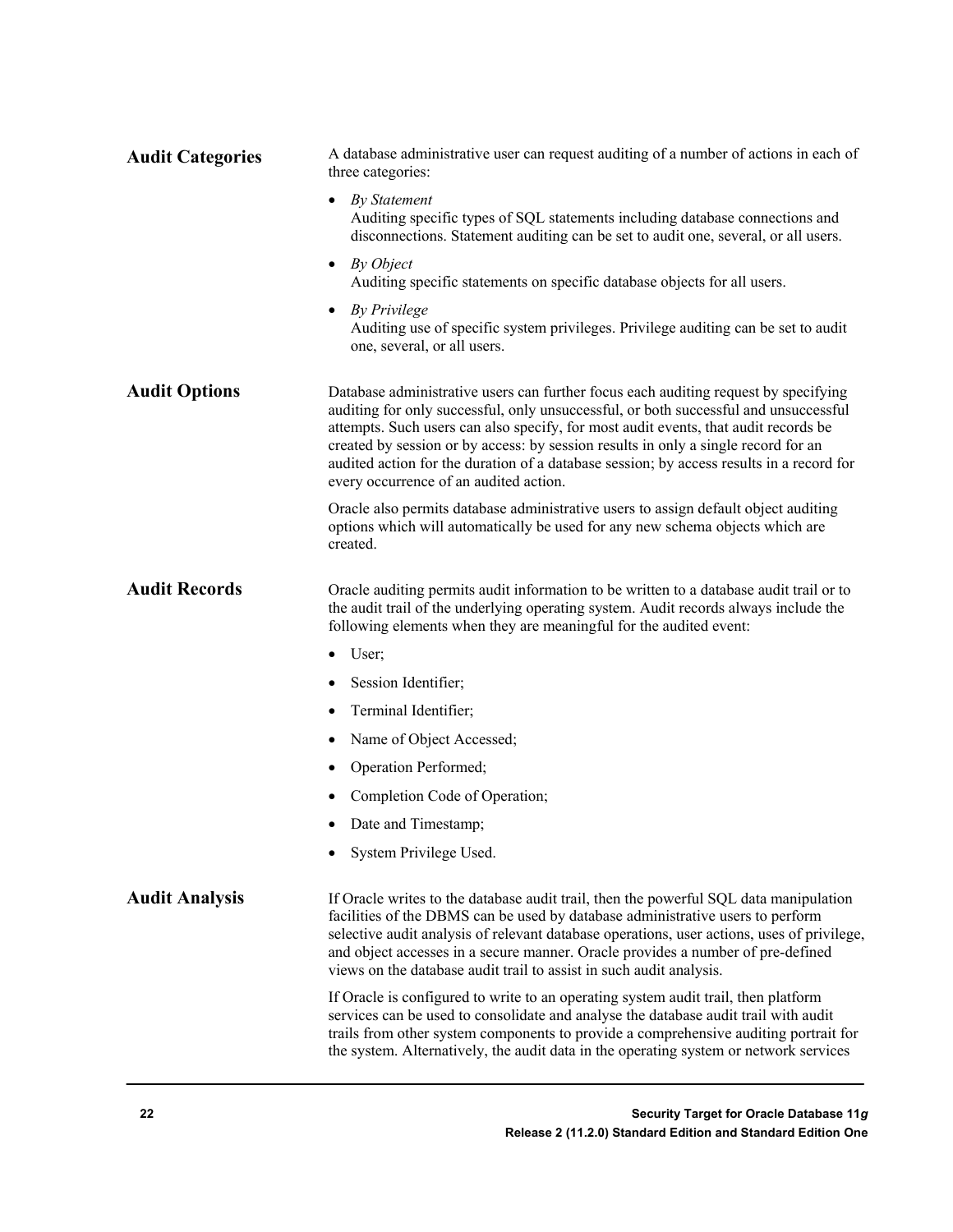<span id="page-22-0"></span>

|                                     | audit trail could be loaded securely into an Oracle database for comprehensive audit<br>analysis using the SQL data manipulation facilities of the DBMS.                                                                                                                                                                                                                                                                                                                                                                                                                                                                                                                                                    |
|-------------------------------------|-------------------------------------------------------------------------------------------------------------------------------------------------------------------------------------------------------------------------------------------------------------------------------------------------------------------------------------------------------------------------------------------------------------------------------------------------------------------------------------------------------------------------------------------------------------------------------------------------------------------------------------------------------------------------------------------------------------|
| <b>Auditing of SYS</b>              | Connections AS SYSDBA and AS SYSOPER along with attempts to startup or<br>shutdown an instance are always recorded in the OS platform audit trail because they<br>are OS events and because the database may not be available to be written into.                                                                                                                                                                                                                                                                                                                                                                                                                                                           |
|                                     | Oracle Database 11g provides for information to be written to the OS platform audit<br>trail about all SQL commands performed by users connected as the special user SYS<br>and users connected through the keywords AS SYSDBA and AS SYSOPER. Such OS<br>audit trail files should have OS DAC protection set by the OS system administrator to<br>prevent all database users being able to tamper with them (including those users who<br>are able to connect to the database as the special user SYS or through the keywords<br>AS SYSDBA or AS SYSOPER). Note that this auditing is still performed by the TOE<br>but using an object provided by the underlying OS instead of the database audit trail. |
| <b>Security Management</b>          |                                                                                                                                                                                                                                                                                                                                                                                                                                                                                                                                                                                                                                                                                                             |
|                                     | Oracle Database 1 1g provides a number of mechanisms to support the management<br>of database security. This section discusses the administrative system privileges, the<br>importance of the initialisation file, the use of AS SYSOPER and AS SYSDBA, and<br>Oracle Database 1 1g server dependencies on the administration of the underlying OS<br>platform.                                                                                                                                                                                                                                                                                                                                             |
| Administrative<br><b>Privileges</b> | Oracle Database 11g contains over 80 distinct system privileges. Each system<br>privilege allows a user to perform a particular database operation or class of database<br>operations. If a user has no privileges then they cannot perform any operations,<br>including connecting to the database.                                                                                                                                                                                                                                                                                                                                                                                                        |
|                                     | Database Administrative Users acquire the ability to perform administrative functions                                                                                                                                                                                                                                                                                                                                                                                                                                                                                                                                                                                                                       |

by being granted specific administrative system privileges. Other users are given only a minimal set of privileges allowing them to connect to the database and access the necessary data.

Oracle Database 11g security management can be delegated to any number of users. Site-specific roles can be defined to delegate administrative responsibilities based on organisational structures.

When an Oracle Database 1 1g instance is started, the parameters specified in an initialisation file specify operational characteristics of Oracle Database 1 1g server functionality, including security functionality. It is critical that the security parameters specified in the initialisation file for the instance be set to the values which conform to the evaluated configuration. The parameter values required by this security target are identified in the TOE's Evaluated Configuration Document [ECD]. **Initialisation File**

SYSDBA and SYSOPER When a user is connected AS SYSOPER or AS SYSDBA, the user is authorised to perform special database operations. Authorisation to connect as AS SYSDBA or AS SYSOPER is made via OS mechanisms (i.e., membership in an OS-defined group and requires that a user be authenticated by the OS), or by an Oracle Database 11g password.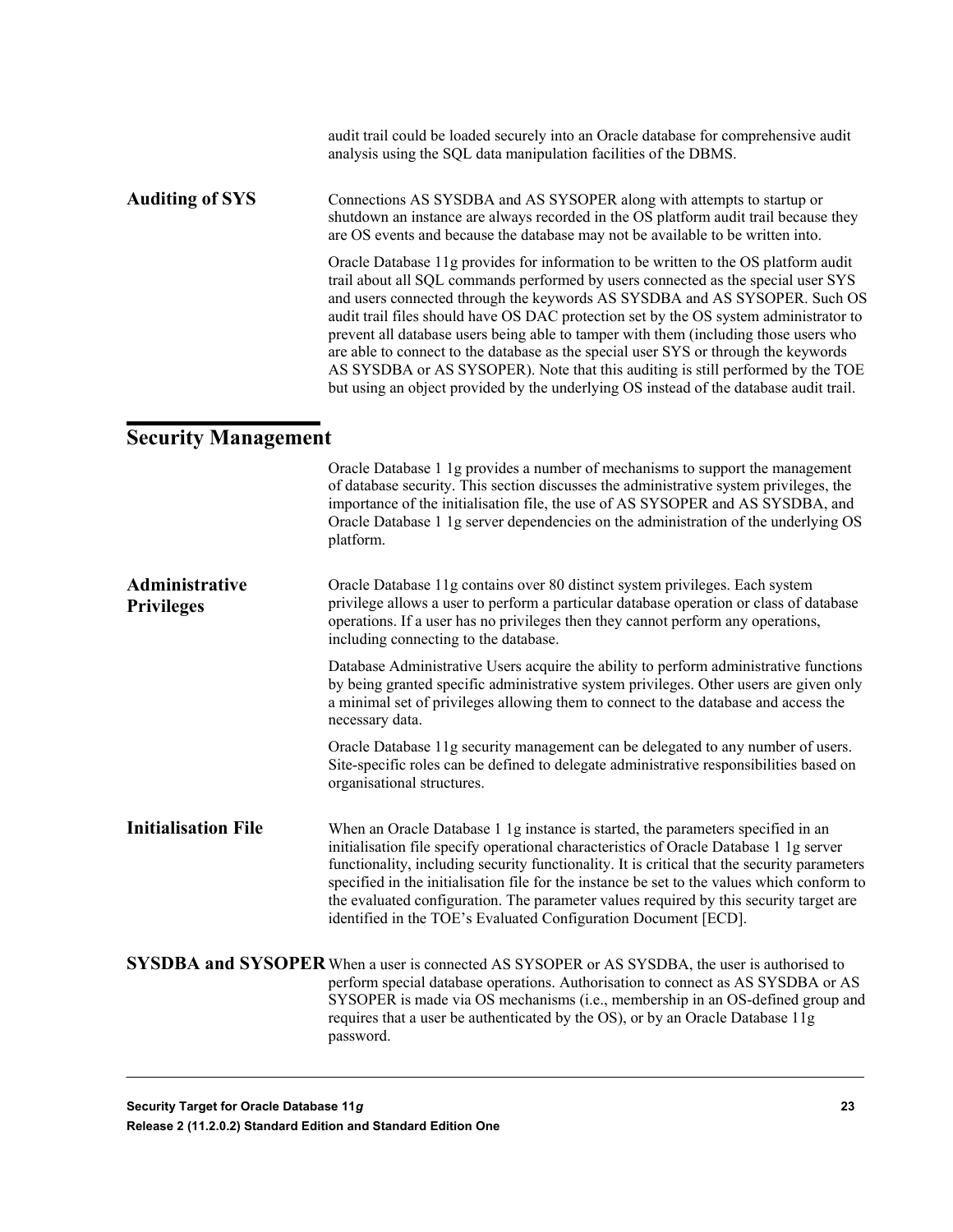|                          | A user connected AS SYSOPER is authorised to perform database startup, shutdown,<br>create server parameter file and backup operations. A user connected via AS<br>SYSDBA has the same authorisations as SYSOPER with the additional capabilities to<br>create databases and perform the operations allowed by all system privileges WITH<br>ADMIN option. Users who connect via AS SYSDBA have access to all of the data<br>dictionary tables and can grant and/or revoke object privileges on other users' objects.                                                                                                              |
|--------------------------|------------------------------------------------------------------------------------------------------------------------------------------------------------------------------------------------------------------------------------------------------------------------------------------------------------------------------------------------------------------------------------------------------------------------------------------------------------------------------------------------------------------------------------------------------------------------------------------------------------------------------------|
| <b>OS Administration</b> | The security of the data managed by the Oracle Database 11g data server is dependent<br>not only on the secure administration of Oracle Database 11g, but also on the correct<br>administration of the underlying OS platform and any other nodes connected in a<br>distributed environment. The requirements on OS and network configuration for this<br>security target are identified in the TOE's Evaluated Configuration Document [ECD].<br>Guidance on the correct configuration of Oracle Database 11g for a specific OS<br>platform is contained in the Oracle Database 11g Installation Guide [ICG] for that<br>platform. |

# <span id="page-23-0"></span>**Consistency of Replicated TSF Data**

TSF data is replicated in the TOE in the following situations:

- TSF data is stored in the system global area (SGA) or in the database cache in addition to its storage on disk. TSF data is held in data structures that are part of the database and the mechanisms used for maintaining the consistency between the cache/SGA and the data stored on disk apply for all database objects. Transac-tion management ensures the consistency of data between the cache and the disk.
- In the case of Real Application Clusters, the SGA and the cache are replicated in each node. Consistency for this replicated data is achived by having each item in the cache or SGA being managed by one dedicated master node for the item which initiates and controls the update of SGA and cache on the other nodes. Those updates are done using the interconnect. In addition the interconnect is also used for a heartbeat of each node. If a node fails to present the heartbeat, other nodes will take over the responsibility for the items managed by this node. Global locking mechanisms are used to synchronize concurrent database updates in a RAC environment.

# <span id="page-23-1"></span>**Secure Distributed Processing**

The basic distributed features included in the Oracle Database 11g server make use of database links to define a connection path to a remote Oracle database. When a connection is made to a remote database, the information in the database link definition is used to provide identification and authentication information to the remote Oracle server. The remote server creates a database session for the user specified by the database link (if the user is authorised for access to the remote database) and then makes its access control decisions based on that identity and its privileges in the remote database.

By using database links to qualify schema object names, a user in a local database can

- select (e.g., join) data from tables in any number of remote Oracle databases,
- use DML statements to update tables in remote Oracle databases (Oracle Database 11g automatically implements a two-phase commit protocol), and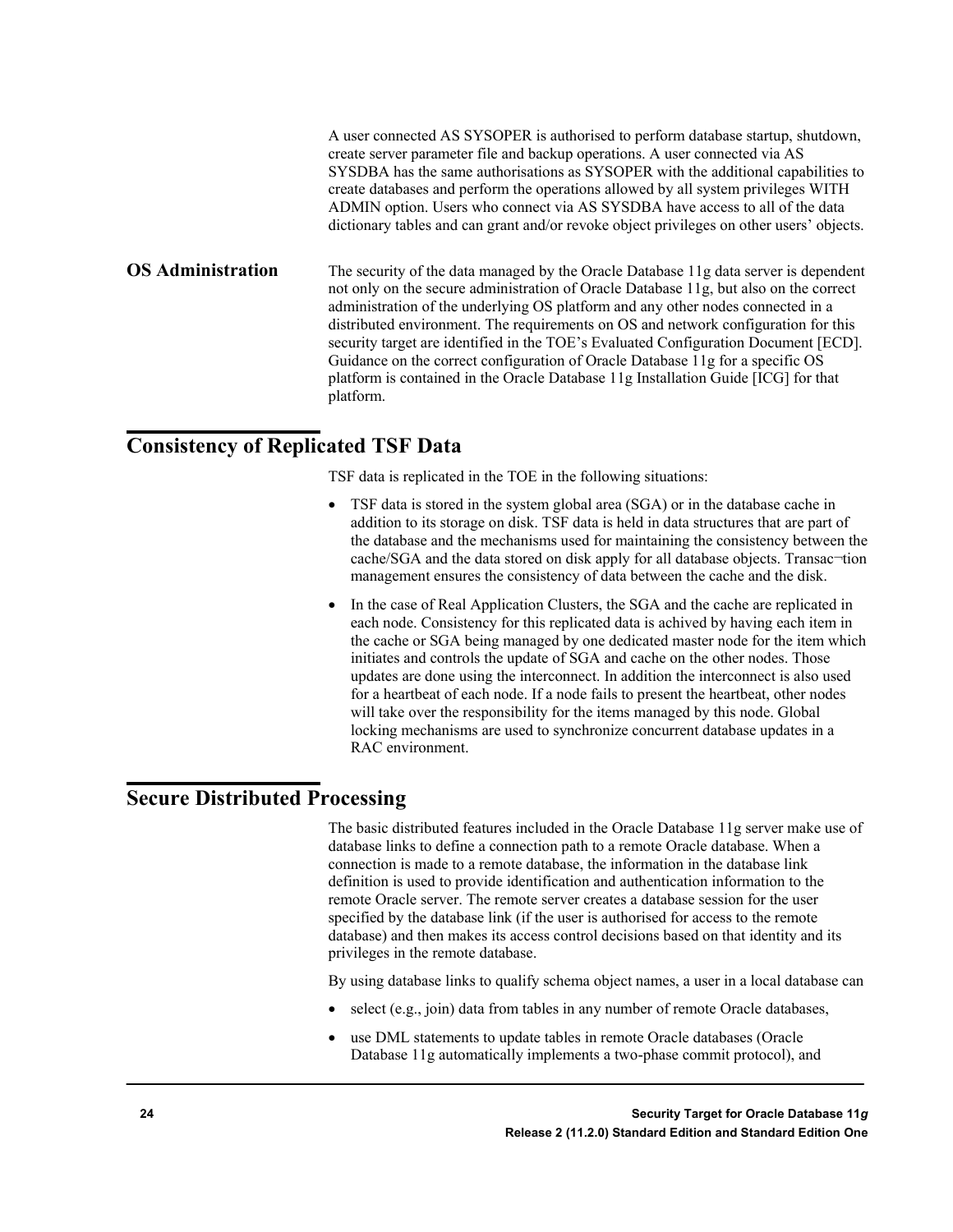• execute stored program units in remote Oracle databases.

Access to the remote database is transparent; however careful administration and control of the distributed environment is essential (see [DAG, part 5]). Access to non-Oracle distributed databases is provided by Oracle Database 11g, but such databases are not part of the evaluated configuration.

# <span id="page-24-0"></span>**Other Oracle Database 11g Security Features**

|                                           | In addition to the security features described above, Oracle Database 1 1g provides<br>features which are related to security but do not directly address any of the functional<br>requirements identified in this Oracle Database 1 1g Security Target. These features<br>provide significant security capabilities to support robust and reliable database<br>applications. Apart from Data Integrity, for which no specific security functionality is<br>claimed in Chapter 6, the features described below are not part of the evaluated<br>configuration defined in [ECD].                                                                                                    |
|-------------------------------------------|------------------------------------------------------------------------------------------------------------------------------------------------------------------------------------------------------------------------------------------------------------------------------------------------------------------------------------------------------------------------------------------------------------------------------------------------------------------------------------------------------------------------------------------------------------------------------------------------------------------------------------------------------------------------------------|
| <b>Import/Export</b>                      | It is important to ensure that data can be moved out of one database and re-inserted<br>into the same or a different database while maintaining the data integrity and<br>confidentiality. Oracle enables secure exporting of information from a database into<br>an operating system file. Only appropriately privileged users may export information<br>to which they do not normally have read access. Similarly, Oracle enables secure<br>importing of information into a database from Oracle-generated operating system<br>export files. Only appropriately privileged users may import information into database<br>tables to which they do not normally have write access. |
|                                           | When a database object is exported, the list of users having object privileges to access<br>the object can also be exported and then imported into the new database with the<br>database object.                                                                                                                                                                                                                                                                                                                                                                                                                                                                                   |
| <b>Backup and Recovery</b>                | Backup of an Oracle database can be performed using platform-specific backup<br>programs, the Oracle database import/export utilities, or the Oracle database recovery<br>manager. The choice of mechanism depends upon the application needs, but all<br>approaches can provide secure, reliable backup and recovery of the database.                                                                                                                                                                                                                                                                                                                                             |
|                                           | The Oracle Database 11g transaction integrity mechanisms also provide the basis for<br>secure recovery following the failure of an Oracle Database 1 1g instance or platform<br>operating system. Whenever an Oracle Database 1 1g instance is started, any<br>transactions that were not committed prior to the failure are rolled back. This returns<br>all of the information in the database, including the data dictionary tables, to a<br>consistent and secure state.                                                                                                                                                                                                       |
| <b>Oracle Advanced</b><br><b>Security</b> | Oracle Advanced Security is an optional product which provides encryption of the<br>Oracle network traffic between clients and servers and between two communicating<br>servers and adaptors for various external authentication services and certificate<br>authorities.                                                                                                                                                                                                                                                                                                                                                                                                          |
| <b>Supplied Packages</b>                  | A number of standard packages are available to install in an Oracle database. These<br>provide supportive functionality that can be invoked by other users and applications.<br>They provide the following types of functions:                                                                                                                                                                                                                                                                                                                                                                                                                                                     |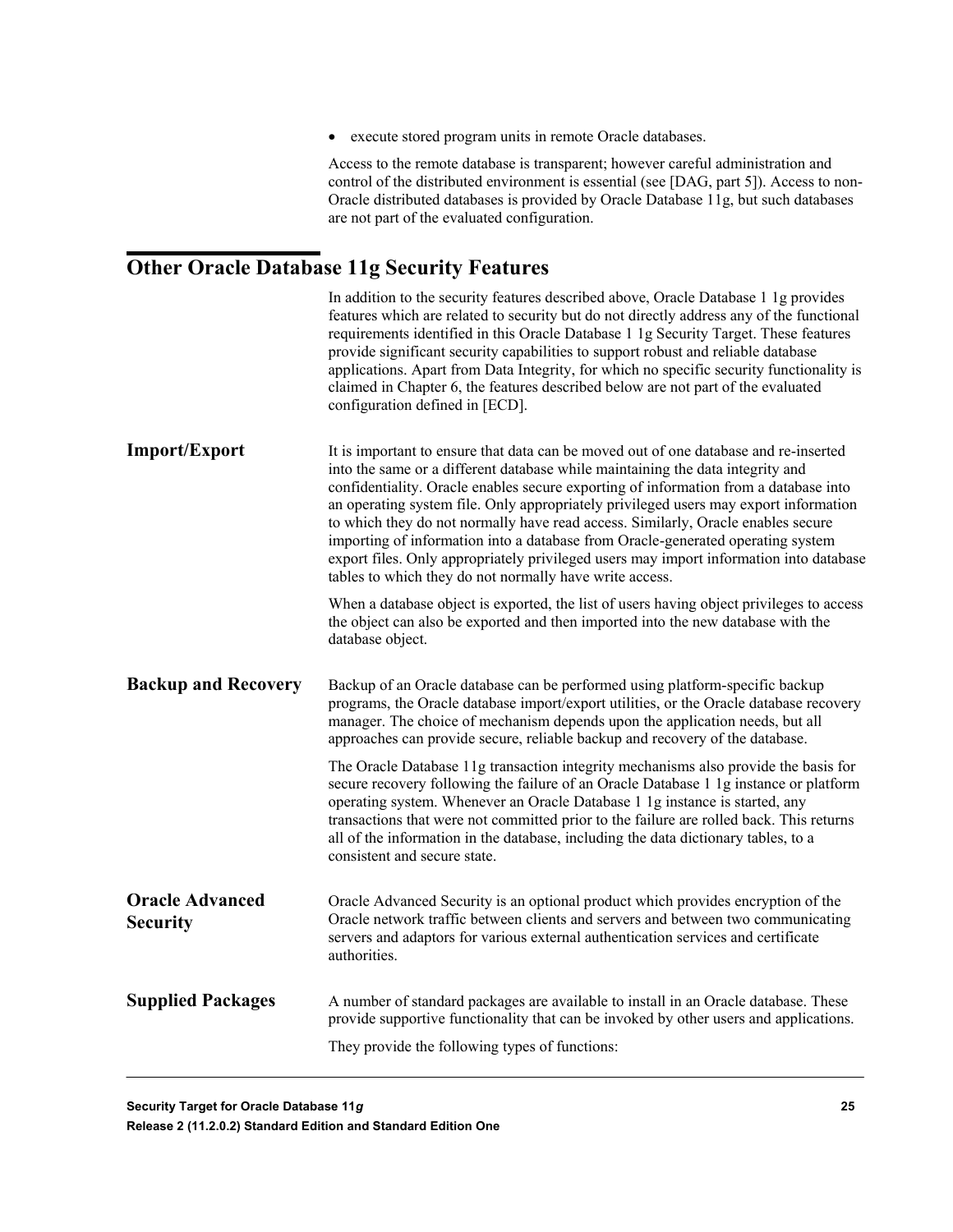|                                                | Access to SQL features from PL/SQL programs, including dynamic SQL,<br>$\bullet$                                                                                                                                                                                                                                    |
|------------------------------------------------|---------------------------------------------------------------------------------------------------------------------------------------------------------------------------------------------------------------------------------------------------------------------------------------------------------------------|
|                                                | Alert mechanisms for asynchronous notification of database events,<br>$\bullet$                                                                                                                                                                                                                                     |
|                                                | File access functions to read and write OS files,<br>٠                                                                                                                                                                                                                                                              |
|                                                | Job queues for scheduling repeating administrative procedures,<br>$\bullet$                                                                                                                                                                                                                                         |
|                                                | Lock management functions for user-defined locks,                                                                                                                                                                                                                                                                   |
|                                                | Oracle pipes for communication among database sessions,                                                                                                                                                                                                                                                             |
|                                                | Output operations for procedure debugging,                                                                                                                                                                                                                                                                          |
|                                                | Functions to manipulate LOBs,                                                                                                                                                                                                                                                                                       |
|                                                | Queues for asynchronous message generation and delivery (Advanced Queuing),                                                                                                                                                                                                                                         |
|                                                | Administration of distributed transactions and snapshots, and                                                                                                                                                                                                                                                       |
|                                                | HTTP callouts to access Web services.                                                                                                                                                                                                                                                                               |
| <b>Application-Specific</b><br><b>Security</b> | Roles can be protected by use of a password. Applications can be created specifically<br>to enable a role when the application is supplied with the correct password. Users can<br>not enable the database role if they do not know the password.                                                                   |
| <b>Support for SQLJ</b>                        | SQLJ allows application programmers to embed static SQL operations in Java code in<br>a way that is compatible with the Java design philosophy. Oracle provides support for<br>SQLJ at both the client and server, so that database applications written in Java may<br>be executed at the client or at the server. |
|                                                | Oracle supports two SQLJ client side models; a thick client model where Java<br>programs can make calls to the database via OCI using Oracle Net Services, and a thin<br>client model where Java programs can call the database server directly bypassing the<br>Oracle Net Services interface.                     |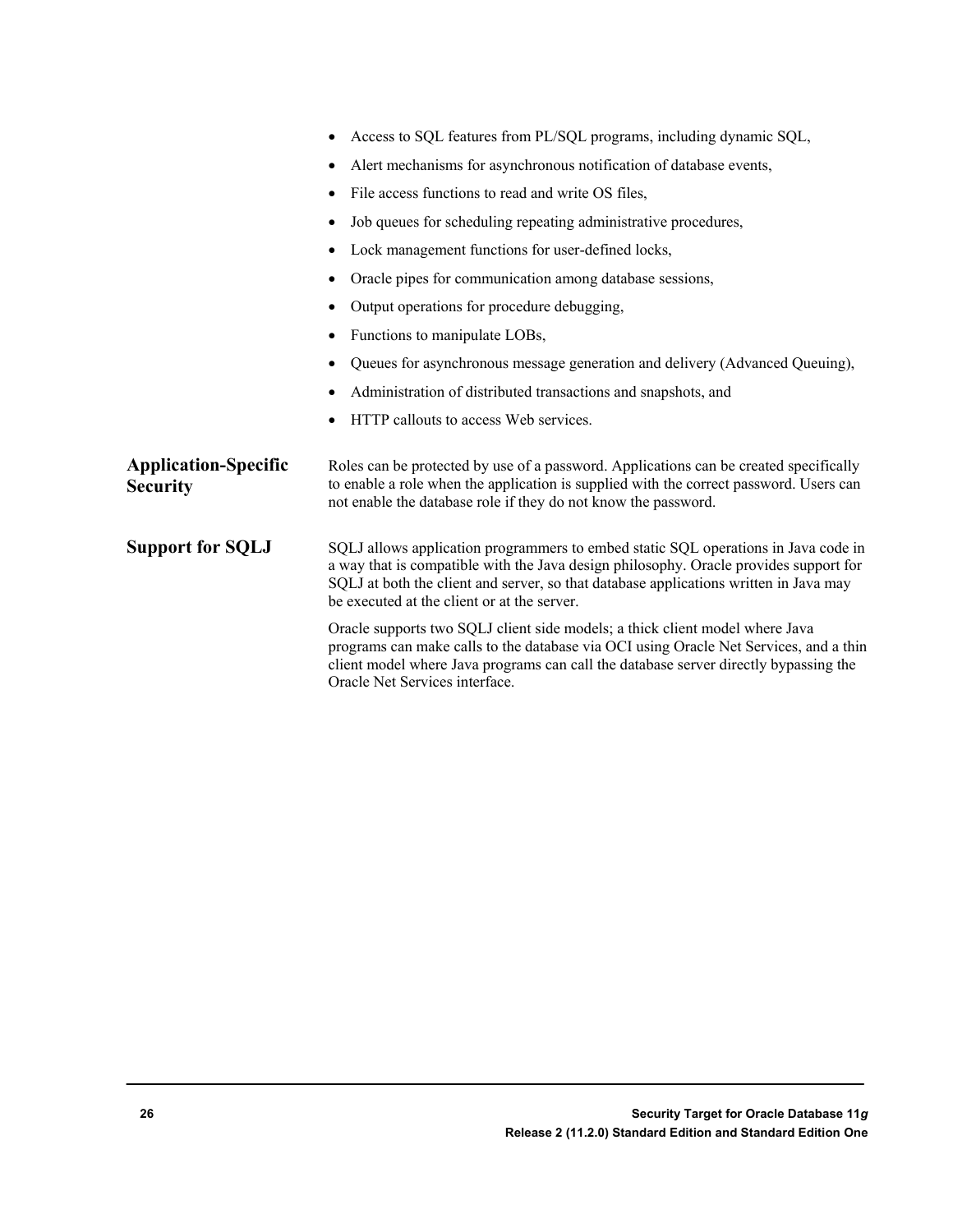### CHAPTER

# <span id="page-26-0"></span>*3* Security Problem Definition

# <span id="page-26-1"></span>**Threats**

[BR-DBMSPP], section 3.1 provides the characterization of the threat agents considered as well as the threats to be countered. The following additional threats are handled by the TOE:

**T.RESOURCE** Excessive Consumption of Resources. An authenticated database user consumes global database resources, in a way which compromises the ability of other database users to access the DBMS.

**T.AUDIT\_COMPROMISE** A user or process may view audit records, cause audit records to be lost or modified, or prevent future audit records from being recorded, thus masking a user's action.

# <span id="page-26-2"></span>**Organisational Security Policies**

[BR-DBMSPP], section 3.2 provides the definition of the organizational security policies that apply for the TOE.

### <span id="page-26-3"></span>**Assumptions**

As per [BR-DBMSPP], section 3.3. The following additions have been added to reflect the specific architecture of the TOE:

#### **Underlying System Assumptions**

| A.MIDTIER  | To ensure accountability in multi-tier environments, any<br>middletier(s) will pass the original client ID through to the TOE.                                                                                                                                              |  |
|------------|-----------------------------------------------------------------------------------------------------------------------------------------------------------------------------------------------------------------------------------------------------------------------------|--|
| A.DIR PROT | The directory server used by the TOE provides protection<br>mechanisms against unauthorized access to TSF data stored in the<br>directory. This includes the assumptions that queries are properly<br>authenticated, that the TSF data stored in the directory is protected |  |

**Security Target for Oracle Database 11***g* **27**

**Release 2 (11.2.0.2) Standard Edition and Standard Edition One**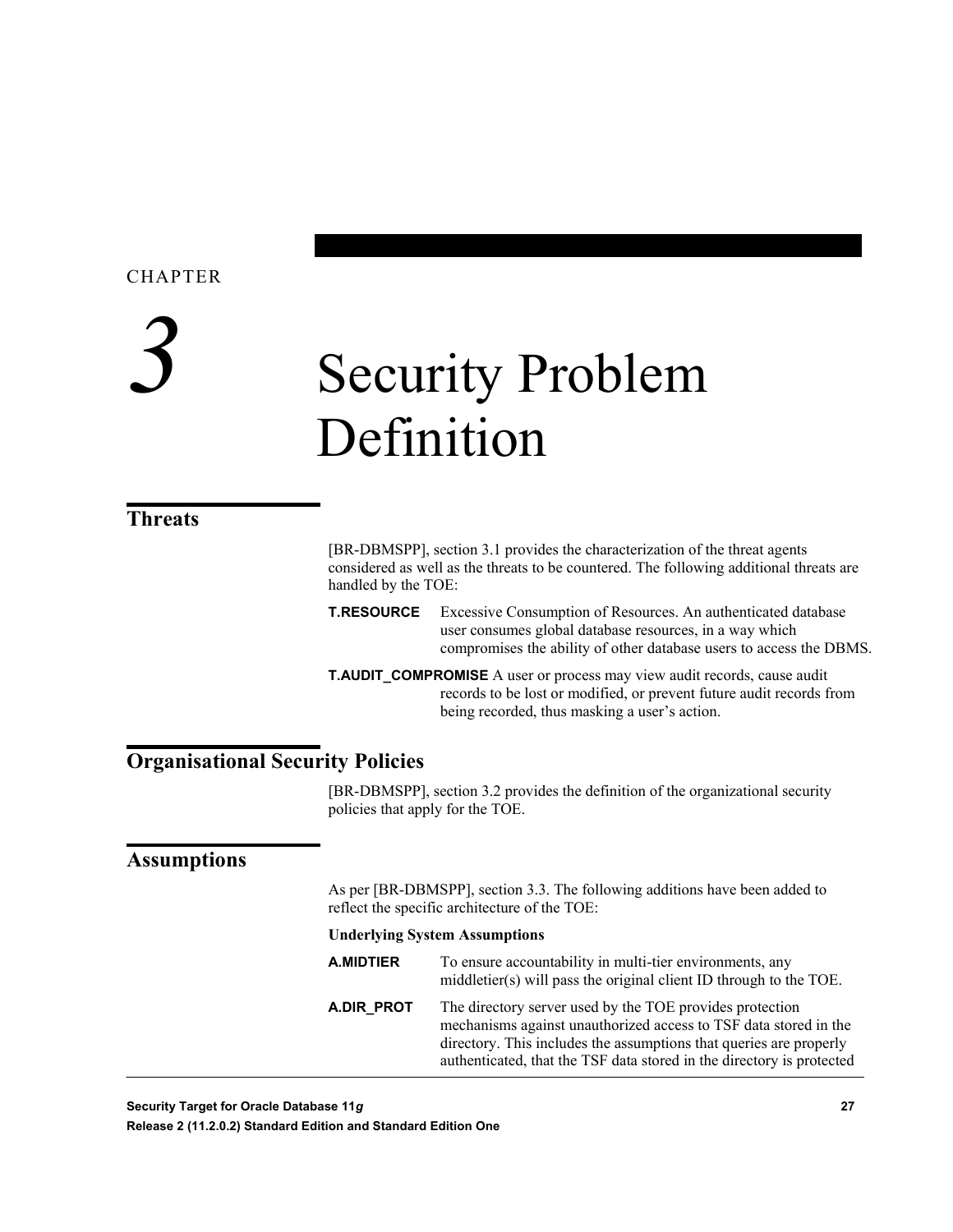by the access control mechanisms of the directory server, that the TSF data in the directory server is properly managed by the administrative personnel, and that the directory server as well as its network connections are physically and logically protected from access and interference by unuathorized persons *(applies for Standard Edition only)*.

- **A.DIR\_MGMT** The information about enterprise users stored in the directory (password verifier, password policy, global roles and privileges) is managed correctly by authorized personnel of the Enterprise *(applies for Standard Edition only)*.
- **A.COM\_PROT** Internal TSF communication as well as communication between the TOE and the directory server are protected from unauthorized access to the transmitted data and ensure that the communication piers are the intended ones.
- **A.CLIENT AP** Client applications are assumed to be developed in accordance with Oracle's application development documentation and not use any undocumented interfaces of the client part of the TOE.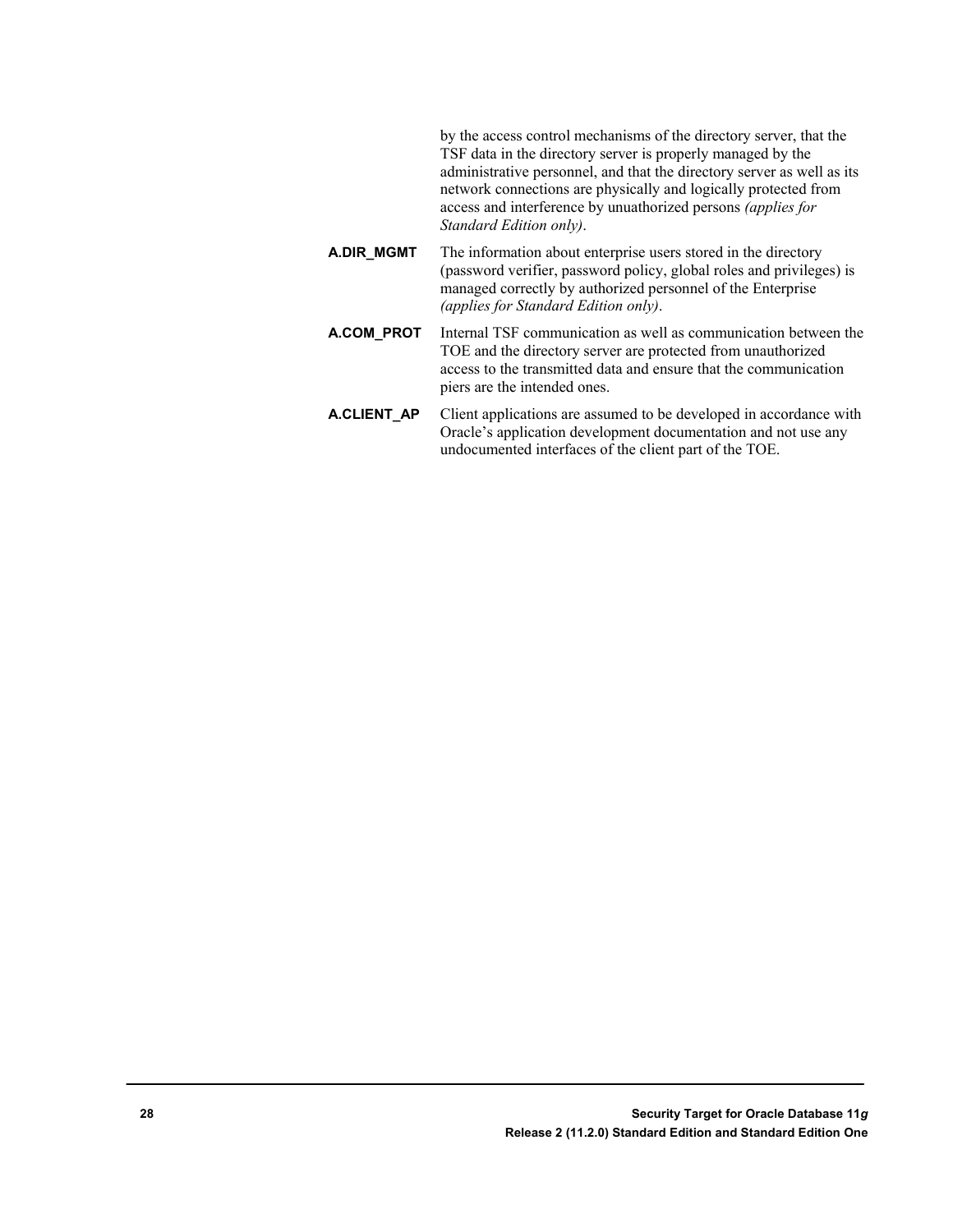<span id="page-28-0"></span>**CHAPTER** 



# <span id="page-28-1"></span>**TOE Security Objectives**

As per [BR-DBMSPP], section 4.1 with the addition of the following objectives:

- **O.RESOURCE** The TOE must provide the means of controlling the consumption of database resources by authorised users of the TOE.
- **O.AUDIT\_REVIEW** The TOE must provide the means of reviewing the audit log entries allowing user with the required access rights to the audit log to evaluate the audit log entries.
- **O.AUDIT\_PROTECTION** The TOE will provide the capability to protect audit information.

# <span id="page-28-2"></span>**Environmental Security Objectives**

As per [BR-DBMSPP], section 4.2 with the following addition:.

- **OE.DIR CONTROL** The directory server must provide access control mechanisms to prohibit unauthorized access to directory entries. The directory server must authenticate users before it allows them to access TSF data stored in the directory. *(applies to Standard Edition only)*
- **OE.COM\_PROT** The environment must provide protection mechanisms that prohibit unauthorized access to data the TOE transfers over communication links. This applies to data the TOE transmits to another part of itself as well as data exchanged between the TOE and the external directory server. This protection may be provided by physical protection, logical protection or a combination of both.
- **OE.CLIENT AP** The environment must ensure that only applications developed in accordance with the Oracle development guidance using the published interfaces are installed on the client system.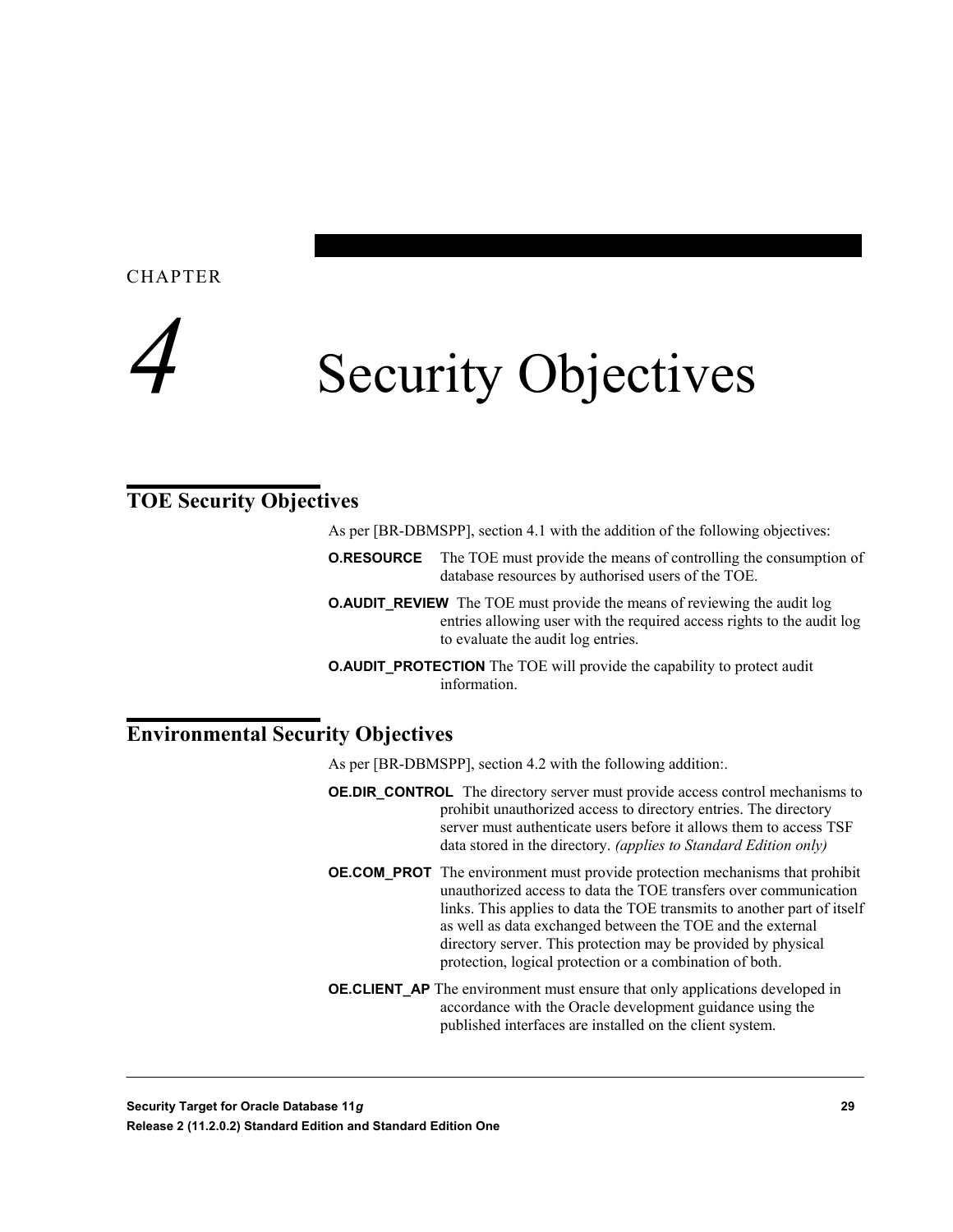## <span id="page-29-0"></span>**Security Objectives Rationale**

As per [BR-DBMSPP, chapter 6] with the additional TOE security objectives O.RESOURCE, O.AUDIT\_REVIEW, O.AUDIT\_PROTECTION and the additional environmental security objectives OE.DIR\_CONTROL and OE.COMPROT.

This section therefore discusses only the additional security objectives not included in [BR-DBMSPP].

O.RESOURCE helps to mitigate the threat T.RESOURCE by ensuring that individual users can not use more of specific resources than defined in their quota. An authorized administrator that can assign quotas to users can use this function to ensure that a sufficient amount of resources of a specific kind is always available allowing authorized users to use the DBMS at any time they are allowed by the TOE policy to use it.

O.AUDIT\_REVIEW helps to address the organizational security policy P.ACCOUNTABILITY by providing authorized administrators with the ability to selectively review the audit log information.

O.AUDIT\_PROTECT helps to mitigate the threat T.AUDIT\_COMPROMISE by protecting the audit trail from unauthorized access and loss of audit records.

OE.DIR \_CONTROL addresses the need to control an external directory server used as an external entity supporting the TOE in the authentication of Enterprise Users. Proper authentication and access control is required to prohibit that user information stored in the directory is accessed in an unauthorized way. OE.DIR\_CONTROL is mapped to SFRs for the IT environment (specific for the directory server). *(applies to Standard Edition only)*

OE.COM\_PROT addresses the need to protect communication links between distributed parts of the TOE as well as between the TOE and the external directory server.

OE.CLIENT\_AP addresses the need to have only applications installed on the client system that are developed in accordance with the Oracle development guidance and use only the interfaces published there.

The assumptions rationale in [BR-DBMSPP, chapter 6.2] applies to the TOE, with the following additions: **Assumptions Rationale** 

> A.MIDTIER states that any middle-tier must pass the original client ID through to the TOE. A.MIDTIER is directly provided by OE.NO\_EVIL because [ECD] includes this requirement for the use of a middle-tier and advises the administrator how to configure it correctly.

A.DIR\_PROT states that the directory server used to store information for Enterprise Users is protected from unauthorized access and managed correctly. A.DIR\_PROT is provided by OE.DIR\_CONTROL and the guidance for the configuration and management of the directory server. OE.DIR\_CONTROL is an objective for the IT environment, since the directory server is not part of the TOE. *(applies for Standard Edition only).*

A.DIR\_MGMT states that the the information about Enterprise users stored in the directory is managed by authorized personnel only. This is provided by OE.DIR\_CONTROL which allows to restrict access to the information on Enterprise users to defined users *(applies for Standard Edition only)*.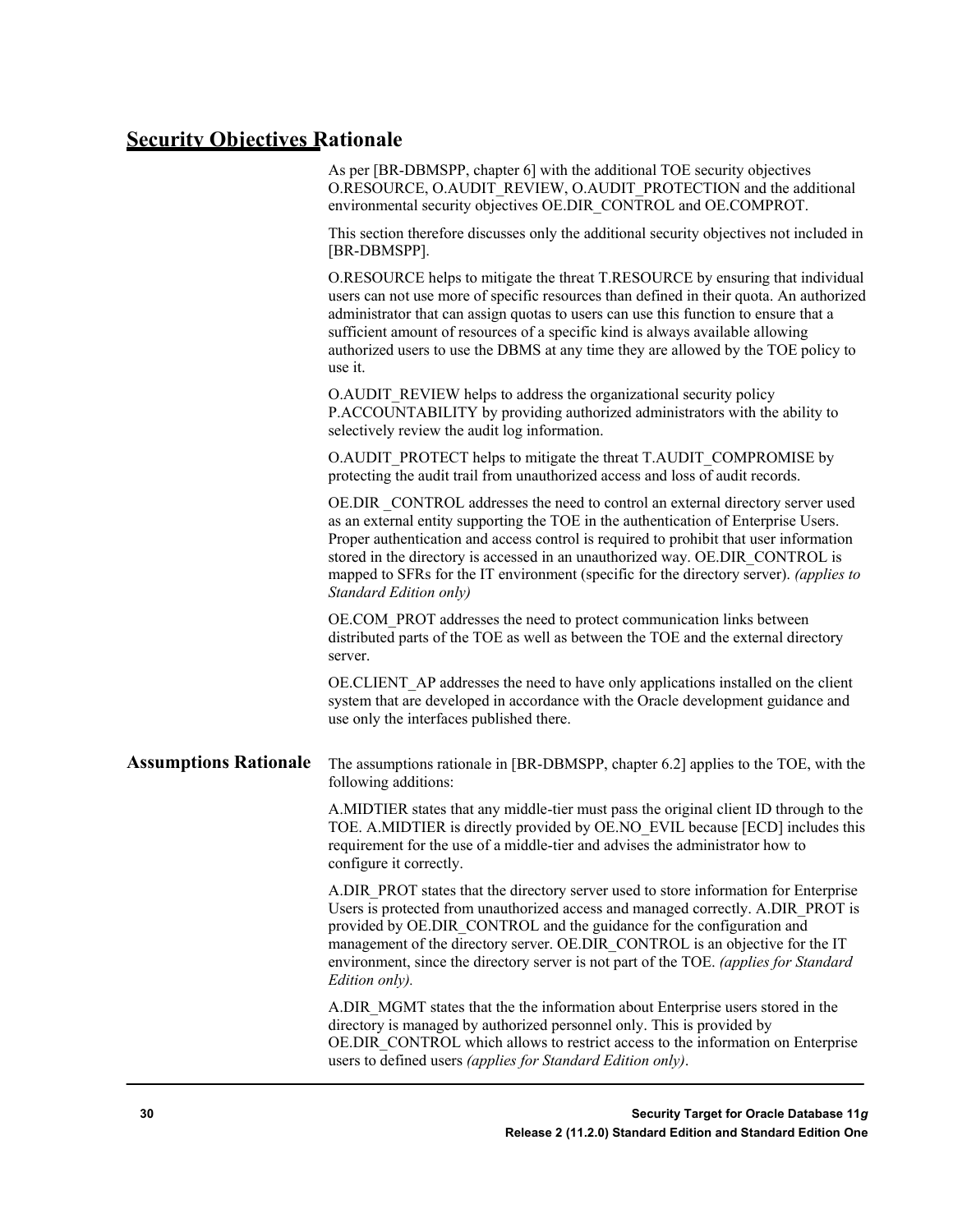A.COM\_PROT states that communication links between distributed parts of the TOE as well as communication links between the TOE and the external directory server need to be protected. This assumption is covered by OE.COM\_PROT.

A.CLIENT\_AP states that client applications shall be developed in accordance with the Oracle development documentation and only use the published interfaces. This assumption is covered by OE.CLIENT.AP.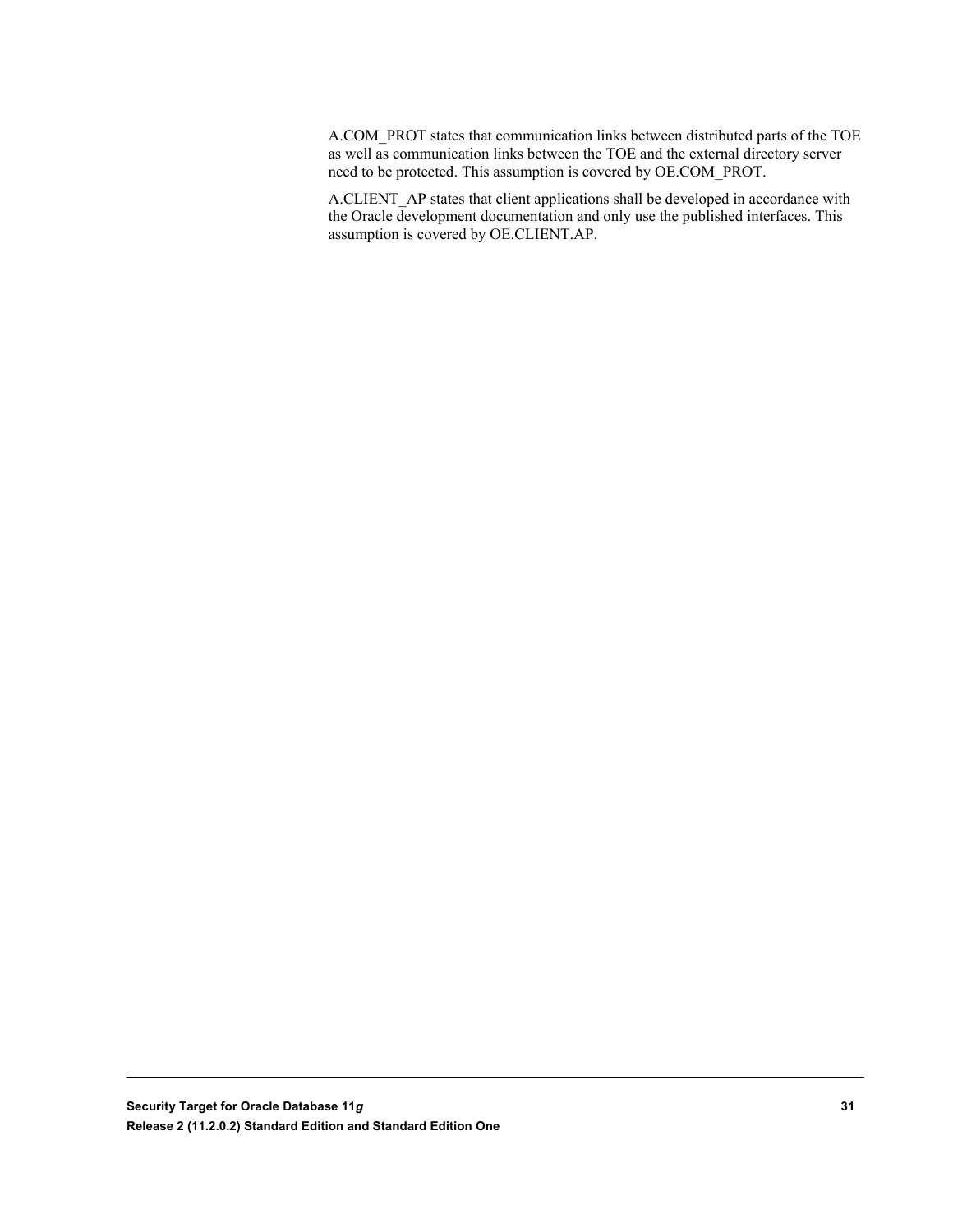#### <span id="page-31-0"></span>CHAPTER

# *5* IT Security Requirements

# <span id="page-31-1"></span>**TOE Security Functional Requirements**

Table 3 below lists each Security Functional Requirement (SFR) included in this Security Target. Since this Security Target claims compliance to [BR-DBMSPP], all SFRs listed in this Protection Profile are part of this table. Additional SFRs not contained in [BR-DBMSPP] are marked in bold.

For each SFR, Table 3 identifies which Common Criteria operations (assignment (A), selection (S), refinement (R), and/or iteration (I)) have additionally been applied, namely:

- a) (for SFRs that are in [BR-DBMSPP]): the operations additional to those in [BR-DBMSPP]; or
- b) (for the SFRs that are not in [BR-DBMSPP]): the operations additional to Part 2 of  $[CC]$ .

The remainder of this section details the functional requirements as completed for this Security Target. The text for completed operations which have been applied to the requirement relative to the Basic Robustness DBMS Protection Profile [BR-DBMSPP] or relative to Part 2 of [CC] (for SFRs that are not [BR-DBMSPP]) is highlighted with *ITALICISED CAPITAL LETTERS* within each requirement. Annex B provides definitions for various terms used in the functional requirements.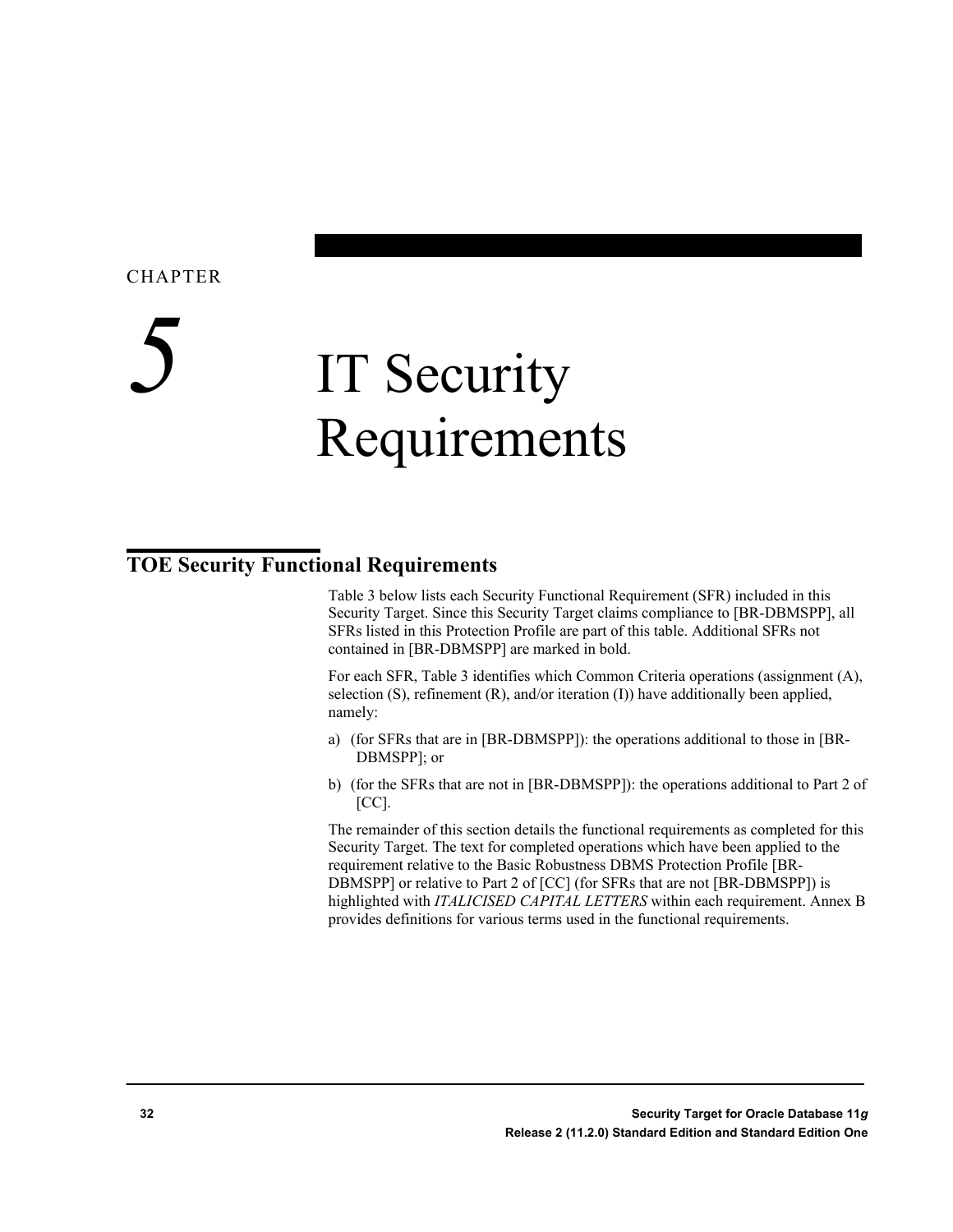| Component                       | <b>Name</b>                                             |             | S   | R            | I |
|---------------------------------|---------------------------------------------------------|-------------|-----|--------------|---|
| FAU GEN. 1-<br><b>NIAP-0410</b> | <b>Audit Data Generation</b>                            | X           | X   | $\mathbf{X}$ |   |
| FAU GEN<br>(EXT).2              | User and/or Group Identity Association                  |             |     |              |   |
| <b>FAU SAR.1</b>                | <b>Audit Review</b>                                     | $\mathbf x$ |     |              |   |
| <b>FAU SAR.3</b>                | <b>Selectable Audit Review</b>                          | X           | X   |              |   |
| FAU SEL.1-<br><b>NIAP-0407</b>  | Selective Audit                                         | X           | X   |              |   |
| <b>FAU STG.1</b>                | <b>Protected Audit Trail Storage</b>                    |             | X   |              |   |
| FAU STG.4                       | <b>Prevention of Audit Data Loss</b>                    | X           |     | X            |   |
| FDP ACC.1                       | <b>Subset Access Control</b>                            |             |     |              |   |
| FDP_ACF.1-<br><b>NIAP-0407</b>  | Security Attribute Based Access Control                 | X           | X   |              |   |
| FDP RIP.1                       | <b>Subset Residual Information Protection</b>           | X           |     |              |   |
| FIA AFL.1                       | <b>Authentication Failure Handling</b>                  | X           | X   |              |   |
| FIA ATD. 1                      | <b>User Attribute Definition</b>                        | X           |     |              |   |
| FIA SOS.1                       | <b>Verification of Secrets</b>                          | X           |     | X            |   |
| <b>FIA_UAU.1</b>                | <b>Timing of Authentication</b>                         |             |     |              |   |
| FIA_UID.1                       | <b>Timing of Identification</b>                         | X           |     |              |   |
| <b>FIA USB.1</b>                | <b>User-Subject Binding</b>                             | X           |     |              |   |
| FMT_MOF.1                       | Management of Security Functions Behaviour              |             |     |              |   |
| FMT_MSA.1                       | Management of Security Attributes                       |             |     |              |   |
| FMT_MSA_<br>(EXT).3             | Static Attribute Initialisation                         |             |     |              |   |
| FMT MTD. $1(1)$                 | Management of TSF Data (auditable events)               |             |     |              | X |
| $FMT_MTD.1(2)$                  | Management of TSF Data (other than auditable<br>events) | X           | X X |              | X |
| FMT REV. $1(1)$                 | <b>Revocation (User Attributes)</b>                     | X           |     |              | Х |
| FMT REV.1 $(2)$                 | Revocation (Subject, Object Attributes)                 | X           |     |              | Χ |
| FMT SMF. 1                      | Specification of Management Functions                   | X           |     |              |   |
| FMT SMR.1                       | <b>Security Roles</b>                                   | X           |     |              |   |
| $FPT_TRC$<br>(EXT).1            | Internal TSF Consistency                                |             |     |              |   |
| FRU_RSA.1                       | <b>Maximum Quotas</b>                                   | X           | Χ   |              |   |

*Table 3: List of Security Functional Requirements*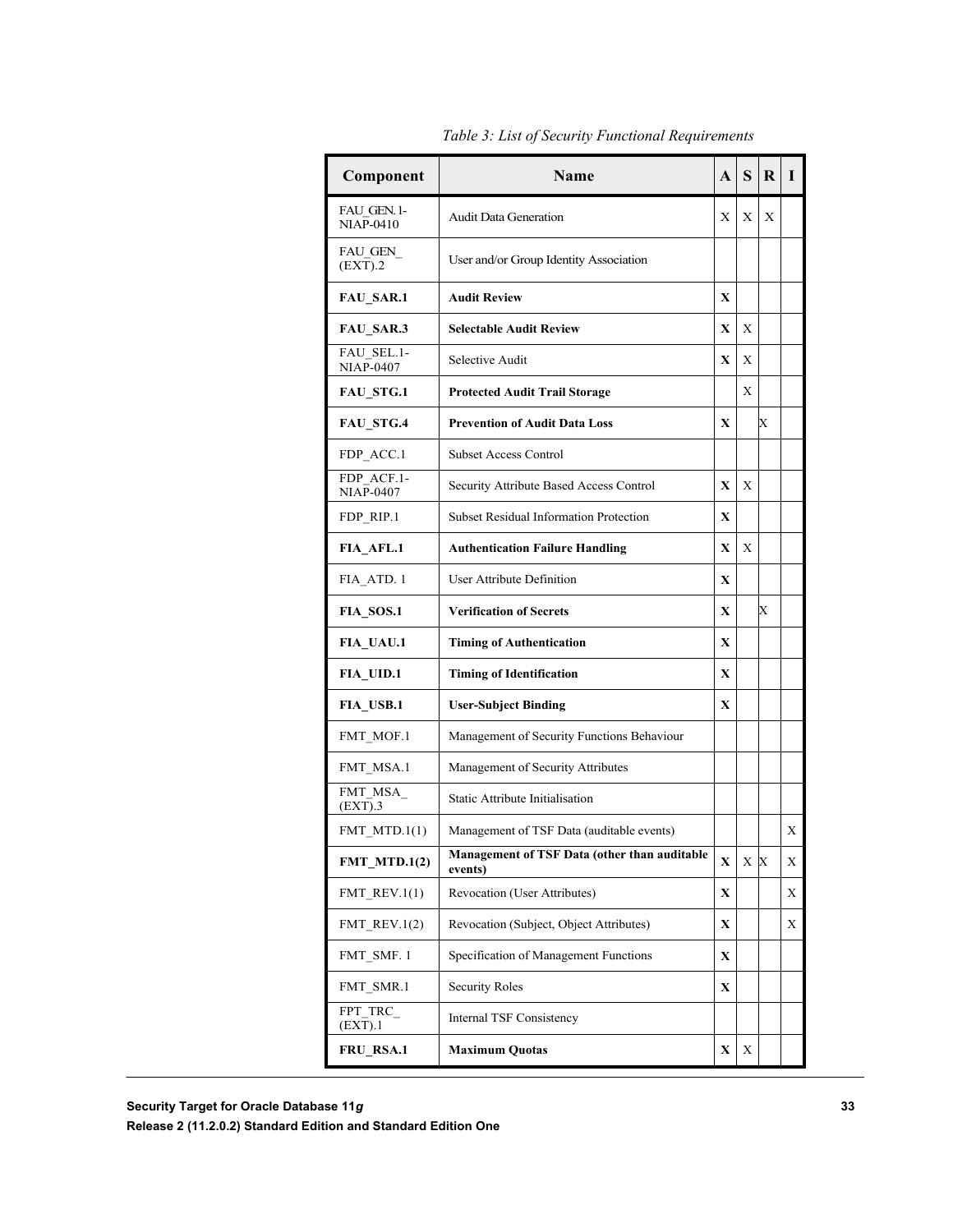| Component          | <b>Name</b>                                      |  |   |  |
|--------------------|--------------------------------------------------|--|---|--|
| FTA MCS.1          | Basic Limitation on Multiple Concurrent Sessions |  | X |  |
| FTA TAH<br>(EXT).1 | <b>TOE Access History</b>                        |  |   |  |
| FTA TSE. 1         | <b>TOE Session Establishment</b>                 |  |   |  |

#### **Security Audit**

**FAU\_GEN.1.1-NIAP-0410** The TSF shall be able to generate an audit record of the following auditable events:

- a) Start-up and shutdown of the audit functions;
- b) All auditable events for the minimum level of audit listed in Table 8 *OF [BR-DBMSPP] AND TABLE 4 BELOW*; and
- c) Start-up and shutdown of the DBMS;
- d) Use of special permissions (e.g., those often used by authorized administrators to circumvent access control policies); and
- e) *NO ADDITIONAL EVENT*S.

| Component       | Event                                                                                                                                                      | <b>Additional Data</b> |
|-----------------|------------------------------------------------------------------------------------------------------------------------------------------------------------|------------------------|
| FAU SAR.1       | Reading of information from the DATABASE<br>audit records                                                                                                  | None                   |
| FAU SAR.3       | None                                                                                                                                                       | None                   |
| FAU_STG.1       | None                                                                                                                                                       | None                   |
| FAU_STG.4       | Actions taken due to audit storage failure                                                                                                                 | None                   |
| FIA AFL.1       | Locking of an account due to too many failed<br>authentication attempts                                                                                    | None                   |
| FIA SOS.1       | Successful and unsuccessful attempts to change a<br>user's password                                                                                        | None                   |
| FIA UAU.1       | All use of the DATABASE user authentication<br>mechanism, including success or failure of the<br>authentication attempt                                    | None                   |
| FIA UID.1       | All use of the DATABASE user identification<br>mechanism, including the DATABASE user iden-<br>tity provided                                               | None                   |
| FIA USB.1       | Success and failure of binding of DATABASE<br>user security attributes to a DATABASE subject<br>(e.g. success and failure to create a DATABASE<br>subject) | None                   |
| FMT MTD. $1(2)$ | None                                                                                                                                                       | None                   |

*Table 4: List of Auditable Events for the additional SFRs*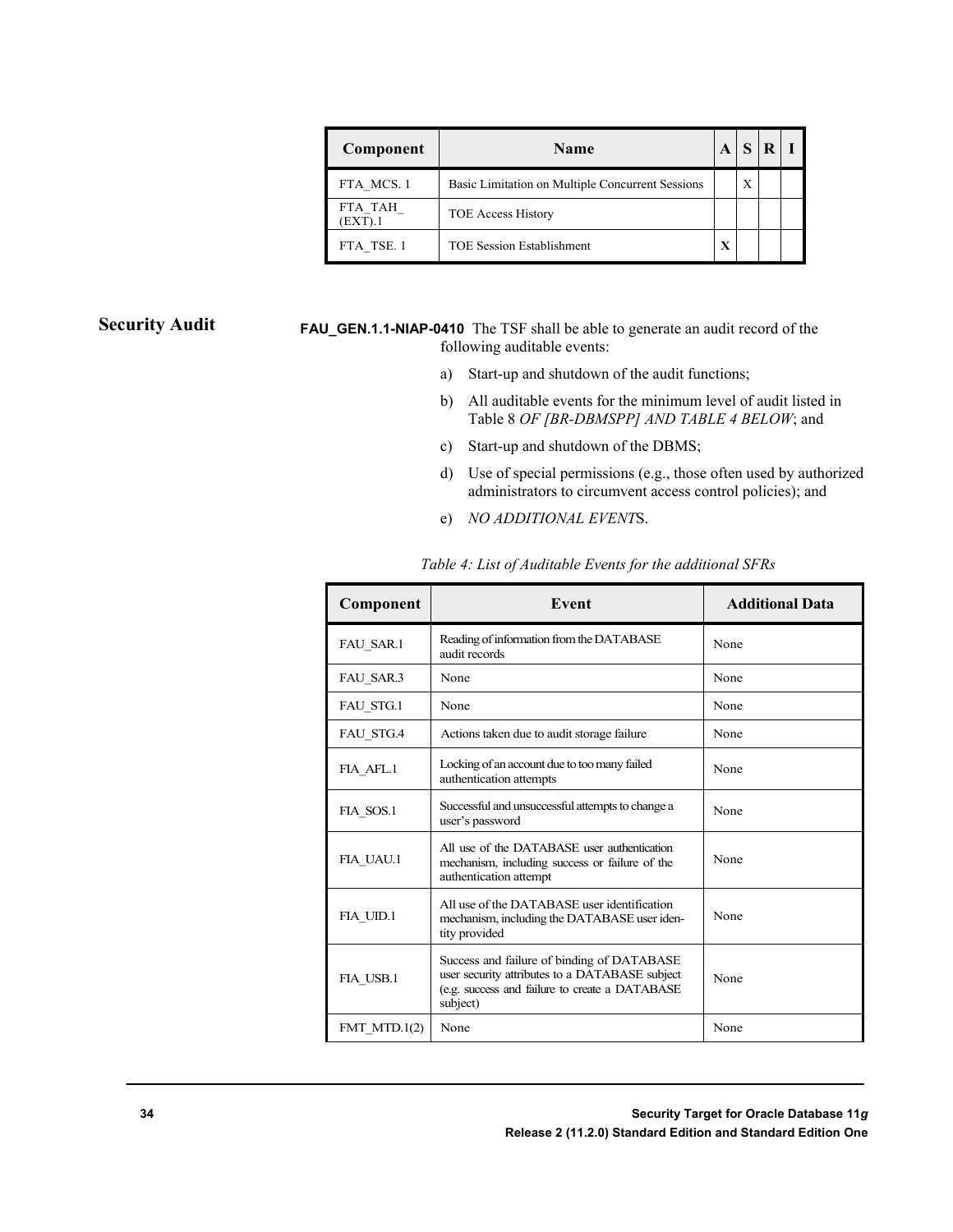| Component | Event                                                                                                                  | <b>Additional Data</b> |
|-----------|------------------------------------------------------------------------------------------------------------------------|------------------------|
| FRU RSA.1 | All attempted uses of the DATABASE resource<br>allocation functions for resources that are under<br>control of the TSF | None                   |

**FAU\_GEN.1.2-NIAP-0410** The TSF shall record within each audit record at least the following information:

- a) Date and time of the event, type of event, subject identity (if applicable), and the outcome (success or failure) of the event; and
- b) For each audit event type, based on the auditable event definitions of the functional components included in the PP/ST, information specified in column 3 of table 8 *OF [BR-DBMSPP].*
- **FAU\_GEN\_(EXT).2.1** For audit events resulting from actions of identified users and/ or identified groups, the TSF shall be able to associate each auditable event with the identity of the user and/or group that caused the event.
- **FAU\_SAR.1.1** The TSF shall provide *USERS WITH READ ACCESS TO SYS.AUD\$* with the capability to read *ALL DATABASE AUDIT INFORMATION* from the audit records.
- **FAU\_SAR.1.2** The TSF shall provide the audit records in a manner suitable for the user to interpret the information.

#### **Application note:**

In addition users can read their own audit records but do not have access to other audit records unless they satisfy the criteria defined by FAU\_SAR.1.1.

**FAU\_SAR.3.1** The TSF shall provide the ability to perform *SEARCHES AND SORTING* of audit data based on *THE VALUES OF AUDIT DATA FIELDS*.

#### **Application note:**

The Common Criteria defines the second assignment as '[assignment: criteria with logical relations]'. Since audit data is stored within a database, the TOE allows to use SQL to search and sort the audit data, which provides more possibilities for logical relations than can be expressed in such an assignment. The ST author therefore has chosen the wording as expressed in the SFR above.

- **FAU\_SEL.1.1-NIAP-0407** The TSF shall allow only the administrator to include or exclude auditable events from the set of events to be audited based on the following attributes:
	- a) user identity and/or group identity;
	- b) event type;
	- c) object identity;

**Security Target for Oracle Database 11***g* **35**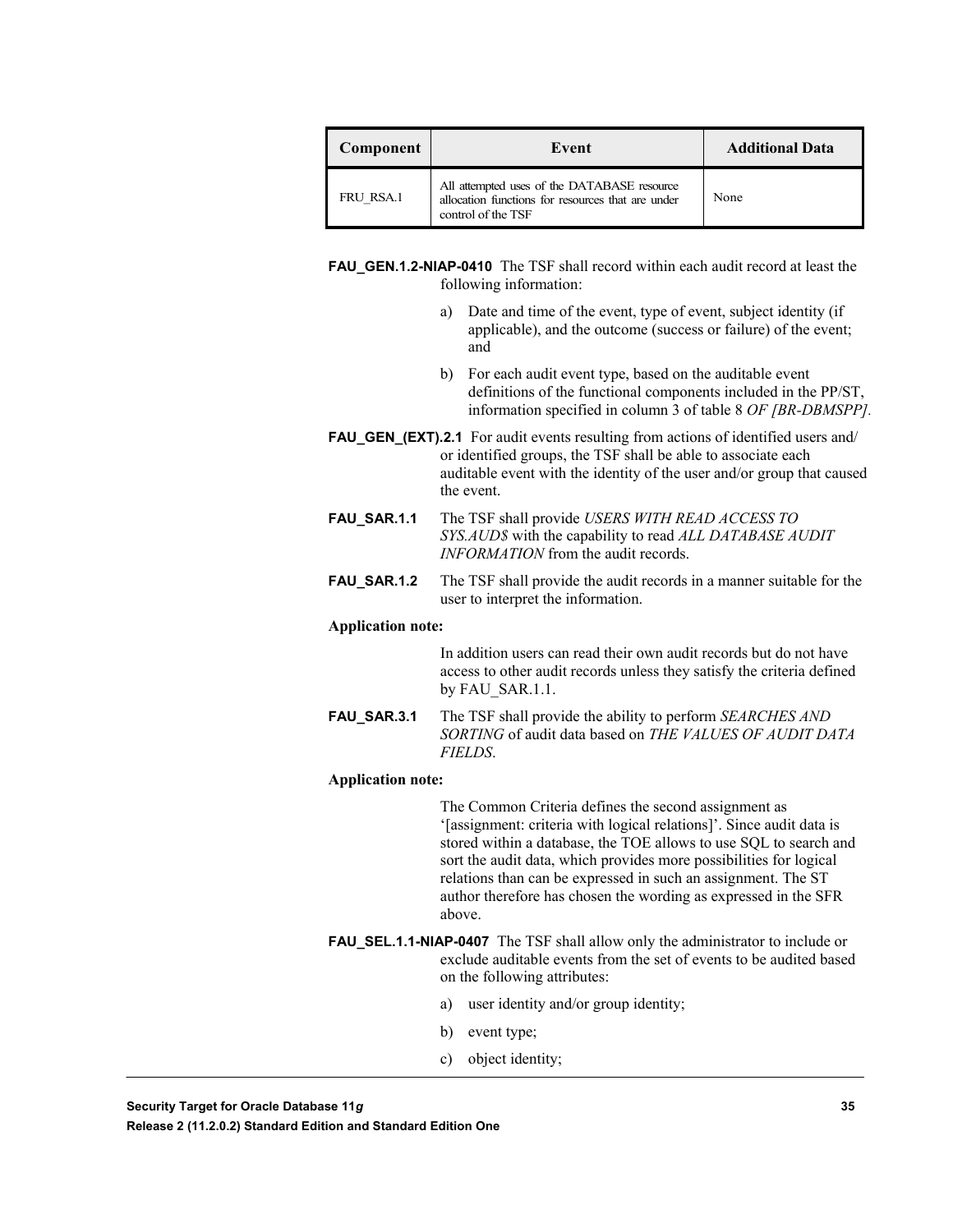- d) *SUBJECT IDENTITY*;
- e) success of auditable security events;
- f) failure of auditable security events;
- g) *DATABASE SYSTEM PRIVILEGE*;
- *h) STATEMENT AUDITING*
- *i) PRIVILEGE AUDITING*
- *j) SCHEMA OBJECT AUDITING*

#### **Application note:**

|                             |             | [BR-DBMSPP] requires the ST writer to define the event type, but<br>does not have an assignment or selection option in the SFR to do<br>this. The ST author has therefore decided to refine the requirement<br>to include also the following criteria an administrator can use to<br>include or exclude an auditable event:<br>1 Statement auditing<br>2 Privilege auditing<br>3 Schema object auditing<br>For additional information on those event types see [SG, chapter 9]. |
|-----------------------------|-------------|---------------------------------------------------------------------------------------------------------------------------------------------------------------------------------------------------------------------------------------------------------------------------------------------------------------------------------------------------------------------------------------------------------------------------------------------------------------------------------|
|                             |             | There was a small editorial change in CC V3.1 R3 related to this<br>SFR. The SFR in this ST has adopted this and is therefore textwise<br>not fully compliant with the one stated in [BR-DBMSPP].                                                                                                                                                                                                                                                                               |
|                             | FAU_STG.1.1 | The TSF shall protect the stored audit records from unauthorized<br>deletion.                                                                                                                                                                                                                                                                                                                                                                                                   |
|                             | FAU_STG.1.2 | The TSF shall be able to <i>PREVENT</i> unauthorised modifications to<br>the stored audit records in the audit trail.                                                                                                                                                                                                                                                                                                                                                           |
|                             | FAU_STG.4.1 | The TSF shall PREVENT AUDITABLE EVENTS, EXCEPT THOSE<br>TAKEN BY THE AUTHORISED USER WITH SPECIAL RIGHTS, if<br>the audit trail is full.                                                                                                                                                                                                                                                                                                                                        |
| <b>User Data Protection</b> | FDP_ACC.1.1 | The TSF shall enforce the Discretionary Access Control policy on<br>all subjects, all DBMS-controlled objects and all operations among<br>them.                                                                                                                                                                                                                                                                                                                                 |
|                             |             | FDP_ACF.1.1-NIAP-0407 The TSF shall enforce the Discretionary Access Control<br>policy to objects based on the following:                                                                                                                                                                                                                                                                                                                                                       |
|                             |             | the authorized user identity and/or group membership<br>a)<br>associated with a subject;                                                                                                                                                                                                                                                                                                                                                                                        |
|                             |             | access operations implemented for DBMS-controlled objects;<br>b)<br>and                                                                                                                                                                                                                                                                                                                                                                                                         |
|                             |             | object identity.<br>c)                                                                                                                                                                                                                                                                                                                                                                                                                                                          |
|                             |             | FDP_ACF.1.2-NIAP-0407 The TSF shall enforce the following rules to determine if<br>an operation among controlled subjects and DBMS-controlled<br>objects is allowed:                                                                                                                                                                                                                                                                                                            |
|                             |             | The Discretionary Access Control policy mechanism shall, either by<br>explicit authorized user/group action or by default, provide that                                                                                                                                                                                                                                                                                                                                         |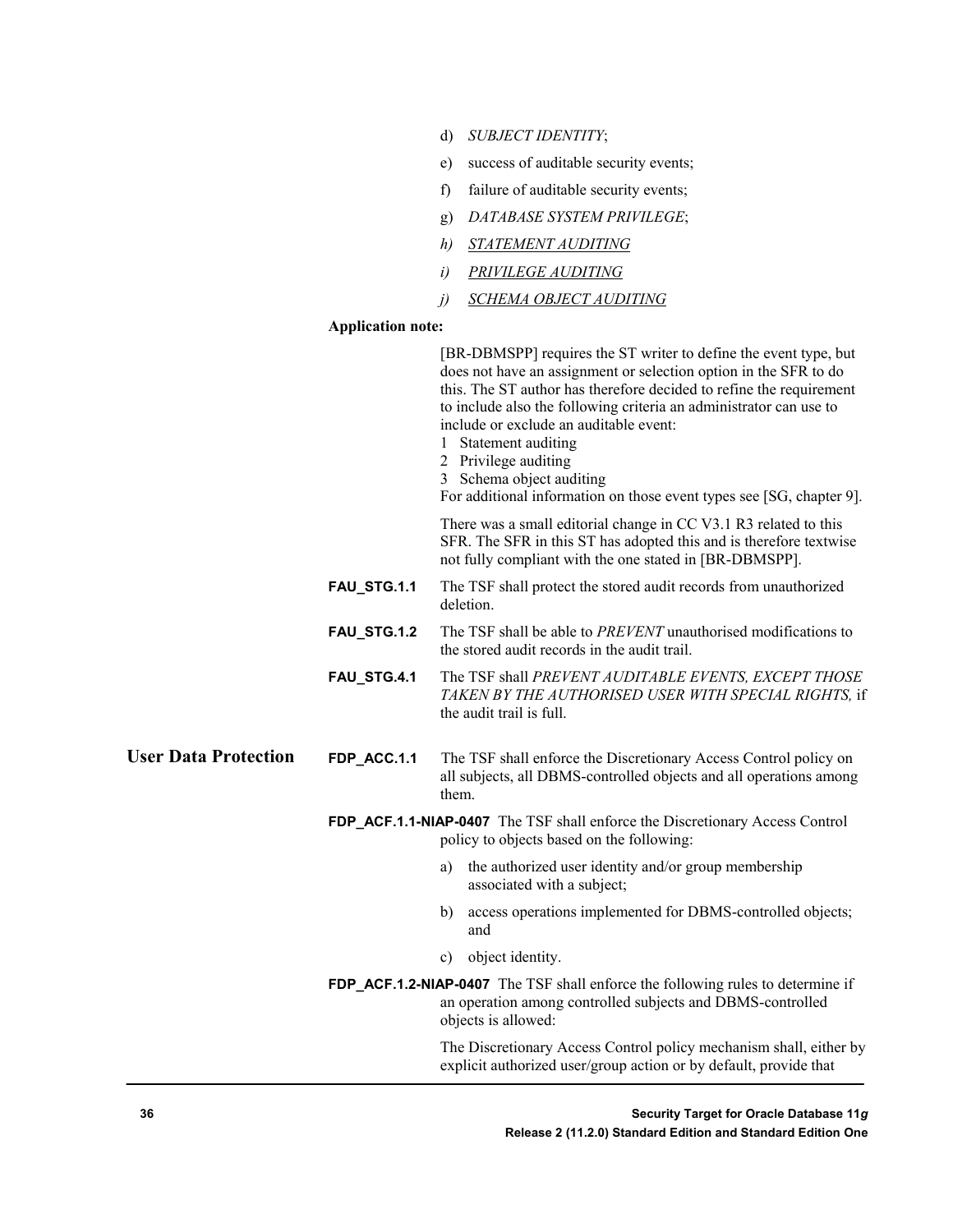database management system controlled objects are protected from unauthorized access according to the following ordered rules:

- *a) IF THE REQUESTED MODE OF ACCESS IS DENIED TO THAT AUTHORIZED USER, DENY ACCESS;*
- *b) IF THE REQUESTED MODE OF ACCESS IS PERMITTED TO THAT AUTHORIZED USER, PERMIT ACCESS;*
- *c) IF THE REQUESTED MODE OF ACCESS IS DENIED TO EVERY GROUP OF WHICH THE AUTHORIZED USER IS A MEMBER, DENY ACCESS;*
- *d) IF THE REQUESTED MODE OF ACCESS IS PERMITTED TO ANY GROUP OF WHICH THE AUTHORIZED USER IS A MEMBER, GRANT ACCESS;*
- e) *ELSE, DENY ACCESS*

#### **Application note:**

[BR-DBMSPP] includes an application note for FDP\_ACF.1.2- NIAP-0407 stating that the deny mode of access may be implicit. Oracle Database 11g does not have explicit deny lists, but satisfies the requirement by implicitly denying access unless it is explicitly allowed. As the application note in [BR-DBMSPP] explains this is compliant with the requirement FDP\_ACF.1.2-NIAP-0407 as included in [BR-DBMSPP].

- **FDP\_ACF.1.3-NIAP-0407** The TSF shall explicitly authorise access of subjects to DBMS-controlled objects based on the following additional rules:
	- *a) IF THE DATABASE SUBJECT HAS A DATABASE ADMINISTRATIVE PRIVILEGE TO OVERRIDE THE DATABASE OBJECT ACCESS CONTROLS FOR THE REQUESTED ACCESS TO THE DATABASE OBJECT, THEN THE REQUESTED ACCESS IS ALLOWED;*
	- *b) IF THE SUBJECT IS CONNECTED AS SYSDBA THEN THE REQUESTED ACCESS IS ALLOWED; OR*
	- c) *IF THE SUBJECT IS CONNECTED AS SYSOPER AND THE REQUESTED ACTION IS ONE OF THE OPERATIONS PERMITTED FOR THE SYSOPER USER SPECIFIED IN [DAG, 1], THEN THE REQUESTED ACCESS IS ALLOWED*.
- **FDP\_ACF.1.4-NIAP-0407** The TSF shall explicitly deny access of subjects to objects based on the following additional rules: *NO ADDITIONAL EXPLICIT DENIAL RULES*.

#### **Application Note:**

|  |  | The word "additional" has been added to comply with CC V3.1 R3. |  |  |  |  |
|--|--|-----------------------------------------------------------------|--|--|--|--|
|--|--|-----------------------------------------------------------------|--|--|--|--|

**FDP\_RIP.1.1** The TSF shall ensure that any previous information content of a resource is made unavailable upon the allocation of the resource to *SCHEMA OBJECTS (INCLUDING NON-SCHEMA OBJECTS, WHICH ARE STORED IN THE SYS SCHEMA).*

**Security Target for Oracle Database 11***g* **37 Release 2 (11.2.0.2) Standard Edition and Standard Edition One**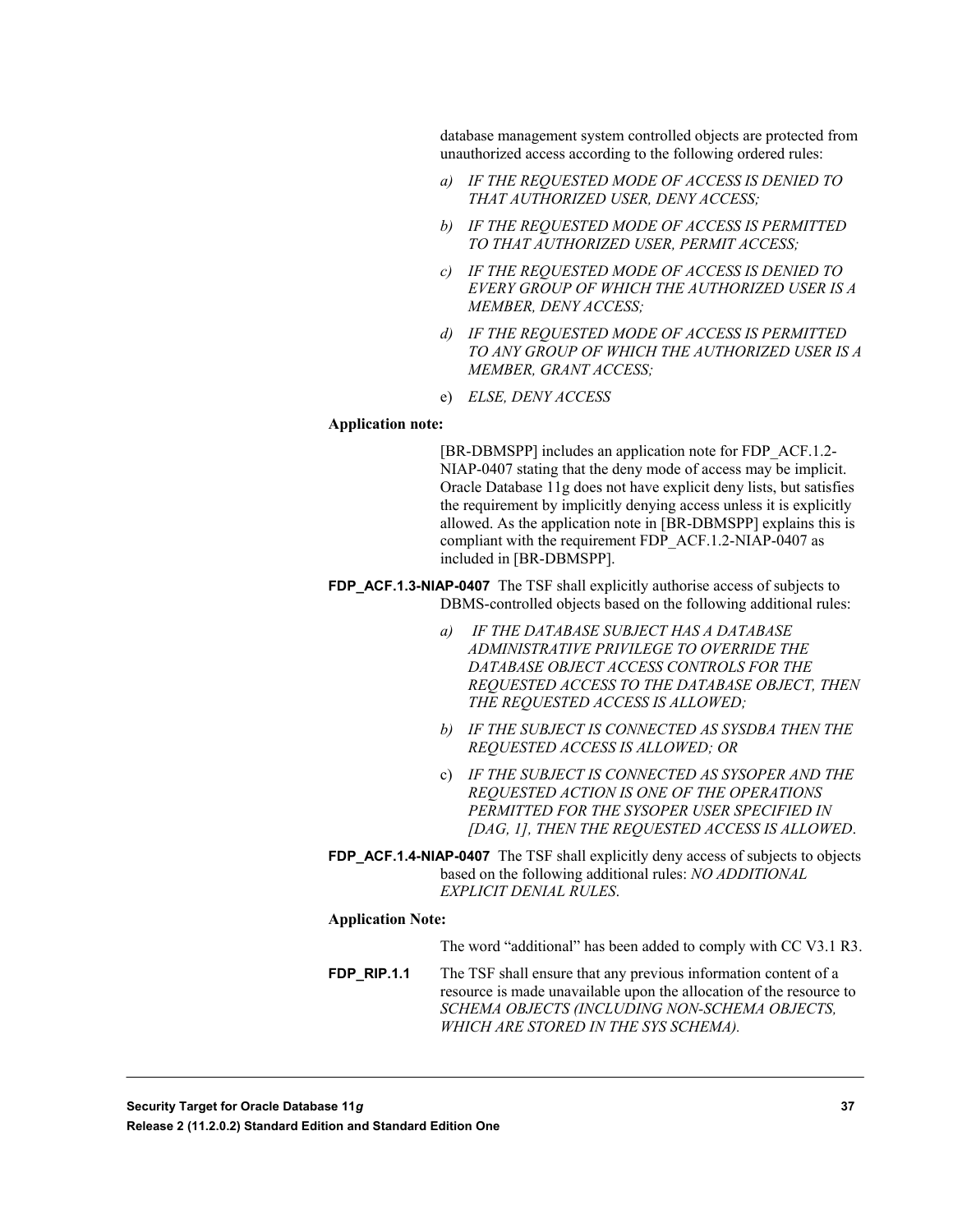#### **Identification and Authentication**

**FIA\_AFL.1.1** The TSF shall detect when *AN ADMINISTRATOR CONFIGURABLE* POSITIVE INTEGER WITHIN THE RANGE 1 TO 2,147,483,646 unsuccessful authentication attempts occur related to *A USER'S LAST SUCCESSFUL DATABASE SESSION ESTABLISHMENT*.

#### **Application Note:**

|                    | The values allowed for those parameter in the evaluated<br>configuration are defined in [ECD].                                                                                     |  |  |
|--------------------|------------------------------------------------------------------------------------------------------------------------------------------------------------------------------------|--|--|
| FIA_AFL.1.2        | When the defined number of unsuccessful authentication attempts<br>has been MET, the TSF shall LOCK THE DATABASE USER'S<br><i>ACCOUNT.</i>                                         |  |  |
| FIA ATD.1.1        | The TSF shall maintain the following list of security attributes<br>belonging to individual users:                                                                                 |  |  |
|                    | Database user identifier and/or group memberships;<br>a)                                                                                                                           |  |  |
|                    | Security-relevant database roles; and<br>b)                                                                                                                                        |  |  |
|                    | DATABASE OBJECT ACCESS PRIVILEGES;<br>c)                                                                                                                                           |  |  |
|                    | DATABASE ADMINISTRATIVE PRIVILEGES;<br>d)                                                                                                                                          |  |  |
| <b>FIA_SOS.1.1</b> | The TSF shall provide a mechanism to verify that secrets<br>(PASSWORDS FOR USERS) meet REUSE, LIFETIME, AND<br>CONTENT METRICS AS DEFINED BY AN AUTHORISED<br>ADMINISTRATIVE USER. |  |  |
| FIA_UAU.1.1        | The TSF shall allow THE FOLLOWING LIST OF ACTIONS on<br>behalf of the user to be performed before the user is authenticated:                                                       |  |  |
|                    | <i>OBTAIN THE CURRENT ORACLE VERSION STRING AND</i><br>a)<br>NUMBER;                                                                                                               |  |  |
|                    | ESTABLISH A DATABASE CONNECTION; AND;<br>b)                                                                                                                                        |  |  |
|                    | RECEIVE AN ERROR MESSAGE UPON ERROR.<br>c)                                                                                                                                         |  |  |
| <b>FIA_UAU.1.2</b> | The TSF shall require each user to be successfully authenticated<br>before allowing any other TSF-mediated actions on behalf of that<br>user.                                      |  |  |
| <b>FIA_UID.1.1</b> | The TSF shall allow THE FOLLOWING LIST OF ACTIONS on<br>behalf of the user to be performed before the user is identified:                                                          |  |  |
|                    | OBTAIN THE CURRENT ORACLE VERSION STRING AND<br>a)<br>NUMBER;                                                                                                                      |  |  |
|                    | ESTABLISH A DATABASE CONNECTION; AND;<br>b)                                                                                                                                        |  |  |
|                    | <b>RECEIVE ERROR MESSAGES UPON ERROR.</b><br>c)                                                                                                                                    |  |  |
| <b>FIA_UID.1.2</b> | The TSF shall require each user to be successfully identified before<br>allowing any other TSF-mediated actions on behalf of that user.                                            |  |  |
| FIA_USB.1.1        | The TSF shall associate the following user security attributes with<br>subjects acting on the behalf of that user: USER IDENTIFIER,<br>PRIVILEGES AND ROLES.                       |  |  |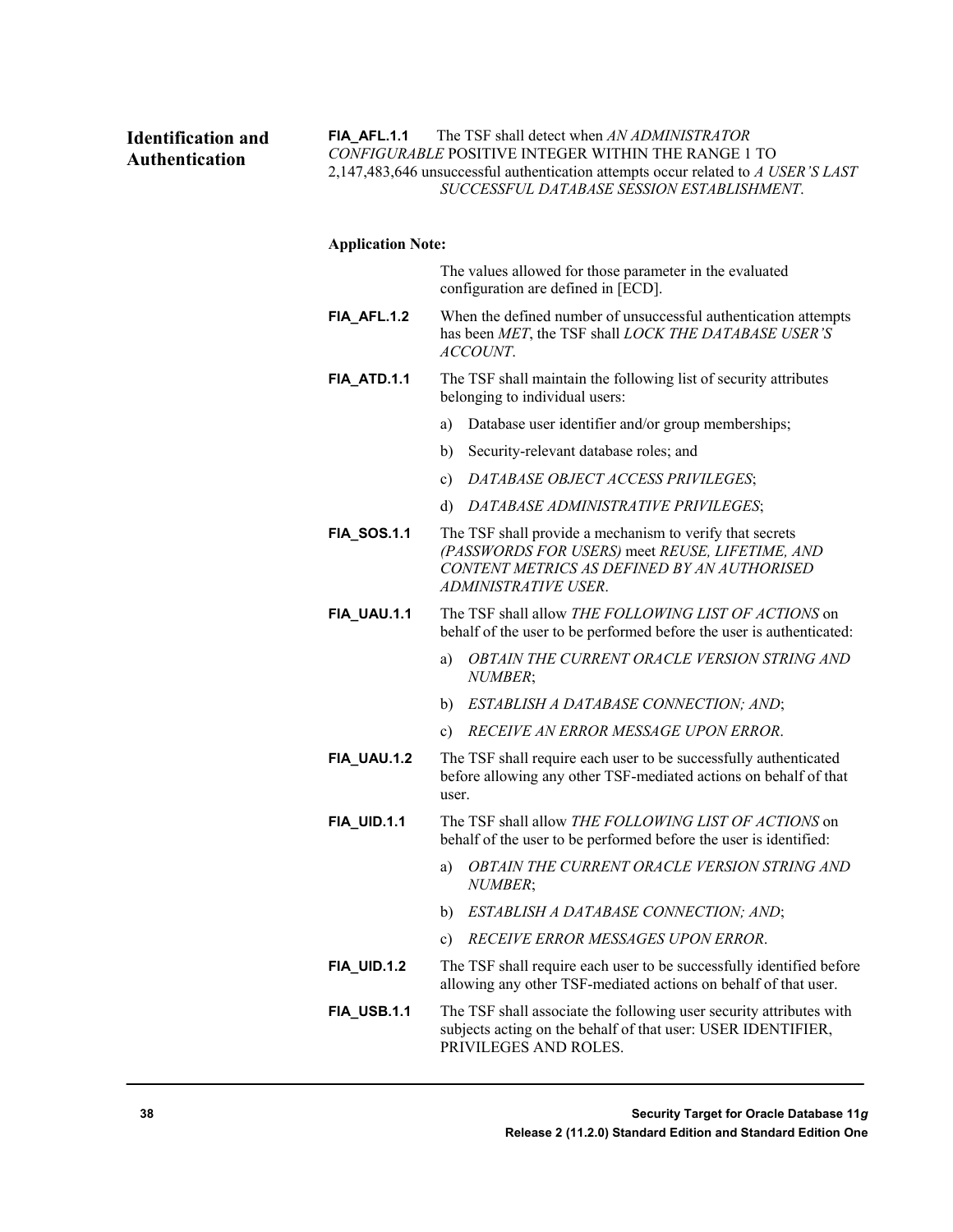- **FIA\_USB.1.2** The TSF shall enforce the following rules on the initial association of user security attributes with subjects acting on the behalf of users:
	- *a) ONCE A USER HAS BEEN SUCCESSFULLY IDENTIFIED AND AUTHENTICATED AT THE START OF A SESSION WITH THE TSF, THE USER'S IDENTIFIER IS ACCESSIBLE THROUGHOUT THAT SESSION.*
	- *b) AN OBJECT OR SYSTEM PRIVILEGE IS EFFECTIVE AT THE START OF A USER SESSION IF IT WAS PREVIOUSLY GRANTED TO THE USER (AND NOT SUBSEQUENTLY REVOKED) DIRECTLY, VIA THE PUBLIC USER GROUP OR VIA A ROLE, OR (IN THE CASE OF EN ENTERPRISE USER) GRANTED AS A GLOBAL ROLE OR PRIVILEGE IN THE DIRECTORY.*
	- c) *A USER ESTABLISHING A PROXY SESSION WITH THE TSF ON BEHALF OF ANOTHER USER CAN CONTROL WHICH ROLES ARE AVAILABLE TO THAT USER AT THE START OF THE SESSION.*
- **FIA\_USB.1.3** The TSF shall enforce the following rules governing changes to the user security attributes associated with subjects acting on the behalf of users:
	- *a) IF AN OBJECT OR SYSTEM PRIVILEGE APPLYING TO A USER IS GRANTED OR REVOKED WHILE THE USER HAS A CURRENT SESSION WITH THE TSF, THIS CHANGE APPLIES TO THE SET OF LOCALLY MANAGED PRIVILEGES EFFECTIVE DURING THE USER SESSION. THIS RULE APPLIES TO PRIVILEGES GRANTED TO THE USER DIRECTLY OR VIA THE PUBLIC USER GROUP OR VIA A ROLE. IN THE CASE OF AN ENTERPRISE USER CHANGES TO HIS GLOBAL ROLES AND PRIVILEGES BECOME EFFECTIVE THE NEXT TIME THE USER LOGS ON.*
	- *b) DURING A SESSION WITH THE TSF, THE USER CAN CONTROL WHICH ROLES GRANTED TO THAT USER ARE EFFECTIVE.*
	- *c) IF A USER EXECUTES A VIEW OR A PROGRAM UNIT OWNED BY ANOTHER USER THAT WAS CREATED WITH "DEFINER'S RIGHTS", THE PRIVILEGES OF THE OWNING USER ARE EFFECTIVE DURING THE EXECUTION OF THE VIEW OR PROGRAM UNIT.*
	- d) *A LOCAL USER CAN CHANGE THE PASSWORD ASSOCIATED WITH THAT USER IF THE NEW PASSWORD COMPLIES WITH THE CONFIGURABLE CONTROLS INCLUDED IN THE PASSWORD MANAGEMENT INFORMATION THAT APPLIES TO THE USER.*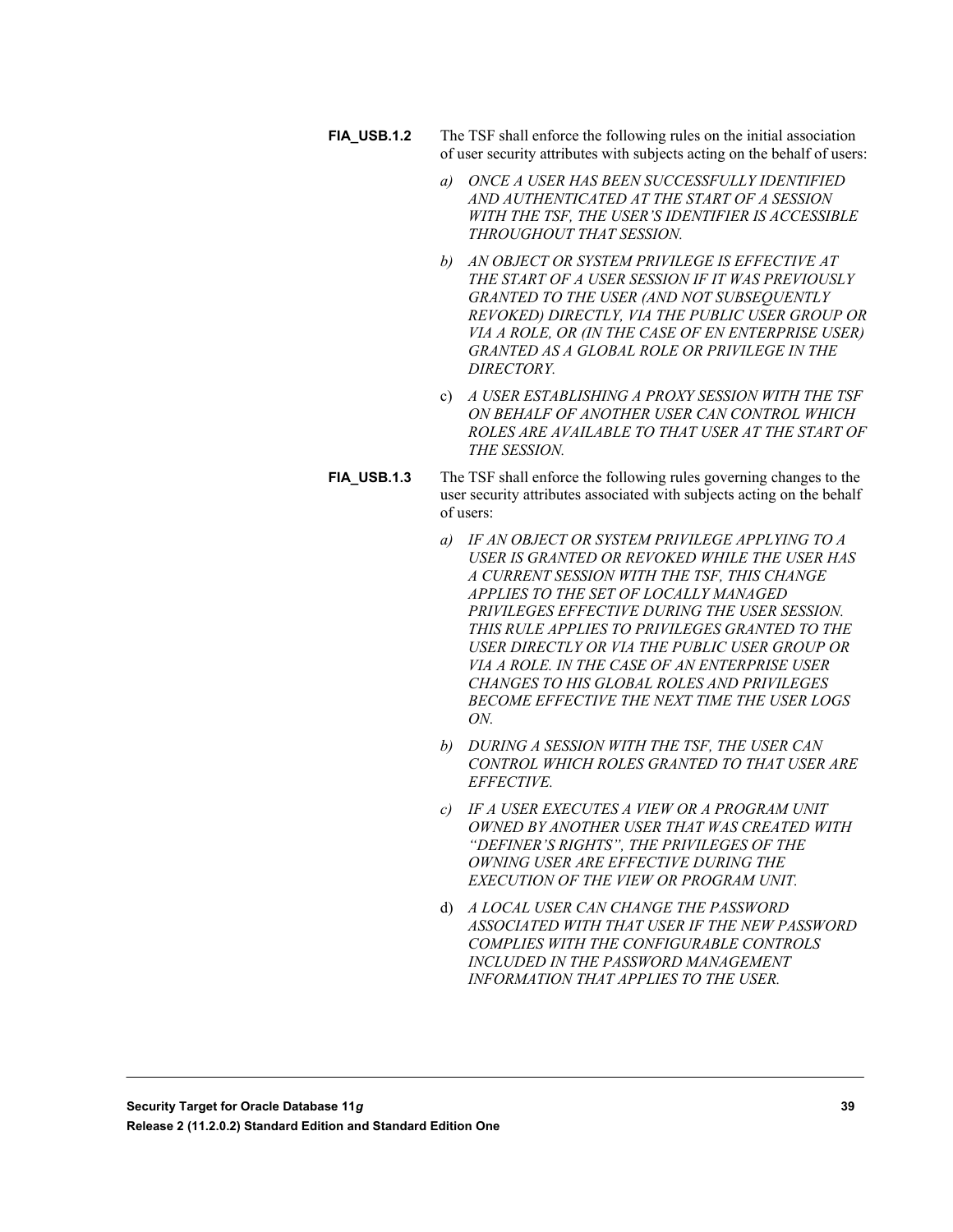**Security Management**

**FMT\_MOF.1.1** The TSF shall restrict the ability to disable and enable the functions relating to the specification of events to be audited to authorized administrators.

**FMT\_MSA.1.1** The TSF shall enforce the Discretionary Access Control policy to restrict the ability to manage all the security attributes to authorized administrators.

#### **Application note:**

This requirement is implemented as follows:

- a) database object access privileges to the object's owner and other database users authorized by the owner.
- b) database system privileges to users who have been granted that privilege with admin option or users who connect as sysdba.
- c) database roles to database users authorized to modify roles.

This requirement applies to all security attributes stored and managed by the TSF. For security attributes managed outside of the TSF, the IT environment needs to ensure proper management.

#### **Application note:**

A refinement of this requirement has been performed in [BR-DBMSPP] and this refinement is also included in this Security Target.

**FMT\_MSA\_(EXT).3.1** The TSF shall enforce the Discretionary Access Control policy to provide restrictive default values for security attributes that are used to enforce the SFP.

#### **Application note:**

This requirement applies to all security attributes managed locally by the TSF. For security attributes managed outside of the TSF, the IT environment needs to ensure proper management.

- **FMT MTD.1.1(1)** The TSF shall restrict the ability to include or exclude the auditable events to authorized administrators.
- **FMT\_MTD.1.1(2)** The TSF shall, *ACCORDING TO TABLES 5 BELOW*, restrict the ability to *PERFORM OPERATIONS ON* the *TSF DATA* to *AUTHORIZED ADMINISTRATORS*.
- **FMT\_REV.1.1(1)** The TSF shall restrict the ability to revoke *THE RESOURCE LIMITS, ROLES AND PRIVILEGES* associated with the *USERS* under the control of the TSC to *THE AUTHORISED ADMINISTRATOR*.

#### **Application note:**

This requirement applies to all security attributes managed locally by the TSF. For security attributes managed outside of the TSF, the IT environment needs to ensure proper management.

#### **Application note:**

This requirement has been modified from the requirement as stated in [BR-DBMSPP] to take the format of the component as defined in CC V3.1 R3. The content has been preserved. This modification is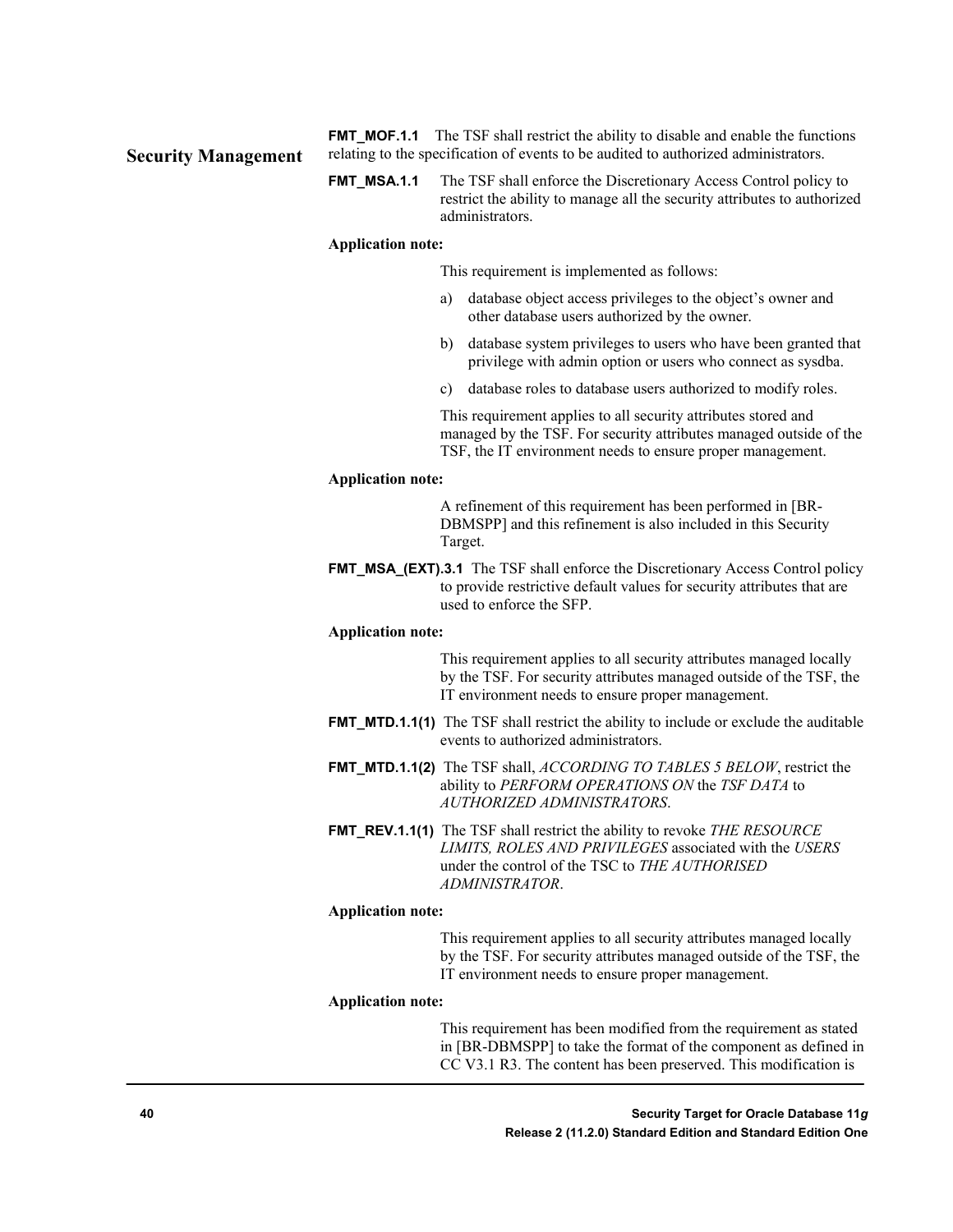necessary to make this ST compliant with CC V3.1 R3 while the original version of [BR-DBMSPP] was developed before release 3 of CC V3.1 was published and the latest version of [BR-DBMSPP] was not adjusted with CC V3.1 Release 3.

#### **FMT\_REV.1.2(1)** The TSF shall enforce the FOLLOWING rules:

- a) *REVOCATION OF DATABASE ADMINISTRATIVE PRIVILEGES SHALL TAKE EFFECT PRIOR TO WHEN THE DATABASE USER BEGINS THE NEXT DATABASE SESSION*;
- **FMT\_REV.1.1(2)** The TSF shall restrict the ability to revoke ALL MANAGEABLE security attributes associated with the OBJECTS under the control of the TSC to the AUTHORISED ADMINISTRATOR AND DATABASE USERS AS ALLOWED BY THE DISCRETIONARY ACCESS CONTROL POLICY.

#### **Application note:**

This requirement has been modified from the requirement as stated in [BR-DBMSPP] to take the format of the component as defined in CC V3.1 R3. The content has been preserved. This modification is necessary to make this ST compliant with CC V3.1 R3 while the original version of [BR-DBMSPP] was developed before release 3 of CC V3.1 was published and the latest version of [BR-DBMSPP] was not adjusted with CC V3.1 Release 3.

- **FMT\_REV.1.2(2)** The TSF shall enforce the FOLLOWING rules:
	- a) *REVOCATION OF DATABASE OBJECT ACCESS PRIVILEGES SHALL TAKE EFFECT PRIOR TO ALL SUBSEQUENT ATTEMPTS TO ESTABLISH ACCESS TO THE DATABASE OBJEC*T;
- **FMT\_SMF.1.1** The TSF shall be capable of performing the following management functions:
	- a) *THE OPERATIONS ON TSF DATA SPECIFIED IN TABLE 5 BELOW*;
	- b) *MODIFICATION OF THE DATABASE OBJECT SECURITY ATTRIBUTES AS SPECIFIED IN SFR FMT\_MSA.1.1*.

| Component               | Operation                              | <b>TSF</b> Data                                                                        |
|-------------------------|----------------------------------------|----------------------------------------------------------------------------------------|
| FAU GEN.1-NIAP-<br>0410 |                                        |                                                                                        |
| FAU GEN (EXT).2         |                                        |                                                                                        |
| FAU SAR.1               | deletion,<br>modification,<br>addition | the group of database users with<br>read access right to the database<br>audit records |
| FAU SAR.3               |                                        |                                                                                        |

|  | Table 5: Required Management Functionality |
|--|--------------------------------------------|
|  |                                            |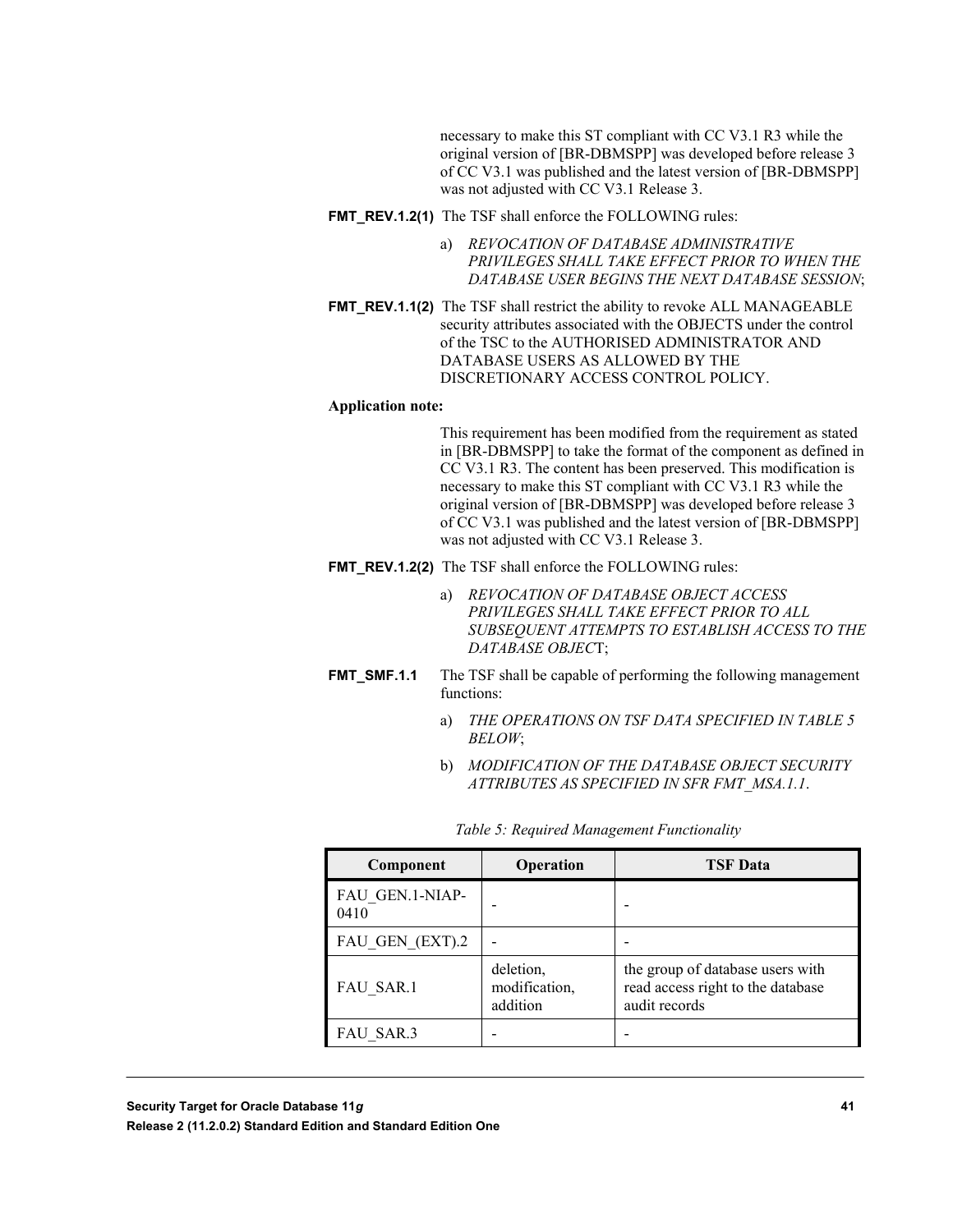| Component               | Operation                                                   | <b>TSF Data</b>                                                                                                                                                                                                                                  |
|-------------------------|-------------------------------------------------------------|--------------------------------------------------------------------------------------------------------------------------------------------------------------------------------------------------------------------------------------------------|
| FAU SEL.1-NIAP-<br>0407 | maintenance of<br>the right to view /<br>modify             | the database audit events                                                                                                                                                                                                                        |
| FAU STG.1               |                                                             |                                                                                                                                                                                                                                                  |
| FAU_STG.4               | a) maintenance<br>b) deletion,<br>modification,<br>addition | actions to be taken in case of<br>DATABASE audit storage failure                                                                                                                                                                                 |
| FDP_ACC.1               |                                                             |                                                                                                                                                                                                                                                  |
| FDP ACF.1-NIAP-<br>0407 | managing                                                    | the attributes used to make explicit<br>access or denial based decisions                                                                                                                                                                         |
| FDP RIP.1               | $\overline{a}$                                              |                                                                                                                                                                                                                                                  |
| FIA AFL.1               | management                                                  | a) the threshold for unsuccessful<br><b>DATABASE</b> authentication<br>attempts<br>b) actions to be taken in the event<br>of an DATABASE authentication<br>failure                                                                               |
| FIA ATD.1               |                                                             |                                                                                                                                                                                                                                                  |
| FIA SOS.1               | management                                                  | the metric used to verify the DATA-<br><b>BASE</b> secrets                                                                                                                                                                                       |
| FIA UAU.1               | management                                                  | a) the DATABASE authentication<br>data<br>b)the DATABASE authentication<br>data by the associated DATABASE<br>user<br>c) the action lists, if an authorised<br>DATABASE administrator can<br>change the actions allowed before<br>authentication |
| FIA UID. 1              | management                                                  | the user identities                                                                                                                                                                                                                              |
| FIA USB.1               |                                                             |                                                                                                                                                                                                                                                  |
| FMT_MOF. 1              | manage                                                      | auditable events                                                                                                                                                                                                                                 |
| FMT MSA. 1              | manage                                                      | the group of DATABASE roles that<br>can interact with the DATABASE<br>security attributes                                                                                                                                                        |
| FMT_MSA_(EXT).3         | manage                                                      | a) the group of DATABASE roles that<br>can specify initial values<br>b) the permissive or restrictive setting<br>of default values for a given<br>DATABASE access control SFP                                                                    |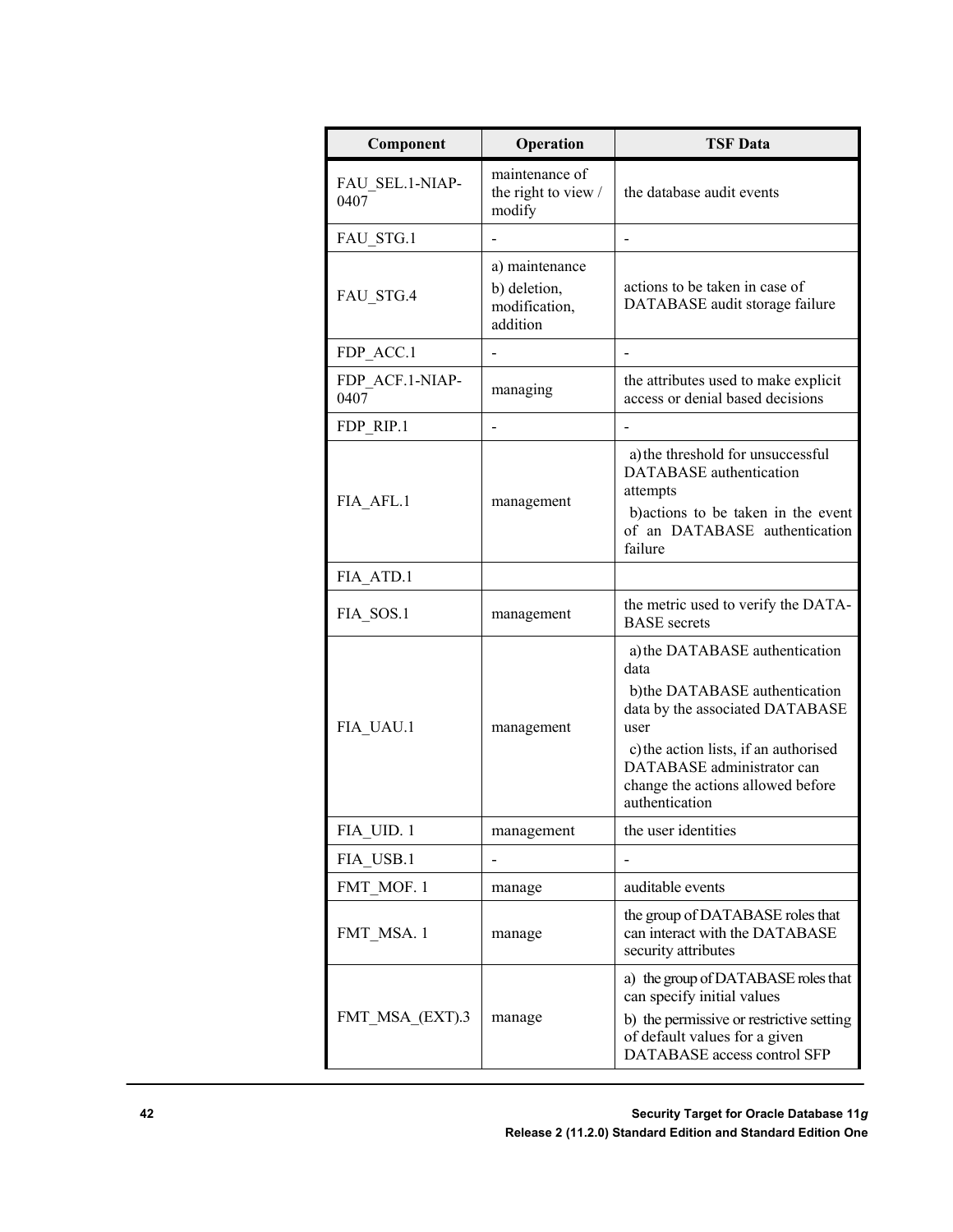| Component            | Operation | <b>TSF Data</b>                                                                                                                                                 |
|----------------------|-----------|-----------------------------------------------------------------------------------------------------------------------------------------------------------------|
| FMT MTD. 1           | manage    | the group of DATABASE roles that<br>can interact with the TSF data                                                                                              |
| FMT REV. $1(1)$      |           |                                                                                                                                                                 |
| <b>FMT_REV.</b> 1(2) |           |                                                                                                                                                                 |
| FMT SMR.1            | manage    | the group of DATABASE users that<br>are part of a DATABASE role                                                                                                 |
| FRU RSA. 1           | specify   | maximum limits for a resource for<br>DATABASE groups and/or individ-<br>ual DATABASE users and/or<br>DATABASE subjects by an DATA-<br><b>BASE</b> administrator |
| FTA MCS.1            | manage    | the maximum allowed number of<br>concurrent DATABASE user<br>DATABASE sessions by a DATA-<br><b>BASE</b> administrator                                          |
| FTA TAH (EXT).1      |           |                                                                                                                                                                 |
| FTA TSE.1            |           |                                                                                                                                                                 |

#### **Application note:**

In [BR-DBMSPP] the SFR is related to 'security management functions'. This Security Target has chosen the wording 'management functions' as defined in part 2 of the Common Criteria.

- **FMT\_SMR.1.1** The TSF shall maintain the roles:
	- a) authorized administrator; and
	- b) *DATABASE USER*;
	- c) *DATABASE ROLES DEFINED BY SUITABLY PRIVILEGED DATABASE ADMINISTRATIVE USERS*.
- **FMT\_SMR.1.2** The TSF shall be able to associate users with roles.

#### **Protection of the TOE Security Functions**

**FPT\_TRC\_(EXT).1.1** The TSF shall ensure that TSF data is consistent between parts of the TOE by providing a mechanism to bring inconsistent TSF data into a consistent state in a timely manner.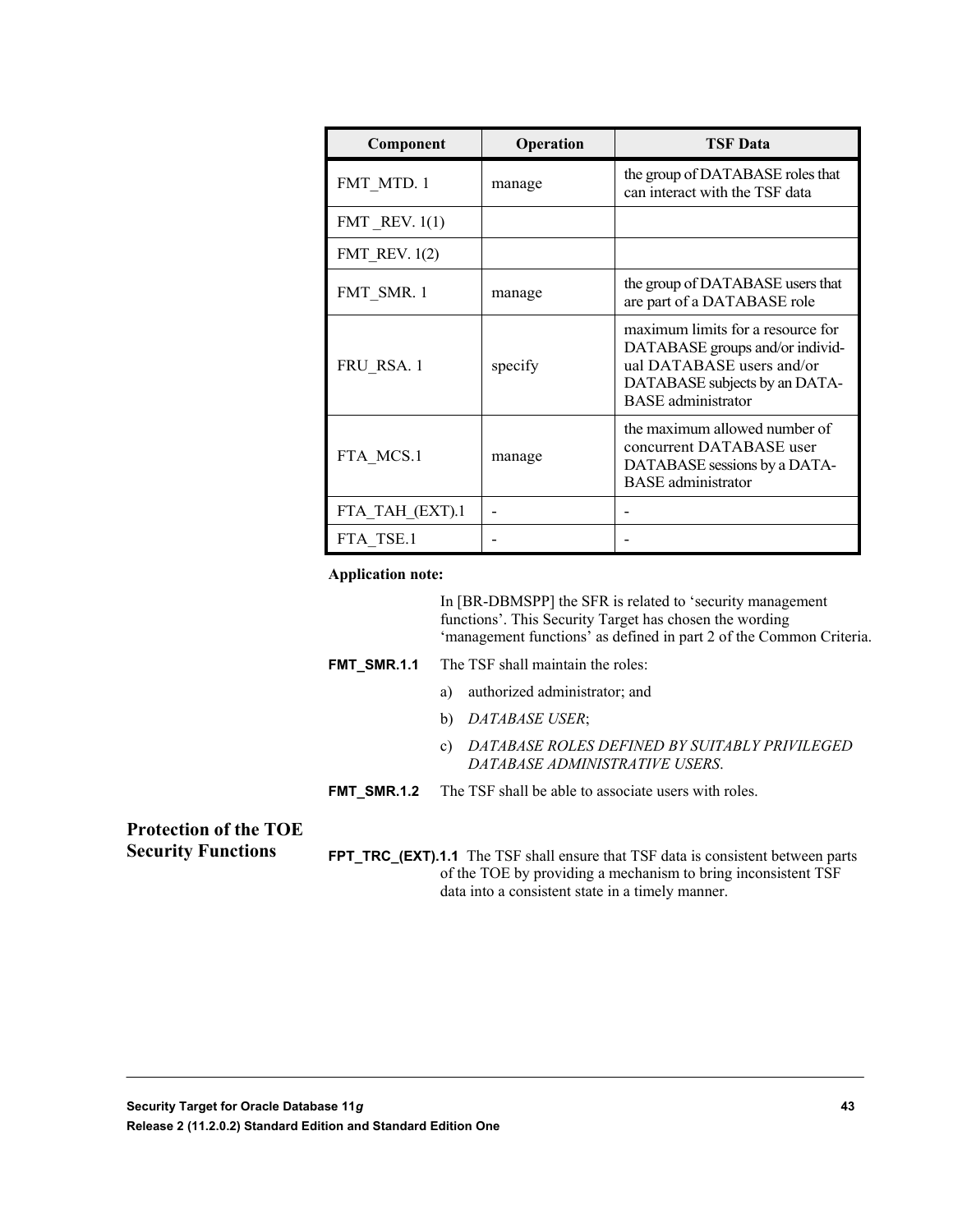#### **Application note:**

|                             |                          | It should be noted that the TOE holds TSF data like all the user<br>related data, all the privileges and user roles as well as its<br>configuration data and audit data in data structures that are part of<br>the database. The TOE replicates TSF data between the disk and its<br>cache and system global area to ensure fast access to the data.<br>Consistency between the data on disk and the data in the cache is<br>achieved using the database mechanisms to ensure data integrity on<br>database update. |
|-----------------------------|--------------------------|---------------------------------------------------------------------------------------------------------------------------------------------------------------------------------------------------------------------------------------------------------------------------------------------------------------------------------------------------------------------------------------------------------------------------------------------------------------------------------------------------------------------|
|                             |                          | In the case of Real Application Cluster, the cache and system global<br>area itself are replicated on each node and consistency is achieved<br>using RAC specific functions to manage the update of items in the<br>cache or system global area on each node.                                                                                                                                                                                                                                                       |
|                             |                          | It should be noted that other mechanisms like RAID may optionally<br>be used to ensure consistency of replicated data on disks. Those<br>mechanisms are not part of the TOE but are part of the TOE<br>environment. They are neither mandated by the TOE, nor are they -<br>if used - evaluated in any way in this evaluation.                                                                                                                                                                                      |
| <b>Resource Utilisation</b> | FRU_RSA.1.1              | The TSF shall enforce maximum quotas of the following resources:                                                                                                                                                                                                                                                                                                                                                                                                                                                    |
|                             |                          | CPU TIME;<br>a)                                                                                                                                                                                                                                                                                                                                                                                                                                                                                                     |
|                             |                          | <b>ELAPSED TIME;</b><br>b)                                                                                                                                                                                                                                                                                                                                                                                                                                                                                          |
|                             |                          | LOGICAL DATA BLOCKS READ; AND:<br>c)                                                                                                                                                                                                                                                                                                                                                                                                                                                                                |
|                             |                          | DATABASE STORAGE ALLOCATED. that AN INDIVIDUAL<br>d)<br>USER can use OVER A SPECIFIED PERIOD OF TIME.                                                                                                                                                                                                                                                                                                                                                                                                               |
| <b>TOE Access</b>           | FTA_MCS.1.1              | The TSF shall restrict the maximum number of concurrent sessions<br>that belong to the same user.                                                                                                                                                                                                                                                                                                                                                                                                                   |
|                             | FTA_MCS.1.2              | The TSF shall enforce, by default, a limit of AN ADMIN<br>CONFIGURABLE NUMBER OF sessions per user.                                                                                                                                                                                                                                                                                                                                                                                                                 |
|                             |                          | FTA_TAH_(EXT).1.1 Upon successful session establishment, the TSF shall store and<br>retrieve the date and time of the last successful session<br>establishment to the user.                                                                                                                                                                                                                                                                                                                                         |
|                             |                          | FTA_TAH_(EXT).1.2 Upon successful session establishment, the TSF shall store and<br>retrieve the date and time of the last unsuccessful attempt to session<br>establishment and the number of unsuccessful attempts since the last<br>successful session establishment.                                                                                                                                                                                                                                             |
|                             | FTA_TSE.1.1              | The TSF shall be able to deny session establishment based on<br>attributes that can be set explicitly by authorized administrator(s),<br>including user identity and/or group identity, time of day, day of the<br>week, and NO ADDITIONAL ATTRIBUTES.                                                                                                                                                                                                                                                              |
|                             | <b>Application Note:</b> |                                                                                                                                                                                                                                                                                                                                                                                                                                                                                                                     |
|                             |                          | Note that the DBA and OPER users can always connect to the<br>database.                                                                                                                                                                                                                                                                                                                                                                                                                                             |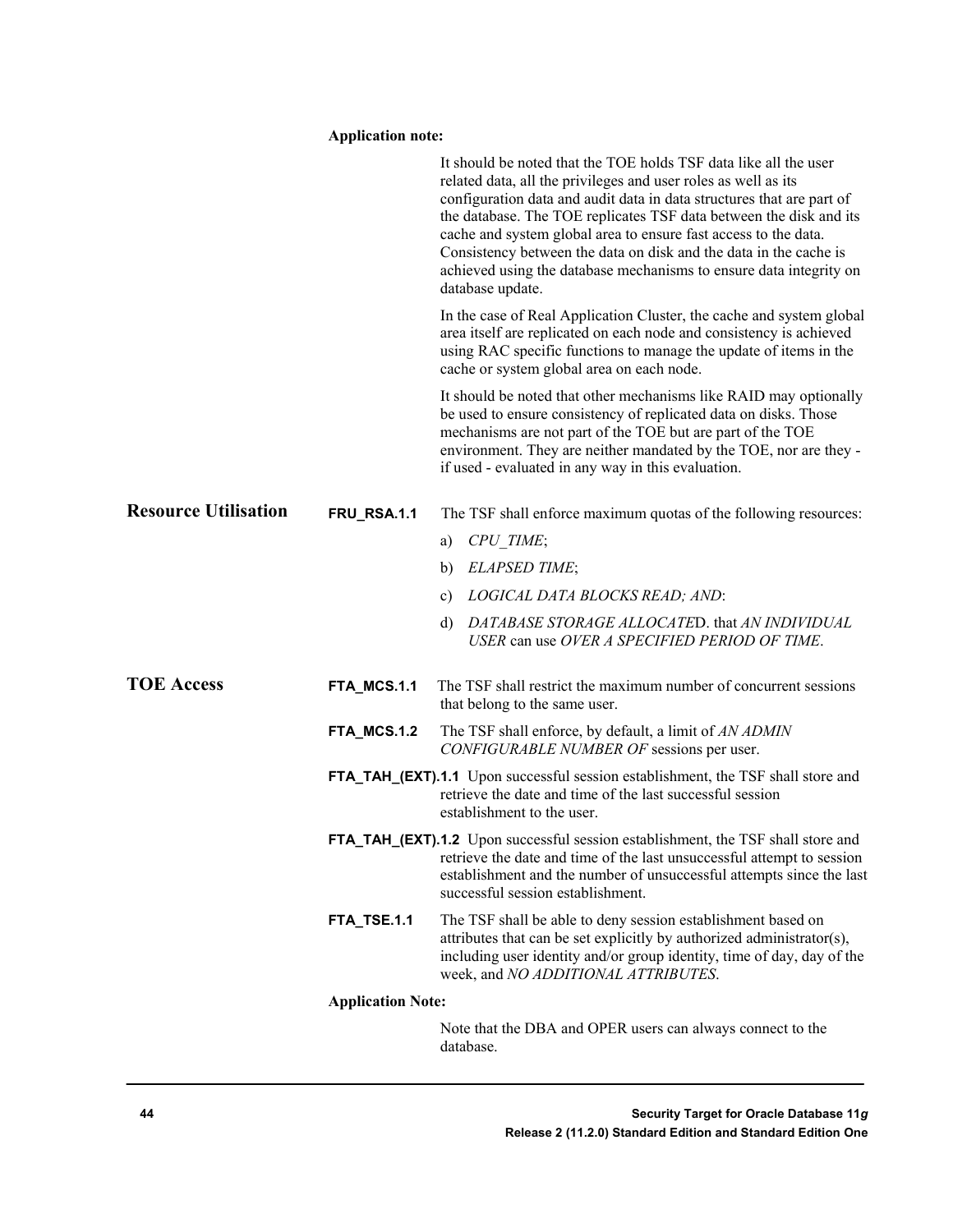#### **TOE Security Assurance Requirements**

The target assurance level is EAL4 as defined in Part 3 of the CC, augmented with ALC FLR.3. This is a superset of the security assurance requirements of [BR-DBMSPP].

#### **Security Requirements Rationale**

**Suitability of Security Requirements**

[BR-DBMSPP, section 6.3] show that the SFRs defined in [BR-DBMSPP, sections 5.1 and 5.2 and 5.3] satisfy the IT security objectives defined in [BR-DBMSPP].

The table below correlates the IT security objectives to the SFR that is additional to those provided in [BR-DBMSPP] which satisfy them (as indicated by a Y), showing that each IT security objective is satisfied by the additional SFR, and that the additional SFR satisfies at least one IT security objective. Note that some additional SFRs actually contribute to satisfy security objectives defined in [BR-DBMSPP]. Therefore the security objectives those SFRs contribute to are listed in the table, while those security objectives listed in [BR-DBMSPP] where none of the additional SFRs contribute to are not listed.

| Table 6: Correlation of IT Security Objectives to the |
|-------------------------------------------------------|
| SFR Additional to [BR-DBMSPP] and to the              |
| security architecture                                 |

| Requirement | O.RESOURCE | <b>O.AUDIT REVIEW</b> | O.AUDIT_PROTECTION | O.TOE_ACCESS | <b>O.MANAGE</b> |
|-------------|------------|-----------------------|--------------------|--------------|-----------------|
| FAU SAR. 1  |            | Y                     |                    |              |                 |
| FAU_SAR.3   |            | Y                     |                    |              |                 |
| FAU STG.1   |            |                       | Y                  |              |                 |
| FAU STG.4   |            |                       | Y                  |              |                 |
| FIA AFL.1   |            |                       |                    | Y            |                 |

**Release 2 (11.2.0.2) Standard Edition and Standard Edition One**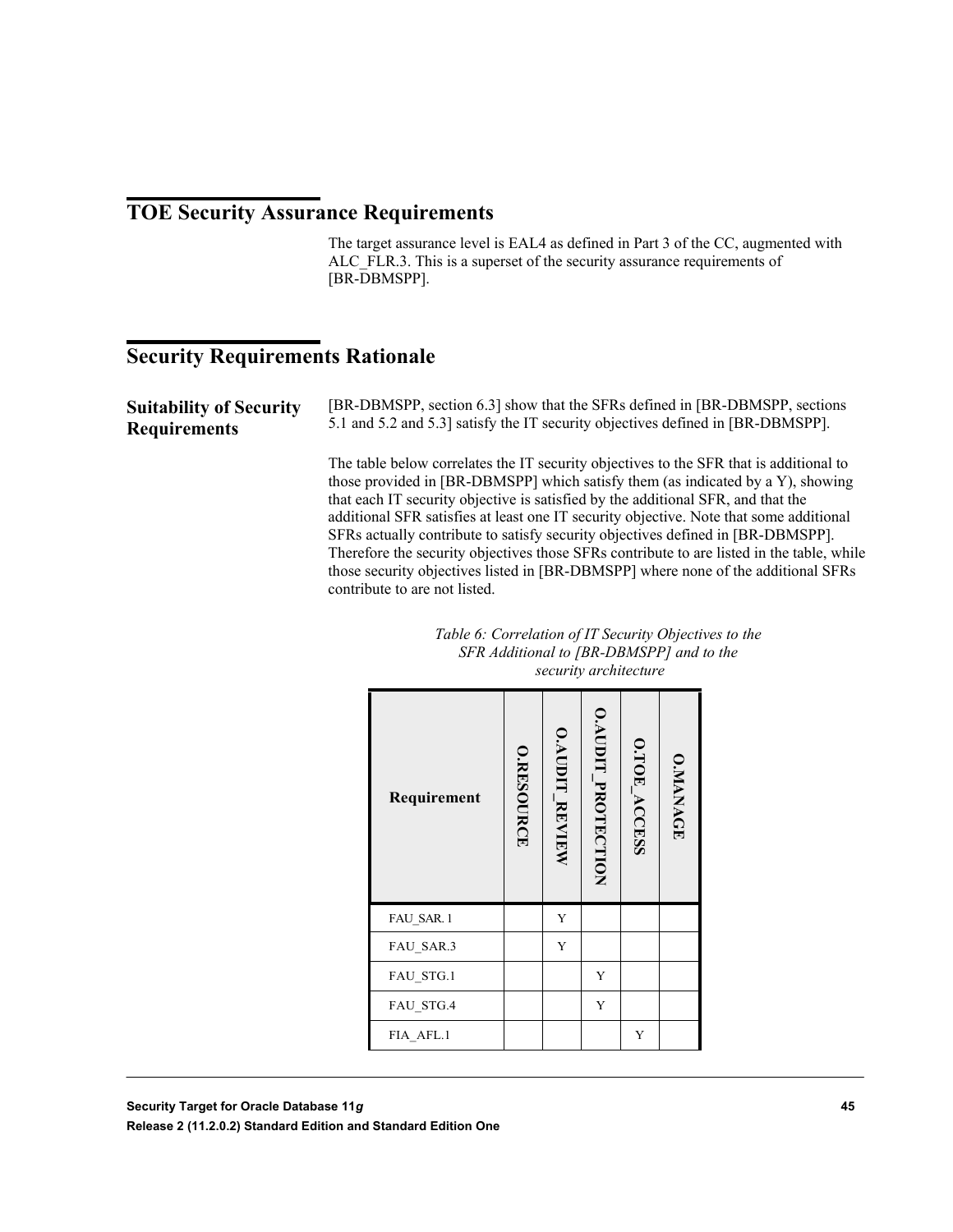| FIA SOS.1       |  |  |  |
|-----------------|--|--|--|
| FIA UAU.1       |  |  |  |
| FIA UID.1       |  |  |  |
| FIA USB.1       |  |  |  |
| FIA MTD. $1(2)$ |  |  |  |
| FRU RSA.1       |  |  |  |

Note: O.TOE\_ACCESS is an objective defined in [BR\_DBMSPP], but it maps to several of the additional SFRs in this Security Target. Therefore this objective is listed in the table.

[BR\_DBMSPP] maps the security objective O.PARTIAL\_SELF\_PROTECTION to ADV ARC.1 and not to any SFR. This is viewed as acceptable, since the objective is indeed fully addressed by the security architecture.

#### *Suitability of the additional SFRs*

FAU\_SAR.1 in conjunction with FMT\_MTD.1(2) and FMT\_SMF.1 allows an authorized administrator to read the audit records.

FAU\_SAR.3 in combination with FAU\_SAR.1 allows to evaluate the audit records thus assisting in making users accountable for their actions.

FAU\_STG.1 in combination with FPT\_SEP\_EXP.1 allows the TOE to protect the audit records from unauthorized deletion.

FAU\_STG.4 in combination with FPT\_SEP\_EXP.1, FMT\_MTD.1(2) and FMT\_SMF.1 allows to limit the loss of audit records in the event the audit log gets full.

FIA\_AFL.1 in combination with FMT\_MTD.1(2) and FMT\_SMF.1 allows an authorized administrator to limit the number of unsuccessful authentication attempts.

FIA\_SOS.1 in combination with FMT\_MTD.1(2) and FMT\_SMF.1 allows an authorized administrator to define a password policy enforcing a defined metric for password quality.

FIA UAU.1 in combination with FIA UID.1 ensures that users must identify and authenticate correctly before they are allowed to use TOE functions that require access control, accountability or the use of resources that can be limited.

FIA\_UID.1 supports FIA\_UAU.1 and ensures that the TOE is able to identify the identity of users as required for the access control, accountability and resource control functions.

FIA\_USB.1 relies on FIA\_UAU.1 and FIA\_UID.1 to provide the correct user identity and allows database subjects to identify the user they are action on behalf of. This function allows the TSF to link calls of TSF interfaces by database subjects with the user this call is associated with and thus perform access control, accountability and resource control also for functions a database subject performs on behalf of a user.

ADV ARC.1 ensures that any access to controlled resources of the TOE that is performed using interfaces of the TOE is mediated by the access control functions of the TOE.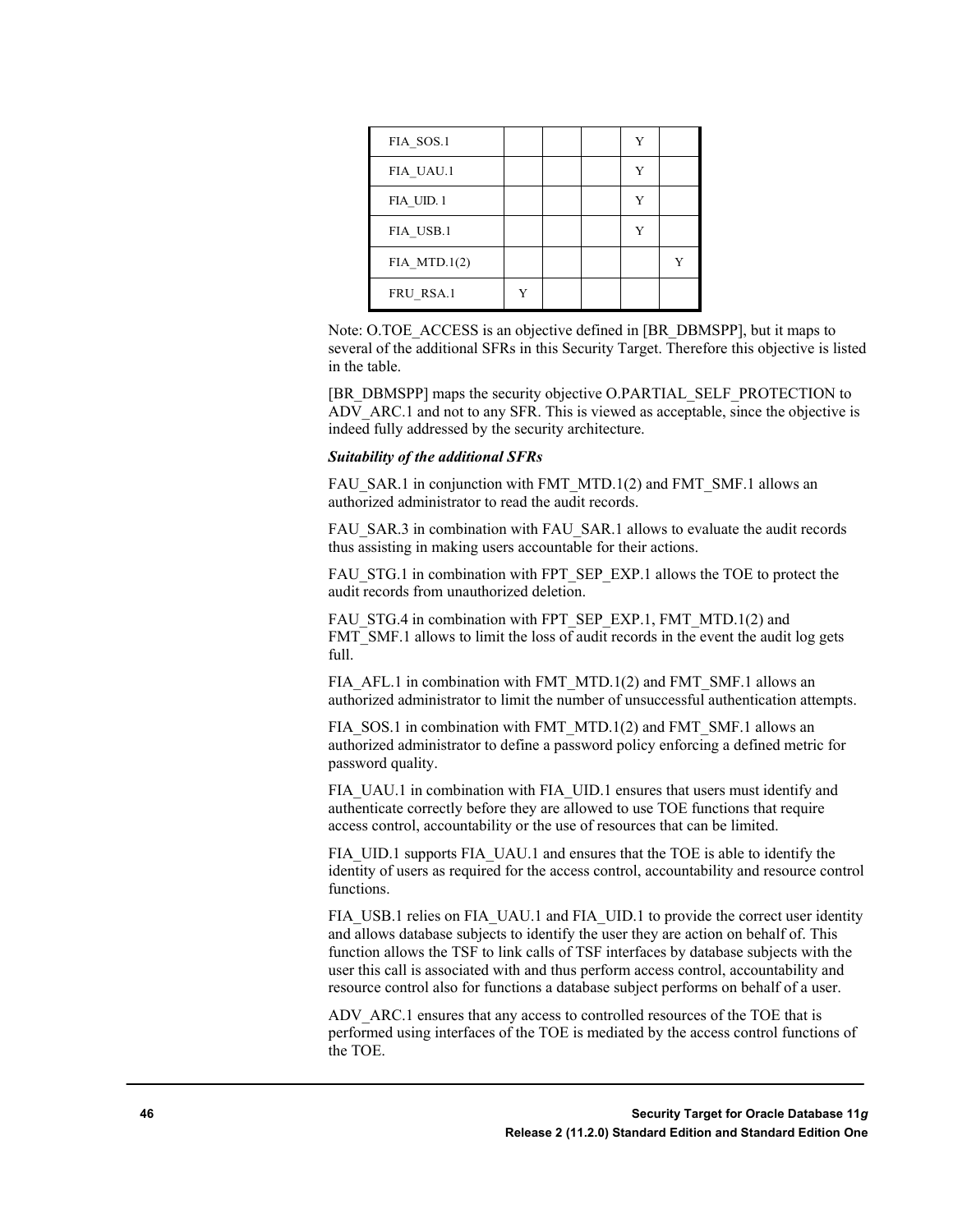FRU\_RSA.1 in combination with FMT\_MTD.1(2) and FMT\_SMF.1 ensures that an authorized administrator is able to define resource limits for defined resources that a user is allowed to use and ensure that the user does not exceed the defined limits.

In addition with the rationale provided in [BR-DBMSPP], this rationale thus demonstrates the suitability of the TOE security requirements.

Table 14 in [BR-DBMSPP] provides the dependency analysis for the SFRs included there. The following modifications to the arguments provided there apply for this TOE: **Dependency Analysis**

> FAU GEN EXP.2: Due to the additional functions included in the TOE the dependency on FIA\_UID.1 is satisfied by the TOE, not the TOE environment.

FMT\_SMR.1: Due to the additional functions included in the TOE the dependency on FIA\_UID.1 is satisfied by the TOE, not the TOE environment.

FTA\_MCS.1: Due to the additional functions included in the TOE the dependency on FIA UID.1 is satisfied by the TOE, not the TOE environment.

The following table includes the dependency analysis for the additional SFRs included in this ST:

| <b>Requirement</b> | <b>Dependencies</b>     | <b>Satisfied</b>                          |
|--------------------|-------------------------|-------------------------------------------|
| <b>FAU_SAR.1</b>   | FAU GEN.1               | Yes, by<br>FAU GEN.1-<br><b>NIAP-0410</b> |
| <b>FAU_SAR.3</b>   | FAU SAR. 1              | Yes                                       |
| FAU_STG.1          | FAU_GEN.1               | Yes, by<br>FAU GEN.1-<br><b>NIAP-0410</b> |
| FAU STG.4          | FAU STG. 1              | Yes                                       |
| FIA AFL.1          | FIA UAU.1               | Yes                                       |
| FIA SOS.1          |                         |                                           |
| FIA UAU.1          | FIA UID.1               | Yes                                       |
| <b>FIA UID.1</b>   |                         |                                           |
| <b>FIA USB.1</b>   | FIA ATD.1               | Yes                                       |
| FMT MTD.1 $(2)$    | FMT SMF.1<br>FMT SMR. 1 | Yes                                       |
| FRU RSA.1          |                         |                                           |

*Table 7: Functional Component Dependency Analysis*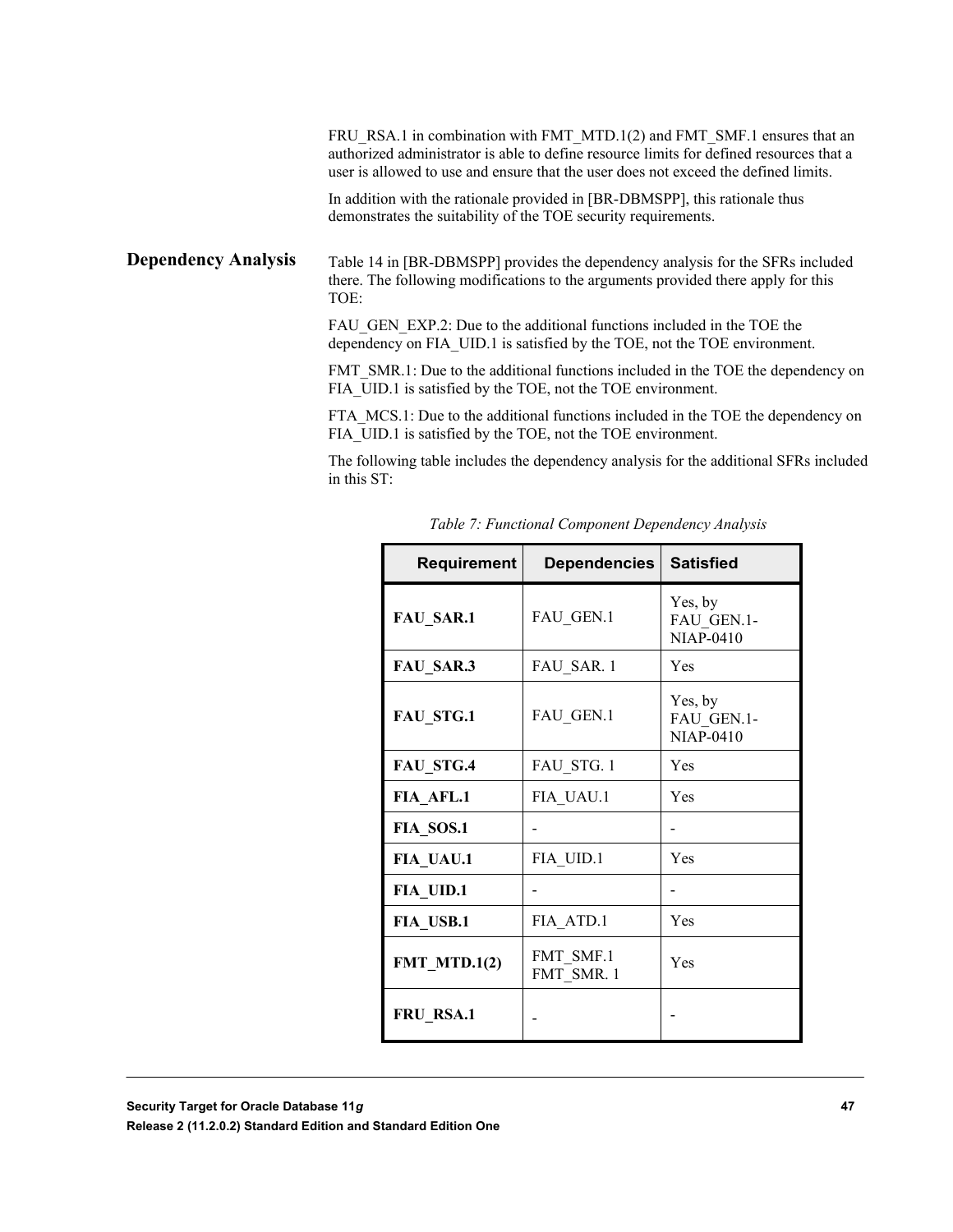|                         | For the dependency analysis of the security assurance requirements: EAL4 is a self-<br>contained assurance package and ALC FLR.3 has no dependencies on any other<br>component.                                                                                                                                                                                                                                |
|-------------------------|----------------------------------------------------------------------------------------------------------------------------------------------------------------------------------------------------------------------------------------------------------------------------------------------------------------------------------------------------------------------------------------------------------------|
| <b>Demonstration of</b> |                                                                                                                                                                                                                                                                                                                                                                                                                |
| <b>Mutual Support</b>   | The supportive dependencies discussed in [BR-DBMSPP] apply to the TOE. The<br>following additional supportive dependencies exist for the TOE with the SFRs that are<br>not present in [BR-DBMSPP]:                                                                                                                                                                                                             |
|                         | FAU_SAR.1 and FAU_SAR.3 are supported by FMT_SMF.1 and FMT_SMR.1 to<br>manage the privileges allowing an authorized administrator to read and evaluate the<br>audit records, by FAU STG.1 to protect the audit trail from unauthorized access and<br>by FAU STG.4 to ensure the completeness of the audit trail.                                                                                               |
|                         | FAU STG.1 supports FAU SAR.1 by preventing unauthorized access to the audit<br>trail.                                                                                                                                                                                                                                                                                                                          |
|                         | FAU_STG.4 supports FAU_SAR.1 and FAU_SAR.3 by ensuring the completeness of<br>the audit trail.                                                                                                                                                                                                                                                                                                                 |
|                         | FIA AFL.1 supports FIA UAU.1 and FIA SOS.1 by ensuring that the authentication<br>function is not weakened by allowing unlimited authentication attempts.                                                                                                                                                                                                                                                      |
|                         | FIA SOS.1 supports FIA UAU.1 by ensuring that passwords are not easily guessable<br>thereby reducing the probability of an unauthorized person getting access to the TOE.                                                                                                                                                                                                                                      |
|                         | FIA UAU.1 together with FIA USB.1 supports almost all other functions by ensuring<br>that the TOE can make decisions (access, audit, management) based on the verified<br>identity of the user.                                                                                                                                                                                                                |
|                         | FIA UID.1 supports FIA USB.1 allowing to bind database subjects to users.                                                                                                                                                                                                                                                                                                                                      |
|                         | FRU RSA.1 is a security function of its own. It is supported by the user identification<br>and authentication allowing to enforce quotas for users and FMT MTD.1 allowing to<br>manage those quotas.                                                                                                                                                                                                           |
| Appropriate             | Assurance Requirements The target assurance level is EAL4, augmented with ALC_FLR.3, which exceeds the<br>minimum assurance requirement stated in [BR-DBMSPP]. EAL4 is appropriate for<br>the TOE because it is designed for use in environments where EAL4 assurance is<br>required to reduce the risk to the assets that the TOE is intended to protect.                                                     |
|                         | ALC FLR.3 has been included in addition to EAL4 to cause the evaluation of the<br>TOE's flaw remediation procedures which Oracle database users need to be in place<br>following the release of the TOE. These procedures are required to offer continuing<br>assurance to users that Oracle Database 11g provides secure storage of and access to<br>the data which is crucial to their enterprise's success. |
|                         | To meet this requirement, the flaw remediation procedures must offer:                                                                                                                                                                                                                                                                                                                                          |
|                         | the ability for TOE users to report potential security flaws to Oracle,                                                                                                                                                                                                                                                                                                                                        |
|                         | the resolution and correction of any flaws with assurance that the corrections<br>introduce no new security flaws, and                                                                                                                                                                                                                                                                                         |
|                         | the timely distribution of corrective actions to users.                                                                                                                                                                                                                                                                                                                                                        |
|                         | ALC FLR.3 is the ALC FLR component which is at an appropriate level of rigour to<br>cover these requirements.                                                                                                                                                                                                                                                                                                  |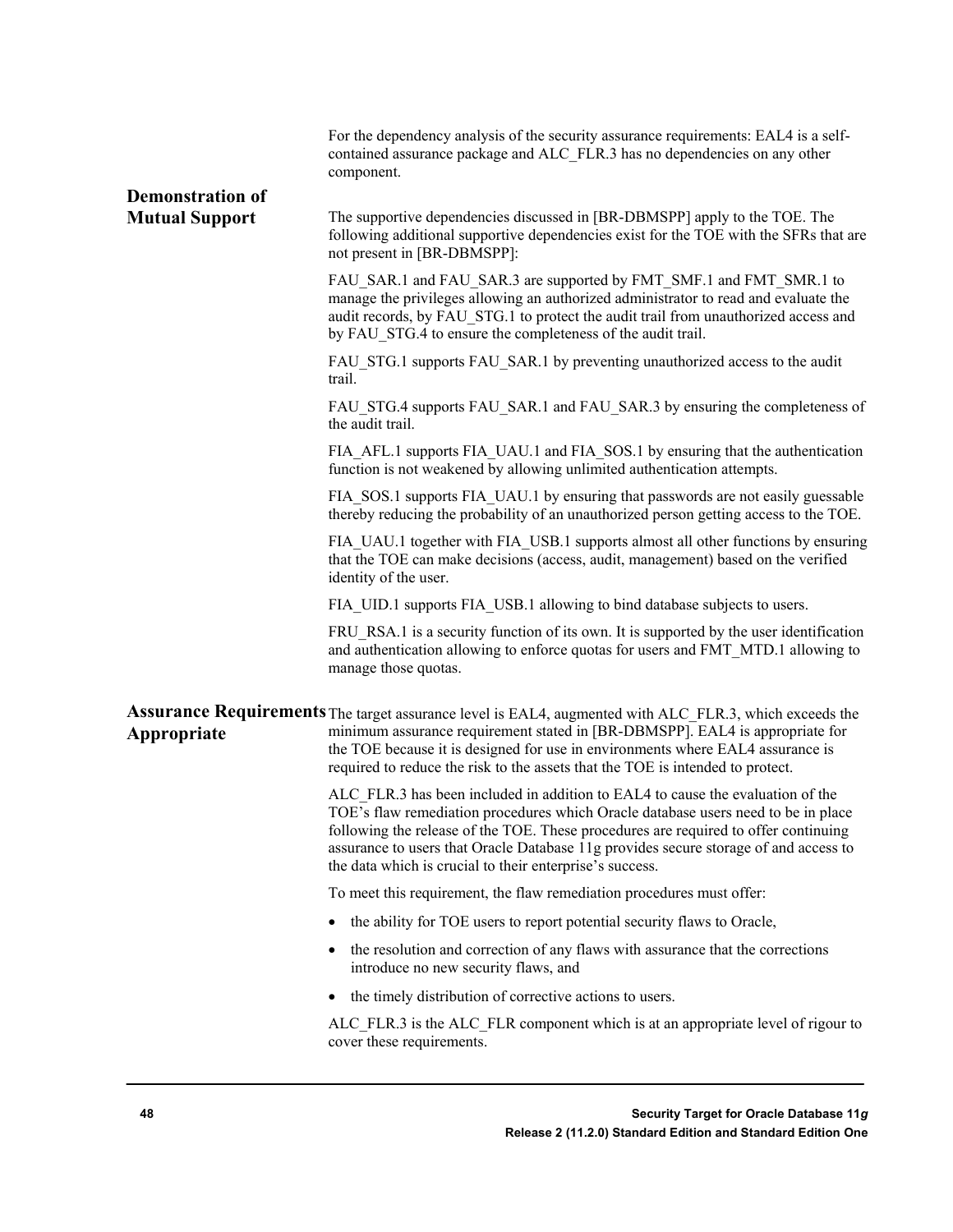#### **Assurance Measures Rationale**

Table 9 in Chapter 6 demonstrates that all assurance requirements are suitably met by one or more assurance measures.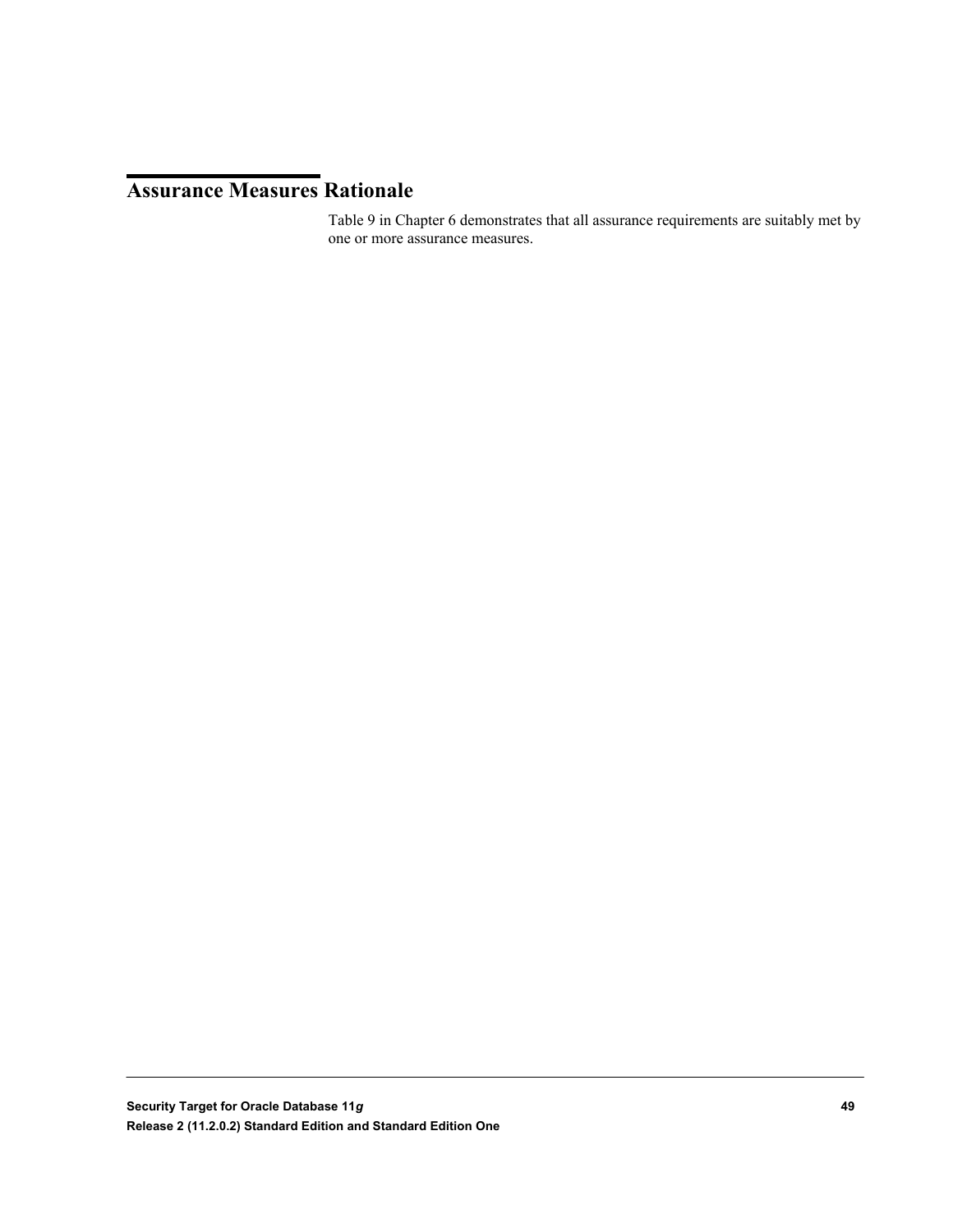#### **CHAPTER**

### *6* TOE Summary Specification

#### **TOE Security Functionality**

This section contains a high-level specification of each Security Function (SF) of the TOE that contributes to satisfaction of the Security Functional Requirements of chapter 5. The specifications cover five major areas: identification and authentication, database resource quotas, access controls, privileges and roles, and auditing.

Table 8 below shows that all the SFRs are satisfied by at least one SF and that every SF is used to satisfy at least one SFR (but note that SFR FDP\_ACF.1.4 is not satisfied by any particular SF because this SFR specifies null functionality).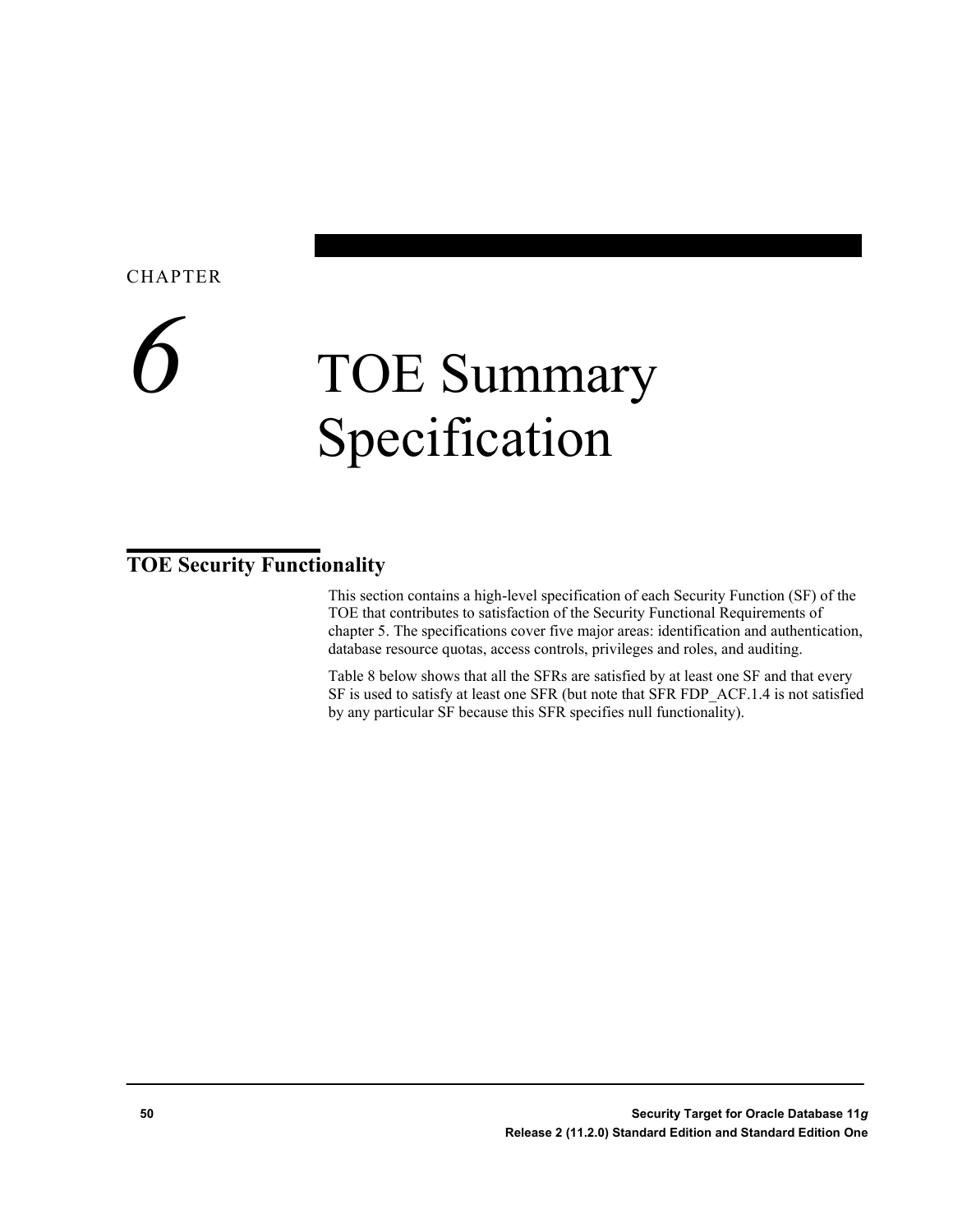|                                |                | <b>FIA</b>  |         |             | <b>FDP</b>     |             |             | <b>FMT</b>  |                            |                |             |             |                                   | Ę                                 | ERU<br><b>FTA</b>   |              |             |                | <b>FAU</b>  |               |            |                            |                   |            |                   |             |                  |                |                |               |                |             |                |               |               |             |                     |                     |                      |                |                |                              |                         |            |                |         |
|--------------------------------|----------------|-------------|---------|-------------|----------------|-------------|-------------|-------------|----------------------------|----------------|-------------|-------------|-----------------------------------|-----------------------------------|---------------------|--------------|-------------|----------------|-------------|---------------|------------|----------------------------|-------------------|------------|-------------------|-------------|------------------|----------------|----------------|---------------|----------------|-------------|----------------|---------------|---------------|-------------|---------------------|---------------------|----------------------|----------------|----------------|------------------------------|-------------------------|------------|----------------|---------|
|                                | <b>AFL.1.1</b> | AFL.1.2     | ATD.1.1 | SOS.1.1     | <b>UAU.1.1</b> | $U$ AU.1.2  | L.I.dIU     | UID.1.2     | <b>USB.1.1</b>             | <b>USB.1.2</b> | USB.1.3     | ACC.1.1     | <b>ACF.1.1-NIAP</b>               | ACF.1.2-NIAP                      | <b>ACF.1.3-NIAP</b> | ACF.1.4-NIAP | RIP.1       | <b>MOF.1.1</b> | MSA.1.1     | MSA (EXT).3.1 | NTD.1.1(1) | MTD.1.1(2)                 | <b>REV.1.1(1)</b> | REV.1.2(1) | <b>REV.1.1(2)</b> | REV.1.2(2)  | <b>SMF.1.1</b>   | <b>SMR.1.1</b> | <b>SMR.1.2</b> | TRC_(EXT).1.1 | <b>RSA.1.1</b> | MCS.1.1     | <b>MCS.1.2</b> | TAH (EXP).1.1 | TAH_(EXP).1.2 | TSE.1.1     | <b>GEN.1.1-NIAP</b> | <b>GEN.1.2-NIAP</b> | <b>GEN (EXT).1.2</b> | <b>SAR.1.1</b> | <b>SAR.1.2</b> | SAR.3.1                      | SEL.1.1-NIAP            | STG.1.1    | <b>STG.1.2</b> | STG.4.1 |
| F.IA.PRE                       |                |             |         |             |                |             | $Y$ $Y$ $Y$ | $\mathbf Y$ |                            |                |             |             |                                   |                                   |                     |              |             |                |             |               |            |                            |                   |            |                   |             |                  |                |                |               |                |             |                |               |               |             |                     |                     |                      |                |                |                              |                         |            |                |         |
| F.IA.UID                       |                |             |         |             |                |             |             | $\mathbf Y$ |                            |                |             |             |                                   |                                   |                     |              |             |                |             |               |            |                            |                   |            |                   |             |                  | Y              |                |               |                |             |                |               |               |             |                     |                     |                      |                |                |                              |                         |            |                |         |
| F.IA.DBA                       |                |             |         |             |                | $\mathbf Y$ |             | $\mathbf Y$ |                            | $\mathbf Y$    |             |             |                                   |                                   |                     |              |             |                |             |               |            |                            |                   |            |                   |             |                  |                |                |               |                |             |                |               |               |             |                     |                     |                      |                |                |                              |                         |            |                |         |
| F.IA.EUA                       |                |             |         |             |                | $\mathbf Y$ |             | $\mathbf Y$ |                            | $\mathbf Y$    |             |             |                                   |                                   |                     |              |             |                |             |               |            |                            |                   |            |                   |             |                  |                |                |               |                |             |                |               |               |             |                     |                     |                      |                |                |                              |                         |            |                |         |
| F.IA.CNF                       |                |             |         |             |                |             |             |             |                            |                |             |             |                                   | $\mathbf Y$                       |                     |              |             |                |             |               |            |                            |                   |            |                   |             |                  |                |                |               |                |             |                |               |               |             |                     |                     |                      |                |                |                              |                         |            |                |         |
| F.IA.IDE                       |                |             |         |             |                |             |             | $\mathbf Y$ |                            | $\mathbf Y$    |             |             |                                   |                                   |                     |              |             |                |             |               |            |                            |                   |            |                   |             |                  |                |                |               |                |             |                |               |               |             |                     |                     |                      |                |                |                              |                         |            |                |         |
| F.IA.CSA                       |                |             |         |             |                | $\mathbf Y$ |             | $\mathbf Y$ |                            |                |             |             |                                   |                                   |                     |              |             |                |             |               |            |                            |                   |            |                   |             |                  | Y              | $\mathbf Y$    |               |                |             |                | Y             | $\mathbf Y$   | $\mathbf Y$ |                     |                     |                      |                |                |                              |                         |            |                |         |
| F.IA.CSN                       |                |             |         |             |                | $\mathbf Y$ |             | $\mathbf Y$ |                            |                |             |             |                                   |                                   |                     |              |             |                |             |               |            |                            |                   |            |                   |             |                  | Y              |                |               |                |             |                | Y             | $\mathbf Y$   | Y           |                     |                     |                      |                |                |                              |                         |            |                |         |
| F.IA.PWD                       | $\mathbf Y$    | $\mathbf Y$ |         | $\mathbf Y$ |                |             |             |             |                            |                |             |             |                                   |                                   |                     |              |             |                |             |               |            |                            |                   |            |                   |             |                  |                |                |               |                |             |                |               |               |             |                     |                     |                      |                |                |                              |                         |            |                |         |
| F.IA.ATT<br>F.IA.ATT-EU        |                |             | Y<br>Y  |             |                |             |             |             | $\mathbf Y$<br>$\mathbf Y$ |                |             |             |                                   |                                   |                     |              |             |                |             |               |            | $\mathbf Y$<br>$\mathbf Y$ |                   |            |                   |             | Y<br>$\mathbf Y$ |                |                |               |                |             |                |               |               |             |                     |                     |                      |                |                |                              |                         |            |                |         |
| F.IA.USE                       |                |             |         | $\mathbf Y$ |                |             |             |             |                            |                | Y           |             |                                   |                                   |                     |              |             |                |             |               |            |                            |                   |            |                   |             |                  |                |                |               |                |             |                |               |               |             |                     |                     |                      |                |                |                              |                         |            |                |         |
| F.LIM.CNF                      |                |             |         | $\mathbf Y$ |                |             |             |             |                            |                |             |             |                                   |                                   |                     |              |             |                |             |               |            | $\mathbf Y$                | Y                 |            |                   |             | $\mathbf Y$      |                |                |               | $\mathbf Y$    |             |                |               |               |             |                     |                     |                      |                |                |                              |                         |            |                |         |
| F.LIM.POL                      |                |             |         |             |                |             |             |             |                            |                |             |             |                                   |                                   |                     |              |             |                |             |               |            |                            |                   |            |                   |             |                  |                |                |               | $\mathbf Y$    |             | Y              |               |               |             |                     |                     |                      |                |                |                              |                         |            |                |         |
| F.LIM.NSESS                    |                |             |         |             |                |             |             |             |                            |                |             |             |                                   |                                   |                     |              |             |                |             |               |            |                            |                   |            |                   |             |                  |                |                |               | $\mathbf Y$    | $\mathbf Y$ | $\mathbf Y$    |               |               |             |                     |                     |                      |                |                |                              |                         |            |                |         |
| F.LIM.TIME                     |                |             |         |             |                |             |             |             |                            |                |             |             |                                   |                                   |                     |              |             |                |             |               |            |                            |                   |            |                   |             |                  |                |                |               | $\mathbf Y$    |             |                |               |               |             |                     |                     |                      |                |                |                              |                         |            |                |         |
| F.LIM.RSESS                    |                |             |         |             |                |             |             |             |                            |                |             |             |                                   |                                   |                     |              |             |                |             |               |            |                            |                   |            |                   |             |                  |                |                |               | $\mathbf Y$    |             |                |               |               |             |                     |                     |                      |                |                |                              |                         |            |                |         |
| F.LIM.RCALI                    |                |             |         |             |                |             |             |             |                            |                |             |             |                                   |                                   |                     |              |             |                |             |               |            |                            |                   |            |                   |             |                  |                |                |               | $\mathbf Y$    |             |                |               |               |             |                     |                     |                      |                |                |                              |                         |            |                |         |
| F.DAC.OBID                     |                |             |         |             |                |             |             |             |                            |                |             | Y           | YY                                |                                   |                     |              |             |                |             |               |            |                            |                   |            |                   |             |                  |                |                |               |                |             |                |               |               |             |                     |                     |                      |                |                |                              |                         |            |                |         |
| F.DAC.OBREE                    |                |             |         |             |                |             |             |             |                            |                |             | $\mathbf Y$ | $\mathbf Y$                       | $\mathbf Y$                       |                     |              |             |                |             |               |            |                            |                   |            |                   |             |                  |                |                |               |                |             |                |               |               |             |                     |                     |                      |                |                |                              |                         |            |                |         |
| F.DAC.SUA                      |                |             |         |             |                |             |             |             |                            |                |             | $\mathbf Y$ | $\mathbf Y$                       |                                   |                     |              |             |                |             |               |            |                            |                   |            |                   |             |                  |                |                |               |                |             |                |               |               |             |                     |                     |                      |                |                |                              |                         |            |                |         |
| F.DAC.OBA                      |                |             |         |             |                |             |             |             |                            |                |             | Y           | $\mathbf Y$                       |                                   |                     |              |             |                |             |               |            |                            |                   |            |                   |             |                  |                |                |               |                |             |                |               |               |             |                     |                     |                      |                |                |                              |                         |            |                |         |
| F.DAC.POL                      |                |             |         |             |                |             |             |             |                            |                |             |             | $\mathbf Y$                       | $\mathbf Y$                       | $\mathbf Y$         |              |             |                |             | $\mathbf Y$   |            |                            |                   |            |                   |             |                  |                |                |               |                |             |                |               |               |             |                     |                     |                      |                |                |                              |                         |            |                |         |
| F.DAC.OR                       |                |             |         |             |                |             |             |             |                            |                |             |             |                                   |                                   |                     |              | $\mathbf Y$ |                |             |               |            |                            |                   |            |                   |             |                  |                |                |               |                |             |                |               |               |             |                     |                     |                      |                |                |                              |                         |            |                |         |
| F.APR.GOP                      |                |             |         |             |                |             |             |             |                            |                |             |             |                                   |                                   |                     |              |             |                | Y           |               |            | $\mathbf Y$                |                   |            |                   |             | Y                |                |                |               |                |             |                |               |               |             |                     |                     |                      |                |                |                              |                         |            |                |         |
| F.APR.ROP                      |                |             |         |             |                |             |             |             |                            |                |             |             |                                   |                                   |                     |              |             |                | $\mathbf Y$ |               |            | $\mathbf Y$                |                   |            | Y                 |             | $\mathbf Y$      |                |                |               |                |             |                |               |               |             |                     |                     |                      |                |                |                              |                         |            |                |         |
| F.APR.GRSP                     |                |             |         |             |                |             |             |             |                            |                |             |             |                                   |                                   |                     |              |             |                | $\mathbf Y$ |               |            | $\mathbf Y$                | $\mathbf Y$       |            |                   |             | $\mathbf Y$      |                |                |               |                |             |                |               |               |             |                     |                     |                      |                |                |                              |                         |            |                |         |
| F.APR.GRR                      |                |             |         |             |                |             |             |             |                            |                |             |             |                                   |                                   |                     |              |             |                | $\mathbf Y$ |               |            | $\mathbf Y$                | Y                 |            |                   |             | $\mathbf Y$      | $\mathbf Y$    |                |               |                |             |                |               |               |             |                     |                     |                      |                |                |                              |                         |            |                |         |
| F.APR.DER                      |                |             |         |             |                |             |             |             |                            |                |             |             |                                   |                                   |                     |              |             |                |             |               |            |                            |                   |            |                   |             |                  |                | $\mathbf Y$    |               |                |             |                |               |               |             |                     |                     |                      |                |                |                              |                         |            |                |         |
| F.APR.EDR                      |                |             |         |             |                |             |             |             |                            |                | Y           |             |                                   |                                   |                     |              |             |                |             |               |            |                            |                   |            |                   |             |                  |                | $\mathbf Y$    |               |                |             |                |               |               |             |                     |                     |                      |                |                |                              |                         |            |                |         |
| F.PRI.SPRIV                    |                |             |         |             |                |             |             |             |                            | Y              | Y           |             | $\mathbf{Y} \parallel \mathbf{Y}$ |                                   | $\mathbf Y$         |              |             |                |             | Y             |            |                            |                   | Y          |                   | $\mathbf Y$ |                  |                |                |               |                |             |                |               |               |             |                     |                     |                      |                |                |                              |                         |            |                |         |
| F.PRI.XVP                      |                |             |         |             |                |             |             |             |                            |                | $\mathbf Y$ |             |                                   |                                   |                     |              |             |                |             |               |            |                            |                   |            |                   |             |                  |                |                |               |                |             |                |               |               |             |                     |                     |                      |                |                |                              |                         |            |                |         |
| F.PRI.PRX                      |                |             |         |             |                |             |             |             |                            | Y              |             |             |                                   |                                   |                     |              |             |                |             |               |            |                            |                   |            |                   |             |                  |                | $\mathbf Y$    |               |                |             |                |               |               |             |                     |                     |                      |                |                |                              |                         |            |                |         |
| F.PRI.DEF                      |                |             |         |             |                |             |             |             |                            |                |             |             |                                   |                                   |                     |              |             |                |             | $\mathbf Y$   |            |                            |                   |            |                   |             |                  |                |                |               |                |             |                |               |               |             |                     |                     |                      |                |                |                              |                         |            |                |         |
| F.AUD.SOM                      |                |             |         |             |                |             |             |             |                            |                |             |             |                                   |                                   |                     |              |             |                |             |               |            |                            |                   |            |                   |             |                  |                |                |               |                |             |                |               |               |             | $\mathbf Y$         |                     |                      |                |                |                              | $\mathbf Y$             |            |                |         |
| F.AUD.SEV                      |                |             |         |             |                |             |             |             |                            |                |             |             |                                   |                                   |                     |              |             |                |             |               | Y          |                            |                   |            |                   |             |                  |                |                |               |                |             |                |               |               |             | Y                   |                     |                      |                |                |                              | $\overline{\mathbf{Y}}$ |            |                |         |
| F.AUD.ALW                      |                |             |         |             |                |             |             |             |                            |                |             |             |                                   |                                   |                     |              |             |                |             |               |            |                            |                   |            |                   |             |                  |                |                |               |                |             |                |               |               |             | $\mathbf Y$         |                     |                      |                |                |                              | $\mathbf Y$             |            |                |         |
| <b>F.AUD.CNF</b>               |                |             |         |             |                |             |             |             |                            |                |             |             |                                   | $\mathbf{Y} \parallel \mathbf{Y}$ |                     |              |             | Y              |             |               |            |                            |                   |            |                   |             |                  |                |                |               |                |             |                |               |               |             |                     |                     |                      |                |                |                              | $\mathbf Y$             |            |                |         |
| F.AUD.ACC                      |                |             |         |             |                |             |             |             |                            |                |             |             |                                   |                                   |                     |              |             |                |             |               |            | $\mathbf Y$                |                   |            |                   |             | $\mathbf Y$      |                |                |               |                |             |                |               |               |             |                     |                     |                      | Y              |                | Y                            |                         |            |                |         |
| F.AUD.DEL                      |                |             |         |             |                |             |             |             |                            |                |             |             |                                   |                                   |                     |              |             |                |             |               |            | $\mathbf Y$                |                   |            |                   |             | $\mathbf Y$      |                |                |               |                |             |                |               |               |             |                     |                     |                      |                |                |                              |                         | $Y \mid Y$ |                |         |
| F.AUD.INF<br><b>F.AUD.VIEW</b> |                |             |         |             |                |             |             |             |                            |                |             |             |                                   |                                   |                     |              |             |                |             |               |            |                            |                   |            |                   |             |                  |                |                |               |                |             |                |               |               |             |                     | $\mathbf Y$         | $\mathbf Y$          |                |                | $\mathbf{Y} \mid \mathbf{Y}$ |                         |            |                |         |
| F.AUD.FULL                     |                |             |         |             |                |             |             |             |                            |                |             |             |                                   |                                   |                     |              |             |                |             |               |            |                            |                   |            |                   |             |                  |                |                |               |                |             |                |               |               |             |                     |                     |                      |                |                |                              |                         |            |                | Y       |
| F.CON.DIC                      |                |             |         |             |                |             |             |             |                            |                |             |             |                                   |                                   |                     |              |             |                |             |               |            |                            |                   |            |                   |             |                  |                |                | $\mathbf Y$   |                |             |                |               |               |             |                     |                     |                      |                |                |                              |                         |            |                |         |
|                                |                |             |         |             |                |             |             |             |                            |                |             |             |                                   |                                   |                     |              |             |                |             |               |            |                            |                   |            |                   |             |                  |                |                |               |                |             |                |               |               |             |                     |                     |                      |                |                |                              |                         |            |                |         |
| F.CON.RAC                      |                |             |         |             |                |             |             |             |                            |                |             |             |                                   |                                   |                     |              |             |                |             |               |            |                            |                   |            |                   |             |                  |                |                | $\mathbf Y$   |                |             |                |               |               |             |                     |                     |                      |                |                |                              |                         |            |                |         |

*Table 8: Mapping of SFs to SFRs*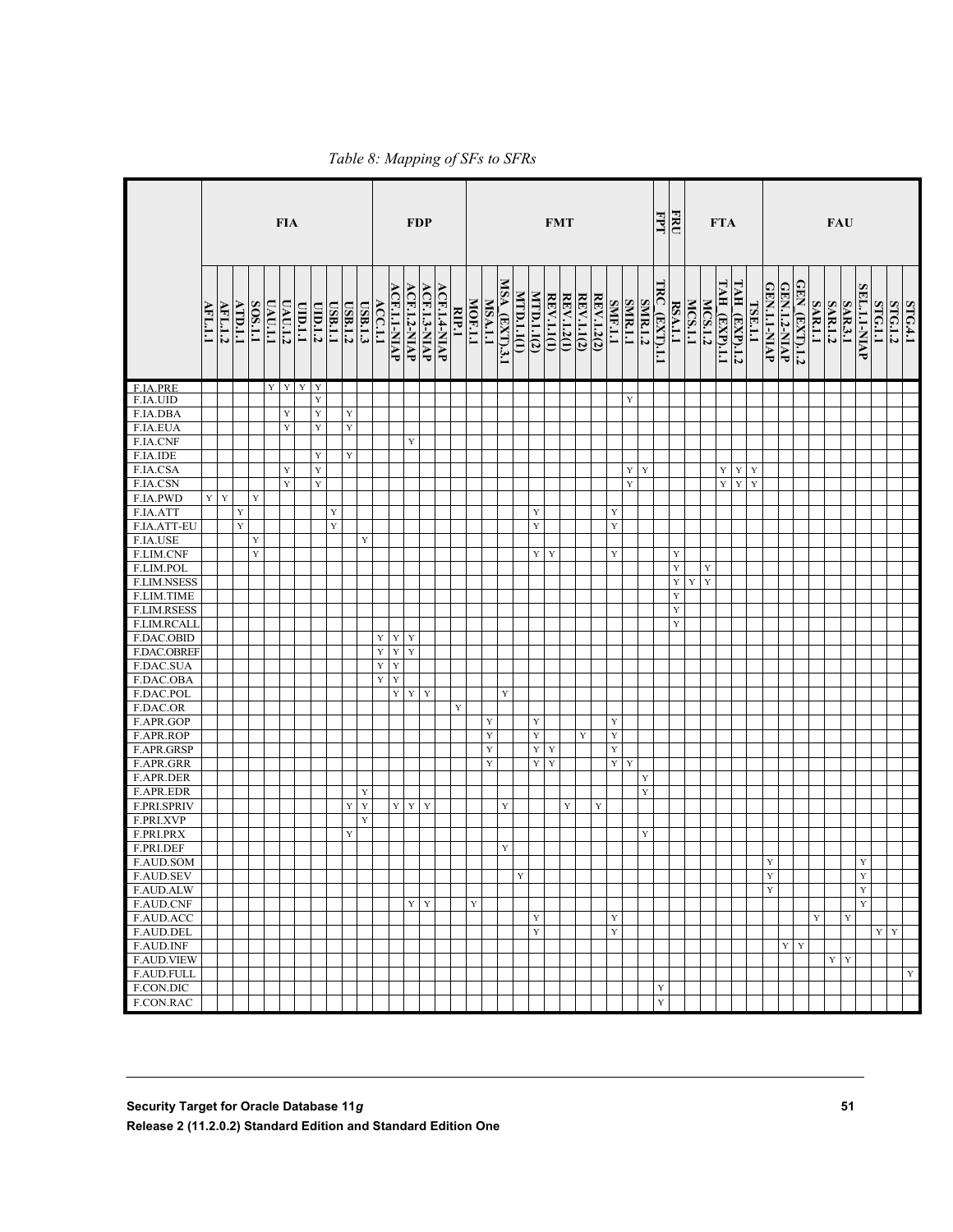#### **Identification and Authentication**

- a) obtain the current TOE version string and version number;
- b) establish a connection;
- c) receive error messages upon error

before identifying and authenticating the user.

*Note that users can obtain the current Oracle version string and version number by calling OCIServerVersion, as described in [OCI, 17: OCIServerVersion].*

| <b>F.IA.UID</b> | Each database user is uniquely identified.                                                                                                                                                                                                                                                                                                                                                                                                                                                                                                                                               |
|-----------------|------------------------------------------------------------------------------------------------------------------------------------------------------------------------------------------------------------------------------------------------------------------------------------------------------------------------------------------------------------------------------------------------------------------------------------------------------------------------------------------------------------------------------------------------------------------------------------------|
| <b>F.IA.DBA</b> | DBMS Identification and Authentication:                                                                                                                                                                                                                                                                                                                                                                                                                                                                                                                                                  |
|                 | If a user is configured in the TOE as a user being authenticated by a<br>password then the TOE will:                                                                                                                                                                                                                                                                                                                                                                                                                                                                                     |
|                 | identify the user by confirming that the user provides a valid<br>a)<br>user identifier, and                                                                                                                                                                                                                                                                                                                                                                                                                                                                                             |
|                 | authenticate the user by confirming that the user provides a<br>b)<br>password corresponding to the stored password for that user.                                                                                                                                                                                                                                                                                                                                                                                                                                                       |
| <b>F.IA.CSN</b> | The TOE will create a database session as a normal user only if the<br>CREATE SESSION privilege is held by the database user and the<br>TOE has identified and authenticated the user as a valid database<br>user. The supplied LOGON trigger function can be used to restrict<br>the ability of a user to login to specific days of the week and specific<br>times of the day. Such a LOGON trigger can also be used to store<br>and retrieve the time and day of the last successful login as well as<br>the number of unsuccessful login attempts since the last successful<br>login. |
|                 | (Note: triggers are functions the database calls upon specific events.<br>Login is one of the those events a trigger can be assigned to.)                                                                                                                                                                                                                                                                                                                                                                                                                                                |
| <b>F.IA.IDE</b> | For each interaction between a user and the TOE following the<br>successful creation of a database session, the TOE is able to<br>establish the identity of the user. A subject can only submit requests<br>to a Server and receive responses (information) from a Server while<br>the subject is establishing a connection or connected to an instance<br>during the course of a database session.                                                                                                                                                                                      |
| <b>F.IA.CSA</b> | The TOE will create a database session as the SYS user (for AS<br>SYSDBA connections) or the PUBLIC user (for AS SYSOPER<br>connections) only if the provided user identifier and password<br>correspond to users stored in the Oracle password file as being<br>allowed SYSDBA or SYSOPER connections, respectively.                                                                                                                                                                                                                                                                    |
| <b>F.IA.CNF</b> | The TOE will allow only a suitably authorised user to create a local<br>database user.                                                                                                                                                                                                                                                                                                                                                                                                                                                                                                   |

**F.IA.PRE** The TOE shall only allow users to: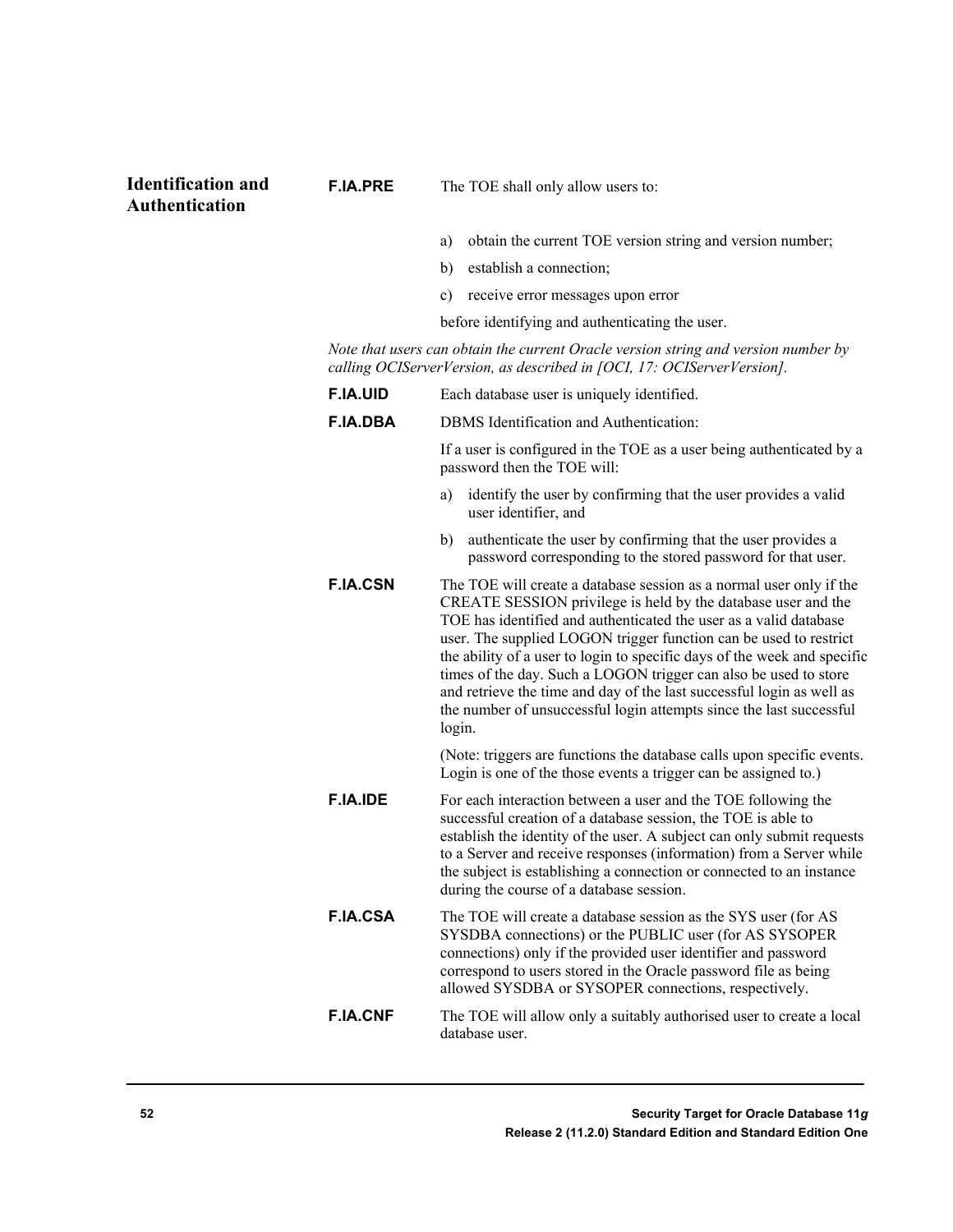|                           | <b>F.IA.PWD</b>  | The TOE provides the following configurable controls on passwords<br>for users: [SQL, 15: CREATE PROFILE]                                                                                                                                                                                                                          |
|---------------------------|------------------|------------------------------------------------------------------------------------------------------------------------------------------------------------------------------------------------------------------------------------------------------------------------------------------------------------------------------------|
|                           |                  | the number of failed login attempts before the user account is<br>a)<br>locked,                                                                                                                                                                                                                                                    |
|                           |                  | the number of days the same password can be used before<br>b)<br>expiring,                                                                                                                                                                                                                                                         |
|                           |                  | the number of days before which a password cannot be reused<br>C)                                                                                                                                                                                                                                                                  |
|                           |                  | the number of password changes required before the current<br>d)<br>password can be reused,                                                                                                                                                                                                                                        |
|                           |                  | the number of days a user account will be locked after the<br>e)<br>specified number of consecutive failed logins,                                                                                                                                                                                                                 |
|                           |                  | the number of days of grace period after a password expires<br>f)<br>before the user account is locked,                                                                                                                                                                                                                            |
|                           |                  | a password complexity check to screen passwords selected by<br>g)<br>the user.                                                                                                                                                                                                                                                     |
|                           | <b>F.IA.ATT</b>  | The data dictionary contains a unique set of security attributes for<br>each user including their username, password management<br>information, account status (i.e. locked or unlocked), privileges,<br>roles and resource limits that can be displayed and modified by<br>suitably authorised users using standard SQL commands. |
|                           | <b>F.IA.USE</b>  | A database user is authorised to change the password associated<br>with that user within the following constraints:                                                                                                                                                                                                                |
|                           |                  | If the user's profile includes a complexity check function, then<br>a)<br>the new password is accepted only if it meets the criteria of the<br>complexity check.                                                                                                                                                                   |
|                           |                  | If the user's profile specifies password reuse constraints and the<br>b)<br>user attempts to reuse a password, the TOE rejects the change if<br>the reuse constraints are not met. [SQL, 15: CREATE<br>PROFILE].                                                                                                                   |
| <b>Resource Control</b>   |                  |                                                                                                                                                                                                                                                                                                                                    |
| <b>Database Resources</b> | <b>F.LIM.CNF</b> | The TOE will allow only a suitably authorised user to:                                                                                                                                                                                                                                                                             |
|                           |                  | alter the default Resource Profile for a database;<br>a)                                                                                                                                                                                                                                                                           |
|                           |                  | create and alter specific Resource Profiles and assign and<br>b)<br>reassign them to each individual database users.                                                                                                                                                                                                               |
|                           | <b>F.LIM.POL</b> | When a user attempts to use a database resource that is subject to<br>controls specified by Resource Profiles, the TOE will enforce the<br>limits specified by the resource profile (if any) explicitly assigned to<br>the user, otherwise it enforces the limits specified by the default<br>Resource Profile for the database.   |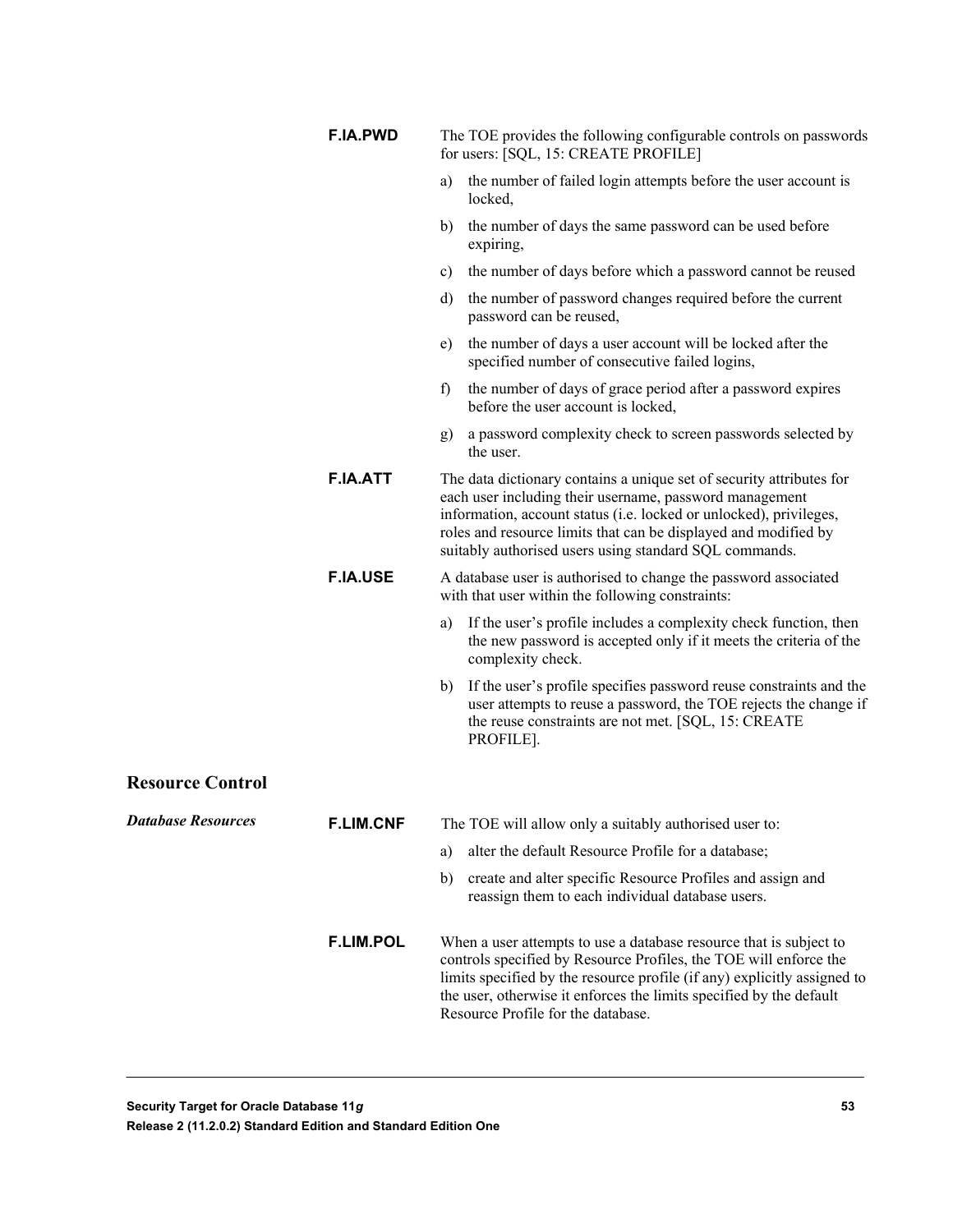|                                         |                    | <b>F.LIM.NSESS</b> The TOE prevents a user from creating more than the maximum<br>number of concurrent sessions specified for that user for an instance<br>of the TOE.                                                        |
|-----------------------------------------|--------------------|-------------------------------------------------------------------------------------------------------------------------------------------------------------------------------------------------------------------------------|
|                                         | <b>F.LIM.TIME</b>  | If a user exceeds the specified CONNECT TIME or IDLE TIME<br>resource limits by the (OS specific) amount for a single session then<br>the TOE will terminate the session when the user attempts an<br>operation.              |
|                                         |                    | <b>F.LIM.RSESS</b> If a user attempts to perform an operation that exceeds the specified<br>resource limits for a single session then the TOE will:                                                                           |
|                                         |                    | terminate the operation;<br>a)                                                                                                                                                                                                |
|                                         |                    | force the termination of the session.<br>b)                                                                                                                                                                                   |
|                                         | <b>F.LIM.RCALL</b> | If a user attempts to perform an operation that exceeds the specified<br>resource limits for a single SQL statement then the TOE will<br>terminate the operation.                                                             |
| <b>Object Access Control</b>            |                    |                                                                                                                                                                                                                               |
| Discretionary Access Control F.DAC.OBID |                    | The TOE ensures that every object created in a database is uniquely<br>identified in that database. Specifically, each schema object owned<br>by a normal user is uniquely identified within the user's schema <sup>2</sup> . |
|                                         |                    | <b>F.DAC.OBREF</b> The TOE correctly resolves every reference to a database object that<br>conforms to the Object naming rules specified in [SQL, 3],<br>including references via database links <sup>3</sup> .               |
|                                         | <b>F.DAC.SUA</b>   | For normal users, the TOE enforces DAC on database objects based<br>on the following subject attributes:                                                                                                                      |
|                                         |                    | the identity of the user associated with the database session;<br>a)                                                                                                                                                          |
|                                         |                    | the system privileges and object privileges which are effective<br>b)<br>for the database session.                                                                                                                            |
|                                         | <b>F.DAC.OBA</b>   | For normal users, the TOE enforces DAC on database objects based<br>on the following object attributes:                                                                                                                       |
|                                         |                    | the identity of the owner of the object;<br>a)                                                                                                                                                                                |
|                                         |                    | the object privileges which have been granted on the object;<br>b)                                                                                                                                                            |
|                                         | <b>F.DAC.POL</b>   | The TOE enforces the following rules to determine if an operation<br>among controlled subjects and controlled objects is allowed:                                                                                             |
|                                         |                    |                                                                                                                                                                                                                               |

<span id="page-53-0"></span><sup>&</sup>lt;sup>2</sup> The owner of an object is the owner of the schema containing the object, not necessarily the user who created the object. More precisely, unique identification is by object type as well as object name within a schema.

<span id="page-53-1"></span> $3$  A reference to a database link (e.g. CONNECT /@otherdb or SELECT \* FROM TBL@otherdb) will be correctly resolved to the referenced database. A database object can be uniquely identified in a distributed system, because it is uniquely identified in the database, and the database is unique in the system. The threat is that failure to uniquely identify objects and user accounts could result in reading, creating, modifying or destroying the wrong object (or copy of an object) if the user has the same access rights in each database.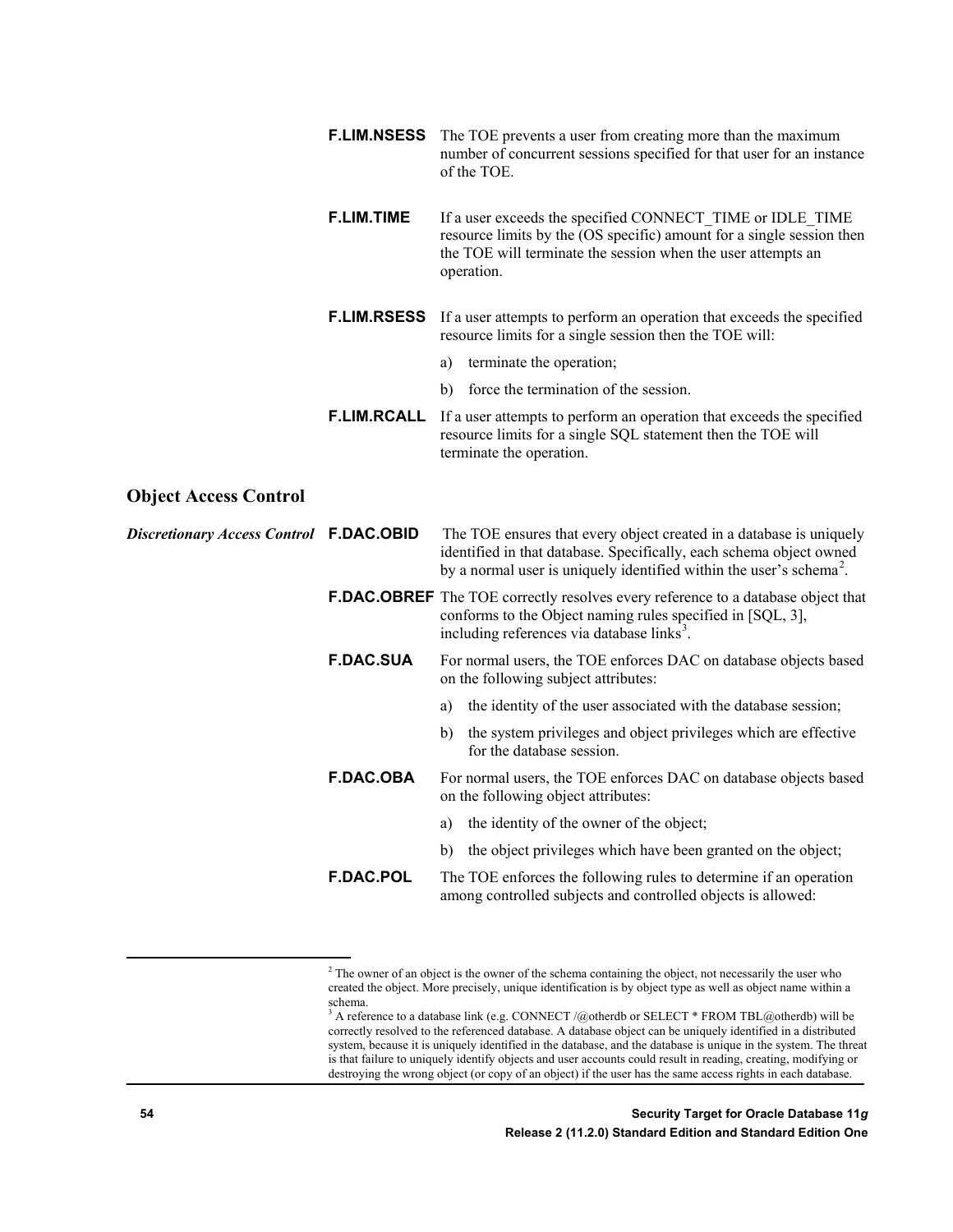| a) If the user is the owner of the object then the requested access is |
|------------------------------------------------------------------------|
| allowed.                                                               |

- b) If the database session has the necessary object privileges effective for the object then the requested access is allowed. The object privileges relevant to different types of objects are specified in [SQL, 18: GRANT (grant\_object\_privileges)], and provide the ability to restrict a user's access to an object to those operations which do not modify the object..
- c) If the database session has the necessary system privileges effective then the requested access is allowed. The system privileges relevant to different types of database-wide and schema-specific operations are specified in [SQL, 18: GRANT (grant\_system\_privileges)] and provide the ability to restrict a user's use of operations to those operations which do not modify objects.
- d) To perform DML operations that are required to issue a DDL statement the user must have all the privileges required as directly granted privileges. Privileges received through a role will not be evaluated in this case
- e) If the user is connected AS SYSDBA (the database session has the privilege to override the access controls) then the requested access is allowed.
- f) If the user is connected AS SYSOPER and the operation is one of those specified in [DAG, 1: Database Administrator Authentication (OSOPER and OSDBA)], for the OSOPER role then the requested access is allowed.
- **F.DAC.OR** Upon allocation of a resource to schema and non-schema objects, any previous information is unavailable. In Oracle, there is no way to access an object once it has been deleted, i.e. the resources have been returned to the TOE. This is because any references to it no longer exist and, even if they were recreated, they would never be associated with the previous, non-existent object.

All objects have a unique ID. Even if a deleted object is recreated using the same name, the object ID would be different.

Schema and non-schema objects are defined in [SQL, 3].

Oracle Database 11g has implemented a role concept that allows to define new roles, assign privileges (including privileges to access database objects) to a role and assign roles to users. This mechanism allows to model the concept of a "group" where system privileges and object privileges are assigned to a group and users inherit such privileges when they become a member of the group. Therefore "group access rights to database objects" as required by [BR-DBMSPP] can be easily modelled in Oracle Database 11g using the role model and assigning object privileges to roles. The privileges assigned to roles are defined in the local database.

*Privileges and Roles*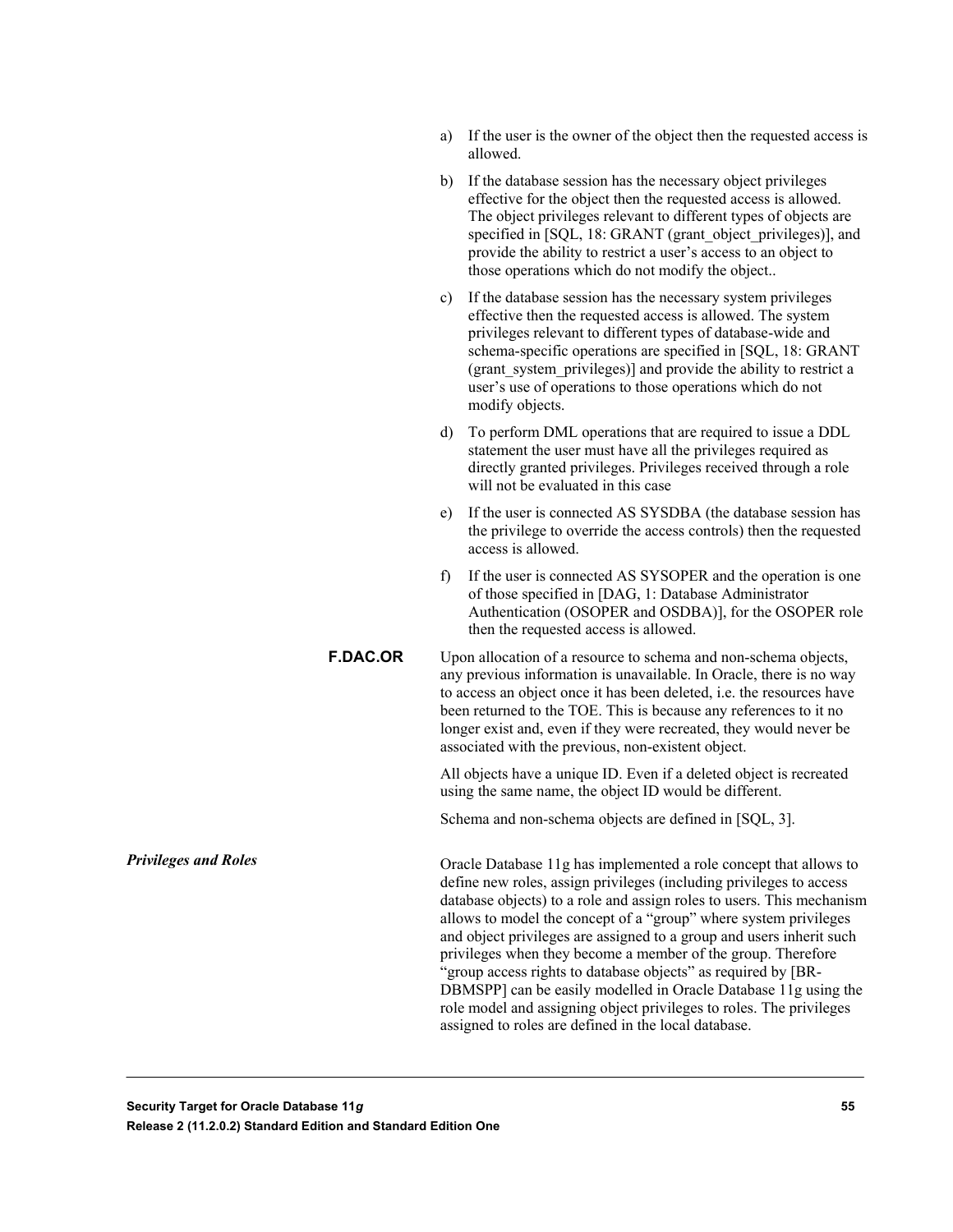| Granting and Revoking               |                   |    |                                                                                                                                                                                                                                                                                                                                     |
|-------------------------------------|-------------------|----|-------------------------------------------------------------------------------------------------------------------------------------------------------------------------------------------------------------------------------------------------------------------------------------------------------------------------------------|
| Privileges and Roles                | <b>F.APR.GOP</b>  |    | A normal user (the grantor) can grant an object privilege to another<br>user, role or PUBLIC (the grantee) only if:                                                                                                                                                                                                                 |
|                                     |                   | a) | the grantor is the owner of the object; or                                                                                                                                                                                                                                                                                          |
|                                     |                   | b) | the grantor has been granted that object privilege with the<br><b>GRANT OPTION.</b>                                                                                                                                                                                                                                                 |
|                                     | <b>F.APR.ROP</b>  |    | A normal user (the revoker) can revoke an object privilege from<br>another user, role or PUBLIC (the revokee), and any further<br>propagation of that object privilege started by the revokee, only if<br>the revoker is the original grantor of the object privilege.                                                              |
|                                     | <b>F.APR.GRSP</b> |    | A user (the grantor) can grant a system privilege to another user,<br>role or PUBLIC (the grantee), and revoke a system privilege from<br>the grantee, only if:                                                                                                                                                                     |
|                                     |                   | a) | the grantor (or revoker) is connected AS SYSDBA; or                                                                                                                                                                                                                                                                                 |
|                                     |                   | b) | the database session of the grantor (or revoker) has the GRANT<br>ANY PRIVILEGE privilege effective; or                                                                                                                                                                                                                             |
|                                     |                   | c) | the grantor (or revoker) has been granted that system privilege<br>directly with the ADMIN OPTION.                                                                                                                                                                                                                                  |
|                                     | <b>F.APR.GRR</b>  |    | A user (the grantor) can grant a role to another user, role or PUBLIC<br>(the grantee), and revoke a role from the grantee, only if:                                                                                                                                                                                                |
|                                     |                   | a) | the grantor is connected AS SYSDBA; or                                                                                                                                                                                                                                                                                              |
|                                     |                   | b) | the database session of the grantor (or revoker) has the GRANT<br>ANY ROLE privilege effective; or                                                                                                                                                                                                                                  |
|                                     |                   | C) | the grantor (or revoker) has been granted that role with the<br><b>ADMIN OPTION.</b>                                                                                                                                                                                                                                                |
|                                     |                   |    | To create a role a user must have the CREATE ROLE system<br>privilege.                                                                                                                                                                                                                                                              |
|                                     |                   |    | Note that $c$ ) includes the case where the grantor is the user who created the role $-$ see<br>[SG, 4: Granting the ADMIN OPTION], which states: "When a user creates a role,<br>the role is automatically granted to the creator with the ADMIN OPTION.".                                                                         |
| <b>Enabling and Disabling Roles</b> | <b>F.APR.DER</b>  |    | A role can be granted to a user in one of the following ways:                                                                                                                                                                                                                                                                       |
|                                     |                   | a) | As a default role, in which case the role will be enabled<br>automatically for each database session created by that user <sup>4</sup> .                                                                                                                                                                                            |
|                                     |                   | b) | As a non-default role, in which case                                                                                                                                                                                                                                                                                                |
|                                     |                   |    | if the role is configured in the TOE as being <i>identified</i><br>$\mathbf{i}$ .<br>using a package, then that package must explicitly<br>enable the role during a database session in order for<br>any other roles within that role to be enabled and any<br>privileges within that role to become effective for that<br>user; or |

<span id="page-55-0"></span><sup>4</sup> A default role is enabled at session creation bypassing any authorisation required for that role.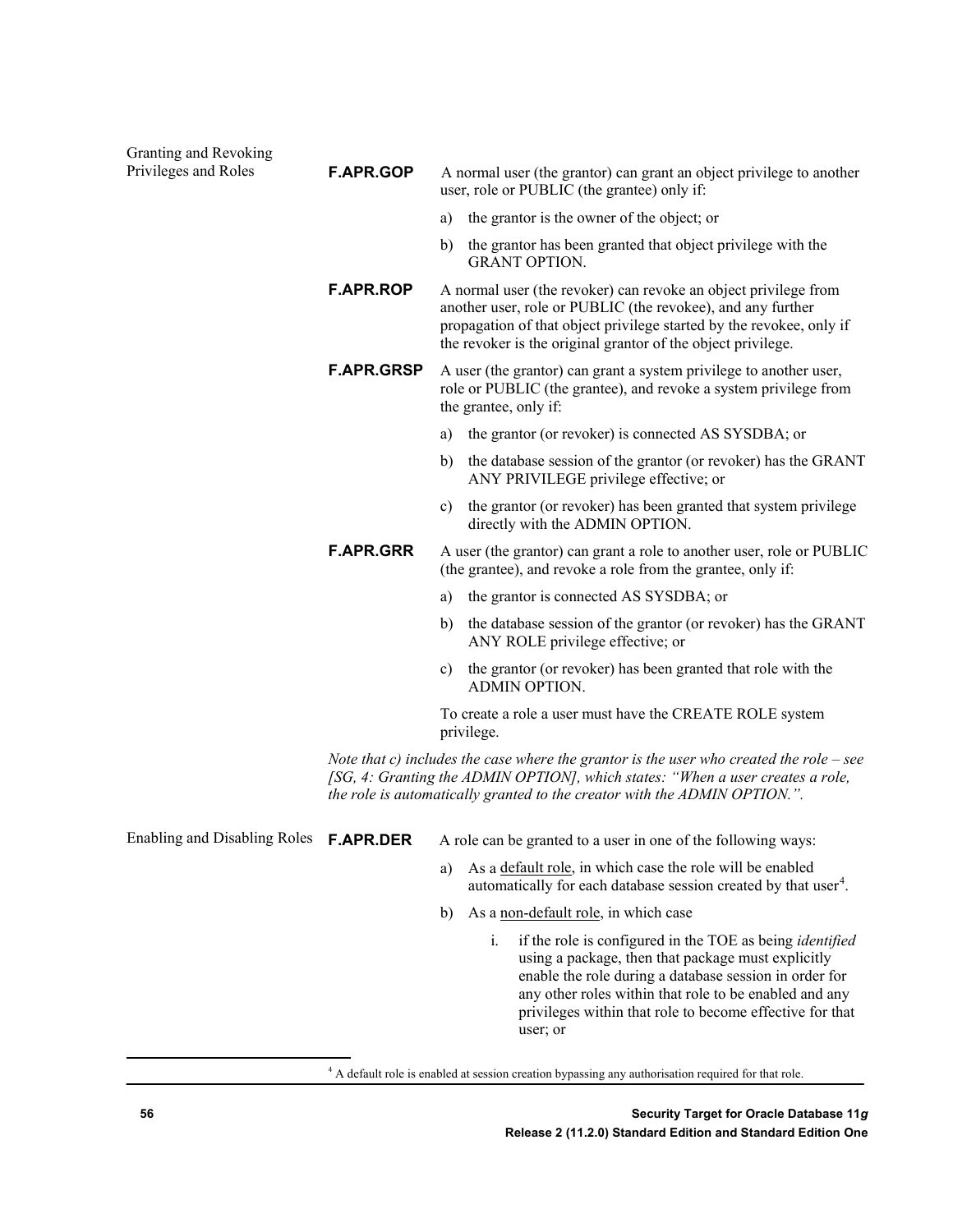|                             |                    | if the role is configured in the TOE as being <i>not</i><br>11.<br>identified, then the user must explicitly enable the role<br>during a database session in order for any other roles<br>within that role to be enabled and any privileges within<br>that role to become effective for that user.                                                                                                                            |
|-----------------------------|--------------------|-------------------------------------------------------------------------------------------------------------------------------------------------------------------------------------------------------------------------------------------------------------------------------------------------------------------------------------------------------------------------------------------------------------------------------|
|                             | <b>F.APR.EDR</b>   | During a database session the user can control which roles are<br>effective at any time during the course of the database session by<br>enabling and disabling the roles which have been granted to that<br>user (where the role may have been granted directly to the user or<br>granted indirectly to the user through other roles <sup>5</sup> ), subject to the<br>following restrictions which apply to remote sessions: |
|                             |                    | The non-default roles granted to a user in a remote database<br>a)<br>cannot be enabled while the user is connected to the remote<br>database.                                                                                                                                                                                                                                                                                |
|                             |                    | b)<br>The default roles granted to a user in a remote database cannot<br>be disabled while the user is connected to the remote database.                                                                                                                                                                                                                                                                                      |
|                             |                    | Note: the 'set role' command can not be implemented on a remote<br>database via a Database link. You cannot specify a role identified<br>globally. Global roles are enabled by default at login, and cannot be<br>re-enabled later.                                                                                                                                                                                           |
| <b>Effective Privileges</b> | <b>F.PRI.SPRIV</b> | An object or system privilege will be effective in a user session<br>only if:                                                                                                                                                                                                                                                                                                                                                 |
|                             |                    | the privilege was granted to the user directly and has not been<br>a)<br>revoked from the user; or                                                                                                                                                                                                                                                                                                                            |
|                             |                    | the privilege was granted indirectly via the PUBLIC user group<br>b)<br>and has not been revoked from PUBLIC; or                                                                                                                                                                                                                                                                                                              |
|                             |                    | the privilege was granted to the user indirectly via a role, and<br>c)<br>has not been revoked from that role and the role is effective in<br>the current session.                                                                                                                                                                                                                                                            |
|                             | <b>F.PRI.XVP</b>   | A suitably authorised user can provide other users with access to<br>proxy mechanisms (namely Views and Program Units) which will<br>act on behalf of the owning user (by executing with the directly<br>granted privileges of the owning user) to allow other users to have<br>controlled access to specified aggregations of data.                                                                                          |
|                             | <b>F.PRI.PRX</b>   | A suitably authorised user can provide other users with the ability to<br>establish a proxy connection for another user. The authorized user<br>can control which user roles are available to the proxy session.                                                                                                                                                                                                              |
|                             |                    |                                                                                                                                                                                                                                                                                                                                                                                                                               |

<span id="page-56-0"></span><sup>&</sup>lt;sup>5</sup> When a role that has been granted other roles is enabled all the indirectly granted roles are implicitly enabled.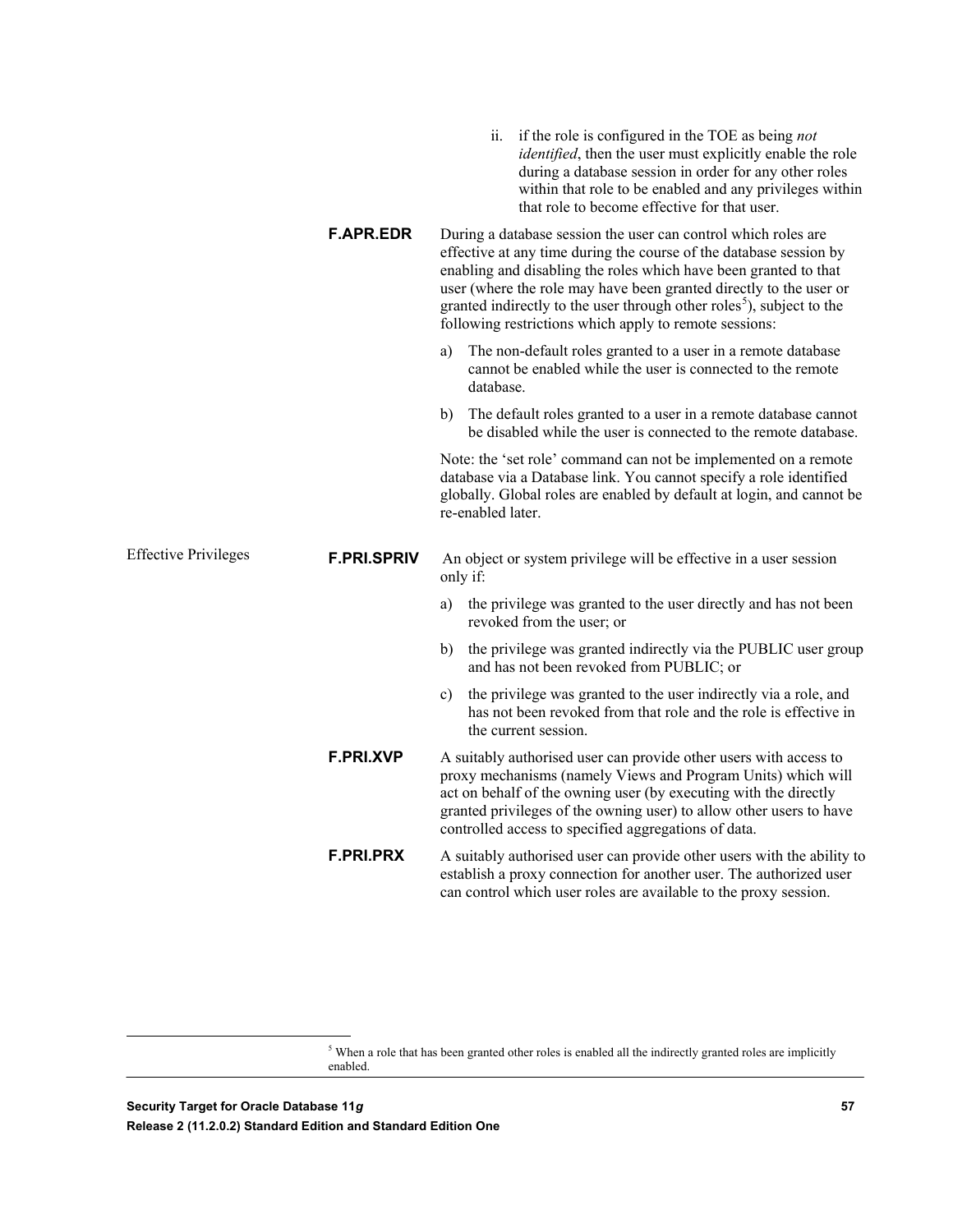|                                           | <b>F.PRI.DEF</b>                               |               | When a new user is created, by default the new user's objects are<br>stored in the database default tablespace. If no default tablespace is<br>assigned for the database, the user's objects are stored in the<br>SYSTEM tablespace.                                                                          |
|-------------------------------------------|------------------------------------------------|---------------|---------------------------------------------------------------------------------------------------------------------------------------------------------------------------------------------------------------------------------------------------------------------------------------------------------------|
| <b>Audit and</b><br><b>Accountability</b> | <b>F.AUD.SOM</b><br>an instance, the TOE will: |               | When standard auditing is enabled (as DBMS or OS Auditing) for                                                                                                                                                                                                                                                |
|                                           |                                                | a)            | write an audit record for every occurrence of an auditable event<br>other than CONNECT and DISCONNECT; and                                                                                                                                                                                                    |
|                                           |                                                | b)            | write an audit record for every pair of CONNECT/<br>DISCONNECT events.                                                                                                                                                                                                                                        |
|                                           | <b>F.AUD.SEV</b>                               |               | The TOE will allow a suitably authorised user to specify which<br>events for a database are auditable, as follows:                                                                                                                                                                                            |
|                                           |                                                | a)            | by use of DDL statements;                                                                                                                                                                                                                                                                                     |
|                                           |                                                | b)            | by use of DML statements;                                                                                                                                                                                                                                                                                     |
|                                           |                                                |               | i. for specified Object Privilege Objects;                                                                                                                                                                                                                                                                    |
|                                           |                                                |               | ii. for all Object Privilege Objects subsequently created, by<br>default;                                                                                                                                                                                                                                     |
|                                           |                                                | c)            | by use of system privileges;                                                                                                                                                                                                                                                                                  |
|                                           |                                                | d)            | by use of data access based on content;                                                                                                                                                                                                                                                                       |
|                                           |                                                | e)            | for each event of type b) by session or by access, i.e. only one<br>audit record written for each auditable event that occurs in the<br>same session or one audit record written for each auditable<br>event. For events of type c) by session or by access, unless a<br>DDL statement when always by access; |
|                                           |                                                | $\mathbf{f}$  | for each event of type a), b) and c) by outcome, i.e. success,<br>failure, or both.                                                                                                                                                                                                                           |
|                                           |                                                | g)            | for each event of type a) and c);                                                                                                                                                                                                                                                                             |
|                                           |                                                |               | for all users;<br>$\mathbf{1}$ .                                                                                                                                                                                                                                                                              |
|                                           |                                                |               | ii. for specified users;                                                                                                                                                                                                                                                                                      |
|                                           |                                                |               | iii. for specified proxies on behalf of any user;                                                                                                                                                                                                                                                             |
|                                           |                                                |               | iv. for specified proxies on behalf of specified users;                                                                                                                                                                                                                                                       |
|                                           | <b>F.AUD.ALW</b>                               |               | Irrespective of the TOE's audit configuration, the TOE will audit<br>every successful occurrence of the following events to the operating<br>system:                                                                                                                                                          |
|                                           |                                                | a)            | start-up;                                                                                                                                                                                                                                                                                                     |
|                                           |                                                | b)            | shut-down;                                                                                                                                                                                                                                                                                                    |
|                                           |                                                | $\mathbf{c})$ | connection through the keywords AS SYSDBA or AS<br><b>SYSOPER.</b>                                                                                                                                                                                                                                            |
|                                           |                                                |               |                                                                                                                                                                                                                                                                                                               |

*Note that for the Solaris and Linux platforms OS auditable Oracle records are written to standard text file audit logs in the OS.*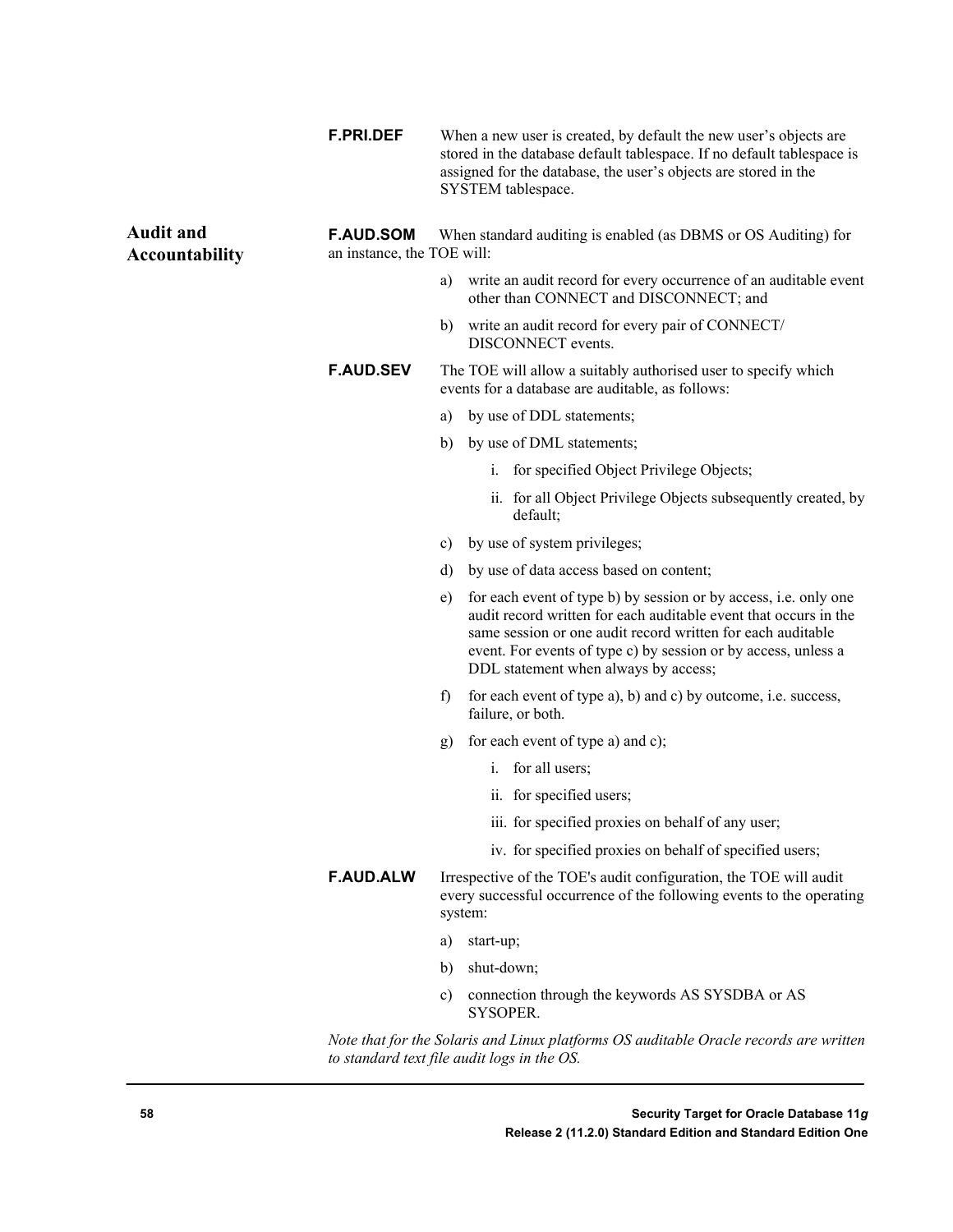**F.AUD.CNF** The TOE will allow only a suitably authorised user to set or alter the audit configuration for a database. This includes also enabling or disabling of the audit function in general.

*Note that, by default (after installation), the TOE allows only SYS and SYSTEM (who are granted the DBA role during installation) and users connected AS SYSDBA to set and alter the audit configuration. It is possible for these users to grant the relevant privileges to other users.*

- **F.AUD.ACC** The TOE will allow suitably authorised users to select by criteria audit information from the database audit trail, as follows:
	- a) any suitably authorised user can view all audit records;
	- b) the owner of an object can view the audit records relating to that object.
- **F.AUD.DEL** The TOE will allow only a suitably authorized<sup>[6](#page-58-0)</sup> user to delete or update audit records from the Database Audit Trail.
- **F.AUD.INF** The TOE will record the following information into each Database Audit Trail record, provided that the information is meaningful to the particular audited event:

Date and time of event; username; instance number for the Oracle instance where the user is accessing the database; session identifier; terminal identifier of the user's terminal; name of object accessed; operation performed or attempted; outcome of the operation; system privileges used.

In particular:

- a) when a user attempts a connection to a database, whether successful or not, at least the following information is recorded when the TOE is configured to audit connection attempts: date and time of event, username, instance number for the Oracle instance where the user is accessing the database, session identifier, terminal identifier of the user's terminal, outcome of the connection attempt;
- b) when a user attempts to access any database object, whether successful or not, at least the following information is recorded when the TOE is configured to audit such access attempts: date and time of event, username, name of object accessed, operation performed or attempted, outcome of the operation;
- c) when a user attempts to create or drop any database object, whether successful or not, at least the following information is recorded when the TOE is configured to audit such create or drop actions: date and time of event, username, name of object to be created or dropped, operation performed or attempted, outcome of the operation;

<span id="page-58-0"></span> <sup>6</sup> By default, the TOE allows only SYS and SYSTEM (who are granted the DBA role during installation) and users connected AS SYSDBA to delete or update rows from the database audit trail (which is held in SYS.AUD\$). It is possible for these users to grant the relevant privileges to other users, but it is assumed that they will not do this in practice.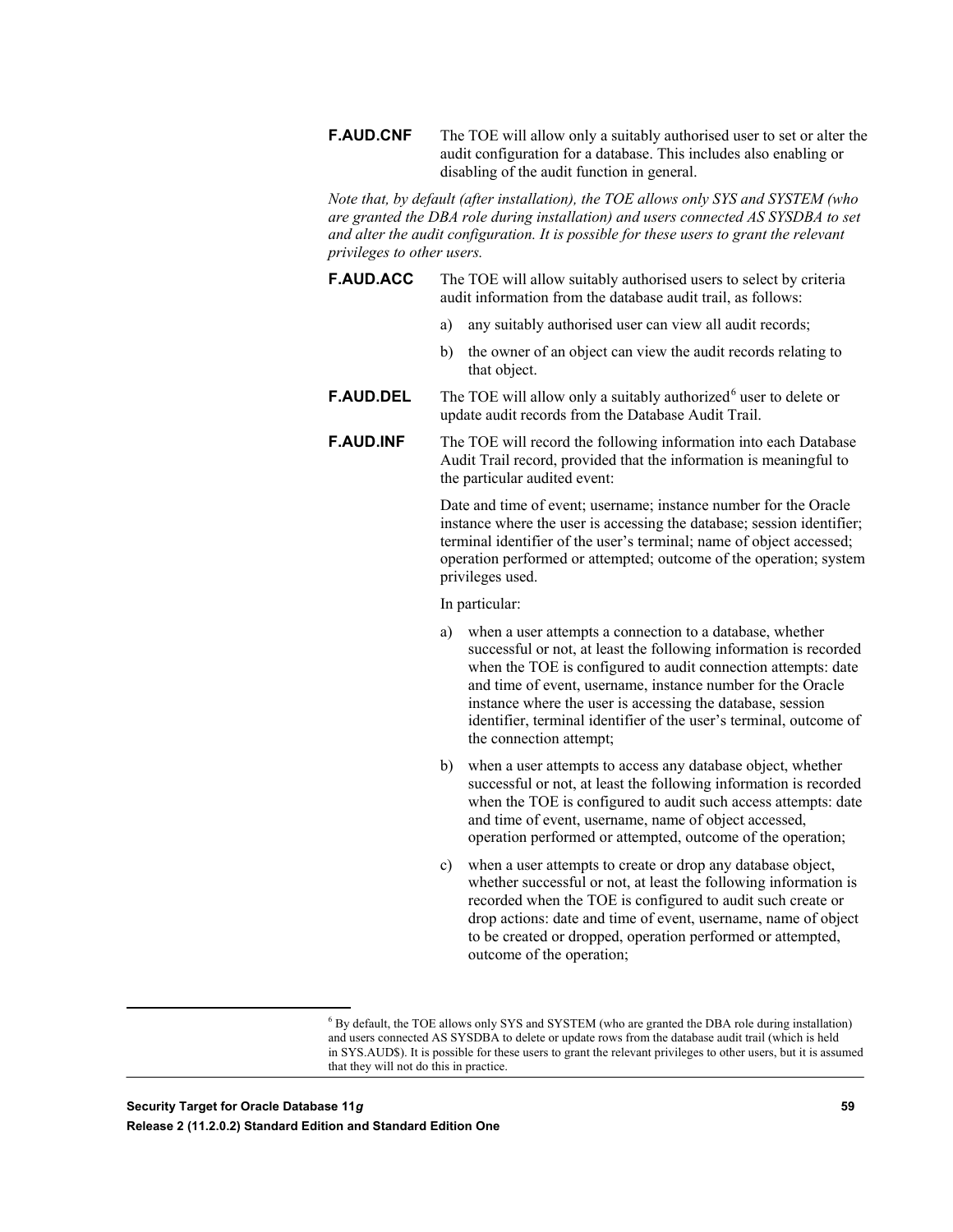|                         |                   | when a user attempts to affect the security of the TOE, by, for<br>d)<br>example, starting up and shutting down an instance of the TOE,<br>creating new, modifying existing or dropping old user accounts,<br>tablespaces, databases, rollback segments, etc. as the TOE<br>permits at least the following information is recorded when the<br>TOE is configured to audit such actions: date and time of event,<br>username, name of object accessed, operation performed or<br>attempted, outcome of the operation.                                                                                                                                                                                                                                                                                                                                                           |
|-------------------------|-------------------|--------------------------------------------------------------------------------------------------------------------------------------------------------------------------------------------------------------------------------------------------------------------------------------------------------------------------------------------------------------------------------------------------------------------------------------------------------------------------------------------------------------------------------------------------------------------------------------------------------------------------------------------------------------------------------------------------------------------------------------------------------------------------------------------------------------------------------------------------------------------------------|
|                         | <b>F.AUD.VIEW</b> | Oracle provides both the SQL language and built-in views, based on<br>the underlying audit trail table, with the ability to both view and<br>search the audit data.                                                                                                                                                                                                                                                                                                                                                                                                                                                                                                                                                                                                                                                                                                            |
|                         | <b>F.AUD.FULL</b> | With DBMS auditing, if the tablespace containing the audit trail<br>table becomes full, no further auditable actions can occur until space<br>is made available.                                                                                                                                                                                                                                                                                                                                                                                                                                                                                                                                                                                                                                                                                                               |
| <b>Data Consistency</b> | <b>F.CON.DIC</b>  | TSF data used by the database is stored in the database dictionary,<br>which is itself treated as a database object. The data dictionary is a<br>collection of database tables and views containing reference<br>information about the database, its structures, and its users. Oracle<br>accesses the data dictionary frequently during SQL statement<br>parsing. This access is essential to the continuing operation of<br>Oracle.                                                                                                                                                                                                                                                                                                                                                                                                                                          |
|                         |                   | The data dictionary is accessed so often by Oracle that two special<br>locations in memory are designated to hold dictionary data. One<br>area is called the data dictionary cache, also known as the row cache<br>because it holds data as rows instead of buffers (which hold entire<br>blocks of data). The other area in memory to hold dictionary data is<br>the library cache. All Oracle user processes share these two caches<br>for access to data dictionary information.                                                                                                                                                                                                                                                                                                                                                                                            |
|                         |                   | When accessing data in the dictionary the Oracle database first<br>checks if the requested data is in the cache. If not, the cache<br>functions are used to load the data into the cache potentially<br>overwriting another block in the cache. The Oracle database<br>includes functions that will ensure that cache entries are marked<br>dirty when they are updated and will ensure that dirty cache entries<br>are written back to disk in due time (at least before they are<br>overwritten by another block retrieved from disk).                                                                                                                                                                                                                                                                                                                                       |
|                         | <b>F.CON.RAC</b>  | Note: this function is not available in Standard Edition One. Real<br>Application Clusters (RAC) use a cache-to-cache block transfer<br>mechanism known as Cache Fusion to transfer read-consistent<br>images of blocks from one instance to another. RAC does this using<br>high speed, low latency interconnects to satisfy remote requests for<br>data blocks. This ensures that all nodes will access the latest version<br>of a block of the database (including one from the dictionary) they<br>need to read or update. RAC includes protocols that tell other nodes<br>when it needs shared or exclusive access to a block, get this access<br>granted using a global locking mechanism, control that no other<br>node has any conflicting lock, write dirty blocks to disk, update the<br>information about the block in other nodes and release any lock<br>granted. |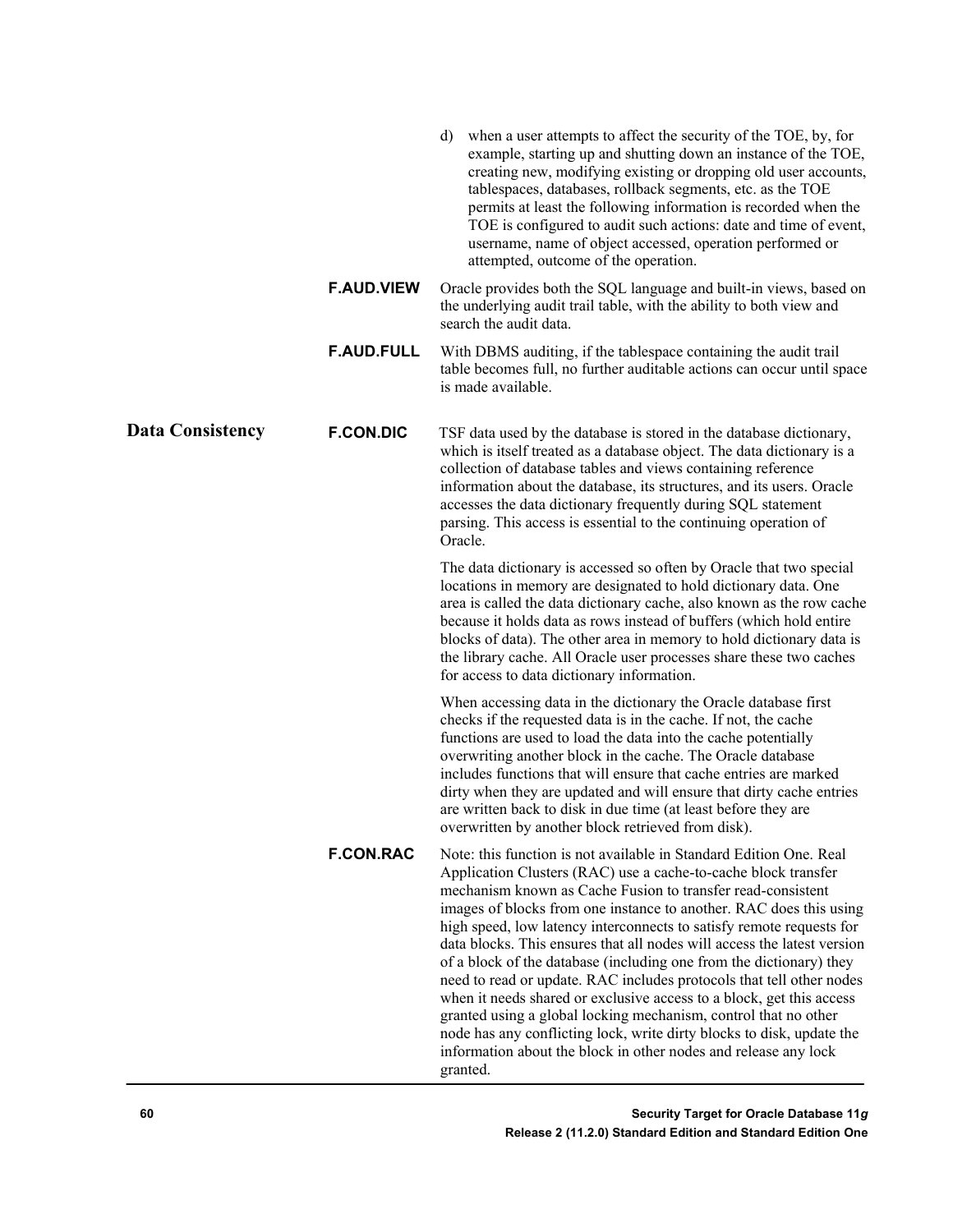Note: This Security Function applies only when the TOE is configured with Real Application Clusters (RAC). In configurations without RAC, data consistency in a clustered configuration is not considered and consistency is achieved solely by the security function F.CON.DIC.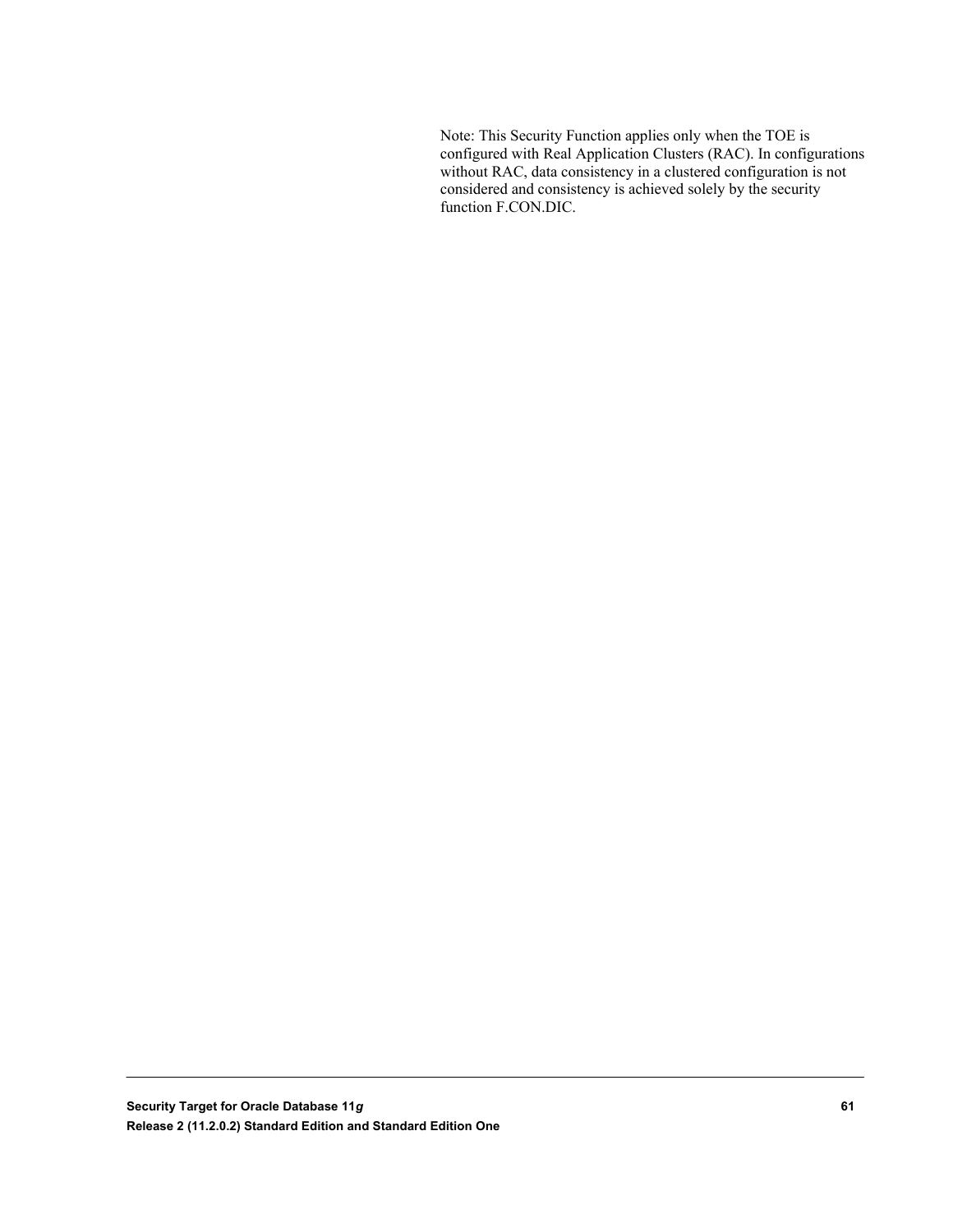#### **Security Mechanisms and Techniques**

When authentication is performed by Oracle Database 11g, a password is used for authentication. The TOE performs a cryptographic hash function (using a modified Data Encryption Standard (DES) algorithm) on passwords prior to storing them in the database.

#### **Assurance Measures**

The target assurance level is EAL4 augmented with ALC\_FLR.3, which exceeds the assurance requirements stated in [BR-DBMSPP]. No other specific assurance measures are claimed. The following table identifies the Oracle Database 11g documentation that supports each security assurance requirement for EAL4 and also the assurance requirement for ALC\_FLR.3.

#### **TOE Security Assurance Requirements**

*Table 9: TOE Security Assurance Requirements*

| Component  | Name                                                           | <b>Documents</b> |
|------------|----------------------------------------------------------------|------------------|
| ALC_CMC.4  | Production support,<br>acceptance procedures<br>and automation | [CM]             |
| ALC_CMS.4  | Problem tracking CM<br>coverage                                | [CM]             |
| ALC DEL. 1 | Delivery procedures                                            | [OQM]            |
| ALC DVS. 1 | Identification of security<br>measures                         | [SODE]           |
| ALC_FLR.3  | Systematic flaw<br>remediation                                 | [FLR]            |
| ALC LCD. 1 | Developer defined life-<br>cycle model                         | [LCS]            |
| ALC TAT. 1 | Well-defined<br>development tools                              | [CM]             |
| AGD_OPE.1  | Operational user<br>guidance                                   | [ECD] [GA]       |
| AGD PRE.1  | Preparative procedures                                         | [ICG] [ECD] [GA] |
| ADV_ARC.1  | Security architecture<br>description                           | [AD]             |
| ADV FSP.4  | Complete functional<br>specification                           | [ERR] [OCI]      |
| ADV_TDS.3  | Basic modular design                                           | [AD]             |
| ADV IMP.1  | Implementation<br>representation of the<br>TŜF                 | [SRC]            |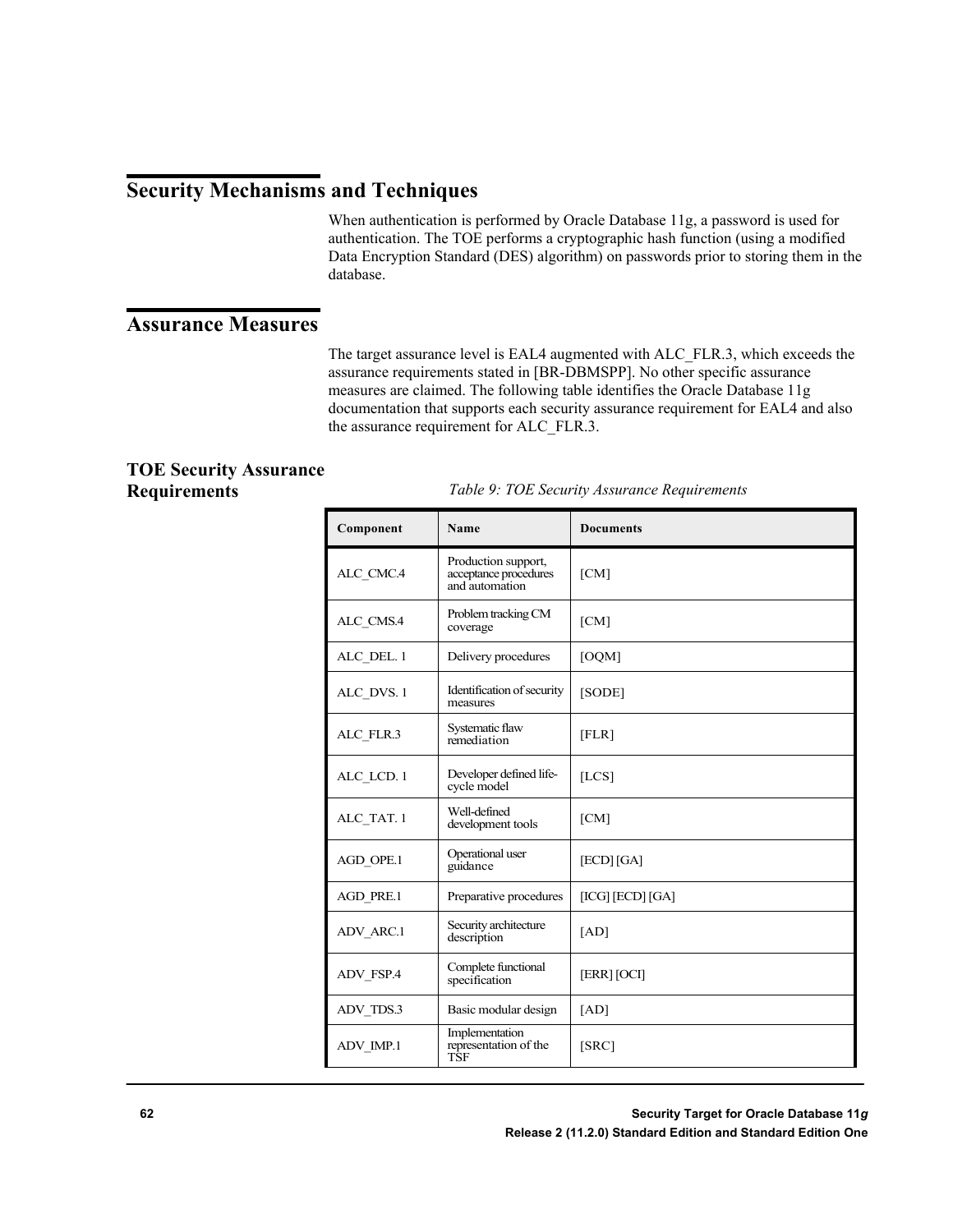| Component | Name                                   | <b>Documents</b>          |
|-----------|----------------------------------------|---------------------------|
| ATE COV.2 | Analysis of coverage                   | [TP]                      |
| ATE DPT.2 | Testing: security<br>enforcing modules | [TP]                      |
| ATE FUN.1 | Functional testing                     | $\lceil \text{TP} \rceil$ |
| ATE_IND.2 | Independent testing -<br>sample        | [TP]                      |
| AVA VAN.3 | Focused vulnerability<br>analysis      | [VA]                      |

#### **TOE Summary Specification Rationale**

This section demonstrates that the TOE Security Functions and Assurance Measures are suitable to meet the TOE security requirements.

#### TOE Security Functions Table 8 of chapter 6 identifies the Oracle Database 11g TOE Security Functions that address each of the SFRs in chapter 5. **Satisfy Requirements**

The table below demonstrates that for each SFR the TOE security functions are suitable to meet the SFR, and the combination of TOE security functions work together so as to satisfy the SFR:

| SFR         | <b>TOE Security</b><br><b>Functions</b>                                  | <b>Rationale</b>                                                                                                                                                                                                                                                                                                               |
|-------------|--------------------------------------------------------------------------|--------------------------------------------------------------------------------------------------------------------------------------------------------------------------------------------------------------------------------------------------------------------------------------------------------------------------------|
| FIA AFL.1.1 | <b>F.IA.PWD</b>                                                          | The number of allowed failed logon attempts for local<br>users can be configured.                                                                                                                                                                                                                                              |
| FIA AFL.1.2 | <b>F.IA.PWD</b>                                                          | When the configured number of failed logon attempts is<br>reached the account is locked.                                                                                                                                                                                                                                       |
| FIA ATD.1.1 | <b>F.IA.ATT</b>                                                          | The data dictionary stores the required security attributes.                                                                                                                                                                                                                                                                   |
| FIA SOS.1.1 | <b>F.IA.PWD</b><br><b>F.LIM.CNF</b><br><b>F.IA.USE</b>                   | F.IA.PWD specifies the controls available on database<br>secrets (passwords) for users. These controls are imple-<br>mented via profiles which are required by F.LIM.CNF.<br>F.IA.USE allows local users to change their own pass-<br>words within the limits configured by an administrator.                                  |
| FIA UAU.1.1 | <b>F.IA.PRE</b>                                                          | F.IA.PRE maps onto FIA UAU.1.1 and FIA UID.1.2<br>directly.                                                                                                                                                                                                                                                                    |
| FIA UAU.1.2 | <b>F.IA.PRE</b><br><b>F.IA.DBA</b><br><b>F.IA.CSA</b><br><b>F.IA.CSN</b> | F.IA.CSN and F.IA.CSA state the conditions for being<br>able to establish a database session and hence perform<br>TSF-mediated actions. These security functions depend<br>directly on F.IA.DBA. F.IA.PRE is relevant because one<br>of the actions allowed prior to session creation is<br>attempting to establish a session. |
| FIA UID.1.1 | <b>F.IA.PRE</b>                                                          | F.IA.PRE satisfies FIA UAU.1.1 and FIA UID.1.1<br>directly.                                                                                                                                                                                                                                                                    |

|  |  | Table 10: TOE Security Function Suitability and Binding |
|--|--|---------------------------------------------------------|
|  |  |                                                         |

**Security Target for Oracle Database 11***g* **63**

**Release 2 (11.2.0.2) Standard Edition and Standard Edition One**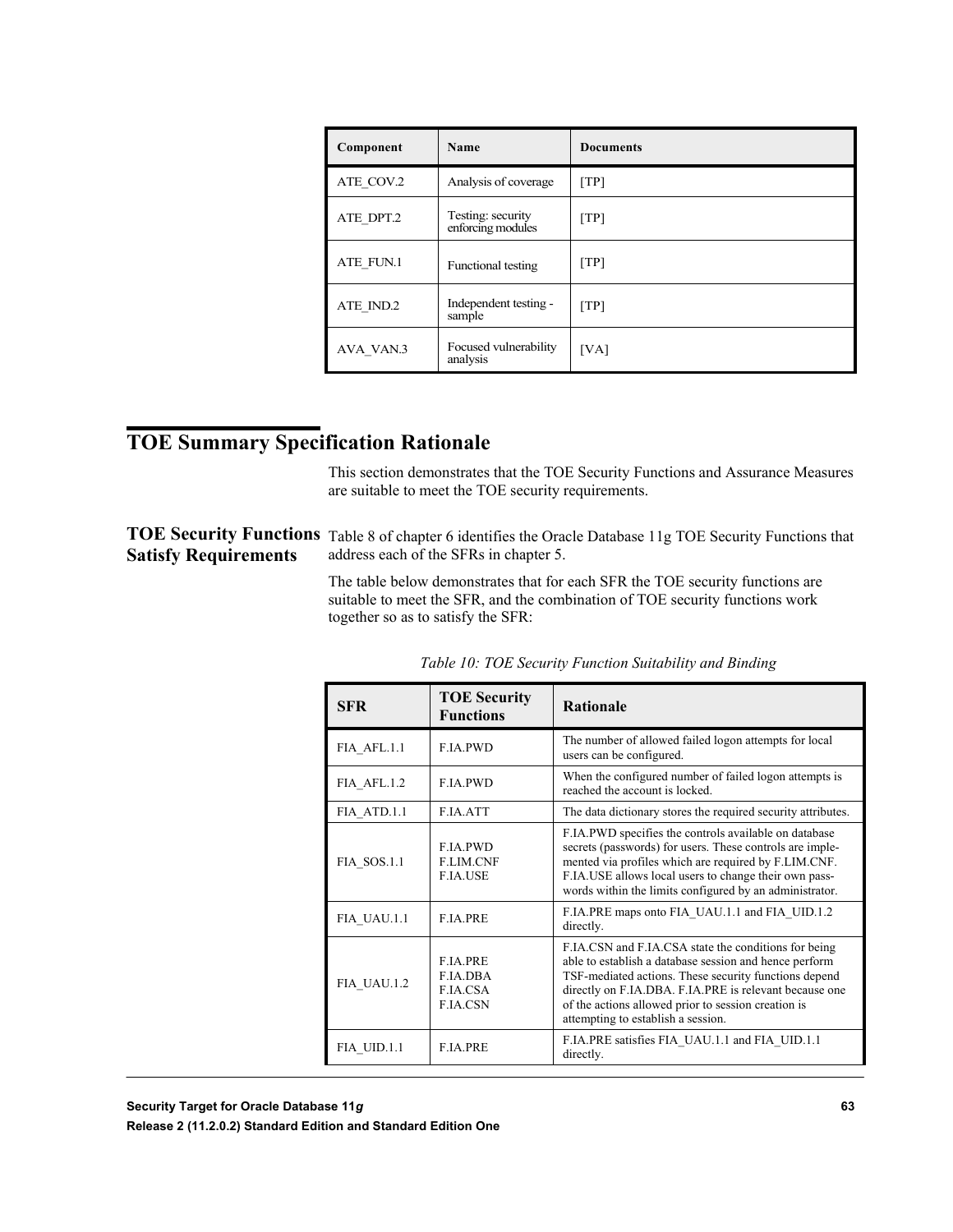| <b>SFR</b>                        | <b>TOE Security</b><br><b>Functions</b>                                                             | Rationale                                                                                                                                                                                                                                                                                                                                                                                                                           |
|-----------------------------------|-----------------------------------------------------------------------------------------------------|-------------------------------------------------------------------------------------------------------------------------------------------------------------------------------------------------------------------------------------------------------------------------------------------------------------------------------------------------------------------------------------------------------------------------------------|
| FIA UID.1.2                       | F.IA.PRE<br>F.IA.UID<br>F.IA.DBA<br>F.IA.IDE<br>F.IA.CSA<br>F.IA.CSN                                | F.IA.CSN and F.IA.CSA state the conditions for being<br>able to establish a database session and hence perform<br>TSF-mediated actions. These security functions depend<br>directly on F.IA.DBA. F.IA.PRE is relevant one of the<br>actions allowed prior to session creation is attempting to<br>establish a session. F.IA.IDE ensures that the identity of<br>the user is known for the duration of the session, once<br>created. |
| FIA USB.1.1                       | F.IA.ATT                                                                                            | F.IA.ATT covers the security attributes for each user.                                                                                                                                                                                                                                                                                                                                                                              |
| FIA USB.1.2                       | F.IA.DBA<br>F.IA.IDE<br><b>F.PRI.SPRIV</b><br><b>F.PRI.PRX</b>                                      | F.IA.DBA covers user identification, and the authentica-<br>tion of the user by a password when starting a database<br>session. F.IA.IDE ensures that the TSF is able to establish<br>the identity of the user during a database session.<br>F.PRI.PRX defines the rules governing privileges in proxy<br>user sessions, whilst F.PRI.SPRIV defines rules for which<br>privileges are effective when starting a session.            |
| FIA USB.1.3                       | F.IA.USE<br><b>F.APR.EDR</b><br><b>F.PRI. SPRIV</b><br><b>F.PRI.XVP</b>                             | F.PRI.SPRIV governs the effect of changing privileges<br>during a session. F.APR.EDR defines which roles are<br>effective at any time during the course of the database<br>session. F.PRI.XVP governs which privileges are effective<br>when executing a view or program owned by another user.<br>F.IA.USE governs when a user is authorised to make<br>changes to a password associated with that user.                           |
| FDP_ACC. 1.1                      | F.DAC.OBID<br><b>F.DAC.OBREF</b><br><b>F.DAC.SUA</b><br>F.DAC.OBA                                   | F.DAC.OBID and F.DAC.OBREF ensure that all objects<br>(which are subject to DAC) can be uniquely identified.<br>F.DAC.SUA and F.DAC.OBA state that the DAC policy<br>extends to all subjects and objects.                                                                                                                                                                                                                           |
| FDP ACF. 1.1-<br><b>NIAP-0407</b> | F.DAC.OBID<br>F.DAC.OBREF<br>F.DAC.SUA<br>F.DAC.OBA<br>F.DAC.POL<br><b>F.PRI.SPRIV</b>              | F.DAC.OBID and F.DAC.OBREF ensure that all objects<br>(which are subject to DAC) can be uniquely identified.<br>F.DAC.SUA includes the subject and their enabled privi-<br>leges (as specified in F.PRI.SPRIV) in the DAC policy.<br>F.DAC.OBA states that the object and any associated<br>object privileges are considered by the DAC policy.<br>F.DAC.POL is a statement of the DAC policy.                                      |
| FDP ACF. 1.2-<br><b>NIAP-0407</b> | <b>F.IA.CNF</b><br>F.DAC.OBID<br>F.DAC.OBREF<br>F.DAC.POL<br><b>F.PRI.SPRIV</b><br><b>F.AUD.CNF</b> | F.DAC.POL a) and b) specifies access to objects based on<br>ownership or object privileges. F.DAC.OBID and<br>F.DAC.OBREF are relevant as they define object owner-<br>ship which is the basis of the DAC policy. FPRI SPRIV is<br>relevant as it defines which privileges are enabled for any<br>user. F.IA.CNF and F.AUD.CNF are relevant I&A data<br>and the audit trail are subject to the DAC policy.                          |
| FDP ACF.1.3-<br><b>NIAP-0407</b>  | F.DAC.POL<br><b>F.PRI.SPRIV</b><br>F.AUD.CNF                                                        | F.DAC.POL c) specifies access to objects based on ena-<br>bled system privileges. F.DAC.POL d) and e) cover access<br>via connections AS SYSDBA and AS SYSOPER.<br>F.PRI.SPRIV is relevant as it defines which privileges are<br>enabled for any user. F.AUD.CNF is relevant as the audit<br>trail is subject to the DAC policy                                                                                                     |
| FDP ACF.1.4-<br><b>NIAP-0407</b>  | N/A                                                                                                 | This SFR does not mandate any functionality. It is<br>included for compliance with the CC.                                                                                                                                                                                                                                                                                                                                          |
| FDP RIP.1.1                       | F.DAC.OR                                                                                            | F.DAC.OR satisfies FDP RIP.1.1 directly.                                                                                                                                                                                                                                                                                                                                                                                            |
| FMT MOF.1.1                       | <b>F.AUD.CNF</b>                                                                                    | F.AUD.CNF restricts all functions related to the                                                                                                                                                                                                                                                                                                                                                                                    |
| FMT MSA.1.1                       | F.APR.GOP<br>F.APR.ROP<br>F.APR.GRSP<br>F.APR.GRR                                                   | F.APR.GOP and F.APR.ROP cover FMT _MSA.1.1 a)<br>which is concerned with modifying object privileges.<br>F.APR.GRSP covers FMT MSA.1.1 b) which is con-<br>cerned with modifying system privileges. F.APR.GRR<br>covers FMT MSA.1.1 c) which is concerned with modi-<br>fying roles.                                                                                                                                                |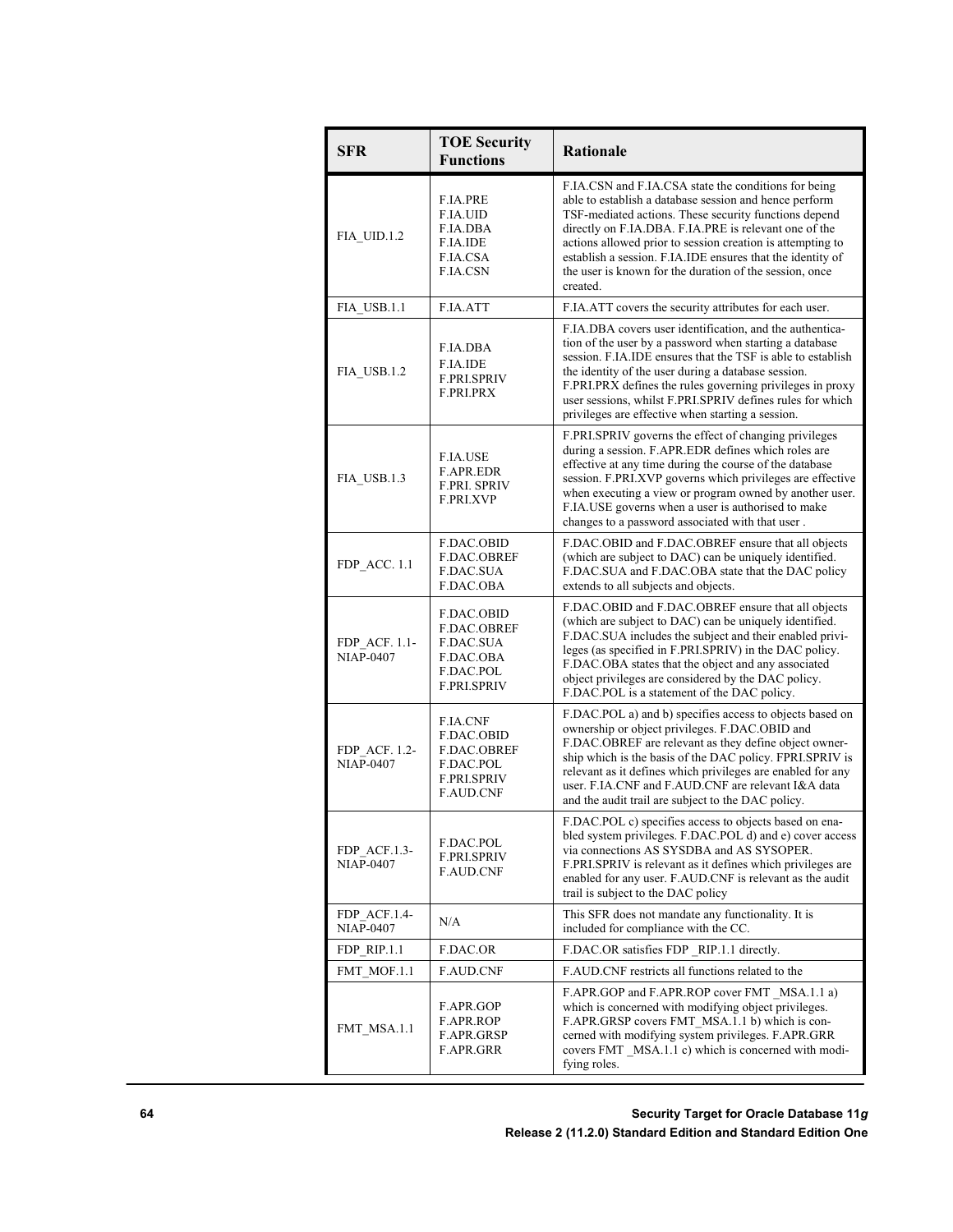| <b>SFR</b>                 | <b>TOE Security</b><br><b>Functions</b>                                                                     | <b>Rationale</b>                                                                                                                                                                                                                                                                                                                                                                                                                                                                                                                       |
|----------------------------|-------------------------------------------------------------------------------------------------------------|----------------------------------------------------------------------------------------------------------------------------------------------------------------------------------------------------------------------------------------------------------------------------------------------------------------------------------------------------------------------------------------------------------------------------------------------------------------------------------------------------------------------------------------|
| FMT MSA<br>(EXT).3.1       | F.DAC.POL<br><b>F.PRI.SPRIV</b><br>F.PRI.DEF                                                                | F.DAC.POL and F.PRI.SPRIV implicitly include restric-<br>tive default values. If a user has not been explicitly<br>granted the necessary privilege or a role containing the<br>required privilege then the requested action will not suc-<br>ceed. F.PRI.DEF defines the default rights for new users,<br>which are the most restrictive rights that just allow to use<br>the DBMS.                                                                                                                                                    |
| FMT MTD.1.1<br>(1)         | <b>F.AUD.SEV</b>                                                                                            | F.AUD.SEV covers the requirement to restrict the ability<br>to select the events to be audited to an authorized admin-<br>istrator                                                                                                                                                                                                                                                                                                                                                                                                     |
| FMT MTD.1.1<br>(2)         | F.IA.ATT<br>F.LIM.CNF<br>F.APR.GOP<br>F.APR.ROP<br>F.APR.GRSP<br>F.APR.GRR<br>F.AUD.ACC<br>F.AUD.DEL        | These TOE security functions are concerned with the<br>modification of TSF data (security attributes and audit<br>data). This data is stored in the data dictionary and is pro-<br>tected from unauthorised access by the same mechanism<br>as all other data in the database. F.IA.ATT and<br>F.LIM.CNF cover identification and authentication data<br>and resource limit attributes. F.APR.* cover privilege and<br>role TSF data. F.AUD.* cover audit data.                                                                        |
| FMT REV.1.1<br>(1)         | <b>F.LIM.CNF</b><br><b>F.APR.GRSP</b><br>F.APR.GRR                                                          | Only suitably privileged users can revoke (or modify) the<br>following attributes: resource limits (F.LIM.CNF), system<br>privileges (F.APR.GRSP) and roles (F.APR.GRR).                                                                                                                                                                                                                                                                                                                                                               |
| FMT REV.1.2<br>(1)         | <b>F.PRI.SPRIV</b>                                                                                          | Directly granted privileges and roles are revoked imme-<br>diately. This is more rigorous than SFR FMT REV.1.2.<br>Revocation of roles takes effect when a role is re-enabled<br>in the current session or a new user session is created.                                                                                                                                                                                                                                                                                              |
| <b>FMT REV. 1.1</b><br>(2) | F.APR.ROP                                                                                                   | Only suitably privileged users can revoke (or modify) the<br>object privileges (F.APR.ROP),                                                                                                                                                                                                                                                                                                                                                                                                                                            |
| FMT_REV.1.2<br>(2)         | <b>F.PRI.SPRIV</b>                                                                                          | Directly granted privileges are revoked immediately. This<br>is more rigorous than SFR FMT REV.1.2.                                                                                                                                                                                                                                                                                                                                                                                                                                    |
| FMT_SMF.1.1                | F.IA.ATT<br>F.LIM.CNF<br>F.APR.GOP<br>F.APR.ROP<br>F.APR.GRSP<br>F.APR.GRR<br>F.AUD.ACC<br><b>F.AUD.DEL</b> | These TOE security functions are concerned with the<br>management functions provided by the TOE. These<br>functions relate to TSF data (security attributes and audit<br>data). This data is stored in the data dictionary and is pro-<br>tected from unauthorised access by the same mechanism<br>as all other data in the database. F.IA.ATT and<br>F.LIM.CNF cover identification and authentication data<br>and resource limit attributes. F.APR.* cover privilege and<br>role TSF data. F.AUD.* cover audit data.                 |
| FMT SMR.1.1                | <b>F.IA.UID</b><br>F.IA.CSA<br>F.IA.CSN<br>F.APR.GRR                                                        | F.IA.UID, F.IA.CSA and F.IA.CSN in combination ensure<br>that the TSF maintains normal database users and database<br>administrative users. F.APR.GRR covers database roles<br>defined by a suitably authorised user.                                                                                                                                                                                                                                                                                                                  |
| FMT SMR.1.2                | F.IA.CSA<br>F.APR.DER<br><b>F.APR.EDR</b><br>F.PRI.PRX                                                      | F.APR.DER and F.APR.EDR cover granting database<br>roles to database users. F.IA.CSA is relevant because it<br>specifies how to allow a user to connect AS SYSDBA or<br>AS SYSOPER, F.PRI.PRX covers database roles available<br>to a proxy user session.                                                                                                                                                                                                                                                                              |
| FPT TRC<br>(EXT).1.1       | F. CON.DIC<br>F.CON.RAC                                                                                     | F.CON.DIC ensures consistency when multiple users<br>simultaneously query and update an item in the dictionary.<br>A locking concept ensures that no conflicting updates can<br>be made. Modified dictionary entries are written back to<br>disk as fast as possible using the mechanism provided by<br>the caching function. F. CON.RAC ensures that data is<br>consistent when the Real Application Clusters function is<br>used. Note that the Real Application Clusters functionality<br>is not available in Standard Edition One. |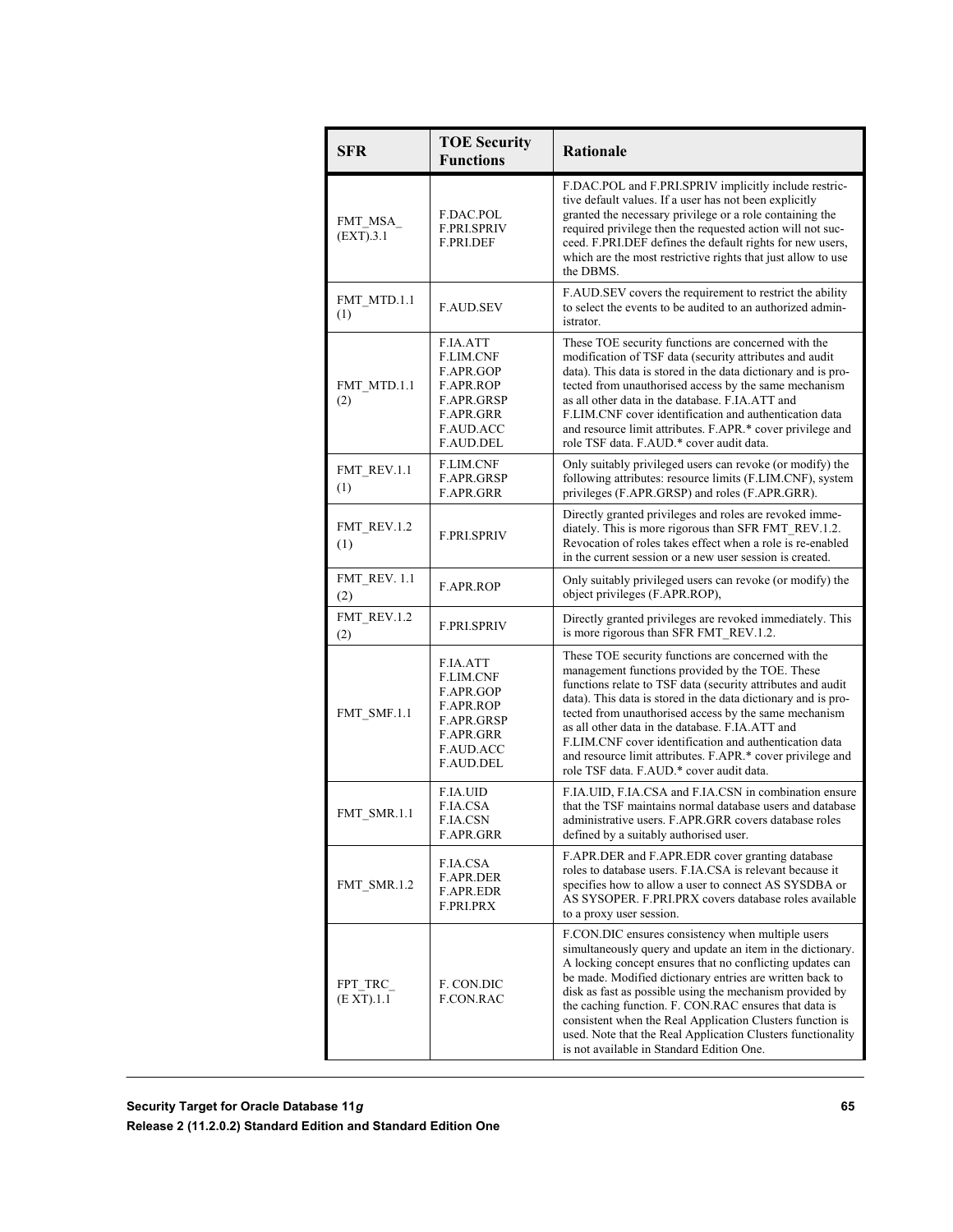| <b>SFR</b>                               | <b>TOE Security</b><br><b>Functions</b>                                                                | <b>Rationale</b>                                                                                                                                                                                                                                                                                                                                                                                                                                          |
|------------------------------------------|--------------------------------------------------------------------------------------------------------|-----------------------------------------------------------------------------------------------------------------------------------------------------------------------------------------------------------------------------------------------------------------------------------------------------------------------------------------------------------------------------------------------------------------------------------------------------------|
| FRU RSA.1.1                              | F.LIM.CNF<br>F.LIM.POL<br><b>F.LIM.NSESS</b><br>F.LIM.TIME<br><b>F.LIM.RSESS</b><br><b>F.LIM.RCALL</b> | F.LIM.CNF covers configuration of the resource quotas.<br>F.LIM.POL, F.LIM.NSESS, F.LIM.TIME,<br>F.LIM.RSESS and F.LIM.RCALL enforces the resource<br>quotas configured.                                                                                                                                                                                                                                                                                  |
| FTA_MCS.1.1                              | <b>F.LIM.NSESS</b>                                                                                     | F.LIM.NSESS directly satisfies FTA_MCS.1.2                                                                                                                                                                                                                                                                                                                                                                                                                |
| FTA MCS.1.2                              | <b>F.LIM.NSESS</b><br>F.LIM.POL                                                                        | As with FTA MCS.1.1 except that F.LIM.POL ensures<br>that the default number of concurrent sessions allowed is<br>enforced if a user specific configuration has not been<br>specified.                                                                                                                                                                                                                                                                    |
| FTA TAH<br>(EXT).1.1                     | <b>F.IA.CSN</b><br>F.IA.CSA                                                                            | F.IA.CSN is the function that creates a session as a nor-<br>mal user. A LOGON trigger can be used to store and<br>manage the date and time of login and retrieve the date<br>and time of the last successful login. For a SYS user,<br>F.IA.CSA (with a LOGON trigger) can perform the same<br>function.                                                                                                                                                 |
| FTA TAH<br>(EXT).1.2                     | <b>F.IA.CSN</b><br>F.IA.CSA                                                                            | F.IA.CSN is the function that creates a session as a nor-<br>mal user. A LOGON trigger can be used to record the<br>number of unsuccessful login attempts since the last suc-<br>cessful login. For a SYS user, F.IA.CSA (with a LOGON<br>trigger) can perform the same function.                                                                                                                                                                         |
| FTA TSE.1.1                              | <b>F.IA.CSN</b><br>F.IA.CSA                                                                            | F.IA.CSN and F.IA.CSA define the pre-requisites for<br>session establishment, including possession of the CRE-<br>ATE SESSION privilege and being identified as SYS-<br>DBA/SYSOPER, respectively. These are configured on<br>the basis of individual user identity. Therefore, it is pos-<br>sible to deny access based on user identity.                                                                                                                |
| FAU GEN.1.1 -<br>NIAP-0410               | <b>F.AUD.SOM</b><br><b>F.AUD.SEV</b><br><b>F.AUD.ALW</b>                                               | The database audit functionality is always active. Whether<br>or not auditing is actually performed is dependent on the<br>configuration of a parameter in the init.ora file which is<br>controlled by the OS. F.AUD.SOM,<br>F.AUD.SEV and F.AUD.ALW ensure all actions config-<br>ured to be audited are audited.                                                                                                                                        |
| <b>FAU GEN.1.2 -</b><br><b>NIAP-0410</b> | <b>F.AUD.INF</b>                                                                                       | F.AUD.INF directly satisfies FAU GEN.1.2-NIAP0410                                                                                                                                                                                                                                                                                                                                                                                                         |
| FAU GEN<br>$E$ XP.2.1                    | <b>F.AUD.INF</b>                                                                                       | F.AUD.INF directly satisfies FAU GEN EXP.2.1                                                                                                                                                                                                                                                                                                                                                                                                              |
| FAU SAR.1.1                              | <b>F.AUD.ACC</b>                                                                                       | F.AUD.ACC directly satisfies FAU SAR.1.1                                                                                                                                                                                                                                                                                                                                                                                                                  |
| FAU_SAR.1.2                              | F.AUD.VIEW                                                                                             | F.AUD.VIEW directly satisfies FAU_SAR.1.2                                                                                                                                                                                                                                                                                                                                                                                                                 |
| FAU SAR.3.1                              | F.AUD.VIEW<br><b>F.AUD.ACC</b>                                                                         | F.AUD.VIEW satisfies FAU SAR.3.1. Additionally<br>F.AUD.ACC determines which records are available to<br>the user for selection.                                                                                                                                                                                                                                                                                                                          |
| FAU SEL.1.1-<br><b>NIAP-0407</b>         | <b>F.AUD.SOM</b><br><b>F.AUD.SEV</b><br><b>F.AUD.ALW</b><br><b>F.AUD.CNF</b>                           | F.AUD.SEV and F.AUD.CNF allow a suitably privileged<br>user to configure exactly which events should be audited.<br>F.AUD.SOM and F.AUD.ALW specify events that are<br>always audited. Note that for audit records database<br>subjects are always the database users, so that for example<br>an audit record generated by a stored procedure will be<br>generated with the username of the invoker, not that of the<br>procedure or the procedure owner. |
| FAU STG.1.1                              | <b>F.AUD.DEL</b>                                                                                       | F.AUD.DEL directly satisfies FAU STG.1.1.                                                                                                                                                                                                                                                                                                                                                                                                                 |
| FAU STG.1.2                              | F.AUD.DEL                                                                                              | F.AUD.DEL protects audit records from unauthorised<br>modification or deletion.                                                                                                                                                                                                                                                                                                                                                                           |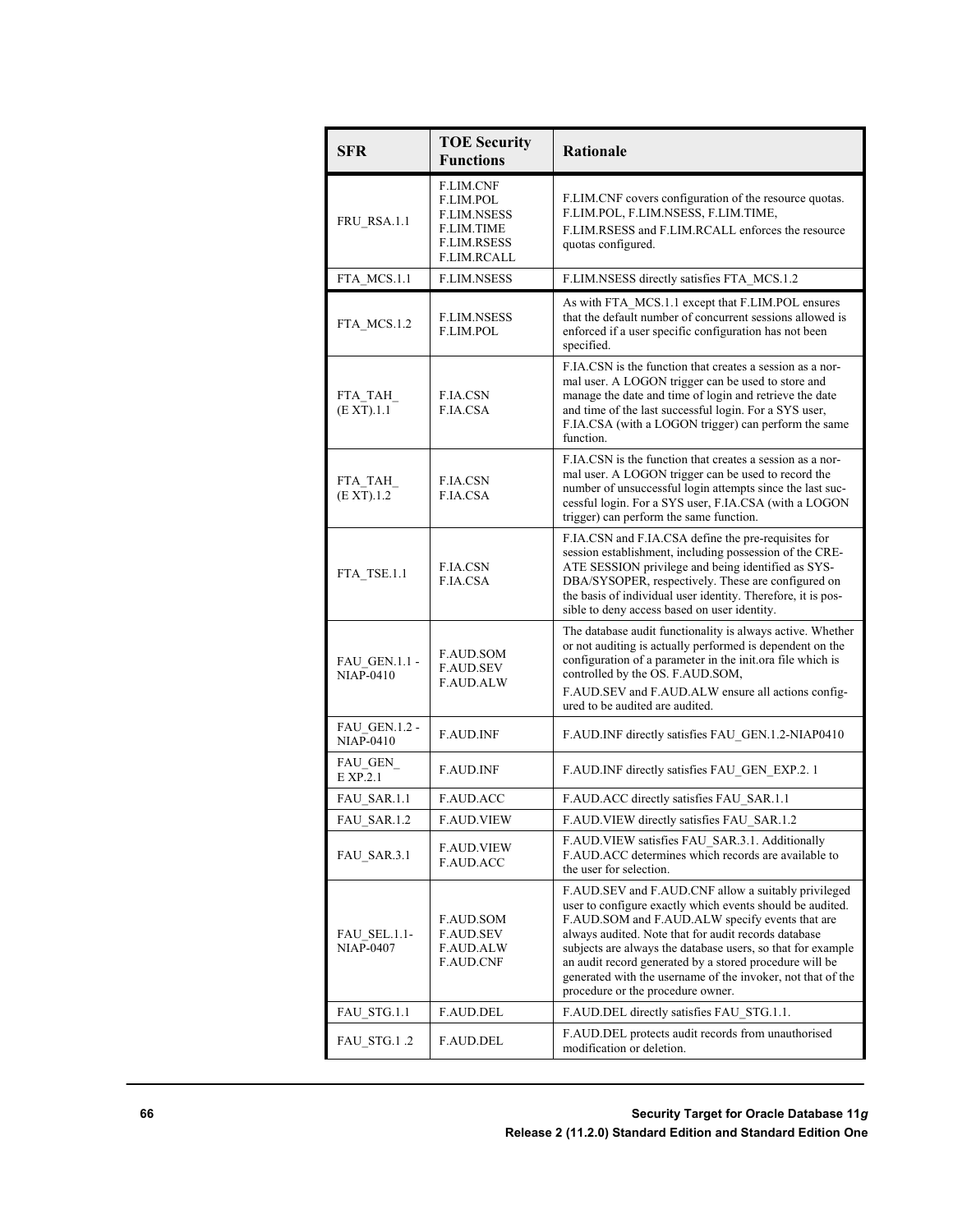| l SFR       | <b>TOE Security</b><br><b>Functions</b> | <b>Rationale</b>                          |
|-------------|-----------------------------------------|-------------------------------------------|
| FAU STG.4.1 | <b>F.AUD.FULL</b>                       | F.AUD.FULL directly satisfies FAU STG.4.1 |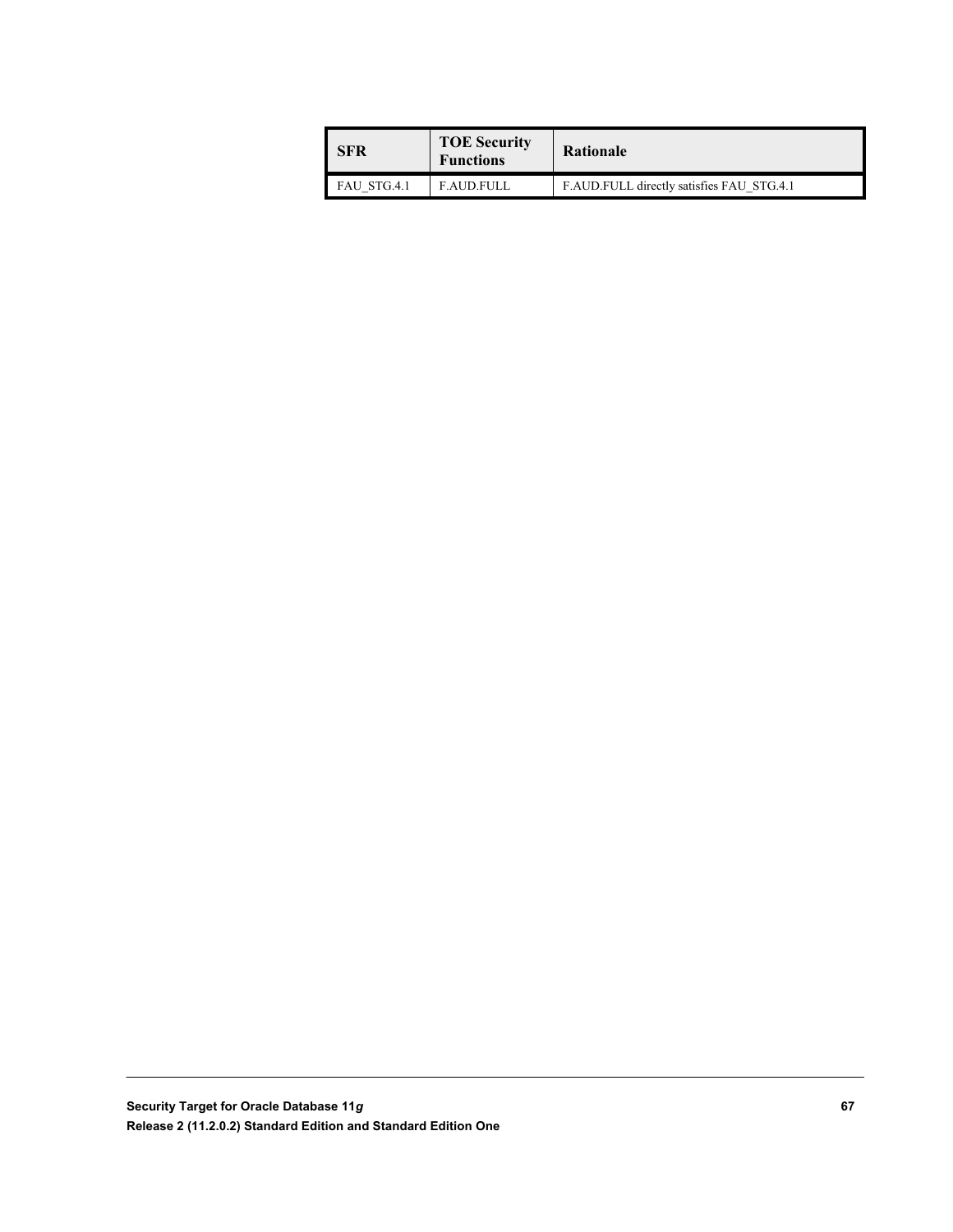#### ANNEX



## *A* References

| [AD]                | Architecture for Oracle Database 11g Release 2 (11.2.0),<br>Oracle Corporation                                                                                                                         |
|---------------------|--------------------------------------------------------------------------------------------------------------------------------------------------------------------------------------------------------|
| [BR-DBMSPP]         | U.S. Government Protection Profile for Database Management Systems in Basic<br>Robustness Environments, Version 1.3, December 24, 2010,<br>Information Assurance Directorate, National Security Agency |
| [CAPP]              | Controlled Access Protection Profile, Version 1.d, 8 October 1999,<br>Information Assurance Directorate, National Security Agency                                                                      |
| [CC]                | Common Criteria for Information Technology Security Evaluation,<br>Version 3.1 Release 3.                                                                                                              |
| [CCEVS-VR-07-0054]  | Common Criteria Evaluation and Validation Scheme Validation Report,<br>Red Hat Enterprise Linux, Version 5, NIAP-CCEVS                                                                                 |
| [CCEVS-VR-VID10271] | Common Criteria Evaluation and Validation Scheme Validation Report,<br>SUSE LINUX Enterprise Server, Version 10 Service Pack 1, NIAP-CCEVS                                                             |
| [CM]                | Oracle Database Configuration Management Plan, 11g Release 2 (11.2.0),<br>Oracle Corporation.                                                                                                          |
| [CON]               | Oracle Database Concepts, 11g Release 2 (11.2),<br>Oracle Corporation.                                                                                                                                 |
| [DAG]               | Oracle Database Administrator's Guide, 11g Release 2 (11.2),<br>Oracle Corporation.                                                                                                                    |
| [DD]                | Detailed Design for Oracle Database 11g Release 2 (11.2.0),<br>Oracle Corporation.                                                                                                                     |
| [DPP]               | Database Management System Protection Profile (DBMS PP), Issue 2.1,<br>Oracle Corporation, May 2000.                                                                                                   |
| [DT]                | Design Traceability for Oracle Database 11g Release 2 (11.2.0),<br>Oracle Corporation.                                                                                                                 |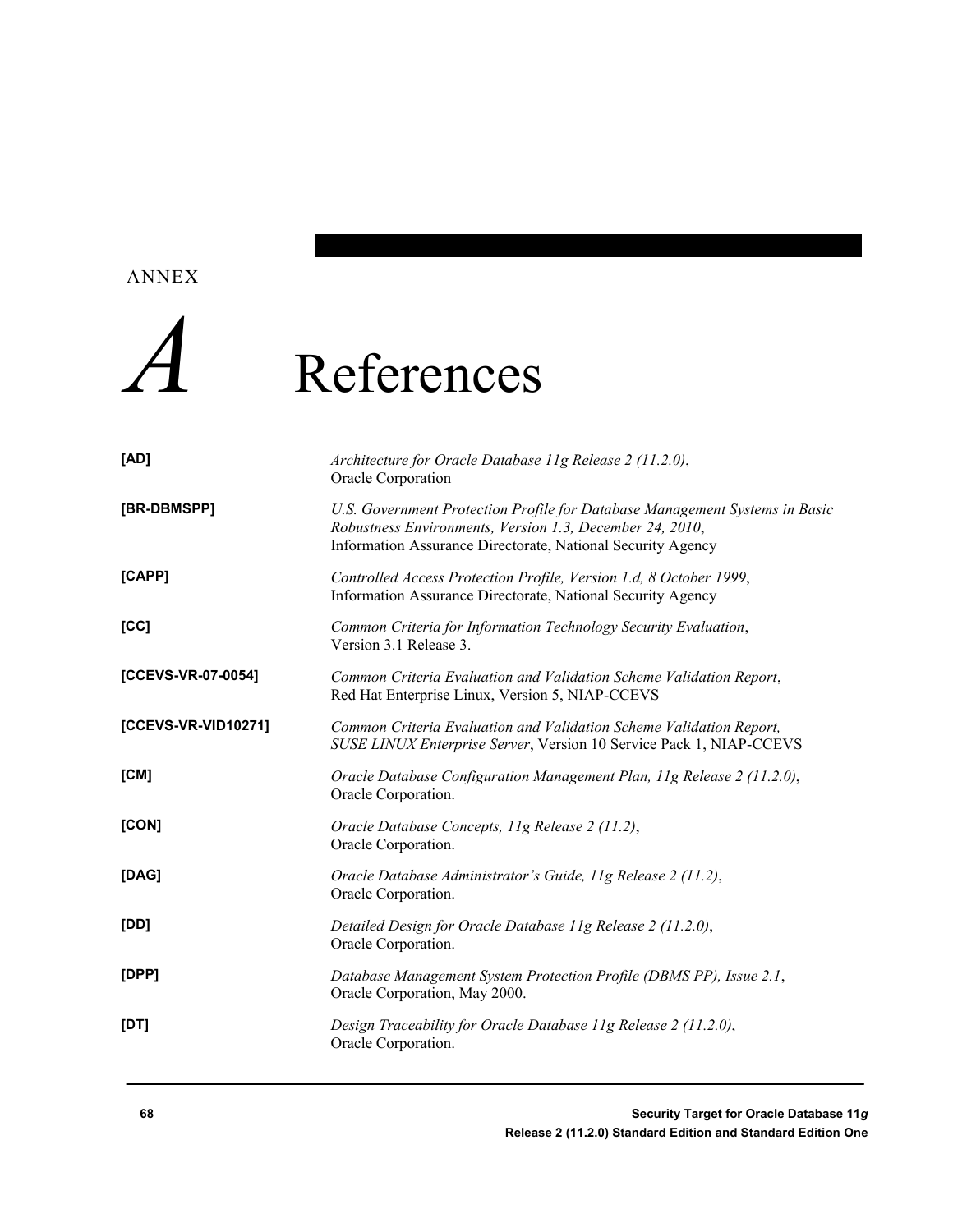| [DSZ0481]  | Certification Report BSI-DSZ-CC-0481-2008, for Oracle Enterprise Linux,<br>Version 5 Update 1, October 2008. Available from<br>http://www.bsi.bund.de/zertifiz/zert/reporte/0481a.pdf. |
|------------|----------------------------------------------------------------------------------------------------------------------------------------------------------------------------------------|
| [ECD]      | Evaluated Configuration Document for Oracle Database 11g Release 2 (11.2.0),<br>Oracle Corporation.                                                                                    |
| [ERR]      | Oracle Database Error Messages, 11g Release 2 (11.2),<br>Oracle Corporation.                                                                                                           |
| [FIPS46-3] | Federal Information Processing Standard Publication 46-3,<br>National Institute of Standards and Technology (NIST), October 1999.                                                      |
| [FIPS81]   | Federal Information Processing Standard Publication 81,<br>National Institute of Standards and Technology (NIST), December 1980.                                                       |
| [FLR]      | Oracle Flaw Remediation Procedures,<br>Oracle Corporation.                                                                                                                             |
| [GA]       | Guidance Analysis for Oracle Database, 11g Release 2 (11.2.0),<br>Oracle Corporation.                                                                                                  |
| [ICG]      | Oracle Database Installation Guide, 11g Release 2 (11.2) for Linux,<br>Oracle Corporation.                                                                                             |
| [ITSEC]    | Information Technology Security Evaluation Criteria, Issue 1.2,<br>Commission of the European Communities, 28 June 1991.                                                               |
| [LCS]      | Life Cycle Support for Oracle Database 11g, Release 2 (11.2.0),<br>Oracle Corporation.                                                                                                 |
| [MEMO 1]   | CESG Computer Security Memorandum No. 1 - Glossary of Computer Security<br>Terms, Issue 2.0, November 1989.                                                                            |
| [OCI]      | Oracle Database Call Interface Programmers Guide, 11g Release 2 (11.2),<br>Oracle Corporation.                                                                                         |
| [OQM]      | Quality Manual for Manufacturing & Distribution,<br>Oracle Corporation.                                                                                                                |
| [PLS]      | PL/SQL Language Reference, 11g Release 2 (11.2),<br>Oracle Corporation.                                                                                                                |
| [SG]       | Oracle Database Security Guide, 11g Release 2 (11.2,),<br>Oracle Corporation.                                                                                                          |
| [SODE]     | Security of the Oracle Development Environment,<br>Oracle Corporation.                                                                                                                 |
| [SQL]      | Oracle Database SQL Language Reference, 11g Release 2 (11.2),<br>Oracle Corporation.                                                                                                   |
| [SQL92]    | Database Language SQL, ISO/IEC 9075:1992 and ANSI X3.135-1992                                                                                                                          |
| [SRC]      | Oracle Database Source Code 11g, Release 2 (11.2.0),<br>Oracle Corporation.                                                                                                            |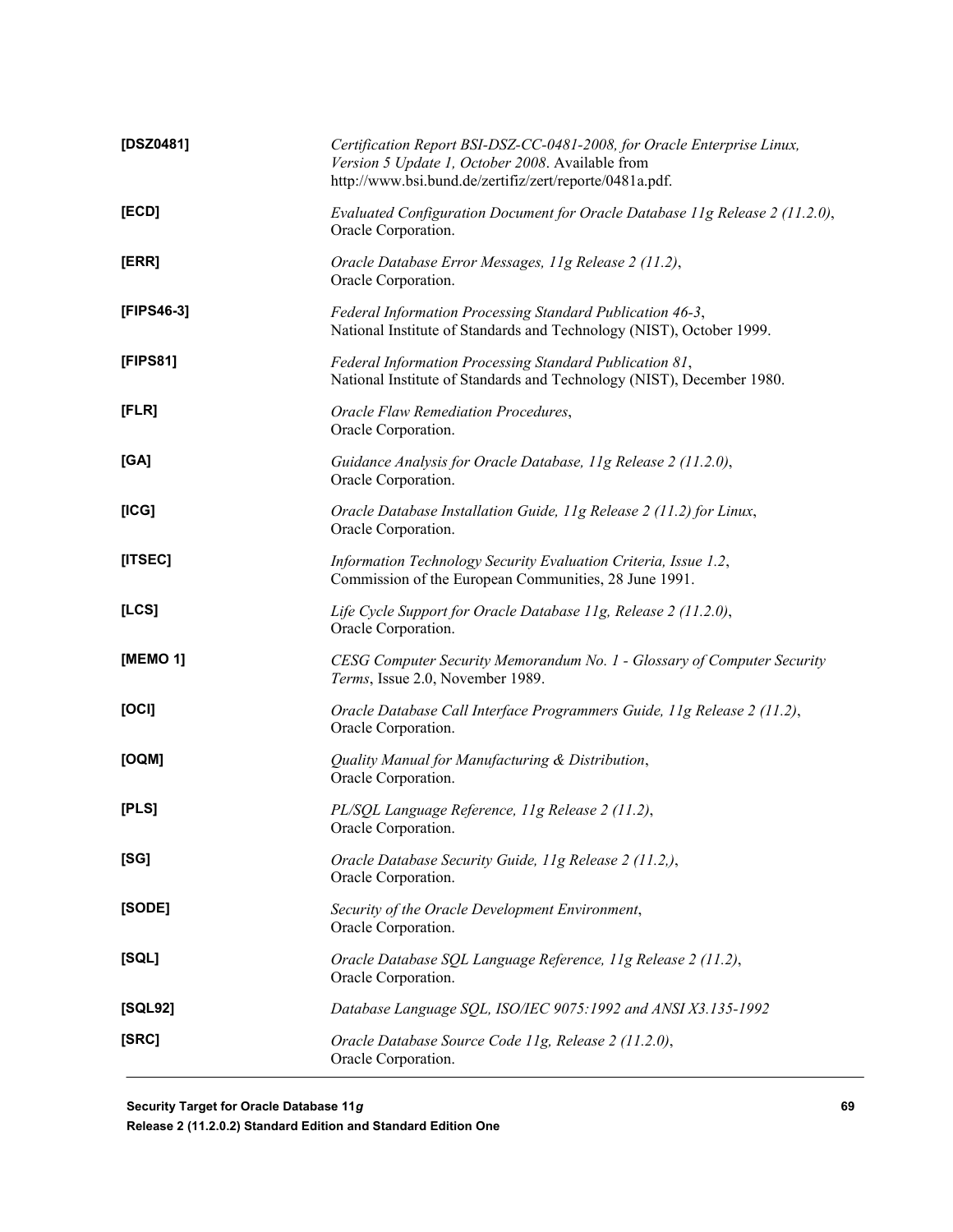| [SRF]        | Oracle Database Reference, 11g Release 2 (11.2),<br>Oracle Corporation.                                                                   |
|--------------|-------------------------------------------------------------------------------------------------------------------------------------------|
| [ST11gR1-SE] | Security Target for Oracle 11g, Release 1 (11.1.0), Standard Edition and Standard<br><i>Edition One.</i><br>Oracle Corporation.           |
| [TCSEC]      | <i>Trusted Computer Security Evaluation Criteria, Department of Defense,</i><br>United States of America, DoD 5200.28-STD, December 1985. |
| [TP]         | Test Plan, Procedures, Results, and Analysis for Oracle Database 11g Release 2<br>$(11.2.0)$ , Oracle Corporation.                        |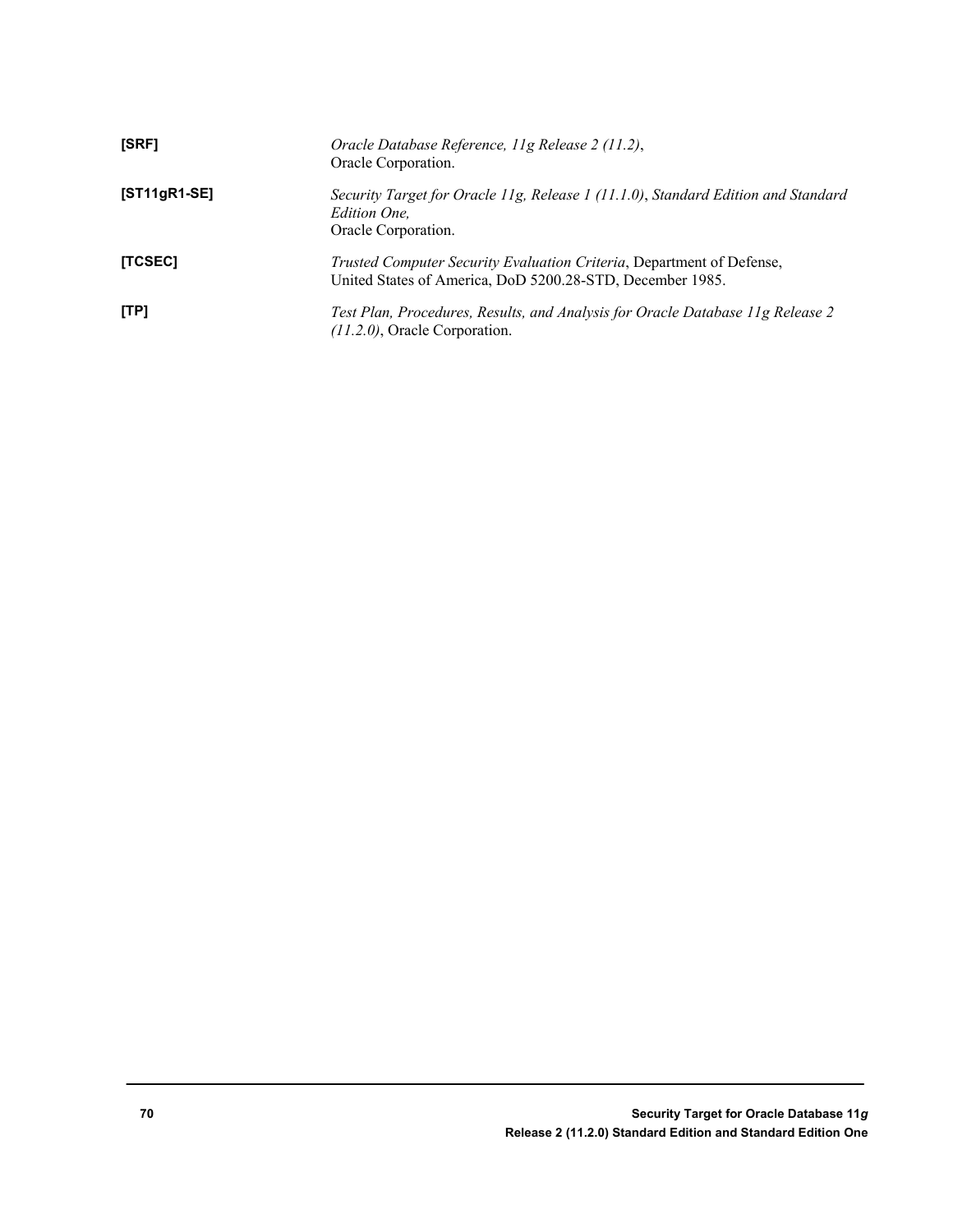ANNEX

# Glossary

### **Acronyms**

| <b>DAC</b>     | Discretionary Access Control                 |
|----------------|----------------------------------------------|
| <b>DDL</b>     | Data Definition Language                     |
| <b>DES</b>     | Data Encryption Standard                     |
| <b>DML</b>     | Data Manipulation Language                   |
| <b>O-RDBMS</b> | Object-Relational Database Management System |
| <b>RAC</b>     | <b>Real Application Clusters</b>             |
| <b>SF</b>      | <b>Security Function</b>                     |
| <b>SFP</b>     | <b>Security Function Policy</b>              |
| <b>SFR</b>     | <b>Security Functional Requirement</b>       |
| <b>SOF</b>     | Strength of Function                         |
| SQL            | <b>Structured Query Language</b>             |
| <b>TOE</b>     | Target Of Evaluation                         |
| <b>TSC</b>     | TOE Scope of Control                         |
| <b>TSF</b>     | <b>TOE Security Functions</b>                |
| <b>TSFI</b>    | TSF Interface                                |
| <b>TSP</b>     | <b>TOE Security Policy</b>                   |
|                |                                              |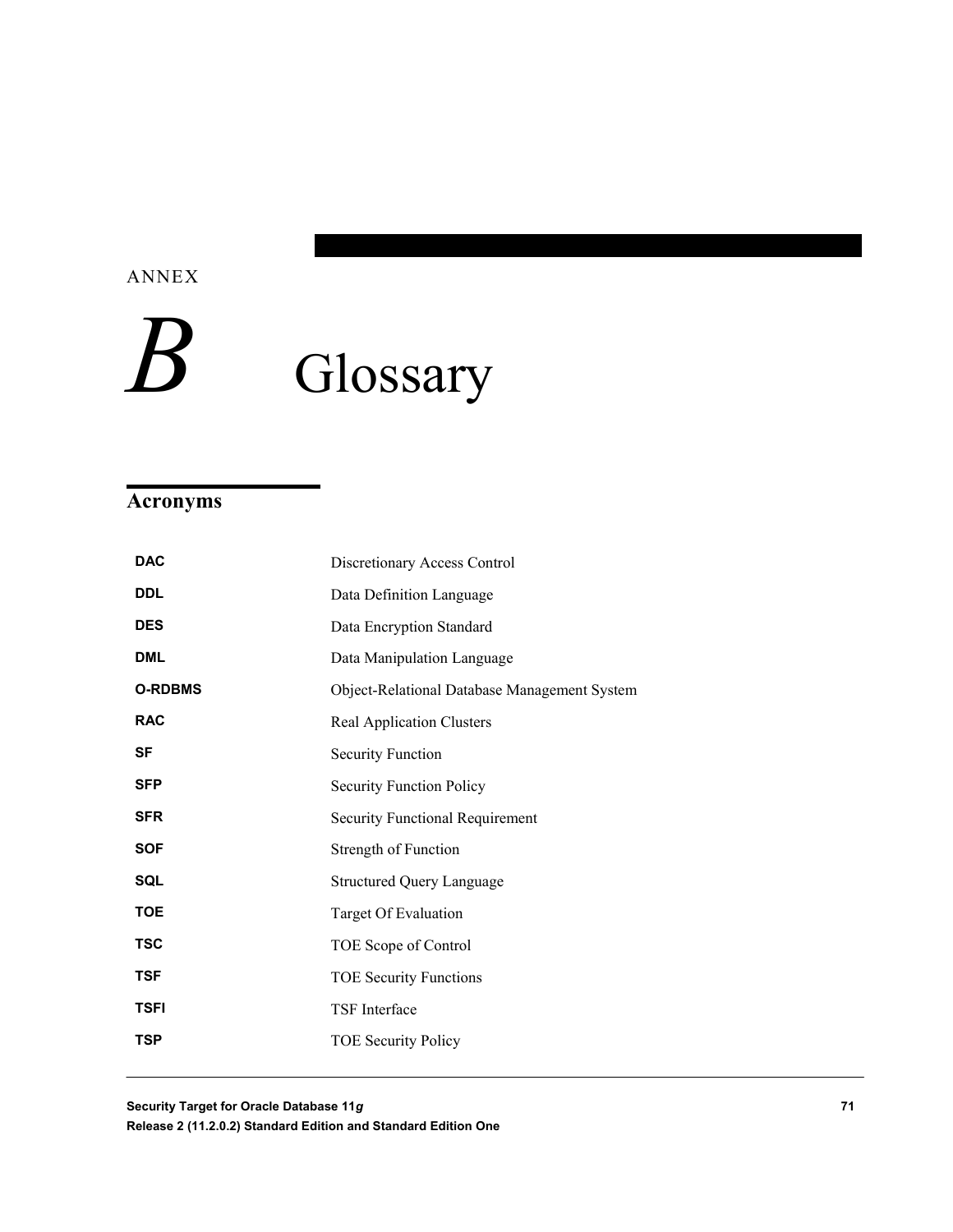#### **Terms**

| <b>Authorised administrative</b><br>user      | Another name for a Database Administrative User.                                                                                                                                                                                                                                                                                    |
|-----------------------------------------------|-------------------------------------------------------------------------------------------------------------------------------------------------------------------------------------------------------------------------------------------------------------------------------------------------------------------------------------|
| <b>Data Definition Language</b><br>(DDL)      | The SQL statements used to define the schema and schema objects in a database<br>[SQL]                                                                                                                                                                                                                                              |
| Data dictionary                               | A set of internal Oracle tables that contain information about the logical and physical<br>structure of the database. [SCN]                                                                                                                                                                                                         |
| <b>Data Encryption Standard</b><br>(DES)      | A standard for encryption, FIPS PUB 46-3 and FIPS PUB 81. [FIPS46-3], [FIPS81]                                                                                                                                                                                                                                                      |
| <b>Data Manipulation</b><br>Language (DML)    | The SQL statements used to query and manipulate data in schema objects [SQL]                                                                                                                                                                                                                                                        |
| Data server                                   | A component of a DBMS that supports concurrent access to a database by multiple<br>users, possibly at different nodes in a distributed environment. [ST]                                                                                                                                                                            |
| <b>Database</b>                               | A collection of data that is treated as a unit; the general purpose of a database is to<br>store and retrieve related information [SCN]                                                                                                                                                                                             |
| Database administrative<br>user               | A database user to whom one or more administrative privileges have been granted.<br>$[DPP]$ .<br>This includes users connected AS SYSOPER or AS SYSDBA as well as Normal<br>Users who are authorised to perform an administrative task via the posession of an<br>administrative privilege which permits the operation of the task. |
| <b>Database connection</b>                    | A communication pathway between a user and a DBMS. [DPP]                                                                                                                                                                                                                                                                            |
| <b>Database link</b>                          | A definition of a one-way communication path from an Oracle database to another<br>database. [SCN]                                                                                                                                                                                                                                  |
| Database non-<br>administrative user          | A database user who only has privileges to perform operations in accordance with the<br>TSP. [DPP]                                                                                                                                                                                                                                  |
| Database object                               | An object contained within a database. [DPP]                                                                                                                                                                                                                                                                                        |
| Database session                              | A connection of an identified and authenticated user to a specific database; the<br>session lasts from the time the user connects (and is identified and authenticated) until<br>the time the user disconnects. [DPP]                                                                                                               |
| Database subject                              | A subject that causes database operations to be performed. [DPP]                                                                                                                                                                                                                                                                    |
| Database user                                 | A user who interacts with a DBMS and performs operations on objects stored within<br>the database. [DPP]                                                                                                                                                                                                                            |
| <b>Discretionary Access</b><br><b>Control</b> | Access control based on access rights granted by users other than the System Security<br>Officer. [MEMO 1]                                                                                                                                                                                                                          |
| <b>Enterprise User</b>                        | A user managed centrally in a directory server. For those users the userid and<br>password, global user roles and privileges, and the password policy are centrally                                                                                                                                                                 |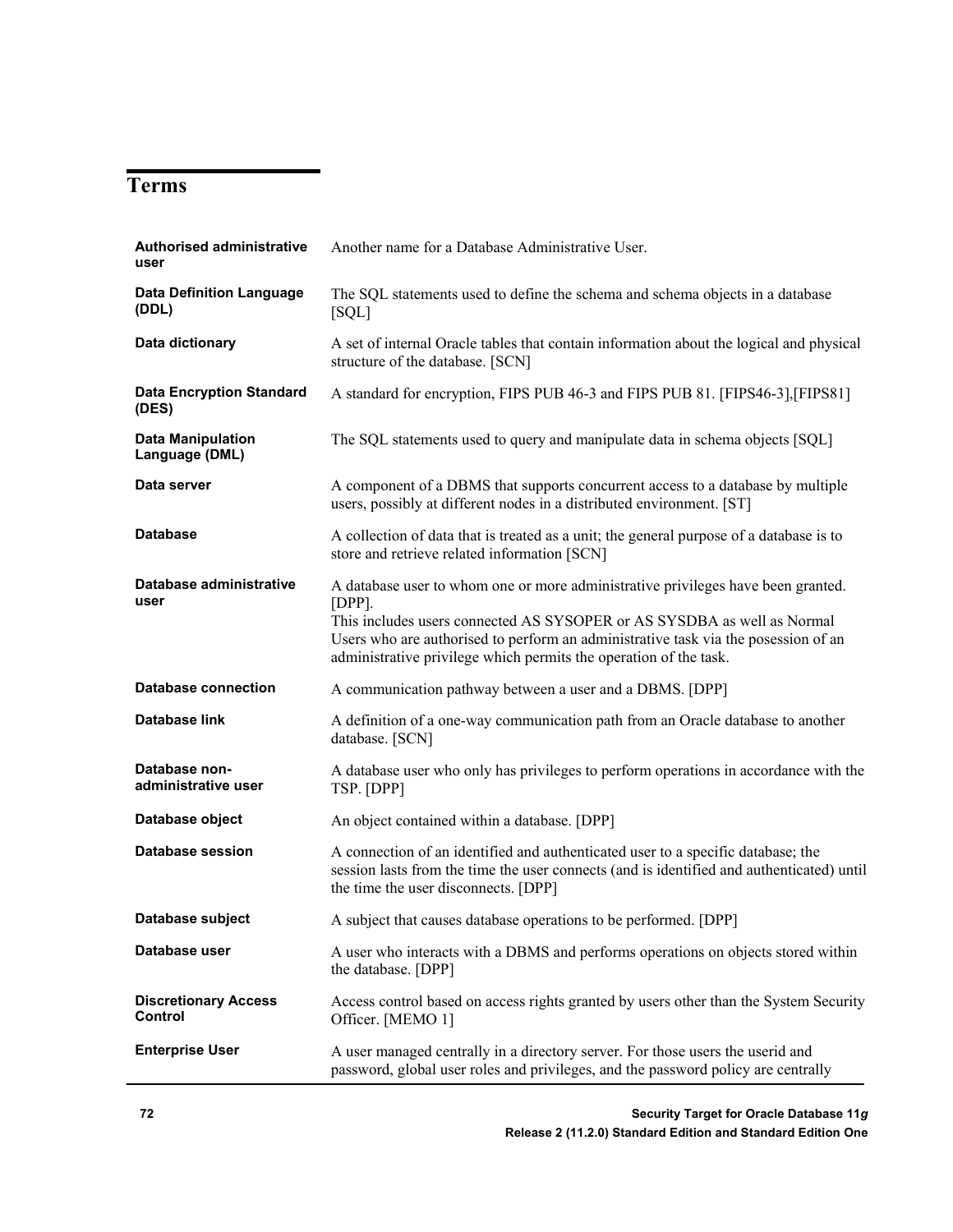|                                                                                  | managed.                                                                                                                                                                                                                                                                                                                       |
|----------------------------------------------------------------------------------|--------------------------------------------------------------------------------------------------------------------------------------------------------------------------------------------------------------------------------------------------------------------------------------------------------------------------------|
| <b>Instance</b>                                                                  | The combination of a set of Oracle background processes and memory that is shared<br>among the processes. A database instance must be started (the shared memory<br>allocated and the background processes created) by an authorised administrative user<br>before the database managed by the instance can be accessed. [SCN] |
| Interface product                                                                | A TOE component that resides in a user process and can be used to communicate<br>with an Oracle database server in a secure manner. [ST]                                                                                                                                                                                       |
| <b>Normal User</b>                                                               | A database user who has made a normal connection to the database. This can include<br>the users SYS and SYSTEM but excludes users connected AS SYSOPER or AS<br>SYSDBA.                                                                                                                                                        |
| Object                                                                           | An entity within the TSC that contains or receives information and upon which<br>subjects perform operations. Objects are visible through the TSFI and are composed<br>of one or more TOE resources encapsulated with security attributes. [CC]                                                                                |
| <b>Object-Relational</b><br><b>Database Management</b><br><b>System (ORDBMS)</b> | A DBMS that supports object-oriented technology as well as relational databases.<br>[SCN]                                                                                                                                                                                                                                      |
| Owner                                                                            | The owner of a named database object is the database user who is responsible for the<br>object and may grant other database users access to the object on a discretionary<br>basis. [DPP]                                                                                                                                      |
| <b>Platform</b>                                                                  | The combination of software and hardware underlying the DBMS. [ST]                                                                                                                                                                                                                                                             |
| <b>Privilege</b>                                                                 | A right to access objects and/or perform operations that can be granted to some users<br>and not to others. [DPP]                                                                                                                                                                                                              |
| Privilege, database<br>administrative                                            | A privilege authorising a subject to perform operations that may bypass, alter, or<br>indirectly affect the enforcement of the TSP. [DPP]                                                                                                                                                                                      |
| Privilege, database object<br>access                                             | A privilege authorising a subject to access a named database object. [DPP]                                                                                                                                                                                                                                                     |
| Privilege, directly granted                                                      | An Oracle system or object privilege that has been explicitly granted to a user.<br>Privileges granted to any roles the user has been granted are not included in the set of<br>directly granted privileges. [SCN]                                                                                                             |
| Privilege, object                                                                | An Oracle privilege that allows users to perform a particular action on a specific<br>schema object. Oracle object privileges are database object access privileges. [SCN]                                                                                                                                                     |
| Privilege, system                                                                | An Oracle privilege that allows users to perform a particular system-wide action or a<br>particular action on a particular type of object. Some Oracle system privileges are<br>database administrative privileges. [SCN]                                                                                                      |
| Program unit                                                                     | A PL/SQL program; a procedure, function, or package. [PLS]                                                                                                                                                                                                                                                                     |
| Role (CC)                                                                        | A predefined set of rules establishing the allowed interactions between a user and the<br>TOE. [CC]                                                                                                                                                                                                                            |
| Role (Oracle)                                                                    | A named group of related system and/or object privileges that can be granted to users<br>or to other roles. [SCN]                                                                                                                                                                                                              |